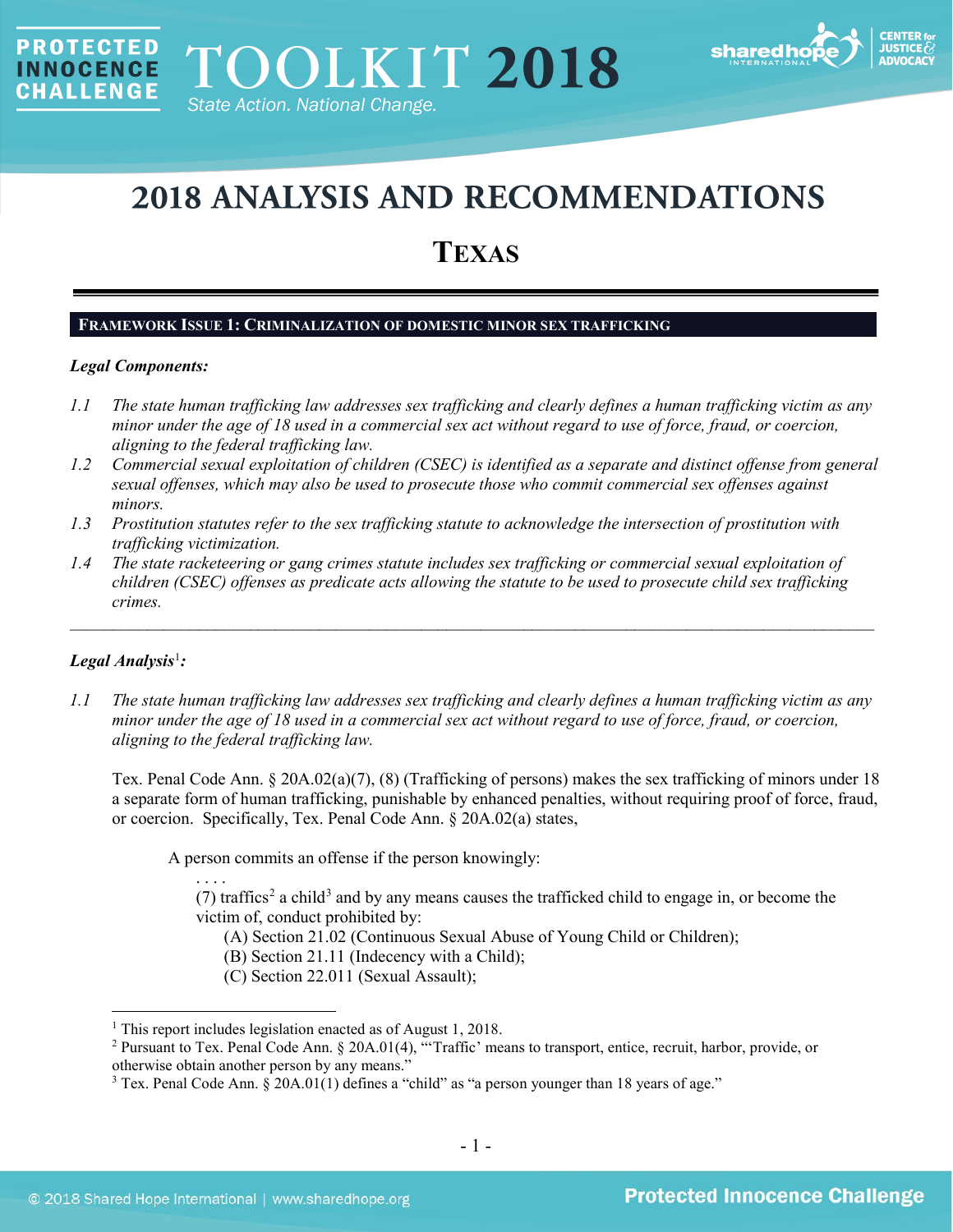(D) Section 22.021 (Aggravated Sexual Assault);

(E) Section 43.02 (Prostitution);

(F) Section 43.03 (Promotion of Prostitution);

(G) Section 43.04 (Aggravated Promotion of Prostitution);

(H) Section 43.05 (Compelling Prostitution);

(I) Section 43.25 (Sexual Performance by a Child);

(J) Section 43.251 (Employment Harmful to Children); or

<span id="page-1-3"></span><span id="page-1-2"></span>(K) Section 43.26 (Possession or Promotion of Child Pornography); or

(8) receives a benefit from participating in a venture that involves an activity described by Subdivision  $(7)$  or engages in sexual conduct<sup>4</sup> with a child trafficked in the manner described in Subdivision  $(7)$ .

A first conviction under Tex. Penal Code Ann. § 20A.02(a) is generally punishable as a second degree felony by imprisonment for  $2-20$  years<sup>[5](#page-1-1)</sup> and a possible fine not to exceed \$10,000. Tex. Penal Code Ann.

If the accused is found guilty of more than one offense arising out of the same criminal episode, the sentences may run concurrently or consecutively if each sentence is for a conviction of:

#### . . . . (2) an offense:

(A) under . . . Section 21.02 [Continuous sexual abuse of a child or children] . . . committed against a victim younger than 17 years of age at the time of the commission of the offense regardless of whether the accused is convicted of violations of the same section more than once or is convicted of violations of more than one section; or

(B) for which a plea agreement was reached in a case in which the accused was charged with more than one offense listed in Paragraph (A) committed against a victim younger than 17 years of age at the time of the commission of the offense regardless of whether the accused is charged with violations of the same section more than once or is charged with violations of more than one section;

(3) an offense:

(A) under Section . . . 43.26 [Possession or promotion of child pornography], regardless of whether the accused is convicted of violations of the same section more than once or is convicted of violations of both sections; or

(B) for which a plea agreement was reached in a case in which the accused was charged with more than one offense listed in Paragraph (A), regardless of whether the accused is charged with violations of the same section more than once or is charged with violations of both sections;

#### . . . . (5) an offense:

(A) under Section 20A.02 [Trafficking of persons] or 43.05 [Compelling prostitution], regardless of whether the accused is convicted of violations of the same section more than once or is convicted of violations of both sections; or

(B) for which a plea agreement was reached in a case in which the accused was charged with more than one offense listed in Paragraph (A), regardless of whether the accused is charged with violations of the same section more than once or is charged with violations of both sections; or

(6) an offense:

(A) under Section 22.04(a)(1) or (2) or Section 22.04(a–1)(1) or (2) that is punishable as a felony of the first degree, regardless of whether the accused is convicted of violations of the same section more than once or is convicted of violations of more than one section; or

(B) for which a plea agreement was reached in a case in which the accused was charged with more than one offense listed in Paragraph (A) and punishable as described by that paragraph, regardless of whether the accused is charged with violations of the same section more than once or is charged

<span id="page-1-1"></span><span id="page-1-0"></span> <sup>4</sup> Tex. Penal Code Ann. § 20A.01(3) states that the term "sexual conduct" has the same meaning used in Tex. Penal Code Ann. § 43.25. Pursuant to Tex. Penal Code Ann. § 43.25(a)(2), "'Sexual conduct' means sexual contact, actual or simulated sexual intercourse, deviate sexual intercourse, sexual bestiality, masturbation, sado-masochistic abuse, or lewd exhibition of the genitals, the anus, or any portion of the female breast below the top of the areola."  $<sup>5</sup>$  Texas Penal Code Sec. 3.03(b) (Sentences for offenses arising out of same criminal episode) states,</sup>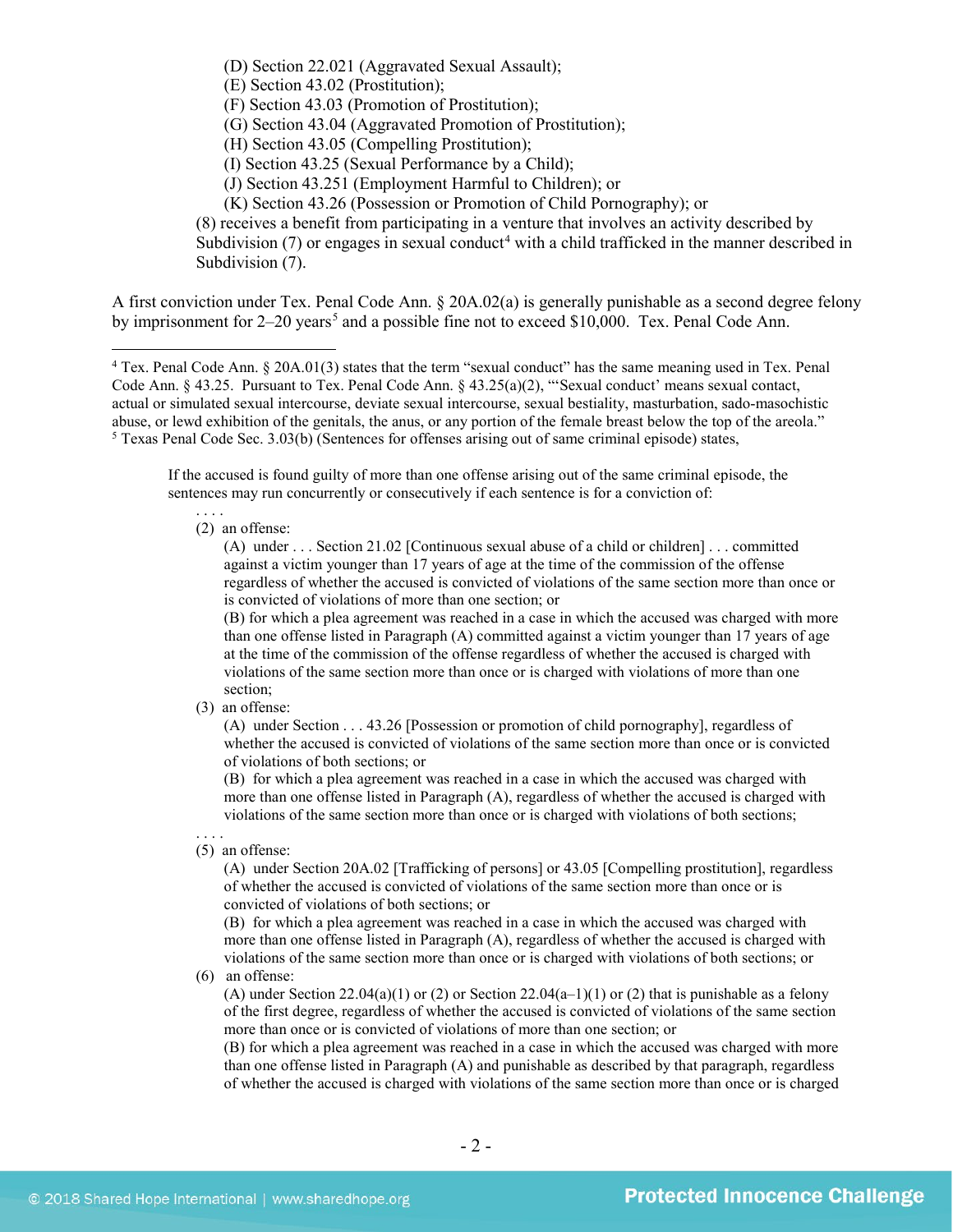§§ 20A.02(b)(1), 12.33. A first conviction under Tex. Penal Code Ann. § 20A.02(a)(7) or § 20A.02(a)(8), however, is punishable, without regard to the use of force, fraud, or coercion, as a first degree felony by imprisonment "for life or for any term of not more than 99 years or less than 5 years" and a possible fine not to exceed \$10,000, while subsequent convictions are punishable by life imprisonment and a possible fine not to exceed \$10,000. Tex. Penal Code Ann. §§ 20A.02(b)(1), 12.32, 12.42(c)(2).<sup>6</sup>

Additionally, Tex. Penal Code Ann. § 20A.03 (Continuous trafficking of persons) states,

<span id="page-2-1"></span>(a) A person commits an offense if, during a period that is 30 or more days in duration, the person engages two or more times in conduct that constitutes an offense under Section 20A.02 [Trafficking of persons] against one or more victims.

(b) If a jury is the trier of fact, members of the jury are not required to agree unanimously on which specific conduct engaged in by the defendant constituted an offense under Section 20A.02 or on which exact date the defendant engaged in that conduct. The jury must agree unanimously that the defendant, during a period that is 30 or more days in duration, engaged in conduct that constituted an offense under Section 20A.02.

(c) If the victim of an offense under Subsection (a) is the same victim as a victim of an offense under Section 20A.02, a defendant may not be convicted of the offense under Section 20A.02 in the same criminal action as the offense under Subsection (a), unless the offense under Section 20A.02:

(1) is charged in the alternative;

(2) occurred outside the period in which the offense alleged under Subsection (a) was committed; or (3) is considered by the trier of fact to be a lesser included offense of the offense alleged under Subsection (a).

(d) A defendant may not be charged with more than one count under Subsection (a) if all of the conduct that constitutes an offense under Section 20A.02 is alleged to have been committed against the same victim.

. . . .

 $\overline{a}$ 

with violations of more than one section.

<span id="page-2-0"></span><sup>6</sup> Additional sentencing limitations may also be applicable. For example, a person convicted under Tex. Penal Code Ann. § 20A.02 [Trafficking of Persons] cannot be sentenced to community supervision. Tex. Code Crim. Proc. Ann. art. 42A.054(5). Also, a person convicted under Tex. Penal Code Ann. § 20A.02 [Trafficking of Persons] or Tex. Penal Code Ann. § 20A.03 [Continuous Trafficking of Persons] is not eligible for release to intensive supervision parole. Tex. Gov't Code Ann. § 499.027(b)(2)(Z)–(AA) (First version). Additionally, if the offender has a prior conviction for certain crimes, including Tex. Penal Code Ann. § 20A.02(a)(7) or (8), a second conviction is punishable by life imprisonment. Tex. Penal Code Ann. § 12.42(c)(2)(A).

A separate offense provides penalties for threatening to commit a trafficking or CSEC offense. Tex. Penal Code Ann. § 21.18(b) (Sexual Coercion) states,

A person commits an offense if the person intentionally threatens, including by coercion or extortion, to commit an offense under Chapter 43 [including Prostitution, Promotion of prostitution, Aggravated promotion of prostitution, Compelling prostitution, Employment harmful to children, and Sexual performance by a child] or Section 20A.02(a)(3), (4), (7), or (8) [Trafficking of persons], 21.02 [Continuous sexual abuse of young child or children], . . . 21.11 [Indecency with a child], . . . 22.011 [Sexual assault], or 22.021 [Aggravated sexual assault] to obtain, in return for not committing the threatened offense or in connection with the threatened offense, any of the following benefits:

(1) intimate visual material;

(2) an act involving sexual conduct causing arousal or gratification; or

(3) a monetary benefit or other benefit of value.

A conviction under this statute is punishable as a state jail felony by imprisonment for up to 2 years and a possible fine not to exceed \$10,000. Tex. Penal Code Ann. § 21.18(e), 12.35.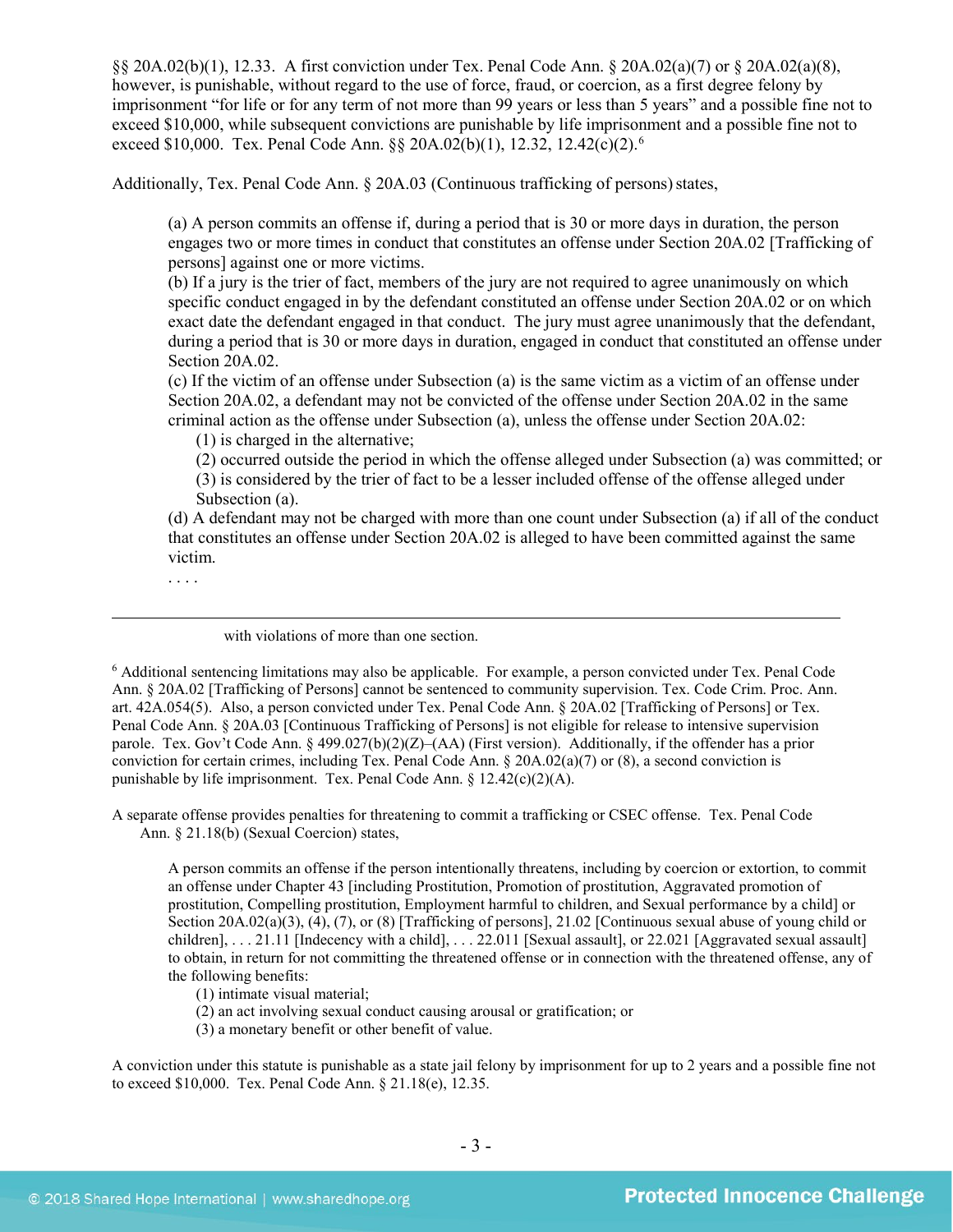<span id="page-3-4"></span>A conviction under Tex. Penal Code Ann. § 20A.03 is punishable as a first degree felony by imprisonment for either 25–99 years<sup>[7](#page-3-0)</sup> and a possible fine not to exceed \$10,000 or life and a possible fine not to exceed \$10,000.<sup>8</sup> Tex. Penal Code Ann. §§ 20A.03(e), 12.32.

*1.2 Commercial sexual exploitation of children (CSEC) is identified as a separate and distinct offense from general sexual offenses, which may also be used to prosecute those who commit commercial sex offenses against minors.*

Texas has several statutes specifically criminalizing CSEC, including the following:[9](#page-3-2)

- 1. Tex. Penal Code Ann. § 43.05(a)(2) (Compelling prostitution) makes it a crime if a person knowingly "causes by any means a child younger than 18 years to commit prostitution, regardless of whether the actor knows the age of the child at the time of the offense." A conviction under Tex. Penal Code Ann.  $§$  43.05(a)(2) is punishable as a first degree felony by imprisonment for either 5–99 years<sup>[10](#page-3-3)</sup> and a possible fine not to exceed \$10,000 or life and a possible fine not to exceed \$10,000. Tex. Penal Code Ann. §§ 43.05(b), 12.32.
- 2. Tex. Penal Code Ann. § 43.03 (Promotion of prostitution) criminalizes knowingly soliciting "another to engage in sexual conduct with another person for compensation." It is a "felony of the second degree if the actor engages in conduct described by Subsection (a)(1) or (2) involving a person younger than 18 years of age engaging in prostitution, regardless of whether the actor knows the age of the person at the time of the offense." Tex. Penal Code Ann. § 43.03(a), (b)(2).
- 3. Tex. Penal Code Ann. § 43.04(a) (Aggravated promotion of prostitution) is violated when a person "knowingly owns, invests in, finances, controls, supervises, or manages a prostitution enterprise that uses two or more prostitutes." This offense is a first degree felony when "the prostitution enterprise uses as a prostitute one or more persons younger than 18 years of age, regardless of whether the actor knows the age of the person at the time of the offense." Tex. Penal Code Ann. § 43.04(b).

(1) This subsection applies only to an inmate who is serving a sentence for:

(C) an offense under Section 20A.03 [Continuous trafficking of persons], Penal Code;

<span id="page-3-0"></span> <sup>7</sup> *See supra* note [5.](#page-1-2)

<span id="page-3-1"></span><sup>8</sup> Pursuant to Tex. Gov't Code Ann. § 508.145(d)(1)–(3) (Eligibility for release on parole; computation of parole eligibility date),

<sup>(</sup>A) an offense described by Article 42A.054(a), Code of Criminal Procedure, other than an offense under Section 19.03, Penal Code;

<sup>(</sup>B) an offense . . . under Article 42A.054(c) or (d), Code of Criminal Procedure;

<sup>(</sup>D) an offense under Section 71.02 [Engaging in organized criminal activity] or 71.023 [Directing activities of criminal street gangs], Penal Code.

<sup>(2)</sup> An inmate described by Subdivision (1) is not eligible for release on parole until the inmate's actual calendar time served, without consideration of good conduct time, equals one-half of the sentence or 30 calendar years, whichever is less, but in no event is the inmate eligible for release on parole in less than two calendar years.

<sup>(3)</sup> Notwithstanding Subdivision (2), an inmate who is serving a sentence for an offense under Section 22.021 [Aggravated sexual assault], Penal Code, is not eligible for release on parole if the inmate is serving a sentence for an offense for which punishment was enhanced under Section 12.42(c)(4), Penal Code.

<span id="page-3-2"></span><sup>&</sup>lt;sup>9</sup> See supra note [6](#page-2-1) for substantive provisions of Tex. Penal Code § 21.18 (Sexual coercion), which provides penalties for threatening to commit certain CSEC offenses.

<span id="page-3-3"></span><sup>10</sup> *See supra* note [5.](#page-1-2)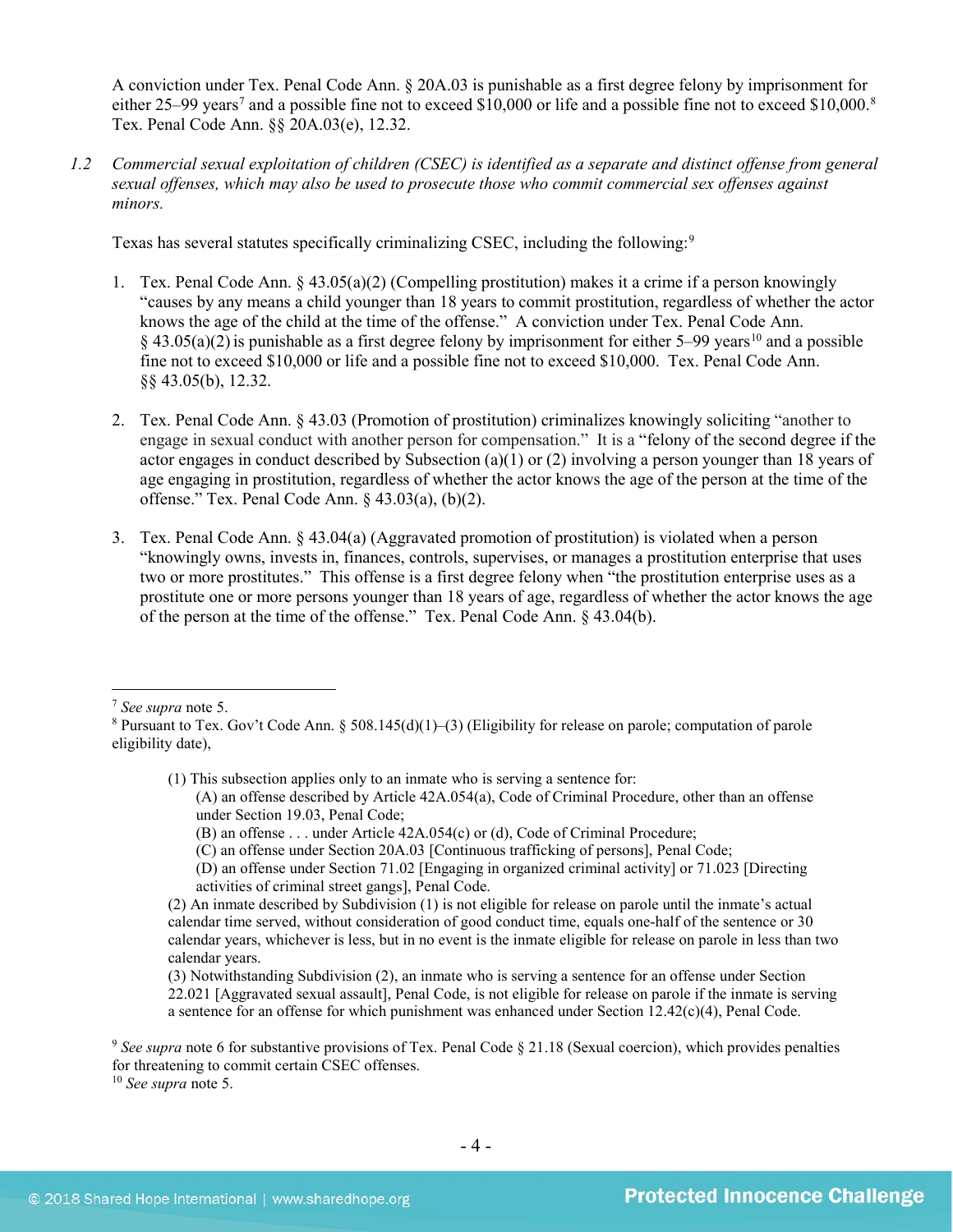Tex. Penal Code Ann. § 43.02(b) (Prostitution) makes it a crime if a person "knowingly offers or agrees to pay a fee<sup>[11](#page-4-0)</sup> to another person for the purpose of engaging in sexual conduct with that person or another." A first conviction under this statute is generally punishable as a Class B misdemeanor by imprisonment in a county jail up to 180 days, a fine not to exceed \$2,000, or both. Tex. Penal Code Ann.  $\S$ § 43.02(c), (c-1), 12.22. However, pursuant to Tex. Penal Code Ann. §§ 43.02(c-1)(3), a conviction is punishable as a second degree felony by imprisonment for 2–20 years and a possible fine not to exceed \$10,000

if the person with whom the actor agrees to engage in sexual conduct is:

- (A) younger than 18 years of age, regardless of whether the actor knows the age of the person at the time of the offense
- (B) represented to the actor as being younger than 18 years of age; or
- <span id="page-4-6"></span>(C) believed by the actor to be younger than 18 years of age.
- 4. Tex. Penal Code Ann. § 15.031(b) (Criminal solicitation of a minor) states,

A person commits an offense if, with intent that an offense under Section 20A.02(a)(7) or (8) [Trafficking of persons], 21.02 [Continuous sexual abuse of young child or children], 21.11 [Indecency with a child], 22.011 [Sexual assault], 22.021 [Aggravated sexual assault], 43.02 [Prostitution], 43.05(a)(2) [Compelling prostitution], or 43.25 [Sexual performance by a child] be committed, the person by any means requests, commands, or attempts to induce a minor<sup>[12](#page-4-1)</sup> or another whom the person believes to be a minor to engage in specific conduct that, under the circumstances surrounding the actor's conduct as the actor believes them to be, would constitute an offense under one of those sections or would make the minor or other believed by the person to be a minor a party to the commission of an offense under one of those sections.

Pursuant to Tex. Penal Code Ann. § 15.031(e), a conviction under Tex. Penal Code Ann. § 15.031(b) is punishable one category lower than committing the actual offense, but the punishment may be enhanced to the same category as the predicate offense if it is proven that the offender

<span id="page-4-5"></span>(1) was at the time of the offense 17 years of age or older and a member of a criminal street gang, as defined by Section 71.01 [Definitions]; $^{13}$  $^{13}$  $^{13}$  and

- (2) committed the offense with the intent to:
	- (A) further the criminal activities of the criminal street gang; or
	- (B) avoid detection as a member of a criminal street gang.
- 5. Tex. Penal Code Ann. § 43.251(b) (Employment harmful to children) states, "A person commits an offense if the person employs, authorizes, or induces a child<sup>[14](#page-4-3)</sup> to work: (1) in a sexually oriented commercial activity;<sup>[15](#page-4-4)</sup> or (2) in any place of business permitting, requesting, or requiring a child to work nude or topless." Pursuant to Tex. Penal Code Ann. § 43.251(c) a conviction is punishable as a second degree felony by imprisonment for 2–20 years and a possible fine not to exceed \$10,000, but if the child is a minor

<span id="page-4-0"></span><sup>&</sup>lt;sup>11</sup> Tex. Penal Code Ann.  $\S$  43.01(1-a) defines "fee" as "the payment or offer of payment in the form of money, goods, services, or other benefit."

<span id="page-4-1"></span><sup>&</sup>lt;sup>12</sup> Pursuant to Tex. Penal Code Ann. § 15.031(f), "In this section, 'minor' means an individual younger than 17 years of age."

<span id="page-4-2"></span> $13$  Tex. Penal Code Ann. § 71.01(d) defines "criminal street gang" as "three or more persons having a common identifying sign or symbol or an identifiable leadership who continuously or regularly associate in the commission of criminal activities."

<span id="page-4-3"></span><sup>&</sup>lt;sup>14</sup> Pursuant to Tex. Penal Code Ann.  $\S$  43.251(a)(1), "child" is defined as "a person younger than 18 years of age."

<span id="page-4-4"></span><sup>&</sup>lt;sup>15</sup> Tex. Penal Code Ann. § 43.251(a)(5) defines "sexually oriented commercial activity" as "a massage establishment, nude studio, modeling studio, love parlor, or other similar commercial enterprise the primary business of which is the offering of a service that is intended to provide sexual stimulation or sexual gratification to the customer."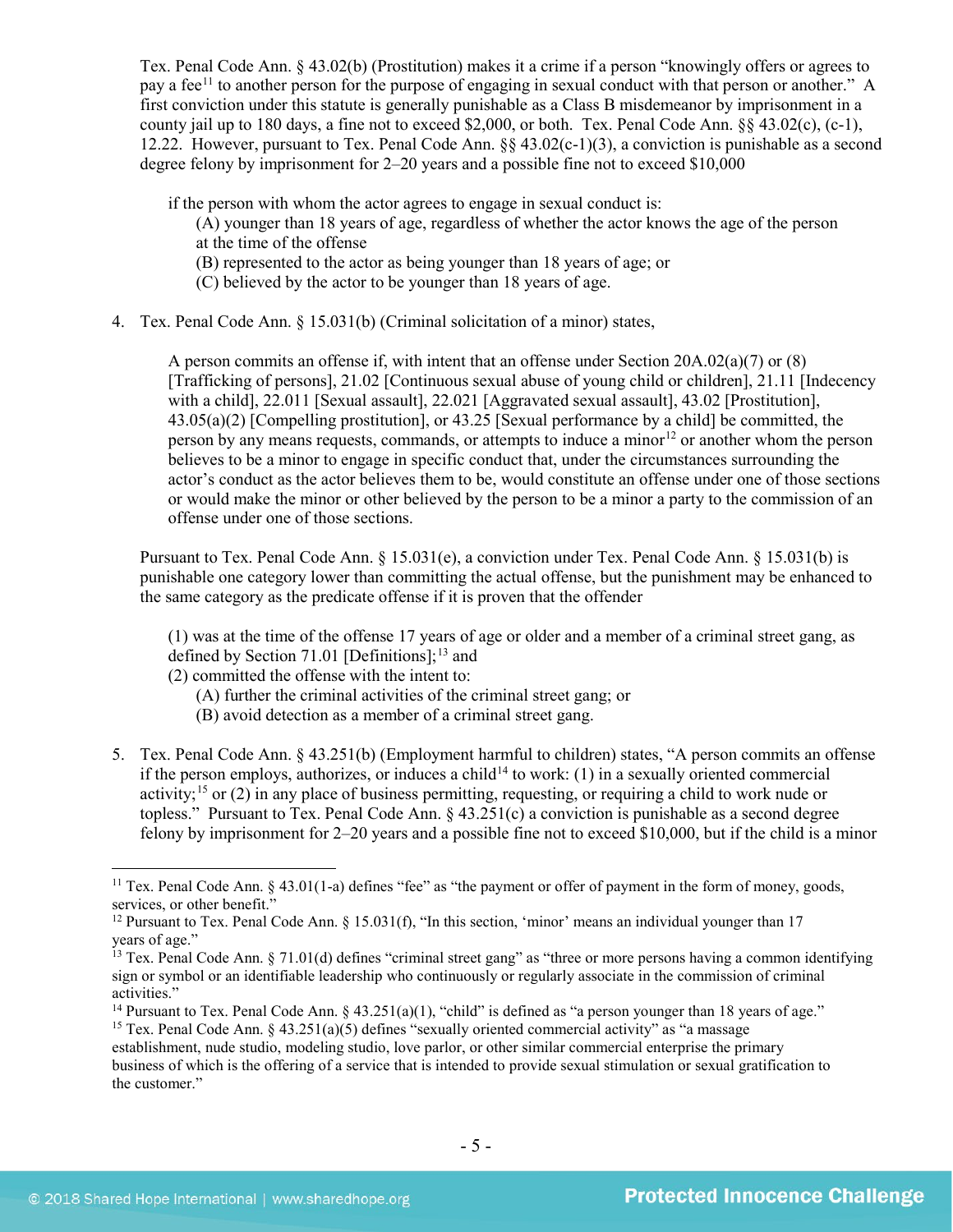under the age of 14, a conviction is punishable as a first degree felony by imprisonment for either 5–99 years and a possible fine not to exceed \$10,000 or life and a possible fine not to exceed \$10,000. Tex. Penal Code Ann. §§ 43.251(c), 12.33, 12.32.

- 6. Tex. Penal Code Ann. § 21.02(b), (c), (g) (Continuous sexual abuse of young child or children)states,
	- (b) A person commits an offense if:

(1) during a period that is 30 or more days in duration, the person commits two or more acts of sexual abuse, regardless of whether the acts of sexual abuse are committed against one or more victims; and

(2) at the time of the commission of each of the acts of sexual abuse, the actor is 17 years of age or older and the victim is a child younger than 14 years of age, regardless of whether the actor knows the age of the victim at the time of the offense.

(c) For purposes of this section, "act of sexual abuse" means any act that is a violation of one or more of the following penal laws:

(1) aggravated kidnapping under Section 20.04(a)(4), if the actor committed the offense with the intent to violate or abuse the victim sexually;

(2) indecency with a child under Section 21.11(a)(1), if the actor committed the offense in a manner other than by touching, including touching through clothing, the breast of a child;

(3) sexual assault under Section 22.011;

(4) aggravated sexual assault under Section 22.021;

. . . .

- (6) sexual performance by a child under Section 43.25;
- (7) trafficking of persons under Section 20A.02(a)(7) or (8); and
- (8) compelling prostitution under Section 43.05(a)(2).

. . . .

(g) It is an affirmative defense to prosecution under this section that the actor:

(1) was not more than five years older than:

(A) the victim of the offense, if the offense is alleged to have been committed against only one victim; or

(B) the youngest victim of the offense, if the offense is alleged to have been committed against more than one victim;

(2) did not use duress, force, or a threat against a victim at the time of the commission of any of the acts of sexual abuse alleged as an element of the offense; and

(3) at the time of the commission of any of the acts of sexual abuse alleged as an element of the offense:

(A) was not required under Chapter 62, Code of Criminal Procedure, to register for life as a sex offender; or

(B) was not a person who under Chapter 62 had a reportable conviction or adjudication for an offense under this section or an act of sexual abuse as described by Subsection (c).

A conviction under this statute is punishable as a first degree felony by imprisonment for either 25–99 years<sup>[16](#page-5-0)</sup> and a possible fine not to exceed \$10,000 or life and a possible fine not to exceed \$10,000. Tex. Penal Code Ann. §§ 21.02(h), 12.32.

Other laws may be applicable to sexual exploitation of children although they do not specify commercial exchanges:

1. Tex. Penal Code Ann. § 22.011(a)(2) (Sexual assault) states,

<span id="page-5-0"></span> <sup>16</sup> *See supra* note [5.](#page-1-2)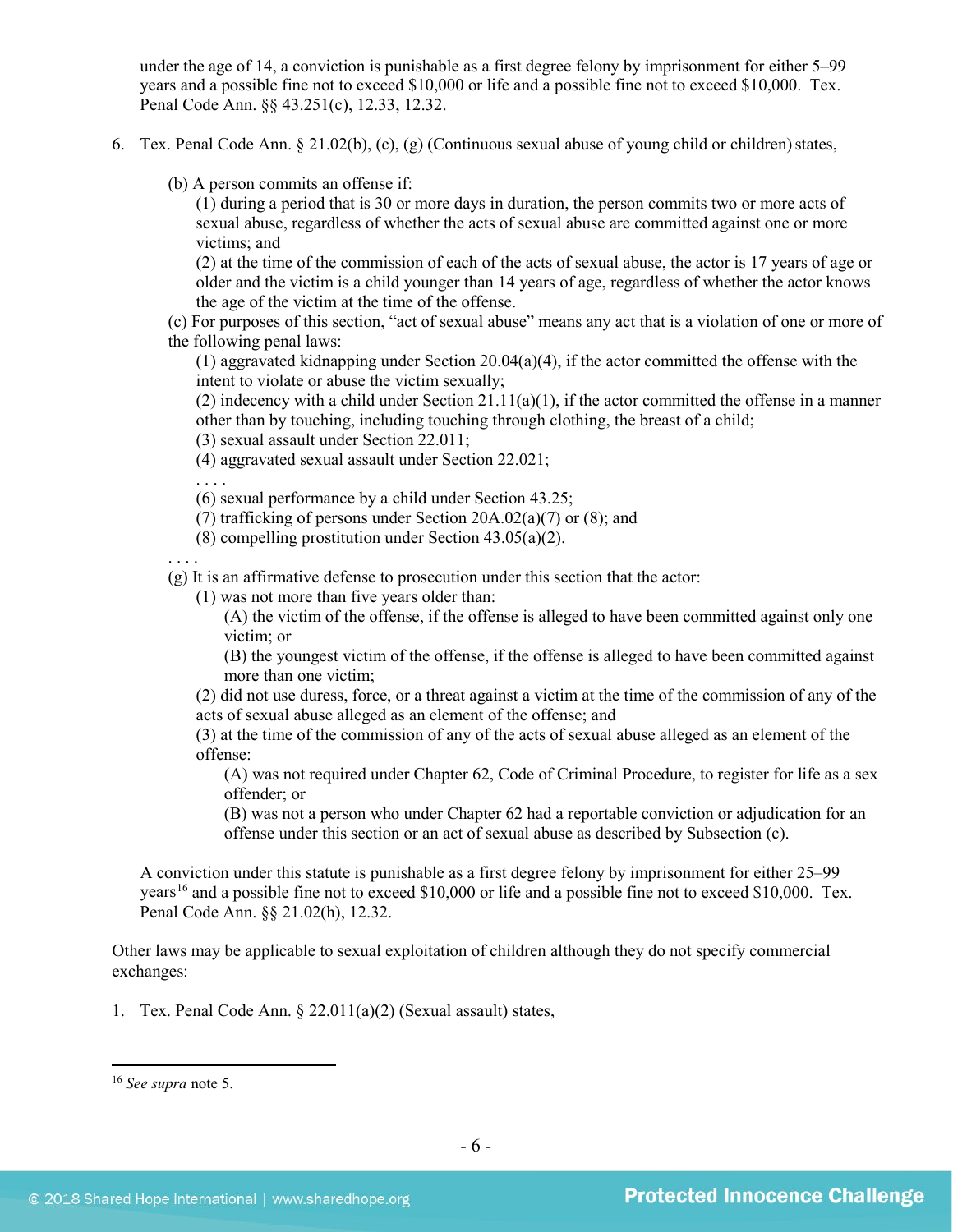A person commits an offense if:

. . . .

(2) regardless of whether the person knows the age of the child at the time of the offense, the person intentionally or knowingly:

(A) causes the penetration of the anus or sexual organ of a child<sup>[17](#page-6-0)</sup> by any means;

(B) causes the penetration of the mouth of a child by the sexual organ of the actor;

(C) causes the sexual organ of a child to contact or penetrate the mouth, anus, or sexual organ of another person, including the actor;

(D) causes the anus of a child to contact the mouth, anus, or sexual organ of another person, including the actor; or

(E) causes the mouth of a child to contact the anus or sexual organ of another person, including the actor.

A conviction under Tex. Penal Code Ann. § 22.011(a)(2) is punishable as a second degree felony by imprisonment for 2–20 years and a possible fine not to exceed \$10,000.<sup>18</sup> Tex. Penal Code Ann. §§ 22.011(f), 12.33.

2. Tex. Penal Code Ann. § 21.11(a), (b) (Indecency with a child) provides,

(a) A person commits an offense if, with a child younger than 17 years of age, whether the child is of the same or opposite sex and regardless of whether the person knows the age of the child at the time of the offense, the person:

(1) engages in sexual contact with the child or causes the child to engage in sexual contact; or

(2) with intent to arouse or gratify the sexual desire of any person:

(A) exposes the person's anus or any part of the person's genitals, knowing the child is present; or

(B) causes the child to expose the child's anus or any part of the child's genitals.

(b) It is an affirmative defense to prosecution under this section that the actor:

- (1) was not more than three years older than the victim and of the opposite sex;
- (2) did not use duress, force, or a threat against the victim at the time of the offense; and
- (3) at the time of the offense:

(A) was not required under Chapter 62, Code of Criminal Procedure, to register for life as a sex offender; or

(B) was not a person who under Chapter 62 had a reportable conviction or adjudication for an offense under this section.

It is an affirmative defense to prosecution under Subsection (a)(2):

. . . .  $(2)$  that:

> (A) the actor was not more than three years older than the victim and at the time of the offense: (i) was not required under Chapter 62 [Sex offender registration program], Code of Criminal Procedure, to register for life as a sex offender; or

(ii) was not a person who under Chapter 62, Code of Criminal Procedure, had a reportable conviction or adjudication for an offense under this section; and

(B) the victim:

(i) was a child of 14 years of age or older; and

(ii) was not a person whom the actor was prohibited from marrying or purporting to marry or with whom the actor was prohibited from living under the appearance of being married under Section 25.01.

<span id="page-6-0"></span><sup>&</sup>lt;sup>17</sup> Tex. Penal Code Ann. § 22.011(c)(1) defines "child" as "a person younger than 17 years of age."

<span id="page-6-1"></span><sup>&</sup>lt;sup>18</sup> Tex. Penal Code Ann. § 22.011(e)(2) provides,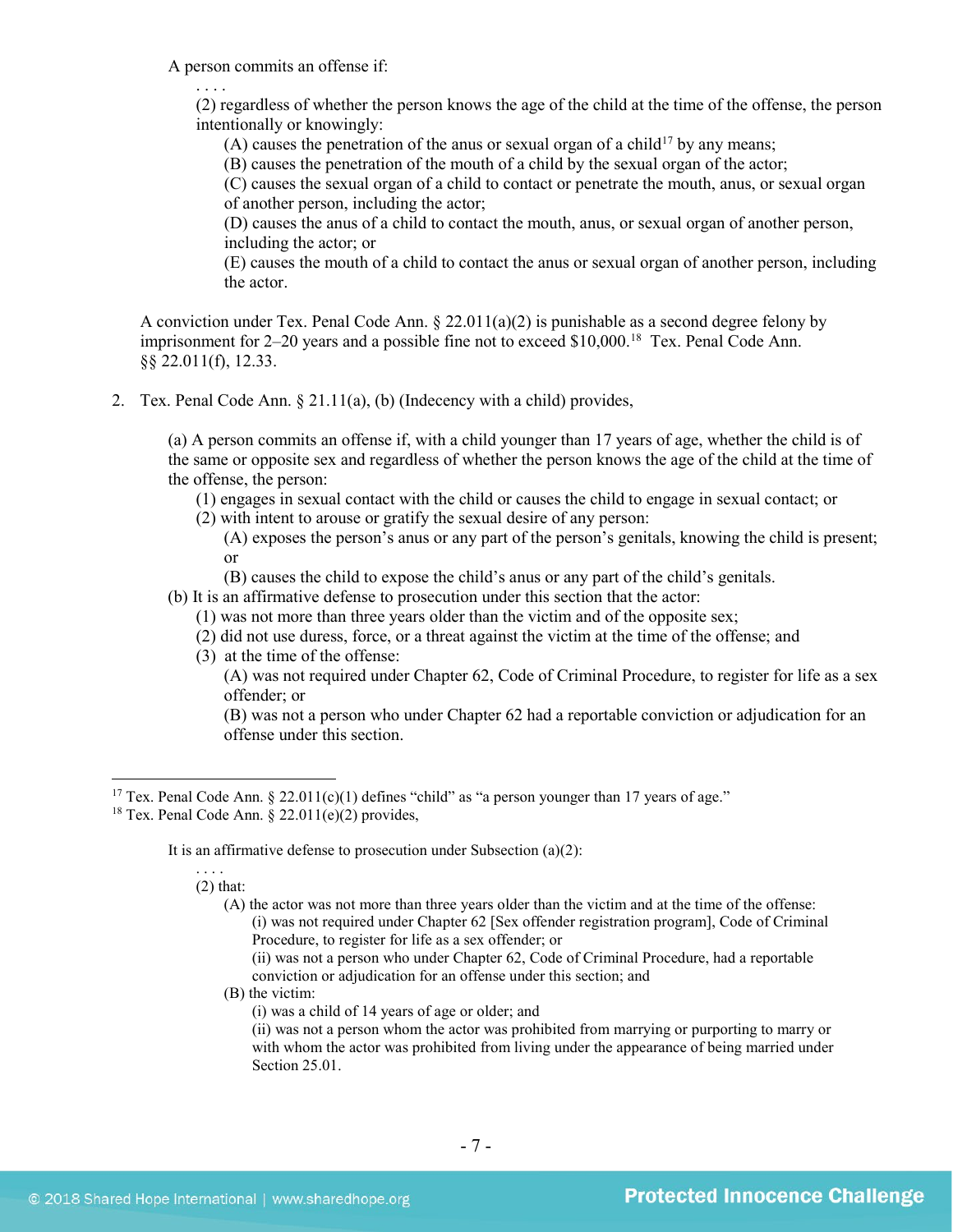A conviction under Tex. Penal Code Ann.  $\S 21.11(a)(1)$  is punishable as a second degree felony by imprisonment for 2–20 years and a possible fine not to exceed \$10,000, while a conviction under Tex. Penal Code Ann.  $\S 21.11(a)(2)$  is punishable as a third degree felony by imprisonment for 2–10 years and a possible fine not to exceed \$10,000. Tex. Penal Code Ann. §§ 21.11(d), 12.33, 12.34.

3. Tex. Penal Code Ann. § 33.021(b), (c) (Online solicitation of a minor) states,

(b) A person who is 17 years of age or older commits an offense if, with the intent to commit an offense listed in Article 62.001(5)(A), (B), (K) [Definitions], Code of Criminal Procedure [§§ 21.02 (Continuous sexual abuse of young child or children), 21.11 (Indecency with a child), 22.011 (Sexual assault), 22.021 (Aggravated sexual assault), 25.02 (Prohibited sexual conduct), 43.05 (Compelling prostitution), 43.25 (Sexual performance by a child), 43.26 (Possession or promotion of child pornography), or  $(K)$  20A.02(a)(7), (8) (Trafficking of persons)], the person, over the Internet, by electronic mail or text message or other electronic message service or system, or through a commercial online service, intentionally:

<span id="page-7-5"></span><span id="page-7-4"></span>(1) communicates in a sexually explicit<sup>[19](#page-7-0)</sup> manner with a minor;<sup>20</sup> or

(2) distributes sexually explicit material to a minor.

<span id="page-7-6"></span>(c) A person commits an offense if the person, over the Internet, by electronic mail or text message or other electronic message service or system, or through a commercial online service, knowingly solicits a minor to meet another person, including the actor, with the intent that the minor will engage in sexual contact,<sup>[21](#page-7-2)</sup> sexual intercourse, or deviate sexual intercourse with the actor or another person.

If the victim is under 17 years of age, a conviction under Tex. Penal Code Ann. § 33.021(b) is punishable as a third degree felony by imprisonment for 2–10 years and a possible fine not to exceed \$10,000. Tex. Penal Code Ann. §§ 33.021(f), 12.34. But, if the victim is younger than 14 years of age or the offender believes the victim to be younger than 14 years of age, however, a conviction under Tex. Penal Code Ann. § 33.021(b) is punishable as a second degree felony by imprisonment for 2–20 years and a possible fine not to exceed \$10,000. Tex. Penal Code Ann. §§ 33.021(f), 12.33. A conviction under Tex. Penal Code Ann. §§ 33.021(c) is punishable as a second degree felony by imprisonment for 2–20 years and a possible fine not to exceed \$10,000. Tex. Penal Code Ann. §§ 33.021(f), 12.33.

4. Tex. Penal Code Ann. § 22.021(a) (Aggravated sexual assault) states,

A person commits an offense:

(1) if the person:

. . . .

(B) regardless of whether the person knows the age of the child at the time of the offense, intentionally or knowingly:

- (i) causes the penetration of the anus or sexual organ of a child<sup>[22](#page-7-3)</sup> by any means;
- (ii) causes the penetration of the mouth of a child by the sexual organ of the actor;
- (iii) causes the sexual organ of a child to contact or penetrate the mouth, anus, or sexual organ of another person, including the actor;

<span id="page-7-1"></span>years of age; or (B) an individual whom the actor believes to be younger than 17 years of age."

<span id="page-7-2"></span><sup>21</sup> Pursuant to Tex. Penal Code Ann. § 33.021(a)(2), "sexual contact" has the same meaning as assigned in Section 21.01. Tex. Penal Code Ann. § 21.01(2) defines "sexual contact" as "any touching of the anus, breast, or any part of the genitals of another person with intent to arouse or gratify the sexual desire of any person."

<span id="page-7-0"></span><sup>&</sup>lt;sup>19</sup> Pursuant to Tex. Penal Code Ann. § 33.021(a)(3), "'Sexually explicit' means any communication, language, or material, including a photographic or video image, that relates to or describes sexual conduct, as defined by Section 43.25." See supra note 4 for the definition of "sexual conduct" according to Tex. Penal Code Ann. § 43.2 <sup>20</sup> Pursuant to Tex. Penal Code Ann. § 33.021(a)(1), "'Minor' means: (A) an individual who is younger than 17

<span id="page-7-3"></span><sup>&</sup>lt;sup>22</sup> Tex. Penal Code Ann. § 22.021(b)(1) defines "child" by referencing Tex. Penal Code Ann. § 22.011(c), which defines "child" as "a person younger than 17 years of age." Tex. Penal Code Ann. § 22.011(c)(1).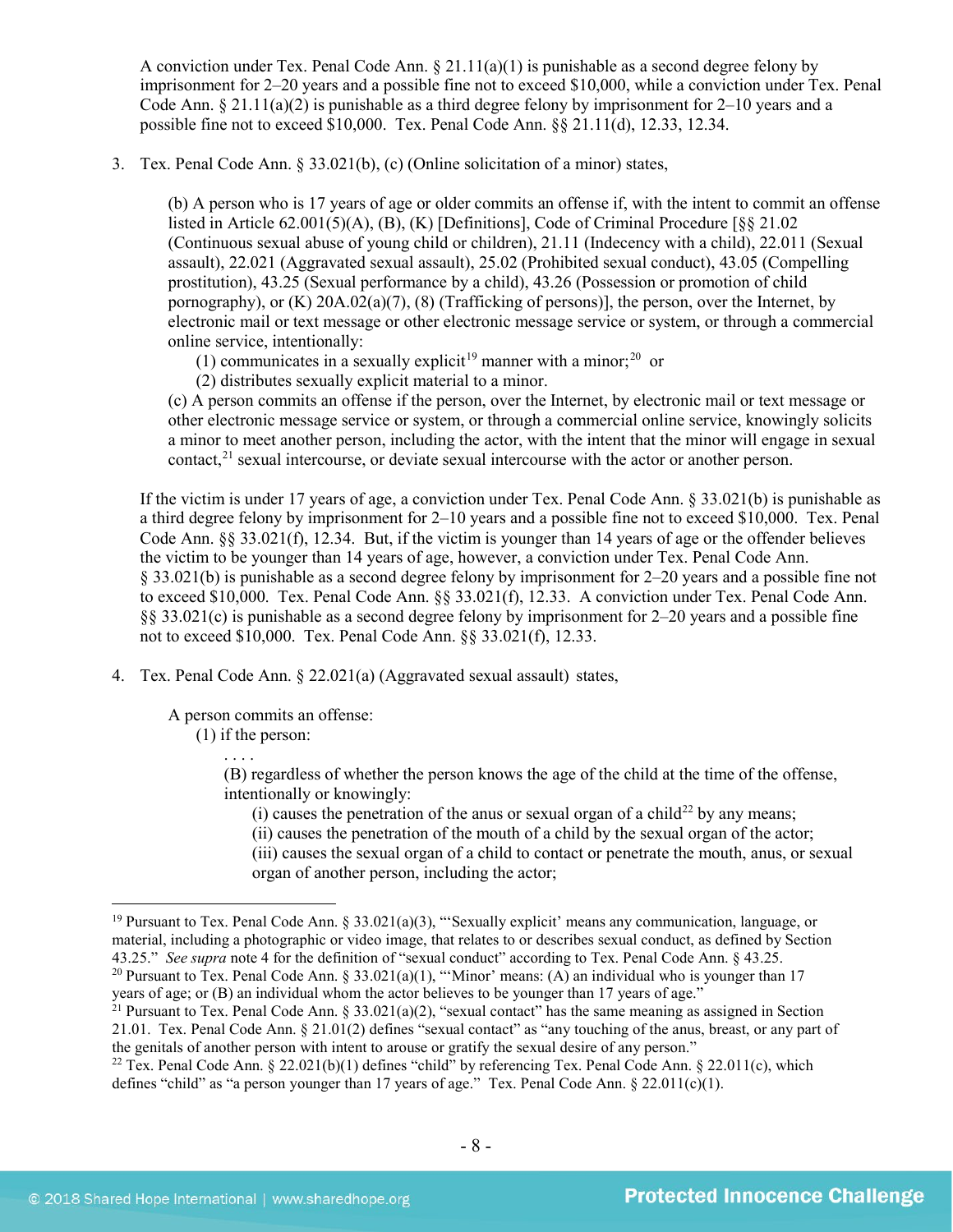(iv) causes the anus of a child to contact the mouth, anus, or sexual organ of another person, including the actor; or

(v) causes the mouth of a child to contact the anus or sexual organ of another person, including the actor; and

(2) if:

(A) the person:

(vi) with the intent of facilitating the commission of the offense, administers or provides to the victim of the offense any substance capable of impairing the victim's ability to appraise the nature of the act or to resist the act; [or]

(B) the victim is younger than 14 years of age. regardless of whether the person knows the age of the victim at the time of the offense . . . .

<span id="page-8-3"></span>. . . .

A conviction under Tex. Penal Code Ann.  $\S 22.021(a)$  is punishable as a first degree felony by imprisonment for either 5–99 years and a possible fine not to exceed \$10,000 or life and a possible fine not to exceed \$10,000. Tex. Penal Code Ann.  $\S 2.021(e)$ , 12.32. The minimum term of imprisonment is increased to 25 years, however, if the victim is younger than 6 years of age or is 13 years of age or younger and "the actor commits the offense in a manner described by Subsection (a)(2)(A)." Tex. Penal Code Ann.  $§$  22.021(f).

5. Tex. Penal Code Ann. § 43.25(b) (Sexual performance by a child) states,

<span id="page-8-2"></span>A person commits an offense if, knowing the character and content thereof, he employs, authorizes, or induces a child younger than 18 years of age to engage in sexual conduct<sup>[23](#page-8-0)</sup> or a sexual performance.<sup>[24](#page-8-1)</sup> A parent or legal guardian or custodian of a child younger than 18 years of age commits an offense if he consents to the participation by the child in a sexual performance.

A conviction under Tex. Penal Code Ann. § 43.25(b) is punishable as a second degree felony by imprisonment for 2–20 years and a possible fine not to exceed \$10,000. Tex. Penal Code Ann. §§ 43.25(c), 12.33. If the victim is under the age of 14, however, a conviction is punishable as a first degree felony by imprisonment for either 5–99 years and a possible fine not to exceed \$10,000 or life and a possible fine not to exceed \$10,000. Tex. Penal Code Ann. §§ 43.25(c), 12.32.

*1.3 Prostitution statutes refer to the sex trafficking statute to acknowledge the intersection of prostitution with trafficking victimization.* 

Tex. Penal Code Ann. § 43.02(d) (Prostitution) refers to Tex. Penal Code Ann. § 20A.02 (Trafficking of persons) by stating that "[i]t is a defense to prosecution for an offense under subsection (a) that the actor engaged in the conduct that constitutes the offense because the actor was the victim of conduct that constitutes an offense under Section 20A.02."

<span id="page-8-0"></span><sup>&</sup>lt;sup>23</sup> Tex. Penal Code Ann. § 43.25(a)(2) defines "sexual conduct" as "sexual contact, actual or simulated sexual intercourse, deviate sexual intercourse, sexual bestiality, masturbation, sado-masochistic abuse, or lewd exhibition of the genitals, the anus, or any portion of the female breast below the top of the areola."

<span id="page-8-1"></span><sup>&</sup>lt;sup>24</sup> Tex. Penal Code Ann. § 43.25(a)(1) defines "sexual performance" as "any performance or part thereof that includes sexual conduct by a child younger than 18 years of age." Tex. Penal Code Ann. § 43.25(a)(3) defines "performance" as "any play, motion picture, photograph, dance, or other visual representation that can be exhibited before an audience of one or more persons."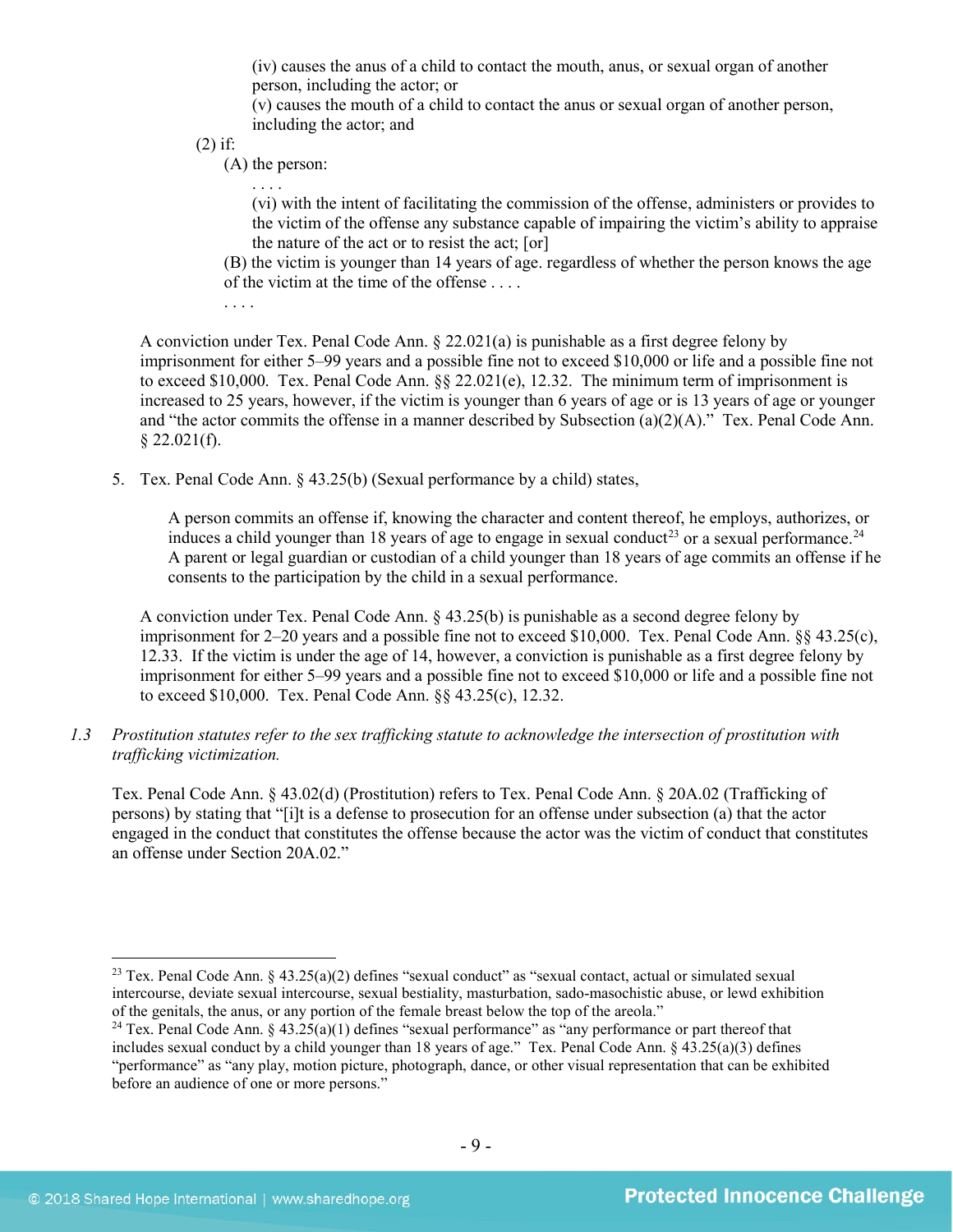*1.4 The state racketeering or gang crimes statute includes sex trafficking or commercial sexual exploitation of children (CSEC) offenses as predicate acts allowing the statute to be used to prosecute child sex trafficking crimes.* 

Sex trafficking enterprises may face prosecution under Texas's laws related to organized criminal activity. Tex. Penal Code Ann. § 71.02(a) (Engaging in organized criminal activity) states, in part,

A person commits an offense if, with the intent to establish, maintain, or participate in a combination<sup>[25](#page-9-0)</sup> or in the profits of a combination or as a member of a criminal street gang, <sup>[26](#page-9-1)</sup> the person commits or conspires to commit one or more of the following:

<span id="page-9-2"></span>(1) murder, capital murder, arson, aggravated robbery, robbery, burglary, theft, aggravated kidnapping, kidnapping, aggravated assault, aggravated sexual assault, sexual assault, continuous sexual abuse of young child or children, solicitation of a minor . . . .

. . . . (3) promotion of prostitution, aggravated promotion of prostitution, or compelling prostitution; . . . .

(6) any unlawful wholesale promotion or possession of any obscene material or obscene device with the intent to wholesale promote the same;

(7) any offense under Subchapter B [Obscenity], Chapter 43 [Public indecency], depicting or involving conduct by or directed toward a child younger than 18 years of age;

. . . . (12) any offense under Chapter 20A [Trafficking of persons];

. . . .

(18) any offense classified as a felony under the Tax Code.

Based on this definition of criminal activity, acts of commercial sexual exploitation of children and sex trafficking constitute predicate crimes under the racketeering law, making it available for combatting criminal enterprises that engage in domestic minor sex trafficking. Tex. Penal Code Ann. § 71.02(b) further states,

Except as provided in Subsections (c) and (d), an offense under this section is one category higher than the most serious offense listed in Subsection (a) that was committed, and if the most serious offense is a Class A misdemeanor, the offense is a state jail felony, except that the offense is a felony of the first degree punishable by imprisonment in the Texas Department of Criminal Justice for:

(1) life without parole, if the most serious offense is an aggravated sexual assault and if at the time of that offense the defendant is 18 years of age or older and:

(A) the victim of the offense is younger than six years of age;

(B) the victim of the offense is younger than 14 years of age and the actor commits the offense in a manner described by Section 22.021(a)(2)(A); or

(C) the victim of the offense is younger than 17 years of age and suffered serious bodily injury as a result of the offense; or

(2) life or for any term of not more than 99 years or less than 30 years if the most serious offense is an offense under Section 20.06 (Continuous smuggling of persons) that is

(2) membership in the combination may change from time to time; and

(3) participants may stand in a wholesaler-retailer or other arm's-length relationship in illicit distribution operations.

<span id="page-9-1"></span><sup>26</sup> *See supra* note [13](#page-4-5) for the definition of "criminal street gang."

<span id="page-9-0"></span><sup>&</sup>lt;sup>25</sup> Pursuant to Tex. Penal Code Ann.  $\S 71.01(a)$ ,

<sup>&</sup>quot;Combination" means three or more persons who collaborate in carrying on criminal activities, although: (1) participants may not know each other's identity;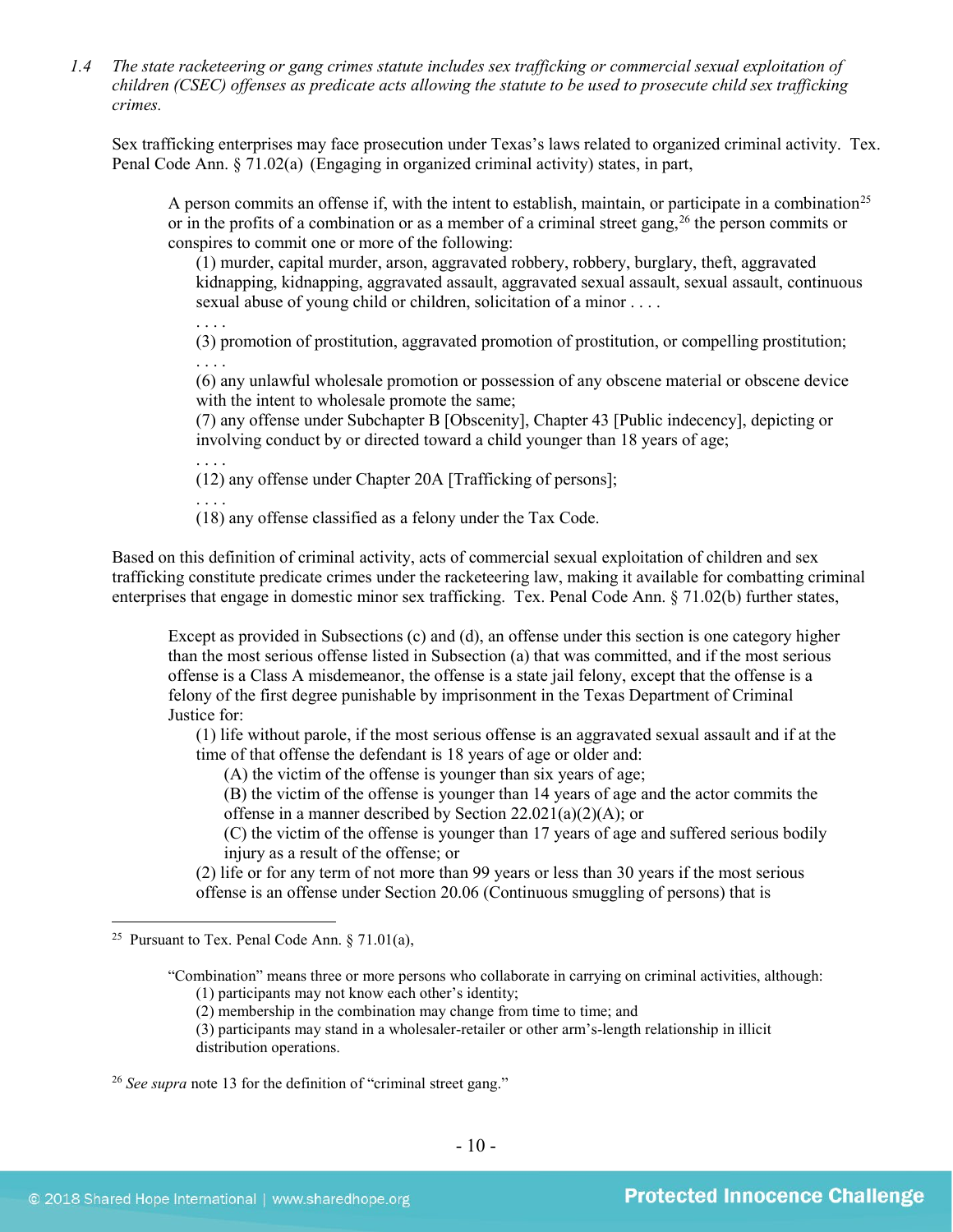punishable under Subsection (g) of that section; or

(3) life or for any term of not more than 99 years or less than 15 years if the most serious offense is an offense punishable as a felony of the first degree, other than an offense described by Subdivision (1) or (2).

Texas also has a civil racketeering law targeted at human trafficking operations. Under Tex. Civ. Prac. & Rem. Code Ann § 140A.002 (Civil racketeering):

A person or enterprise commits racketeering if, for financial gain, the person or enterprise commits an offense under Chapter 20A, Penal Code (trafficking of persons), and the offense or an element of the offense:

(1) occurs in more than one county in this state; or

(2) is facilitated by the use of United States mail, e-mail, telephone, facsimile, or a wireless communication from one county in this state to another.

The state's remedies against an instance of racketeering under this statute are significant. Under Tex. Civ. Prac. & Rem. Code Ann § 140.004 (Injunctive Relief; Other Remedies):

(a) A court in which a proceeding is brought under this chapter may prevent, restrain, and remedy racketeering by issuing appropriate orders. The orders may include a temporary restraining order, a temporary or permanent injunction, the creation of a receivership, and the enforcement of a constructive trust in connection with any property or other interest, prejudgment writs of attachment under Chapter 61 for the purposes of freezing, preserving, and disgorging assets, or another order for a remedy or restraint the court considers proper.

(b) Following a final determination of liability under this chapter, the court may issue an appropriate order, including an order that:

(1) requires a person to divest any direct or indirect interest in an enterprise;

(2) imposes reasonable restrictions on the future activities or investments of a person that affect the laws of this state, including prohibiting a person from engaging in the type of endeavor or enterprise that gave rise to the racketeering offense, to the extent permitted by the constitutions of this state and the United States;

(3) requires the dissolution or reorganization of an enterprise involved in the suit;

(4) orders the recovery of reasonable fees, expenses, and costs incurred in obtaining injunctive relief or civil remedies or in conducting investigations under this chapter, including court costs, attorney's fees, witness fees, and deposition fees;

(5) orders payment to the state of an amount equal to:

(A) the gain acquired or maintained through racketeering; or

(B) the amount for which a person is liable under this chapter;

(6) orders payment to the state of a civil penalty by a person or enterprise found liable for racketeering, in an amount not to exceed \$250,000 for each separately alleged and proven act of racketeering;

(7) orders payment of damages to the state for racketeering shown to have materially damaged the state; or

(8) orders that property attached under Chapter 61 be used to satisfy an award of the court, including damages, penalties, costs, and fees.

(c) In determining the amount of a civil penalty ordered under Subsection (b)(6), the court shall consider:

(1) the seriousness of the racketeering offense and the consequent financial or personal harm to the state or to any identified victim; and

(2) the duration of the racketeering activity.

(d) If any property attached under Chapter 61 is not necessary to satisfy an award of the court after a finding of liability for racketeering of the person or enterprise having an interest in the property, the court may order that the property be disgorged to the state to the extent of the person's or enterprise's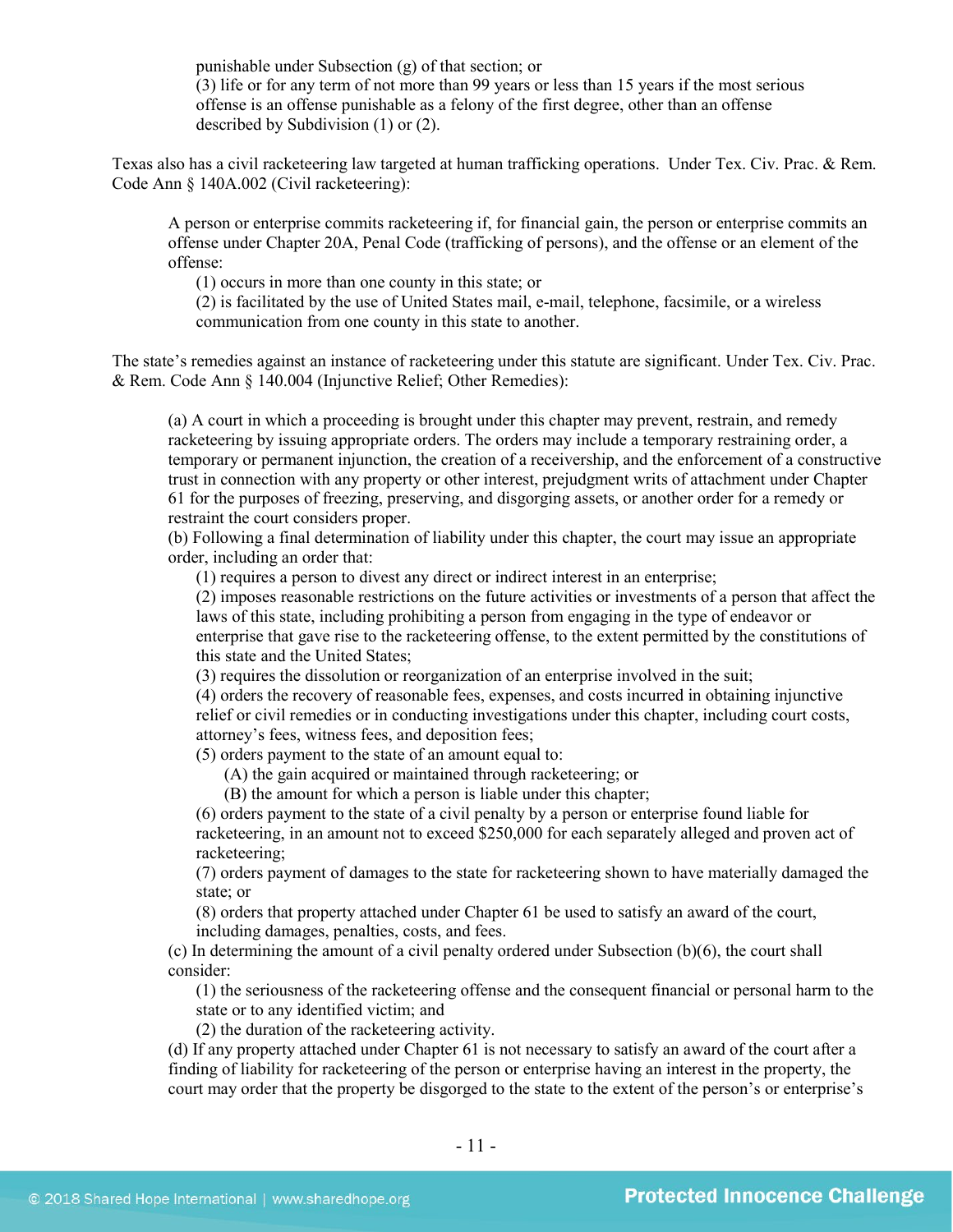interest. To be disgorged, the property must be acquired or maintained by the person or enterprise through racketeering.

. . . .

(g) This chapter is not intended to provide the exclusive remedy for the activity addressed by this chapter. A proceeding under this chapter may be brought in addition to or in the alternative of any other civil or criminal action available under the laws of this state.

. . . .

Furthermore, any property "used or intended to be used in the commission of" Tex. Penal Code Ann. § 71.02(a) (Engaging in organized criminal activity) is subject to the forfeiture provisions outlined in Tex. Code Crim. Proc. Ann. art. 59.02(a) (Forfeiture of contraband). Tex. Code Crim. Proc. Ann. art. 59.01(2)(B)(xi).

Lastly, additional penalties are provided under Tex. Penal Code Ann. § 71.022(a) (Coercing, inducing, or soliciting membership in a criminal street gang) which states,

A person commits an offense if the person knowingly causes, enables, encourages, recruits, or solicits another person to become a member of a criminal street gang which, as a condition of initiation, admission, membership, or continued membership, requires the commission of any conduct which constitutes an offense punishable as a Class A misdemeanor or a felony.

A first conviction under this statute is punishable as a third degree felony by imprisonment for 2–10 years and a possible fine not to exceed \$10,000, while subsequent convictions are punishable as second degree felonies by imprisonment for 2–20 years and a possible fine not to exceed \$10,000. Tex. Penal Code Ann. §§ 71.022(b), (c), 12.34, 12.33.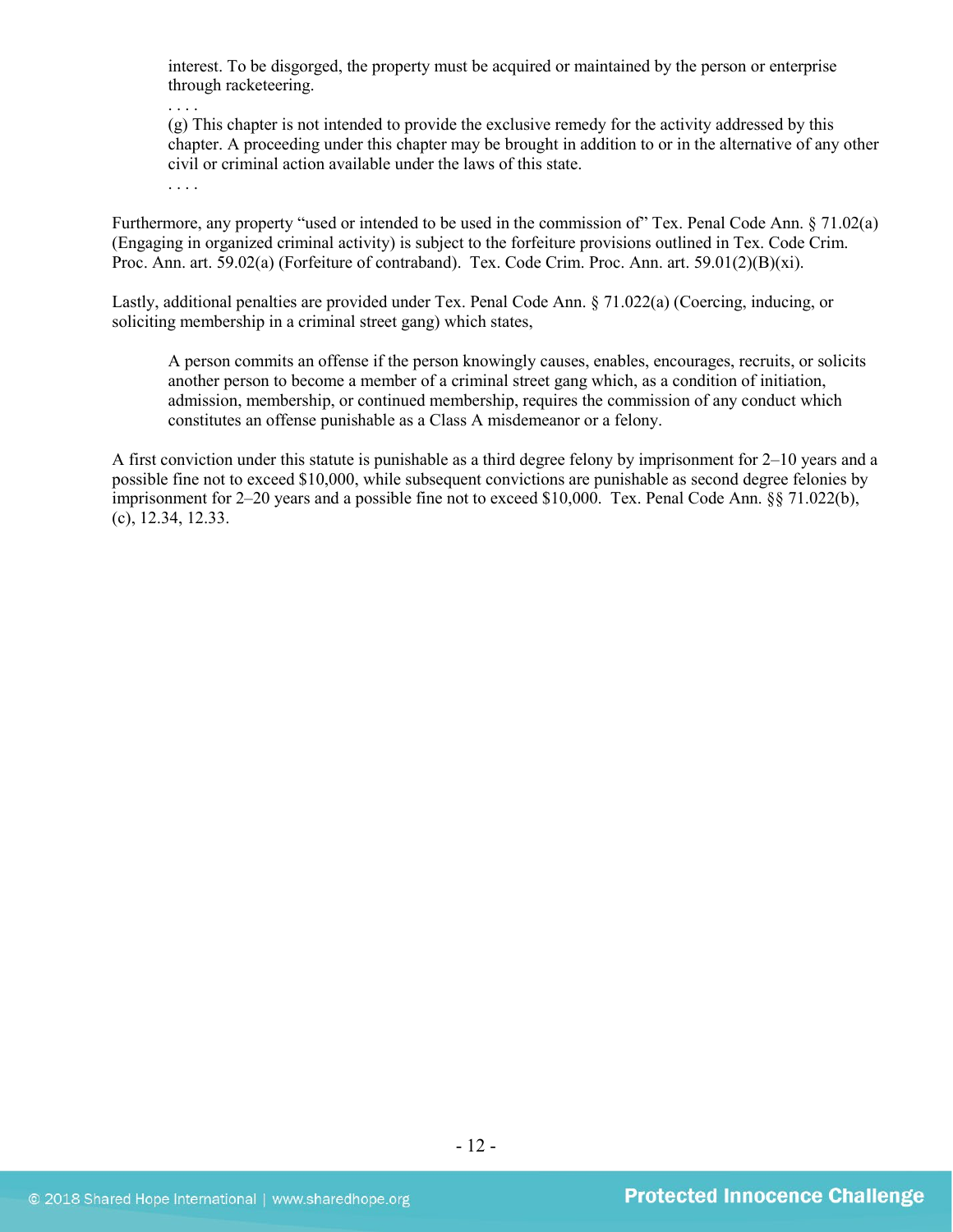#### **FRAMEWORK ISSUE 2: CRIMINAL PROVISIONS FOR DEMAND**

#### *Legal Components:*

- *2.1 The state sex trafficking law can be applied to buyers of commercial sex acts with a minor.*
- *2.2 Buyers of commercial sex acts with a minor can be prosecuted under commercial sexual exploitation of children (CSEC) laws.*
- *2.3 Solicitation laws differentiate between soliciting sex acts with an adult and soliciting sex acts with a minor under 18.*
- *2.4 Penalties for buyers of commercial sex acts with minors are as high as federal penalties.*
- *2.5 Using the Internet or electronic communications to lure, entice, or purchase, or attempt to lure, entice, or purchase commercial sex acts with a minor is a separate crime or results in an enhanced penalty for buyers.*
- *2.6 No age mistake defense is permitted for a buyer of commercial sex acts with any minor under 18.*
- *2.7 Base penalties for buying sex acts with a minor under 18 are sufficiently high and not reduced for older minors.*
- *2.8 Financial penalties for buyers of commercial sex acts with minors are sufficiently high to make it difficult for buyers to hide the crime.*
- *2.9 Buying and possessing images of child sexual exploitation carries penalties as high as similar federal offenses.*

\_\_\_\_\_\_\_\_\_\_\_\_\_\_\_\_\_\_\_\_\_\_\_\_\_\_\_\_\_\_\_\_\_\_\_\_\_\_\_\_\_\_\_\_\_\_\_\_\_\_\_\_\_\_\_\_\_\_\_\_\_\_\_\_\_\_\_\_\_\_\_\_\_\_\_\_\_\_\_\_\_\_\_\_\_\_\_\_\_\_\_\_\_\_

*2.10 Convicted buyers of commercial sex acts with minors are required to register as sex offenders.* 

#### *Legal Analysis:*

*2.1 The state sex trafficking law can be applied to buyers of commercial sex acts with a minor.*

Texas's human trafficking law applies to buyers of commercial sex acts with minors. Following federal precedent, Tex. Penal Code Ann. § 20A.02(a)(7) (Trafficking of persons) applies to a buyer who knowingly "obtains" <sup>[27](#page-12-0)</sup> and "causes" a child to engage in conduct prohibited by several CSEC offenses, including Tex. Penal Code Ann. §§ 43.02 (Prostitution), 21.02 (Continuous sexual abuse of a young child or children), and  $43.251$  (Employment harmful to children).<sup>[28](#page-12-1)</sup>

Additionally, Tex. Penal Code Ann. § 20A.02(a)(8) applies to a buyer who "engages in sexual conduct with a child trafficked in the manner described in Subdivision (7)." Further, Tex. Penal Code Ann. § 20A.03 (Continuous trafficking of persons) could apply to a buyer if the buyer "during a period that is 30 or more days

<span id="page-12-0"></span> <sup>27</sup> *See United States v. Jungers*, 702 F.3d 1066 (8th Cir. 2013). In this case, the Eighth Circuit held that the federal sex trafficking law, 18 U.S.C. § 1591 (Sex trafficking of children or by force, fraud, or coercion) applies to buyers of sex with minors. Reversing a District of South Dakota ruling that Congress did not intend the string of verbs constituting criminal conduct under 18 U.S.C. § 1591(a)(1) ("recruits, entices, harbors, transports, provides, obtains, or maintains") to reach the conduct of buyers (United States v. Jungers, 834 F. Supp. 2d 930, 931 (D.S.D. 2011)), the Eighth Circuit concluded that 18 U.S.C. § 1591 does not contain "a latent exemption for purchasers" because buyers can "engage in at least some of the prohibited conduct." Jungers, 702 F. 3d 1066, 1072. Congress codified Jungers clarifying that the federal sex trafficking law is intended to apply to buyers in the Justice for Victims of Trafficking Act (JVTA) of 2015 Pub. L. No. 114-22, 129 Stat 227), enacted on May 29, 2015. The JVTA adds the terms "patronize" and "solicit" to the list of prohibited conduct and expressly states, "section 108 of this title amends section 1591 of title 18, United States Code, to add the words 'solicits or patronizes' to the sex trafficking statute making absolutely clear for judges, juries, prosecutors, and law enforcement officials that criminals who purchase sexual acts from human trafficking victims may be arrested, prosecuted, and convicted as sex trafficking offenders when this is merited by the facts of a particular case." Id. at Sec. 109. The Eighth Circuit decision in *United States v. Jungers* and the federal sex trafficking law as amended by the Justice for Victims of Trafficking Act establish persuasive authority when state courts interpret the string of verbs constituting prohibited conduct in state sex trafficking laws (in particular the term "obtains") to the extent such interpretation does not conflict with state case law.

<span id="page-12-1"></span><sup>28</sup> *See supra* Component 1.1 and note [2](#page-0-3) for full discussion of Tex. Penal Code Ann. § 20A.02(a)(7).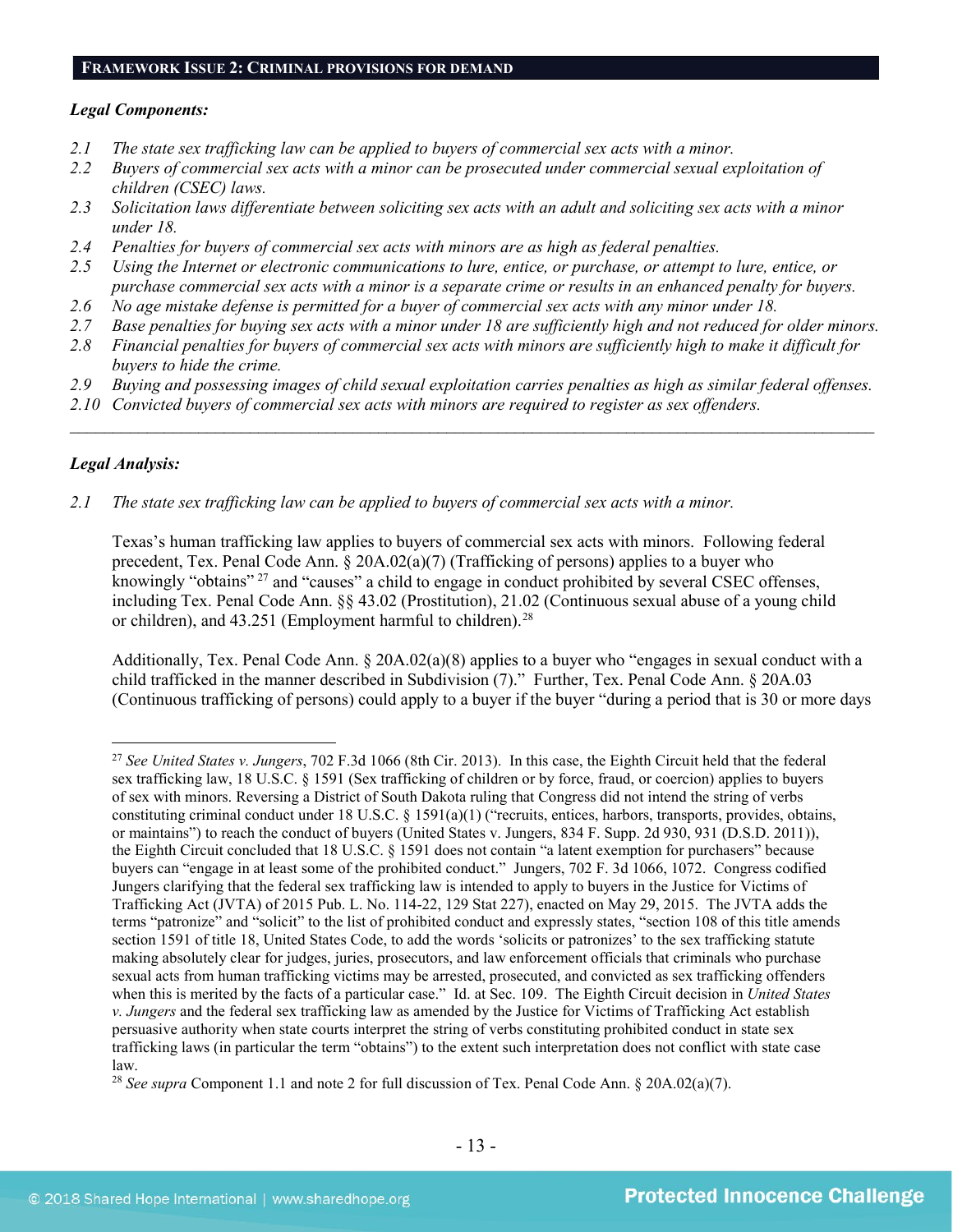in duration engages two or more times in conduct that constitutes an offense under Section 20A.02 against one or more victims."

*2.2 Buyers of commercial sex acts with a minor can be prosecuted under commercial sexual exploitation of children (CSEC) laws.*

Texas's CSEC laws specifically include the crime of buying sex with a minor. Tex. Penal Code Ann. § 43.02(b) (Prostitution) makes it a crime if a person "knowingly offers or agrees to pay a fee to another person for the purpose of engaging in sexual conduct with that person or another." A conviction under this statute is generally punishable as a Class B misdemeanor by imprisonment in a county jail up to 180 days, a fine not to exceed \$2,000, or both. Tex. Penal Code Ann. §§ 43.02(c), 12.22. "[I]f the person with whom the actor agrees to engage in sexual conduct is younger than 18 years of age, regardless of whether the actor knows the age of the person at the time of the offense," or is represented to the actor or believed by the actor to be under 18 years of age, a conviction is punishable as a second degree felony by imprisonment for 2–20 years and a possible fine not to exceed \$10,000. Tex. Penal Code Ann. §§ 43.02(c-1)(3), 12.33. Pursuant to Tex. Gov't Code § 126.002(b) (Authority to establish program; eligibility), however, a buyer convicted under Tex. Penal Code Ann. § 43.02 who has the consent of the prosecuting attorney and does not have a prior conviction under Tex. Penal Code Ann. §§ 20A.02 (Trafficking of persons), 43.02 (Prostitution), 43.03 (Promotion of prostitution), 43.04 (Aggravated promotion of prostitution), or 43.05 (Compelling prostitution), or certain other offenses, is eligible to participate in a commercially sexually exploited persons court program.<sup>[29](#page-13-0)</sup>

(3) early identification and prompt placement of eligible participants in the program;

- (5) a coordinated strategy to govern program responses to participant compliance;
- (6) monitoring and evaluation of program goals and effectiveness;

(7) continuing interdisciplinary education to promote effective program planning, implementation, and operations; and

(8) development of partnerships with public agencies and community organizations.

Tex. Gov't Code § 126.001(b) further explains,

If a defendant successfully completes a commercially sexually exploited persons court program, regardless of whether the defendant was convicted of the offense for which the defendant entered the program or whether the court deferred further proceedings without entering an adjudication of guilt, after notice to the state and a hearing on whether the defendant is otherwise entitled to the petition, including whether the required time period has elapsed, and whether issuance of the order is in the best interest of justice, the court shall enter an order of nondisclosure under Section 411.081 [Application of Subchapter], Government Code, as if the defendant had received a discharge and dismissal under Article 42A.111 [Deferral of proceedings in cases appealed to county court], Code of Criminal Procedure, with respect to all records and files related to the defendant's arrest for the offense for which the defendant entered the program if the defendant:

(1) has not been previously convicted of a felony offense; and

(2) is not convicted of any other felony offense before the second anniversary of the defendant's successful completion of the program.

<span id="page-13-0"></span><sup>&</sup>lt;sup>29</sup> Tex. Gov't Code § 126.001 (Commercially sexually exploited persons court program; procedures for certain defendants) states,

In this chapter, commercially sexually exploited persons court program" means a program that has the following essential characteristics:

<sup>(1)</sup> the integration of services in the processing of cases in the judicial system;

<sup>(2)</sup> the use of a nonadversarial approach involving prosecutors and defense attorneys to promote public safety, to reduce the demand for the commercial sex trade and trafficking of persons by educating offenders, and to protect the due process rights of program participants;

<sup>(4)</sup> access to information, counseling, and services relating to sex addiction, sexually transmitted diseases, mental health, and substance abuse;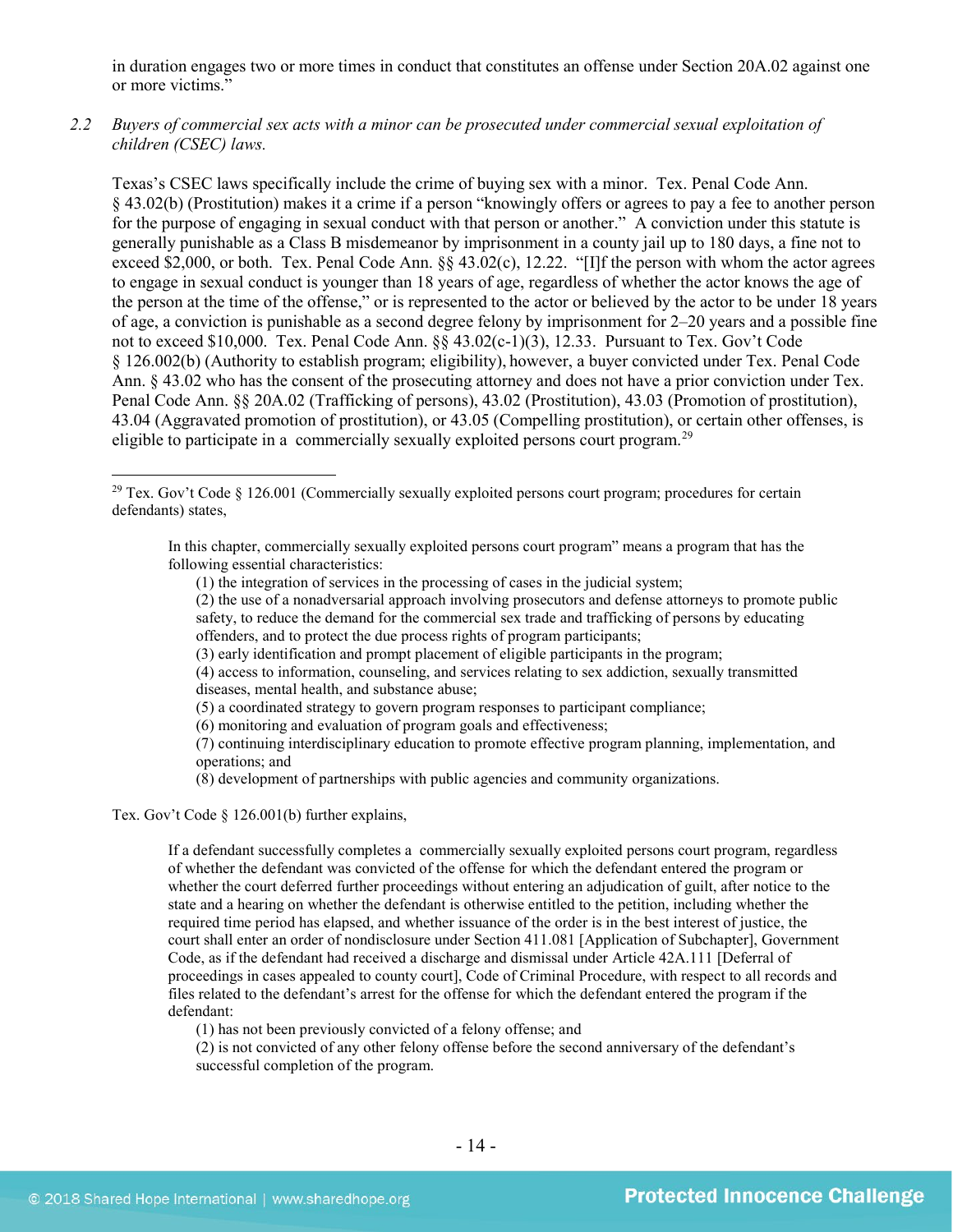Tex. Penal Code Ann. § 15.031(b) (Criminal solicitation of a minor) makes it illegal if a buyer "by any means requests, commands, or attempts to induce a minor<sup>[30](#page-14-0)</sup> or another whom the person believes to be a minor to engage in specific conduct that, under the circumstances surrounding the actor's conduct as the actor believes them to be, would constitute an offense under" Tex. Penal Code Ann. §§ 20A.02(a)(8) (Trafficking of persons), 21.02 (Continuous sexual abuse of young child or children), 21.11 (Indecency with a child), 22.011 (Sexual assault), 22.021 (Aggravated sexual assault), 43.02 (Prostitution), 43.05(a)(2) (Compelling prostitution), or 43.25 (Sexual performance by a child). Pursuant to Tex. Penal Code Ann. § 15.031(e), a conviction under Tex. Penal Code Ann. § 15.031(b) is punishable one category lower than committing the actual offense, but the punishment may be enhanced to the same category as the predicate offense if it is proven that the offender

(1) was at the time of the offense 17 years of age or older and a member of a criminal street gang, as defined by Section 71.01 [Definitions]; $^{31}$  $^{31}$  $^{31}$  and

- (2) committed the offense with the intent to:
	- (A) further the criminal activities of the criminal street gang; or
	- (B) avoid detection as a member of a criminal street gang.

A buyer may also be convicted under Tex. Penal Code Ann. § 21.02(b)(1) (Continuous sexual abuse of young child or children) if the buyer is at least 17 years of age and commits "two or more acts of sexual abuse $32$ [against a child under the age of 14], regardless of whether the acts of sexual abuse are committed against one or more victims" and these acts occur "during a period that is 30 or more days in duration." A conviction under this statute is punishable as a first degree felony by imprisonment for either 25–99 years and a possible fine not to exceed \$10,000 or life and a possible fine not to exceed \$10,000. Tex. Penal Code Ann. §§ 21.02(h), 12.32.

Additionally, buyers may also be convicted under Tex. Penal Code Ann. § 22.021(a) (Aggravated sexual assault)<sup>[33](#page-14-3)</sup> for engaging in specified sexual conduct with a child under 14 or, among other things, "threaten[ing] to cause any person to become the victim of an offense under Section 20A.02(a)(3), (4), (7), or (8) [Trafficking of persons] . . . ." A conviction under Tex. Penal Code Ann. § 22.021(a) is punishable as a first degree felony by imprisonment for either 5–99 years and a possible fine not to exceed \$10,000 or life and a possible fine not to exceed \$10,000. Tex. Penal Code Ann. §§ 22.021(e), 12.32. The minimum term of imprisonment is increased to 25 years, however, if the victim is younger than 6 years of age or is 13 years of age or younger and "the actor commits the offense" by, among other things, threatening "to cause any person to become the victim of an offense under Section 20A.02(a)(3), (4), (7), or (8)." Tex. Penal Code Ann.  $\S$  22.021(f).

Tex. Penal Code Ann. § 43.25(b) (Sexual performance by a child) may apply to certain buyers.<sup>34</sup> Tex. Penal Code Ann. § 43.25(b) makes it a crime if a person "induces a child younger than 18 years of age to engage in sexual conduct."[35](#page-14-5) A conviction under Tex. Penal Code Ann. § 43.25(b) is punishable as a second degree felony by imprisonment for 2–20 years and a possible fine not to exceed \$10,000. Tex. Penal Code Ann. §§ 43.25(c), 12.33. If the victim is under the age of 14, however, a conviction is

<span id="page-14-2"></span>

<span id="page-14-4"></span><span id="page-14-3"></span>

<span id="page-14-1"></span><span id="page-14-0"></span><sup>&</sup>lt;sup>30</sup> See supra note 12.<br><sup>31</sup> See supra note 13.<br><sup>32</sup> See supra Component 1.2 for the definition of "sexual abuse."<br><sup>32</sup> See supra Component 1.2 for the substantive provisions of Tex. Penal Code Ann. § 22.021(a).<br><sup>34</sup> The § 43.25(b) even though "she was not offered money, grades, or favors in exchange for consenting to oral sex." Dornbusch v. State, 156 S.W.3d 859, 868 (Tex. Crim. App. 2005). The court determined that the teacher's position of authority alone was enough to induce the minor. *Id.* Additionally, the Court stated, "Whether an offense has occurred under section 43.25(b) does not turn on who initially requests sex; it depends on whether an adult knowingly employed, induced, or authorized sexual conduct from a minor." *Id.* at 871. The Court, however, declined to state whether § 43.25(b) would apply if a minor initiated the sexual conduct. *Id.* Therefore, buyers may be convicted under this statute if a court determines that the minor has been "induced" into engaging in sexual conduct by the buyer.

<span id="page-14-5"></span><sup>35</sup> *See supra* note [23](#page-8-2) for the definition of "sexual conduct."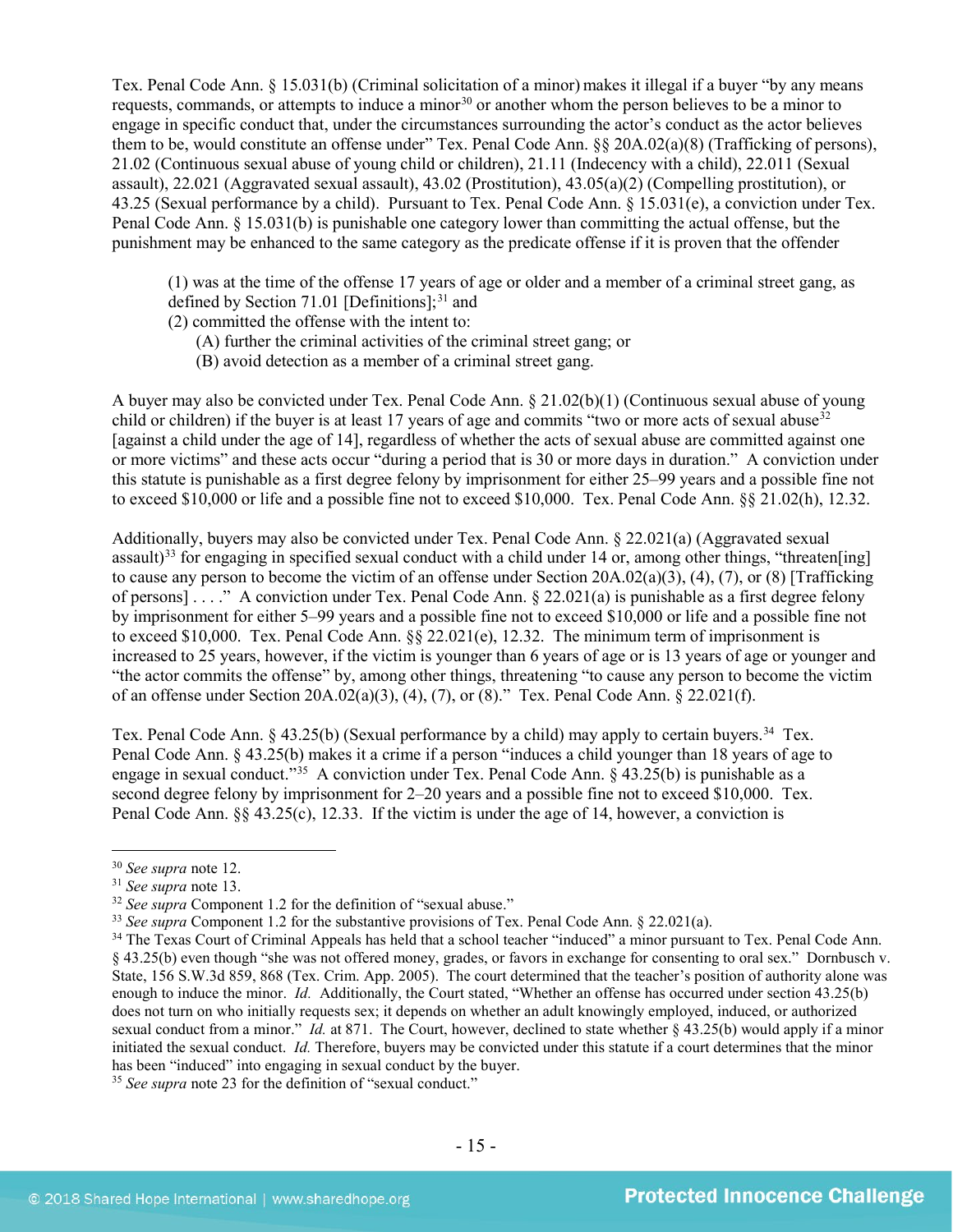punishable as a first degree felony by imprisonment for either 5–99 years and a possible fine not to exceed \$10,000 or life and a possible fine not to exceed \$10,000. Tex. Penal Code Ann  $\S$ § 43.25(c), 12.32.

Lastly, although it is not entirely clear, Tex. Penal Code Ann. § 43.05(a)(2) (Compelling prostitution) may apply to a buyer who knowingly "causes by any means a child younger than 18 years to commit prostitution, regardless of whether the actor knows the age of the child at the time of the offense."[36](#page-15-0) A conviction under Tex. Penal Code Ann. § 43.05(a)(2)is punishable as a first degree felony by imprisonment for either 5–99 years and a possible fine not to exceed \$10,000 or life and a possible fine not to exceed \$10,000. Tex. Penal Code Ann. §§ 43.05(b), 12.32.

Several other sexual offenses may also be used to prosecute buyers of commercial sex acts with a minor but do not specifically prohibit the commercial sexual exploitation of a child, and do not refer to Tex. Penal Code Ann. § 20A.02 (Trafficking of persons).

#### *2.3 Solicitation laws differentiate between soliciting sex acts with an adult and soliciting sex acts with a minor under 18.*

Tex. Penal Code Ann. § 43.02 (Prostitution) imposes heightened penalties if an adult offers or agrees to purchase sex with a minor. A conviction under Tex. Penal Code Ann. § 43.02(b) is generally punishable as a Class B misdemeanor by imprisonment in a county jail up to 180 days, a fine not to exceed \$2,000, or both. Tex. Penal Code Ann. §§ 43.02(c), (c-1), 12.22. "[I]f the person with whom the actor agrees to engage in sexual conduct is younger than 18 years of age, regardless of whether the actor knows the age of the person at the time of the offense," or is represented to the actor or believed by the actor to be under 18 years of age, a conviction is punishable as a second degree felony by imprisonment for 2–20 years and a possible fine not to exceed \$10,000. Tex. Penal Code Ann. §§ 43.02(c-1)(3), 12.33.

#### *2.4 Penalties for buyers of commercial sex acts with minors are as high as federal penalties.*

A first conviction under Tex. Penal Code Ann. § 20A.02(a)(8) (Trafficking of persons) is punishable as a first degree felony by imprisonment "for life or for any term of not more than 99 years or less than 5 years" and a possible fine not to exceed \$10,000, while subsequent convictions are punishable by life imprisonment. Tex. Penal Code Ann. §§ 20A.02(b)(1), 12.32, 12.42(c)(2).<sup>37</sup> A conviction under Tex. Penal Code Ann. § 43.02(b) (Prostitution), "if the person with whom the actor agrees to engage in sexual conduct is younger than 18 years of age, regardless of whether the actor knows the age of the person at the time of the offense," or is represented to the actor or believed by the actor to be under 18 years of age, is punishable as a second degree felony by imprisonment for 2–20 years and a possible fine not to exceed \$10,000. Tex. Penal Code Ann. §§ 43.02(c-1)(3), 12.33.

Additionally, a buyer's conviction under Tex. Penal Code Ann. § 43.25(b) (Sexual performance by a child) is punishable as a second degree felony by imprisonment for 2–20 years and a possible fine not to exceed \$10,000. Tex. Penal Code Ann. §§ 43.25(c), 12.33. If the victim is under the age of 14, however, a conviction is

<span id="page-15-1"></span><span id="page-15-0"></span> <sup>36</sup> Texas case law does not expressly state that Tex. Penal Code Ann. § 43.05(a)(2) (Compelling Prostitution) applies to buyers or patrons of prostitution. However, a Texas Court of Appeals has relied on an interpretation by the Oregon Court of Appeals regarding a similar Oregon compelling prostitution statute. Waggoner v. State, 897 S.W.2d 510, 512 (Tex. Crim. App. 1995) (citing State v. Wood, 579 P.2d 294, 296 (Or. Ct. App. 1978)). In a case decided after *Waggoner*, the Oregon Court of Appeals determined that its compelling prostitution statue did not apply to patrons or buyers. State v. Vargas-Torres, 242 P.3d 619, 626 (Or. Ct. App. 2010). Therefore, since Texas has previously relied on an opinion issued by an Oregon court interpreting a similar compelling prostitution statute, it is arguable that Texas courts may similarly restrict the applicability of Tex. Penal Code Ann. § 43.05(a)(2) against buyers, just as Oregon restricted the applicability of its prostitution statute against buyers in *Vargas-Torres*. 37 *See supra* note [6.](#page-2-1)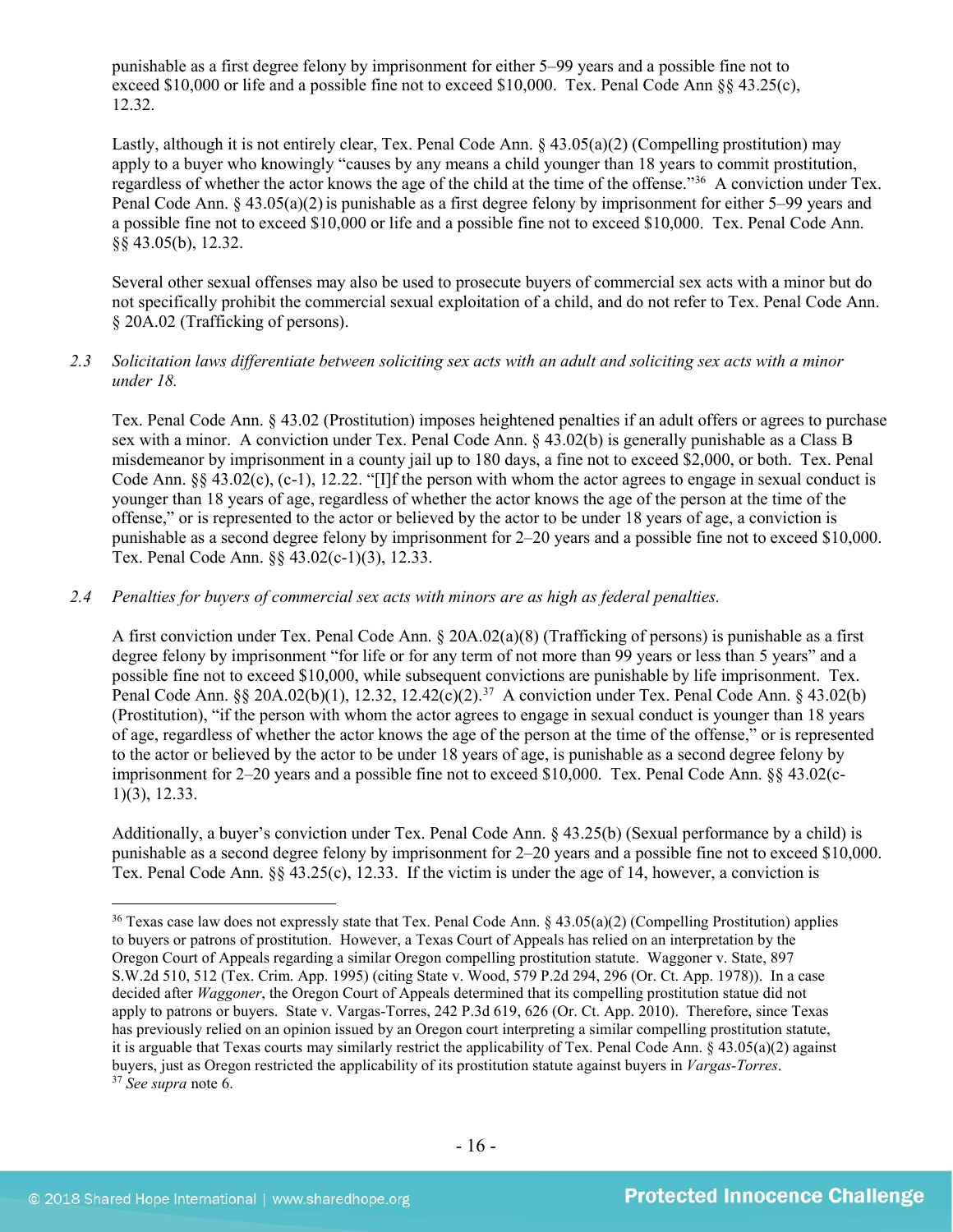punishable as a first degree felony by imprisonment for either 5–99 years and a possible fine not to exceed \$10,000 or life and a possible fine not to exceed \$10,000. Tex. Penal Code Ann. §§ 43.25(c), 12.32. A buyer's conviction under Tex. Penal Code Ann. § 21.02(b) (Continuous sexual abuse of young child or children) is punishable as a first degree felony by imprisonment for either 25–99 years and a possible fine not to exceed \$10,000 or life and a possible fine not to exceed \$10,000. Tex. Penal Code Ann. §§ 21.02(h), 12.32. Pursuant to Tex. Penal Code Ann. § 15.031(e), a conviction under Tex. Penal Code Ann. § 15.031(b) (Criminal solicitation of a minor) is punishable one category lower than committing the actual offense, but the punishment may be enhanced to the same category as the predicate offense if certain requirements are satisfied.<sup>[38](#page-16-0)</sup>

A buyer's conviction under Tex. Penal Code Ann.  $\S 22.021(a)$  (Aggravated sexual assault)<sup>[39](#page-16-1)</sup> is punishable as a first degree felony by imprisonment for either 5–99 years and a possible fine not to exceed \$10,000 or life and a possible fine not to exceed \$10,000. Tex. Penal Code Ann. §§ 22.021(e), 12.32. The minimum term of imprisonment is increased to 25 years, however, if the victim is younger than 6 years of age or is 13 years of age or younger and "the actor commits the offense in a manner described by Subsection (a)(2)(A)." Tex. Penal Code Ann. § 22.021(f). Lastly, a buyer convicted under Tex. Penal Code Ann. § 43.05(a)(2) (Compelling prostitution)<sup>[40](#page-16-2)</sup> is guilty of a first degree felony punishable by imprisonment for either  $5-99$  years and a possible fine not to exceed \$10,000 or life and a possible fine not to exceed \$10,000. Tex. Penal Code Ann. §§ 43.05(b), 12.32.

<span id="page-16-8"></span><span id="page-16-7"></span>In comparison, if the victim is under the age of 14, a conviction under the Trafficking Victims Protection Act (TVPA)<sup>[41](#page-16-3)</sup> for child sex trafficking is punishable by 15 years to life imprisonment and a fine not to exceed \$250,000. 18 U.S.C. §§ 1591(b)(1), 3559(a)(1), 3571(b)(3). If the victim is between the ages of 14–17, a conviction is punishable by 10 years to life imprisonment and a fine not to exceed \$250,000. 18 U.S.C. §§ 1591(b)(2),  $3559(a)(1)$ ,  $3571(b)(3)$ . A conviction is punishable by mandatory life imprisonment, however, if the buyer has a prior conviction for a federal sex offense<sup>[42](#page-16-4)</sup> against a minor. 18 U.S.C. § 3559(e)(1). To the extent buyers can be prosecuted under other federal CSEC laws,  $43$  a conviction is punishable by penalties ranging from a fine not to exceed \$250,000 to life imprisonment and a fine not to exceed \$250,000.[44](#page-16-6)

an offense under section 1591 [18 USCS § 1591] (relating to sex trafficking of children), 2241 [18 USCS § 2241] (relating to aggravated sexual abuse), 2242 [18 USCS § 2242] (relating to sexual abuse),  $2244(a)(1)$  [18 USCS  $\S 2244(a)(1)$ ] (relating to abusive sexual contact), 2245 [18 USCS  $\S 2245$ ] (relating to sexual abuse resulting in death), 2251 [18 USCS § 2251] (relating to sexual exploitation of children), 2251A [18 USCS § 2251A] (relating to selling or buying of children), 2422(b) [18 USCS § 2422(b)] (relating to coercion and enticement of a minor into prostitution), or 2423(a) [18 USCS § 2423(a)] (relating to transportation of minors).

<span id="page-16-6"></span><span id="page-16-5"></span><sup>43</sup> 18 U.S.C. §§ 2251A(b) (Selling or buying of children), 2251(a) (Sexual exploitation of children), 2423(a) (Transportation of a minor with intent for minor to engage in criminal sexual activity), 2422(a) (Coercion and enticement), 2252(a)(2), (a)(4) (Certain activities relating to material involving the sexual exploitation of minors). <sup>44</sup> 18 U.S.C. §§ 2251A(b) (conviction punishable by imprisonment for 30 years to life and a fine), 2251(e) (conviction punishable by imprisonment for 15–30 years and a fine), 2423(a) (conviction punishable by imprisonment for 10 years to life and a fine), 2422(a) (conviction punishable by a fine, imprisonment up to 20 years, or both),  $2252(b)$  (stating that a conviction under subsection (a)(2) is punishable by imprisonment for  $5-20$  years and a fine, while a conviction under subsection (a)(4) is punishable by imprisonment up to 10 years, a fine, or both);

<span id="page-16-1"></span>

<span id="page-16-0"></span><sup>&</sup>lt;sup>38</sup> See supra Component 1.2 for the substantive provisions of Tex. Penal Code Ann. § 15.031(e).<br><sup>39</sup> See supra Component 1.2 for the substantive provisions of Tex. Penal Code Ann. § 22.021(a).<br><sup>40</sup> See supra Component 2.

<span id="page-16-2"></span>prostitution) is applicable against buyers.

<span id="page-16-3"></span> $41$  Trafficking Victims Protection Act (TVPA) of 2000, Pub. L. No. 106-386, 114 Stat. 1464, 1466 (codified in scattered sections of 18 and 22 U.S.C.).

<span id="page-16-4"></span><sup>&</sup>lt;sup>42</sup> Pursuant to 18 U.S.C. § 3559(e)(2), "federal sex offense" is defined as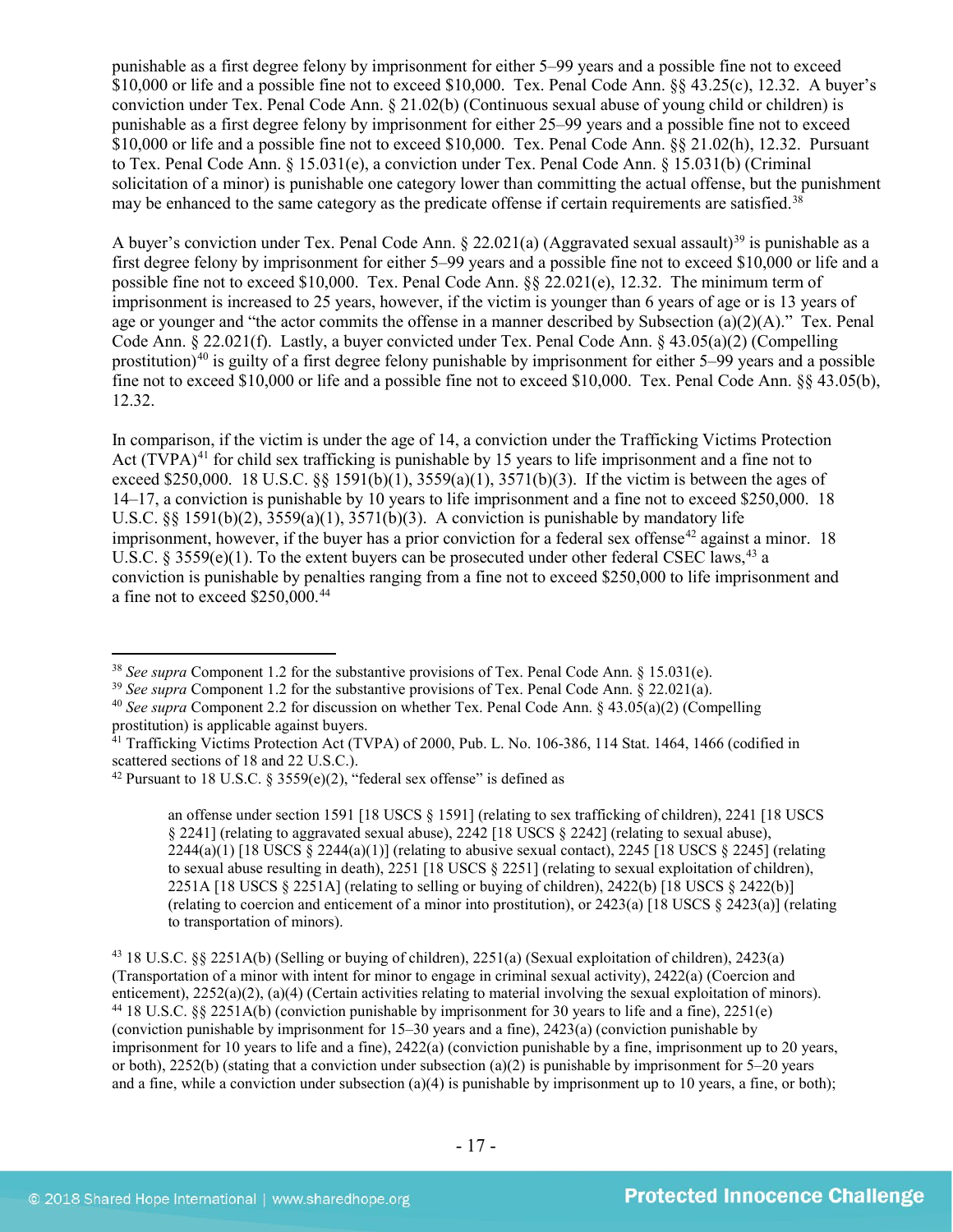*2.5 Using the Internet or electronic communications to lure, entice, or purchase, or attempt to lure, entice, or purchase commercial sex acts with a minor is a separate crime or results in an enhanced penalty for buyers.*

Tex. Penal Code Ann. § 33.021(b), (c) (Online solicitation of a minor) makes it a crime for a person to use the Internet or electronic communications to lure, entice, or recruit commercial sex acts with a minor, stating,

(b) A person who is 17 years of age or older commits an offense if, with the intent to commit an offense listed in Article 62.001(5)(A), (B), (K) [Definitions], Code of Criminal Procedure [§§ 21.02 (Continuous sexual abuse of young child or children), 21.11 (Indecency with a child), 22.011 (Sexual assault), 22.021 (Aggravated sexual assault), 25.02 (Prohibited sexual conduct), 43.05 (Compelling prostitution), 43.25 (Sexual performance by a child), 43.26 (Possession or promotion of child pornography), or 20A.02(a)(7), (8) (Trafficking of persons)], the person, over the Internet, by electronic mail or text message or other electronic message service or system, or through a commercial online service, intentionally:

(1) communicates in a sexually explicit<sup>[45](#page-17-0)</sup> manner with a minor;<sup>46</sup> or

(2) distributes sexually explicit material to a minor.

(c) A person commits an offense if the person, over the Internet, by electronic mail or text message or other electronic message service or system, or through a commercial online service, knowingly solicits a minor to meet another person, including the actor, with the intent that the minor will engage in sexual contact, sexual intercourse, or deviate sexual intercourse with the actor or another person.

If the victim is under 17 years of age, a conviction under Tex. Penal Code Ann. § 33.021(b) is punishable as a third degree felony by imprisonment for 2–10 years and a possible fine not to exceed \$10,000. Tex. Penal Code Ann. §§ 33.021(f), 12.34. If the victim is younger than 14 years of age or the offender believes the victim to be younger than 14 years of age, however, a conviction under Tex. Penal Code Ann. § 33.021(b) is punishable as a second degree felony by imprisonment for 2–20 years and a possible fine not to exceed \$10,000. Tex. Penal Code Ann. §§ 33.021(f), 12.33. A conviction under Tex. Penal Code Ann. §§ 33.021(c) is punishable as a second degree felony by imprisonment for 2–20 years and a possible fine not to exceed \$10,000. Tex. Penal Code Ann. §§ 33.021(f), 12.33.

*2.6 No age mistake defense is permitted for a buyer of commercial sex acts with any minor under 18.*

Tex. Penal Code Ann. § 20A.02 (Trafficking of persons) prohibits the use of a mistake of age defense by a defendant charged under Tex. Penal Code Ann. § 20A.02(a)(8), which may include certain buyers.<sup>47</sup> Tex. Penal Code Ann.  $\S$  20A.02(b)(1) states, in part,

An offense under this section is a felony of the first degree if:

(1) the applicable conduct constitutes an offense under Subsection (a)(5), (6), (7), or (8), regardless of whether the actor knows the age of the child at the time of the offense . . . .

Tex. Penal Code Ann. § 43.02(b), (c-1)(3) (Prostitution), prohibits a mistake of age defense by providing that "knowingly offer[ing] or agree[ing] to pay a fee to another person for the purpose of engaging in sexual conduct with that person or another," is

 $\overline{a}$ 

*see also* 18 U.S.C. §§ 3559(a)(1) (classifying all of the above listed offenses as felonies), 3571(b)(3) (providing a fine up to \$250,000 for any felony conviction).<br><sup>45</sup> See supra note 19.

<span id="page-17-2"></span><span id="page-17-1"></span><span id="page-17-0"></span><sup>&</sup>lt;sup>46</sup> *See supra* note 20.<br><sup>47</sup> *See supra* Component 2.1 for discussion on how Tex. Penal Code Ann. § 20A.02(a)(7), (8) may be applicable to buyers.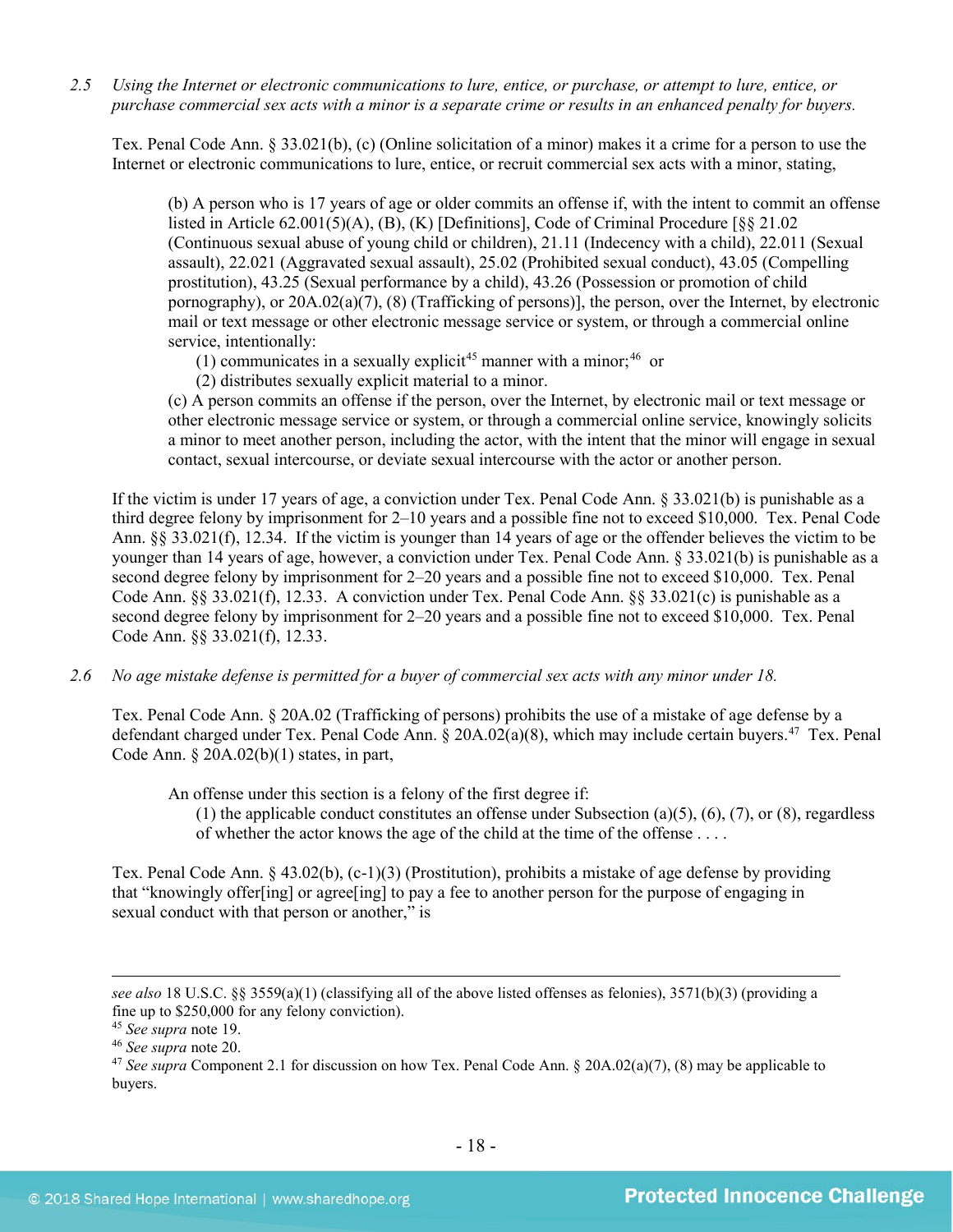a felony of the second degree if the person with whom the actor agrees to engage in sexual conduct is:

(A) younger than 18 years of age, regardless of whether the actor knows the age of the person at the time of the offense;

- (B) represented to the actor as being younger than 18 years of age; or
- (C) believed by the actor to be younger than 18 years of age.

Further, Tex. Penal Code Ann. § 21.02(b)(2) (Continuous sexual abuse of young child or children) prohibits a defendant who is 17 years of age or older from asserting a mistake of age defense if the victim is under 14 years of age. Tex. Penal Code Ann. § 21.02(b)(2) states, "A person commits an offense . . . regardless of whether the actor knows the age of the victim at the time of the offense."

Similarly, several other offenses, including Tex. Penal Code Ann. §§ 43.251(d) (Employment harmful to children), 21.11(a) (Indecency with a child), 22.011(a)(2) (Sexual assault), 22.021(a)(1)(B), (2)(B) (Aggravated sexual assault), and 43.25(h) (Sexual performance by a child), prohibit a mistake of age defense through use of the phrase "regardless of whether the person knows the age of the child at the time of the offense" or related language.

Tex. Penal Code Ann. § 15.031(b) (Criminal solicitation of a minor), however, does not specifically eliminate a mistake of age defense.

*2.7 Base penalties for buying sex acts with a minor under 18 are sufficiently high and not reduced for older minors.*

Texas's trafficking law, Tex. Penal Code Ann. § 20A.02(a)(8) (Trafficking of persons), does not stagger penalties based on a minor's age; further, penalties under this offense are sufficiently high. A first conviction under Tex. Penal Code Ann. § 20A.02(a)(8) is a first degree felony punishable by imprisonment "for life or for any term of not more than 99 years or less than 5 years." Tex. Penal Code Ann. §§ 20A.02(b)(1), 12.32,  $12.42(c)(2).48$  $12.42(c)(2).48$ 

Similarly, Tex. Penal Code Ann. § 43.02(b) (Prostitution), one of Texas's buyer-applicable CSEC laws, does not stagger penalties based on a minor's age and provides a sufficiently high penalty. If the victim is a minor, a conviction under Tex. Penal Code Ann. § 43.02(b) is a second degree felony punishable by imprisonment for 2– 20 years. Tex. Penal Code Ann. §§ 43.02(c-1)(3), 12.33.

However, some of Texas's CSEC laws do stagger penalties based on a minor's age. Tex. Penal Code Ann. § 15.031(f) (Criminal solicitation of a minor) defines "minor" as a person younger than 17 years of age. Pursuant to Tex. Penal Code Ann. § 15.031(e), a conviction under Tex. Penal Code Ann. § 15.031(b) is punishable one category lower than committing the actual offense, but the punishment may be enhanced to the same category as the predicate offense if certain requirements are satisfied. Thus, if the predicate offense has penalties staggered based on the victim's age, then the penalties pursuant Tex. Penal Code Ann. § 15.031(e) will also be staggered based on age. Further, Tex. Penal Code Ann. § 21.02 (Continuous sexual abuse of young child or children) only applies if the victim is a minor under 14, [49](#page-18-1) leaving minors between the ages of 14 and 17 unprotected. Convictions under Tex. Penal Code Ann. § 21.02(b), (c) are first degree felonies punishable by life or 25–99 years imprisonment. Tex. Penal Code Ann. §§ 21.02(h), 12.32.

<span id="page-18-1"></span><span id="page-18-0"></span><sup>&</sup>lt;sup>48</sup> *See supra* note [6.](#page-2-1)<br><sup>49</sup> Tex. Penal Code Ann. § 22.021 does include minors under the age of 17 in certain instances, but it is highly unlikely that these instances are applicable to buyers.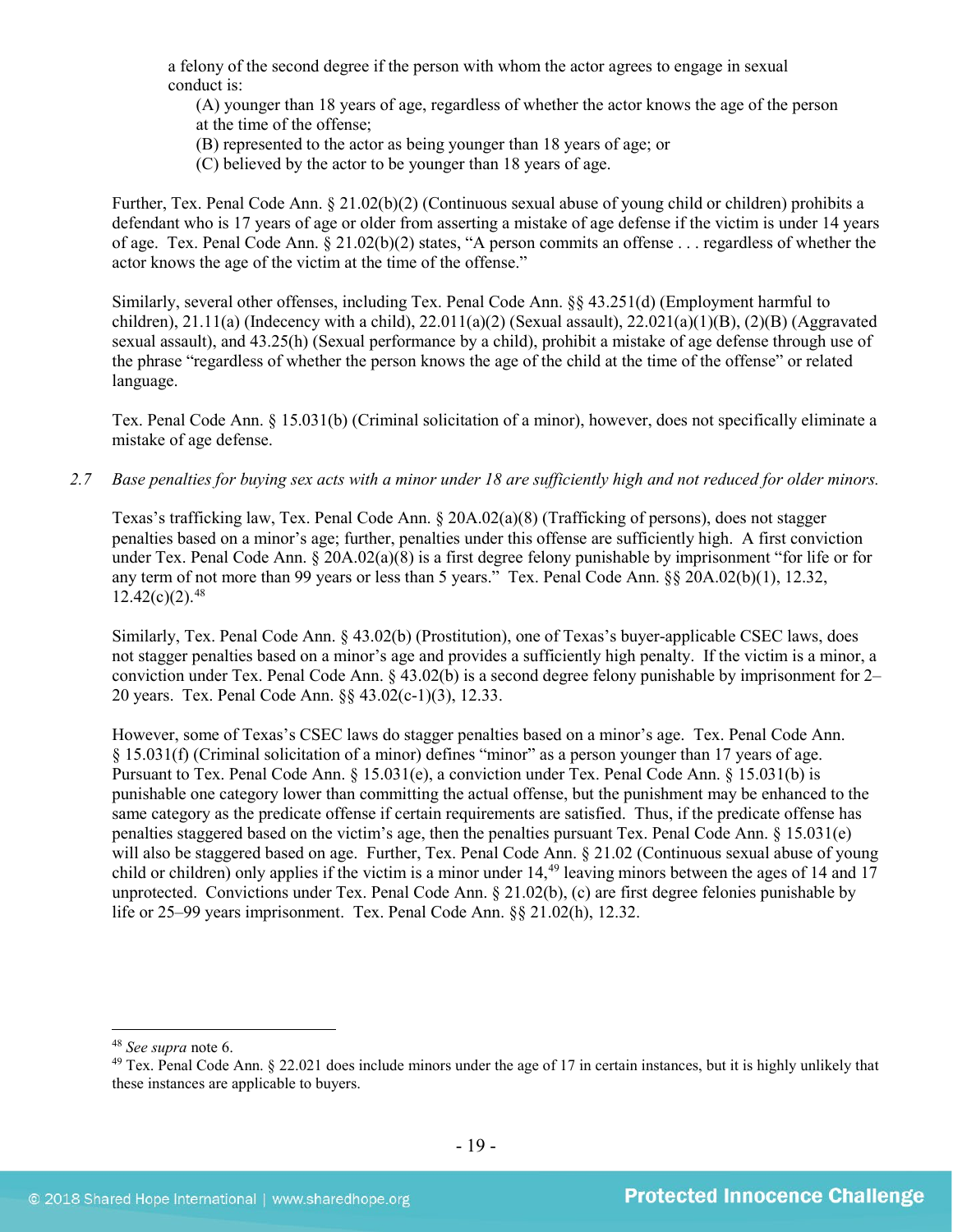*2.8 Financial penalties for buyers of commercial sex acts with minors are sufficiently high to make it difficult for buyers to hide the crime.* 

Pursuant to Tex. Penal Code Ann. §§ 12.32–.34, all felony convictions are subject to a possible fine not to exceed \$10,000. Therefore, a buyer convicted under Tex. Penal Code Ann. §§ 20A.02(a)(8) (Trafficking of persons), 43.02(b)(Prostitution), 21.02(b) (Continuous sexual abuse of young child or children), 22.021(a) (Aggravated sexual assault), 43.25(b) (Sexual performance by a child), or 15.031(b) (Criminal solicitation of a minor) is subject to a possible fine not to exceed \$10,000. Tex. Penal Code Ann.§§ 20A.02(b)(1), 43.02(c-1)(3), 21.02(h), 22.021(e), 43.25(c).

Pursuant to Tex. Code Crim. Proc. Ann. art. 42.0372 (Mandatory restitution for child victims of trafficking of persons or compelling prostitution), buyers convicted under Tex. Penal Code Ann. § 20A.02(a)(8) (Trafficking of persons) are required to make restitution to their victims. Tex. Code Crim. Proc. Ann. art. 42.0372 states,

(a) The court shall order a defendant convicted of an offense under Section 20A.02 [Trafficking of persons] or 43.05(a)(2) [Compelling prostitution], Penal Code, to pay restitution in an amount equal to the cost of necessary rehabilitation, including medical, psychiatric, and psychological care and treatment, for any victim of the offense who is younger than 18 years of age.

(b) The court shall, after considering the financial circumstances of the defendant, specify in a restitution order issued under Subsection (a) the manner in which the defendant must pay the restitution. (c) A restitution order issued under subsection (a) may be enforced by the state, or by a victim named in the order to receive the restitution, in the same manner as a judgment in a civil action.

(d) The court may hold a hearing, make findings of fact, and amend a restitution order issued under Subsection (a) if the defendant fails to pay the victim name in the order in the manner specified by the court.

Buyers convicted of other crimes may also be required to make restitution at the discretion of the court, pursuant to Tex. Code Crim. Proc. Ann. art. 42.037(a), (b), (r) (Restitution), which states,

(a) In addition to any fine authorized by law, the court that sentences a defendant convicted of an offense may order the defendant to make restitution to any victim of the offense or to the compensation to victims of crime fund established under Subchapter B [Crime Victims' Compensation], Chapter 56 [Rights of Crime Victims], to the extent that fund has paid compensation to or on behalf of the victim . . . .

(b) (1) If the offense results in damage to or loss or destruction of property of a victim of the offense, the court may order the defendant:

(A) to return the property to the owner of the property or someone designated by the owner; or (B) if return of the property is impossible or impractical or is an inadequate remedy, to pay an amount equal to the greater of:

(i) the value of the property on the date of the damage, loss, or destruction; or

(ii) the value of the property on the date of sentencing, less the value of any part of the property that is returned on the date the property is returned.

(2) If the offense results in personal injury to a victim, the court may order the defendant to make restitution to:

(A) the victim for any expenses incurred by the victim as a result of the offense; or

(B) the compensation to victims of crime fund to the extent that fund has paid compensation to or on behalf of the victim.

. . . . (r) The court may order a defendant convicted of an offense under Section 43.26 [Possession or promotion of child pornography], Penal Code, to make restitution to an individual who as a child younger than 18 years of age was depicted in the visual material, in an amount equal to the expenses incurred by the individual as a result of the offense, including:

(1) medical services relating to physical, psychiatric, or psychological care;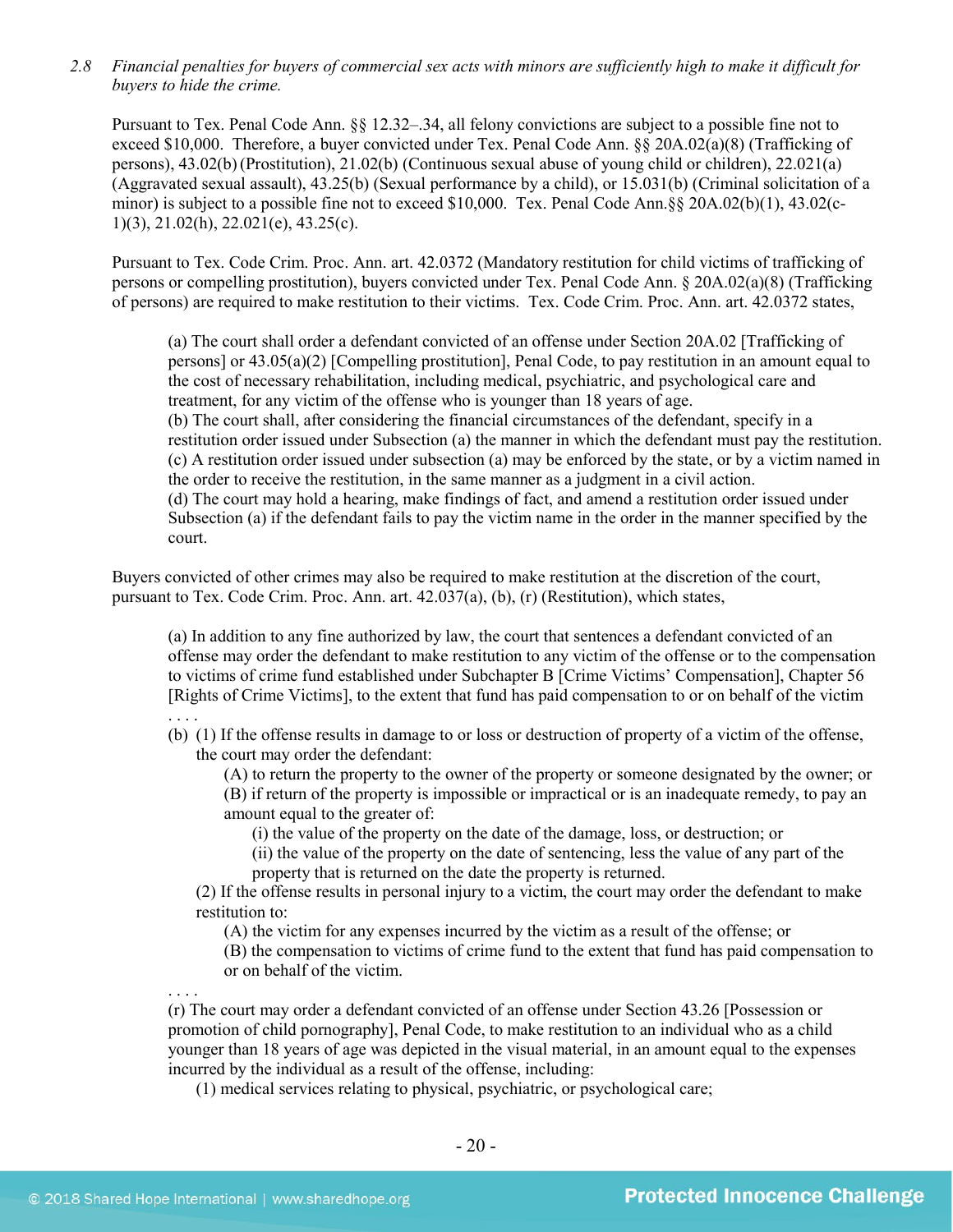(2) physical and occupational therapy or rehabilitation;

(3) necessary transportation, temporary housing, and child care expenses;

(4) lost income; and

(5) attorney's fees.

Additionally, buyers may be subject to criminal asset forfeiture. Pursuant to Tex. Code Crim. Proc. Ann. art. 59.02(a) "(a) Property that is contraband is subject to seizure and forfeiture under this chapter." Tex. Code Crim. Proc. Ann. art. 59.01(2) states,

"Contraband" means property of any nature, including real, personal, tangible, or intangible, that is: (A) used in the commission of:

(i) any first or second degree felony under the Penal Code;

(ii) any felony under Section 15.031(b) [Criminal solicitation of a minor], 20.05 [Smuggling of persons], 20.06 [Continuous Smuggling of Persons], 21.11 [Indecency with a child], 38.04 [Evading arrest or detention], or Chapter 43 [Public indecency], 20A [Trafficking of persons], 29 [Robbery], 30 [Burglary and criminal trespass], 31 [Theft], 32 [Fraud], 33 [Computer crimes] [which includes Tex. Penal Code Ann. § 33.021 (Online Solicitation of a Minor)], 33A [Telecommunications crimes], or 35 [Insurance fraud], Penal Code;

. . . . . . . .

(C) the proceeds gained from the commission of a felony listed in Paragraph  $(A)$ ... of this subdivision . . . .

(D) acquired with proceeds gained from the commission of a felony listed in Paragraph (A) . . . of this subdivision . . . .

. . . .

(F) used to facilitate or intended to be used to facilitate the commission of a felony under Section 20A.02 [Trafficking of Persons] or Chapter 43, Penal Code.

Tex. Code Crim. Proc. Ann. art. 59.03 (Seizure of contraband) governs the seizure of forfeitable property and states, in relevant part:

(a) Property subject to forfeiture under this chapter, other than property described by Article 59.12, may be seized by any peace officer under authority of a search warrant.

(b) Seizure of property subject to forfeiture may be made without warrant if:

(1) the owner, operator, or agent in charge of the property knowingly consents;

(2) the seizure is incident to a search to which the owner, operator, or agent in charge of the property knowingly consents;

(3) the property subject to seizure has been the subject of a prior judgment in favor of the state in a forfeiture proceeding under this chapter; or

(4) the seizure was incident to a lawful arrest, lawful search, or lawful search incident to arrest.

Additionally, Tex. Code Crim. Proc. Ann. art. 18.18(a) (Disposition of gambling paraphernalia, prohibited weapon, criminal instrument, and other contraband) provides for the destruction or forfeiture of, among other things, any "obscene device or material" or "child pornography" for any offense that involves an obscene device or material or image of child sexual exploitation (ICSE).

*2.9 Buying and possessing images of child sexual exploitation carries penalties as high as similar federal offenses.*

Tex. Penal Code Ann. § 43.26(a) (Possession or promotion of child pornography) makes it illegal for a person to possess an image of child sexual exploitation (ICSE). Tex. Penal Code Ann. § 43.26(a) states,

A person commits an offense if: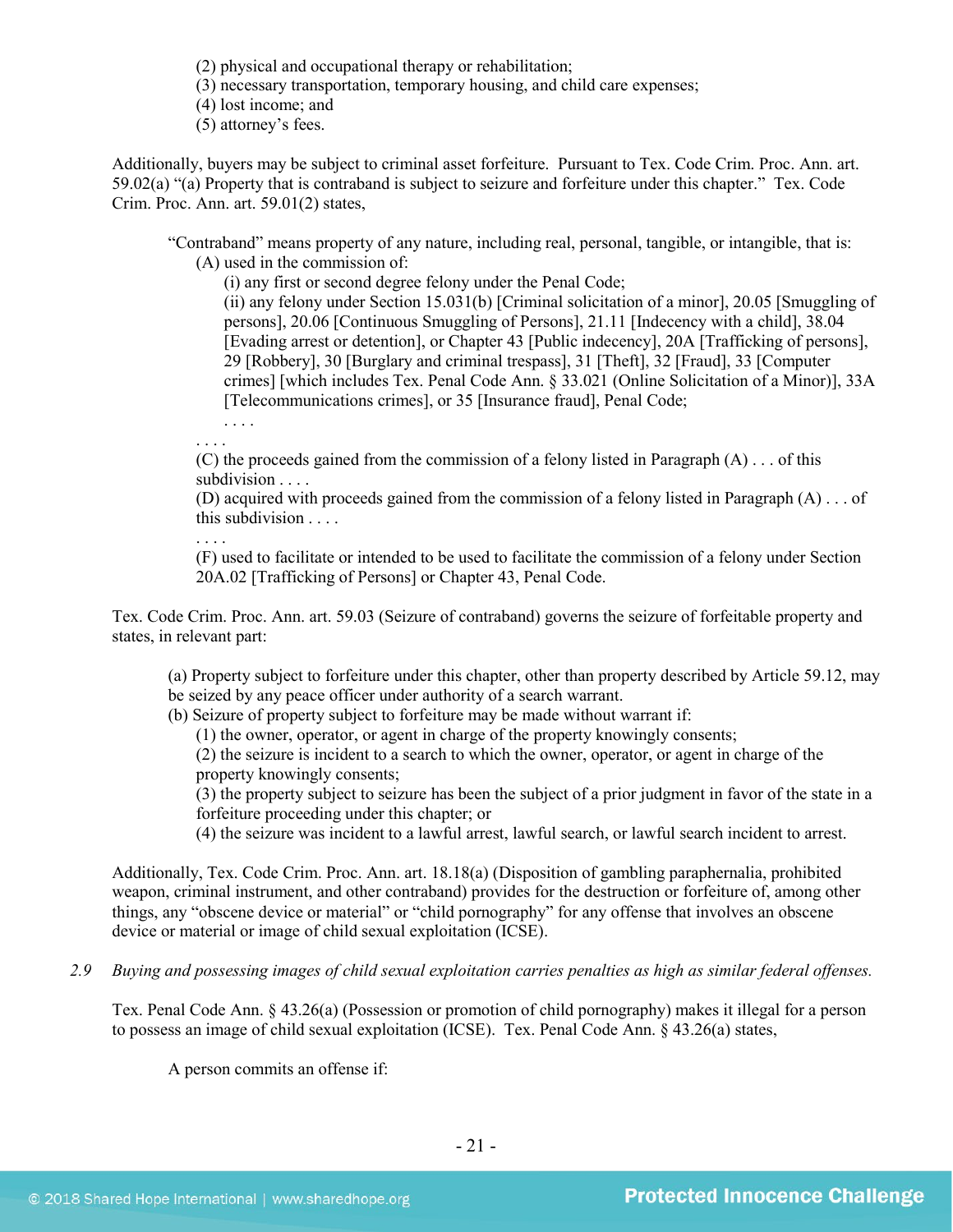<span id="page-21-6"></span>(1) the person knowingly or intentionally possesses, or knowingly or intentionally accesses with o view, visual material<sup>[50](#page-21-0)</sup> that visually depicts a child younger than 18 years of age at the time the image of the child was made who is engaging in sexual conduct,<sup>[51](#page-21-1)</sup> including a child who engages in sexual conduct as a victim of an offense under Section 20A.02(a)(5), (6), (7), or (8) [Trafficking of Persons]; and

(2) the person knows that the material depicts the child as described by Subdivision (1).

A first conviction under Tex. Penal Code Ann. § 43.26(a) is punishable as a third degree felony by imprisonment for  $2-10$  years<sup>[52](#page-21-2)</sup> and a possible fine not to exceed \$10,000. Tex. Penal Code Ann. §§ 43.26(d), 12.34. However, a second violation of Tex. Penal Code Ann. § 43.26(a) is punishable as a second degree felony by imprisonment for 2–20 years and a possible fine not to exceed \$10,000. Tex. Penal Code Ann. §§ 43.26(d), 12.33. And a third offense is punishable as a first degree felony with imprisonment "for life or for any term of not more than 99 years or less than 5 years" and a possible fine not to exceed \$10,000. Tex. Penal Code Ann. §§ 43.26(d), 12.32. Also, a defendant convicted of multiple counts of possessing ICSE may serve more than ten years, if the sentencing court exercises its option to impose consecutive, rather than concurrent sentences. Under Tex. Penal Code Ann. §3.03(b), "If the accused is found guilty of more than one offense arising out of the same criminal episode, the sentences may run concurrently or consecutively" for violations of Tex. Penal Code Ann. §43.26. Tex. Penal Code Ann. §3.03(b)(3).

Under Tex. Code Crim. Proc. Ann. Art. 42.037(r),

The court may order a defendant convicted of an offense under Section [43.26](http://www.statutes.legis.state.tx.us/GetStatute.aspx?Code=PE&Value=43.26&Date=6/1/2015) [Possession or promotion of child pornography], to make restitution to an individual who as a child younger than 18 years of age was depicted in the visual material, in an amount equal to the expenses incurred by the individual as a result of the offense, including:

(1) medical services relating to physical, psychiatric, or psychological care;

(2) physical and occupational therapy or rehabilitation;

- (3) necessary transportation, temporary housing, and child care expenses;
- (4) lost income; and
- (5) attorney's fees.

In comparison, a federal conviction for possession of  $ICSE<sup>53</sup>$  $ICSE<sup>53</sup>$  $ICSE<sup>53</sup>$  is generally punishable by imprisonment for  $5-20$ years and a fine not to exceed \$250,000.<sup>54</sup> Subsequent convictions, however, are punishable by imprisonment up to 40 years and a fine not to exceed \$250,000.[55](#page-21-5)

(B) any disk, diskette, or other physical medium that allows an image to be displayed on a computer or other video screen and any image transmitted to a computer or other video screen by telephone line, cable, satellite transmission, or other method.

<span id="page-21-1"></span> $51$  Tex. Penal Code Ann. § 43.26(b)(2) defines "sexual conduct" as having "the meaning assigned by Section 43.25." *See supra* note [4](#page-1-3) for the applicable definition of "sexual conduct."

<span id="page-21-2"></span><sup>52</sup> *See supra* note [5.](#page-1-2)

<span id="page-21-5"></span><span id="page-21-3"></span><sup>53</sup> 18 U.S.C. §§ 2252(a)(2), (a)(4) (Certain activities relating to material involving the sexual exploitation of minors),  $2252A(a)(2)$ –(3) (Certain activities relating to material constituting or containing child pornography), 1466A(a), (b) (Obscene visual representations of the sexual abuse of children).

<span id="page-21-4"></span><sup>54</sup> 18 U.S.C. §§ 2252(b) (stating that a conviction under subsection (a)(2) is punishable by imprisonment for 5–20 years and a fine, while a conviction under subsection (a)(4) is punishable by imprisonment up to 10 years, a fine, or both), 2252A(b)(1) (a conviction is punishable by imprisonment for 5–20 years and a fine), 1466A(a), (b) (stating that a conviction under subsection (a) is "subject to the penalties provided in section  $2252A(b)(1)$ ," imprisonment for 5–20 years and a fine, while a conviction under subsection (b) is "subject to the penalties provided in section

<span id="page-21-0"></span> $50$  Tex. Penal Code Ann. § 43.26(b)(3) defines "visual material" as

<sup>(</sup>A) any film, photograph, videotape, negative, or slide or any photographic reproduction that contains or incorporates in any manner any film, photograph, videotape, negative, or slide; or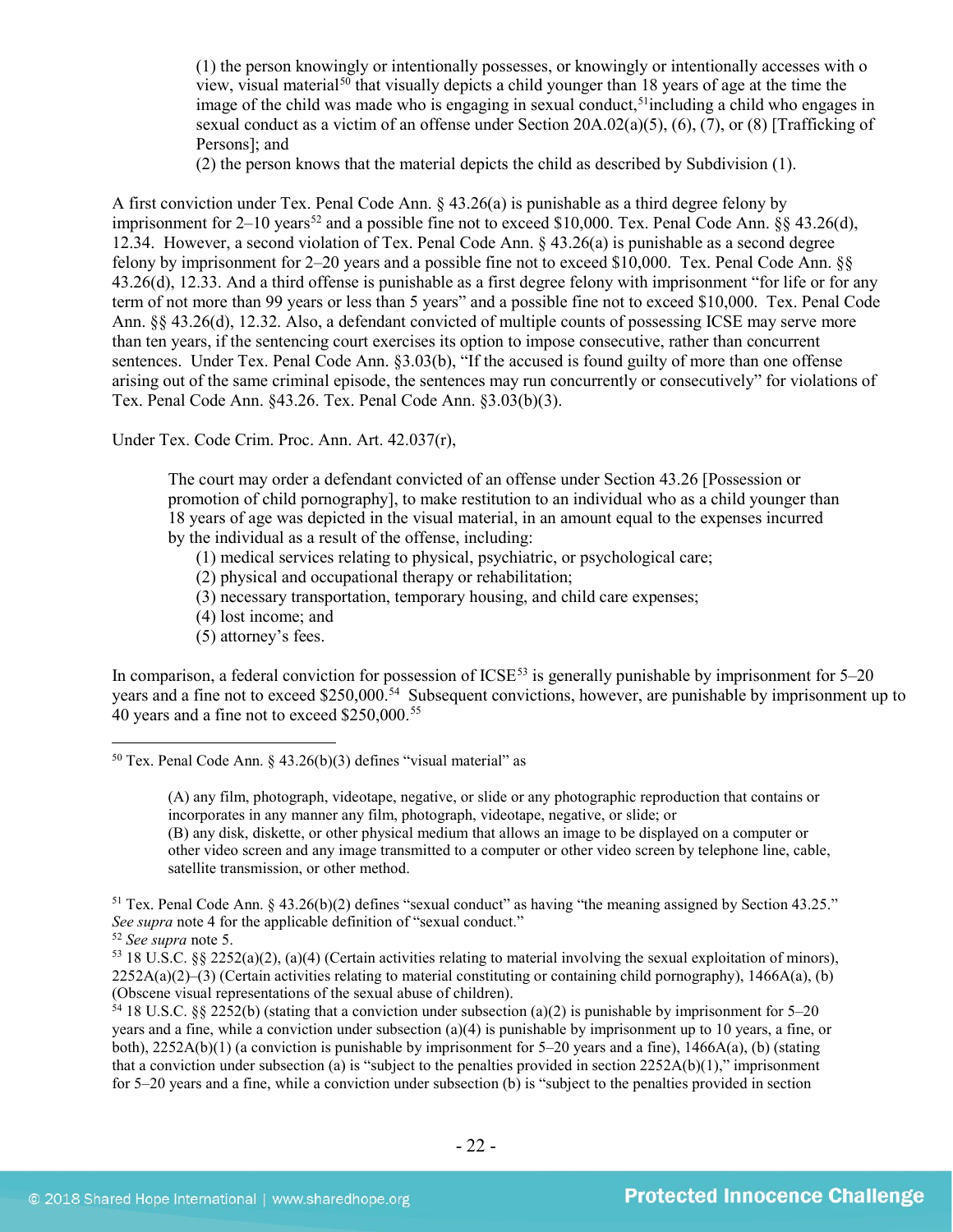#### *2.10 Convicted buyers of commercial sex acts with minors are required to register as sex offenders.*

Tex. Code Crim. Proc. Ann. art. 62.051(a) (Registration: general) states, "A person who has a reportable conviction or adjudication . . . shall register . . . with the local law enforcement authority in any municipality where the person resides or intends to reside for more than seven days." Pursuant to Tex. Code Crim. Proc. Ann. art.  $62.001(5)(A)$ ,  $(B)$ ,  $(B-1)$ ,  $(J)$ ,  $(K)$ ,  $(L)$  (Definitions), the definition of "reportable conviction or adjudication" expressly includes convictions under Tex. Penal Code Ann. §§ 20A.02(a)(7), (8) (Trafficking of persons); 20A.03 (Continuous trafficking of persons); 43.02(c-1)(3) (Prostitution); 21.02 (Continuous sexual abuse of young child or children); 22.021(a) (Aggravated sexual assault); 43.26 (Possession or promotion of child pornography); 43.25(b) (Sexual performance by a child); or 33.021(b), (c) (Online solicitation of a minor). Convictions under Tex. Penal Code Ann. § 15.031(b) (Criminal solicitation of a minor), however, are not included within the definition of "reportable conviction or adjudication," and, therefore, do not require registration.

Tex. Code Crim. Proc. Ann. art.  $62.101(a)(2)$ ,  $(3)$  (Expiration of duty to register) further imposes a lifetime registration requirement on offenders convicted under Tex. Penal Ann. Code §§ 20A.02(a)(7), (8); 43.05(a)(2); or 20A.03 "if based partly or wholly on conduct that constitutes an offense under Section 20A.02(a)(3), (4), (7) or  $(8)$  . . . ."

 $\overline{a}$ 2252A(b)(2)," imprisonment up to 10 years, a fine, or both); *see also* 18 U.S.C. §§ 3559(a)(1) (classifying all of the <sup>55</sup> 18 U.S.C. §§ 2252(b) (stating if a person has a prior conviction under subsection (a)(2), or a list of other statutes, a conviction is punishable by a fine and imprisonment for 15–40 years, but if a person has a prior conviction under subsection (a)(4), or a list of other statutes, a conviction is punishable by a fine and imprisonment for  $10-20$  years),  $2252A(b)(1)$  (stating if a person has a prior conviction under subsection (a)(2), (a)(3), or a list of other statutes, a conviction is punishable by a fine and imprisonment for  $15-40$  years),  $1466A(a)$ , (b) (stating that the penalty scheme for section 2252A(b) applies); *see also* 18 U.S.C. §§ 3559(a)(1) (classifying all of the above listed offenses as felonies), 3571(b)(3) (providing a fine up to \$250,000 for any felony conviction).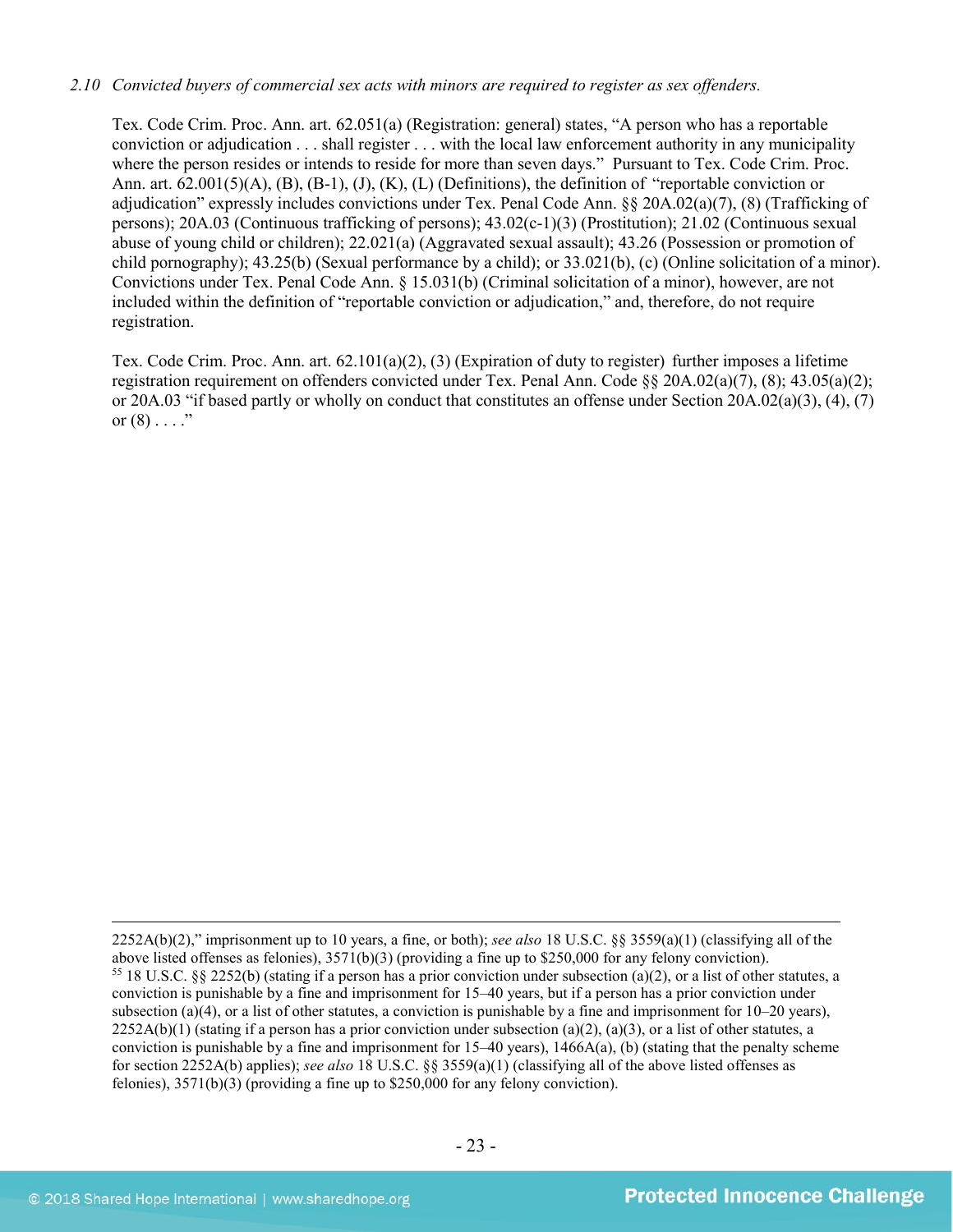#### **FRAMEWORK ISSUE 3: CRIMINAL PROVISIONS FOR TRAFFICKERS**

#### *Legal Components:*

- *3.1 Penalties for trafficking a child for sexual exploitation are as high as federal penalties.*
- *3.2 Creating and distributing images of child sexual exploitation carries penalties as high as similar federal offenses.*
- *3.3 Using the Internet or electronic communications to lure, entice, recruit or sell commercial sex acts with a minor is a separate crime or results in an enhanced penalty for traffickers.*
- *3.4 Financial penalties for traffickers, including asset forfeiture, are sufficiently high.*
- *3.5 Convicted traffickers are required to register as sex offenders.*
- *3.6 Laws relating to parental custody and termination of parental rights include sex trafficking or commercial sexual exploitation of children (CSEC) offenses as grounds for sole custody or termination in order to prevent traffickers from exploiting their parental rights as a form of control.*

 $\mathcal{L}_\mathcal{L} = \mathcal{L}_\mathcal{L} = \mathcal{L}_\mathcal{L} = \mathcal{L}_\mathcal{L} = \mathcal{L}_\mathcal{L} = \mathcal{L}_\mathcal{L} = \mathcal{L}_\mathcal{L} = \mathcal{L}_\mathcal{L} = \mathcal{L}_\mathcal{L} = \mathcal{L}_\mathcal{L} = \mathcal{L}_\mathcal{L} = \mathcal{L}_\mathcal{L} = \mathcal{L}_\mathcal{L} = \mathcal{L}_\mathcal{L} = \mathcal{L}_\mathcal{L} = \mathcal{L}_\mathcal{L} = \mathcal{L}_\mathcal{L}$ 

#### *Legal Analysis:*

#### *3.1 Penalties for trafficking a child for sexual exploitation are as high as federal penalties.*

Tex. Penal Code Ann.  $\S 20A.02(b)(1)$  (Trafficking of persons) imposes enhanced penalties for the sex trafficking of a minor under Tex. Penal Code Ann. § 20A.02(a)(7), (8).<sup>[56](#page-23-0)</sup> A first conviction under Tex. Penal Code Ann. § 20A.02(a) is generally punishable as a second degree felony by imprisonment for 2–20 years and a possible fine not to exceed \$10,000. Tex. Penal Code Ann. §§ 20A.02(b)(1), 12.33. A first conviction under Tex. Penal Code Ann.  $\S 20A.02(a)(7)$  or  $\S 20A.02(a)(8)$ , however, is punishable as a first degree felony by imprisonment "for life or for any term of not more than 99 years or less than 5 years" and a possible fine not to exceed \$10,000, while subsequent convictions are punishable by life imprisonment and a possible fine not to exceed \$10,000. Tex. Penal Code Ann.  $\S$ § 20A.02(b)(1), 12.32, 12.42(c)(2).<sup>[57](#page-23-1)</sup> Additionally, a trafficker who "during a period that is 30 or more days in duration, . . . engages two or more times in conduct that constitutes an offense under Section 20A.02 [Trafficking of persons] against one or more victims," may be convicted under Tex. Penal Code Ann. § 20A.03 (Continuous trafficking of persons).<sup>58</sup> A conviction under Tex. Penal Code Ann. § 20A.03 is punishable as a first degree felony by imprisonment for either 25–99 years and a possible fine not to exceed \$10,000 or life and a possible fine not to exceed \$10,000.<sup>[59](#page-23-3)</sup> Tex. Penal Code Ann. §§ 20A.03(e), 12.32.

Several of Texas's CSEC laws may also be used to convict traffickers. A trafficker's conviction under Tex. Penal Code Ann. § 43.05(a)(2) (Compelling prostitution)<sup>[60](#page-23-4)</sup> is punishable as a first degree felony by imprisonment for either 5–99 years and a possible fine not to exceed \$10,000 or life and a possible fine not to exceed \$10,000. Tex. Penal Code Ann. §§ 43.05(b), 12.32. Tex. Penal Code Ann. § 43.03 (Promotion of Prostitution), punishes soliciting "another to engage in sexual conduct with another person for compensation" as a second degree felony if the prostituted person is a minor, "regardless of whether the actor knows the age of the person at the time of the offense." Tex. Penal Code Ann. § 43.03(a), (b). Traffickers may also be convicted under Tex. Penal Code Ann. § 15.031(b) (Criminal solicitation of a minor), $^{61}$  $^{61}$  $^{61}$  which, pursuant to Tex. Penal Code Ann. § 15.031(e), is punishable one category lower than committing the actual offense, but the

<span id="page-23-0"></span><sup>&</sup>lt;sup>56</sup> *See supra* Component 1.1 for the provisions of Tex. Penal Code Ann. § 20A.02(a)(7), (8).<br><sup>57</sup> *See supra* note 6.

<span id="page-23-1"></span>

<span id="page-23-2"></span><sup>&</sup>lt;sup>58</sup> *See supra* Component 1.1 for the provisions of Tex. Penal Code Ann. § 20A.03.<br><sup>59</sup> *See supra* note 8.

<span id="page-23-3"></span>

<span id="page-23-4"></span><sup>&</sup>lt;sup>60</sup> *See supra* Component 1.2 for the provisions of Tex. Penal Code Ann. § 43.05(a)(2).

<span id="page-23-5"></span><sup>61</sup> *See supra* Component 1.2 for the provisions of Tex. Penal Code Ann. § 15.031(b).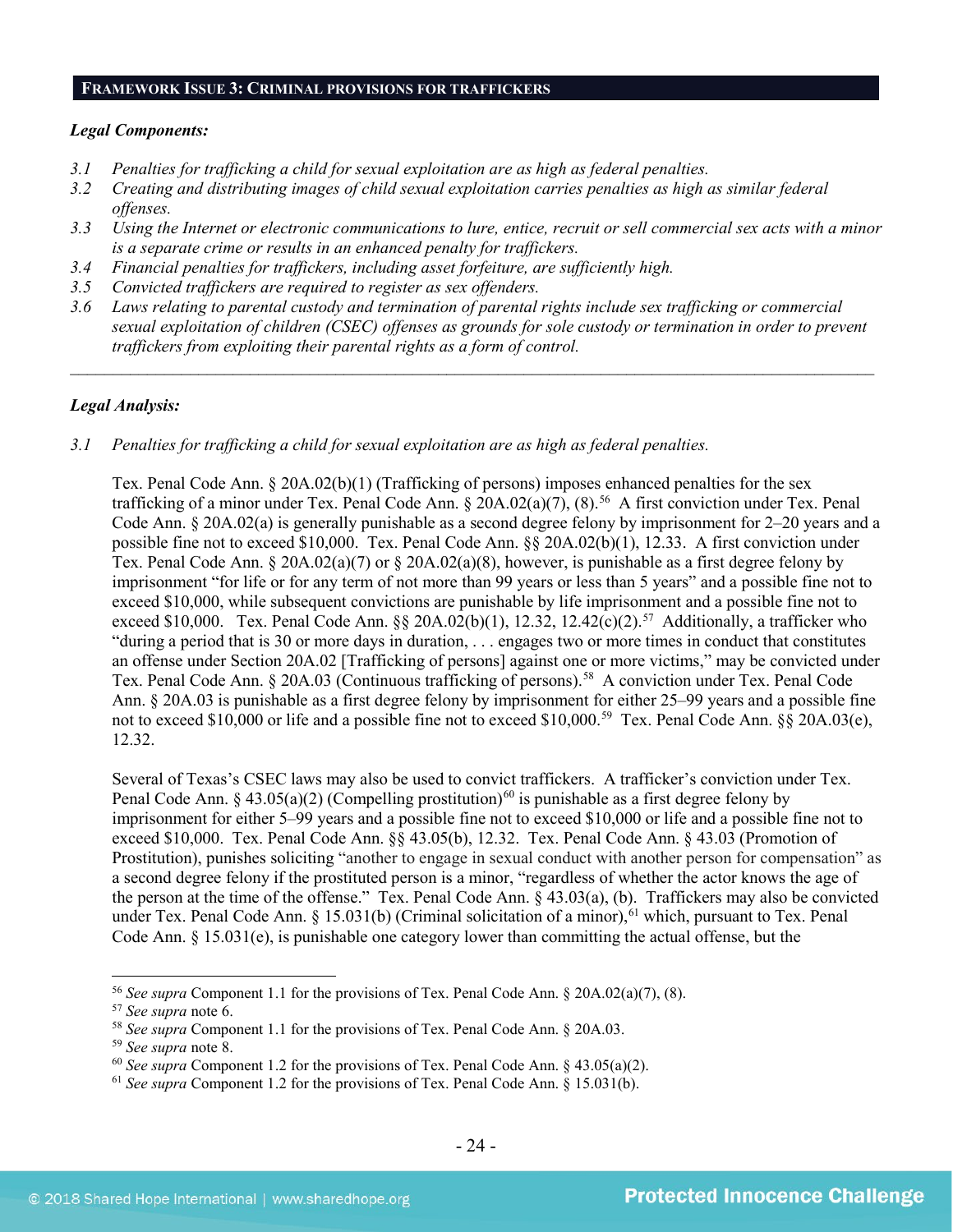punishment may be enhanced to the same category as the predicate offense if certain requirements are satisfied.<sup>[62](#page-24-0)</sup>

A trafficker who "employs, authorizes, or induces a child to work . . . in a sexually oriented commercial activity; or . . . in any place of business permitting, requesting, or requiring a child to work nude or topless" may be convicted under Tex. Penal Code Ann. § 43.251 (Employment harmful to children). [63](#page-24-1) A conviction under Tex. Penal Code Ann. § 43.251(b) is punishable as either a first or second degree felony. Pursuant to Tex. Penal Code Ann. § 43.251(c), a conviction is punishable as a second degree felony by imprisonment for 2–20 years and a fine not to exceed \$10,000, but if the child is a minor under the age of 14, a conviction is punishable as a first degree felony by imprisonment for either 5–99 years and a possible fine not to exceed \$10,000 or life and a possible fine not to exceed \$10,000. Tex. Penal Code Ann. §§ 43.251(c), 12.33, 12.32.

A trafficker's conviction under Tex. Penal Code Ann.  $\S$  43.25(b) (Sexual performance by a child)<sup>[64](#page-24-2)</sup> is punishable as a second degree felony by imprisonment for 2–20 years and a possible fine not to exceed \$10,000. Tex. Penal Code Ann. §§ 43.25(c), 12.33. If the victim is under the age of 14, however, a conviction is punishable as a first degree felony by imprisonment for either 5–99 years and a possible fine not to exceed \$10,000 or life and a possible fine not to exceed \$10,000. Tex. Penal Code Ann. §§ 43.25(c), 12.32.

Additionally, traffickers may face prosecution under Texas's laws related to organized criminal activity. Tex. Penal Code Ann. § 71.02(a) (Engaging in organized criminal activity) states, in part,

A person commits an offense if, with the intent to establish, maintain, or participate in a combination<sup>[65](#page-24-3)</sup> or in the profits of a combination or as a member of a criminal street gang,<sup>[66](#page-24-4)</sup> the person commits or conspires to commit one or more of the following:

(1) murder, capital murder, arson, aggravated robbery, robbery, burglary, theft, aggravated kidnapping, kidnapping, aggravated assault, aggravated sexual assault, sexual assault, continuous sexual abuse of young child or children, solicitation of a minor . . . .

. . . . (3) promotion of prostitution, aggravated promotion of prostitution, or compelling prostitution; . . . .

(6) any unlawful wholesale promotion or possession of any obscene material or obscene device with the intent to wholesale promote the same;

(7) any offense under Subchapter B [Obscenity], Chapter 43 [Public indecency], depicting or involving conduct by or directed toward a child younger than 18 years of age;

. . . . (12) any offense under Chapter 20A [Trafficking of persons];

. . . .

(18) any offense classified as a felony under the Tax Code.

Tex. Penal Code Ann. § 71.02(b) states,

Except as provided in Subsections (c) and (d), an offense under this section is one category higher than the most serious offense listed in Subsection (a) that was committed, and if the most serious offense is a Class A misdemeanor, the offense is a state jail felony, except that the offense is a felony of the first degree punishable by imprisonment in the Texas Department of Criminal Justice for:

(1) life without parole, if the most serious offense is an aggravated sexual assault and if at the

<span id="page-24-0"></span><sup>&</sup>lt;sup>62</sup> *See supra* Component 1.2 for the substantive provisions of Tex. Penal Code Ann. § 15.031(e). <sup>63</sup> *See supra* Component 1.2 for the provisions of Tex. Penal Code Ann. § 43.251.

<span id="page-24-2"></span><span id="page-24-1"></span><sup>64</sup> *See supra* Component 1.2 for the provisions of Tex. Penal Code Ann. § 43.25(b).

<span id="page-24-3"></span><sup>65</sup> *See supra* note [25.](#page-9-2)

<span id="page-24-4"></span><sup>66</sup> *See supra* note [13.](#page-4-5)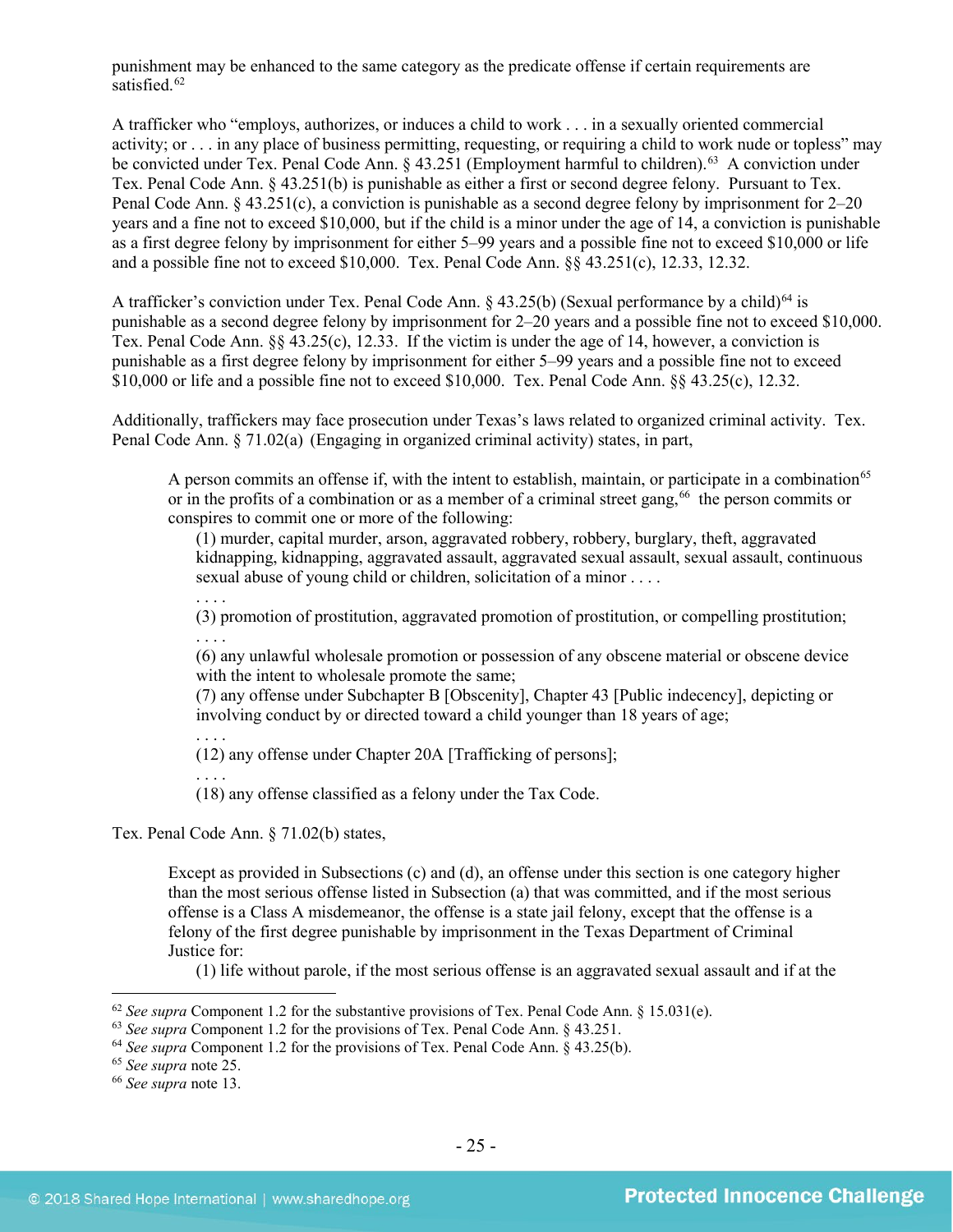time of that offense the defendant is 18 years of age or older and: (A) the victim of the offense is younger than six years of age; (B) the victim of the offense is younger than 14 years of age and the actor commits the offense in a manner described by Section 22.021(a)(2)(A); or (C) the victim of the offense is younger than 17 years of age and suffered serious bodily injury as a result of the offense; or . . . .

(3) life or for any term of not more than 99 years or less than 15 years if the most serious offense is an offense punishable as a felony of the first degree, other than an offense described by Subdivision (1).

Traffickers commit an offense under Tex. Penal Code Ann. § 43.04(a) (Aggravated promotion of prostitution) when "he knowingly owns, invests in, finances, controls, supervises, or manages a prostitution enterprise that uses two or more prostitutes." This offense is a first degree felony when "the prostitution enterprise uses as a prostitute one or more persons younger than 18 years of age, regardless of whether the actor knows the age of the person at the time of the offense." Tex. Penal Code Ann.  $§$  43.04(b).

In comparison, if the victim is under the age of 14, a conviction under the Trafficking Victims Protection Act  $(TVPA)<sup>67</sup>$  $(TVPA)<sup>67</sup>$  $(TVPA)<sup>67</sup>$  for child sex trafficking is punishable by 15 years to life imprisonment and a fine not to exceed \$250,000. 18 U.S.C. §§ 1591(b)(1), 3559(a)(1), 3571(b)(3). If the victim is between the ages of 14–17, a conviction is punishable by 10 years to life imprisonment and a fine not to exceed \$250,000. 18 U.S.C. §§ 1591(b)(2), 3559(a)(1), 3571(b)(3). A conviction is punishable by mandatory life imprisonment, however, if the trafficker has a prior conviction for a federal sex offense<sup>[68](#page-25-1)</sup> against a minor. 18 U.S.C. § 3559(e)(1).

*3.2 Creating and distributing images of child sexual exploitation carries penalties as high as similar federal offenses.*

Tex. Penal Code Ann. § 43.25(b) (Sexual performance by a child) prohibits the creation of images of child sexual exploitation (ICSE) by making it a crime if a trafficker "employs, authorizes, or induces a child younger than 18 years of age to engage in sexual conduct<sup>[69](#page-25-2)</sup> or a sexual performance."<sup>70</sup> A conviction under Tex. Penal Code Ann.  $\S$  43.25(b) is punishable as a second degree felony by imprisonment for 2–20 years and a possible fine not to exceed \$10,000. Tex. Penal Code Ann.  $\S$ § 43.25(c), 12.33. If the victim is under the age of 14, however, a conviction is punishable as a first degree felony by imprisonment for either 5–99 years and a possible fine not to exceed \$10,000 or life and a possible fine not to exceed \$10,000. Tex. Penal Code Ann. §§ 43.25(c), 12.32. Tex. Penal Code Ann. § 43.25(d) further provides, "A person commits an offense if, knowing the character and content of the material, he produces,<sup>[71](#page-25-4)</sup> directs, or promotes<sup>[72](#page-25-5)</sup> a performance that includes sexual conduct by a child younger than 18 years of age." A conviction under Tex. Penal Code Ann. § 43.25(d) is punishable as a third degree felony by imprisonment for 2–10 years and a possible fine up to \$10,000, but if the victim is under the age of 14, a conviction is punishable as a second degree felony by imprisonment for 2–20 years and a possible fine not to exceed \$10,000. Tex. Penal Code Ann. §§ 43.25(e), 12.34, 12.33.

<span id="page-25-6"></span><span id="page-25-0"></span> <sup>67</sup> *See supra* note [41.](#page-16-7)

<span id="page-25-1"></span><sup>68</sup> *See supra* note [42.](#page-16-8)

<span id="page-25-4"></span><span id="page-25-3"></span><span id="page-25-2"></span><sup>&</sup>lt;sup>70</sup> *See supra* note 24.<br><sup>71</sup> Pursuant to Tex. Penal Code Ann. § 43.25(a)(4), "Produce' with respect to a sexual performance includes any conduct that directly contributes to the creation or manufacture of the sexual performance."

<span id="page-25-5"></span> $72$  Tex. Penal Code Ann. § 43.25(a)(5) defines "promote" as "to procure, manufacture, issue, sell, give, provide, lend, mail, deliver, transfer, transmit, publish, distribute, circulate, disseminate, present, exhibit, or advertise or to offer or agree to do any of the above."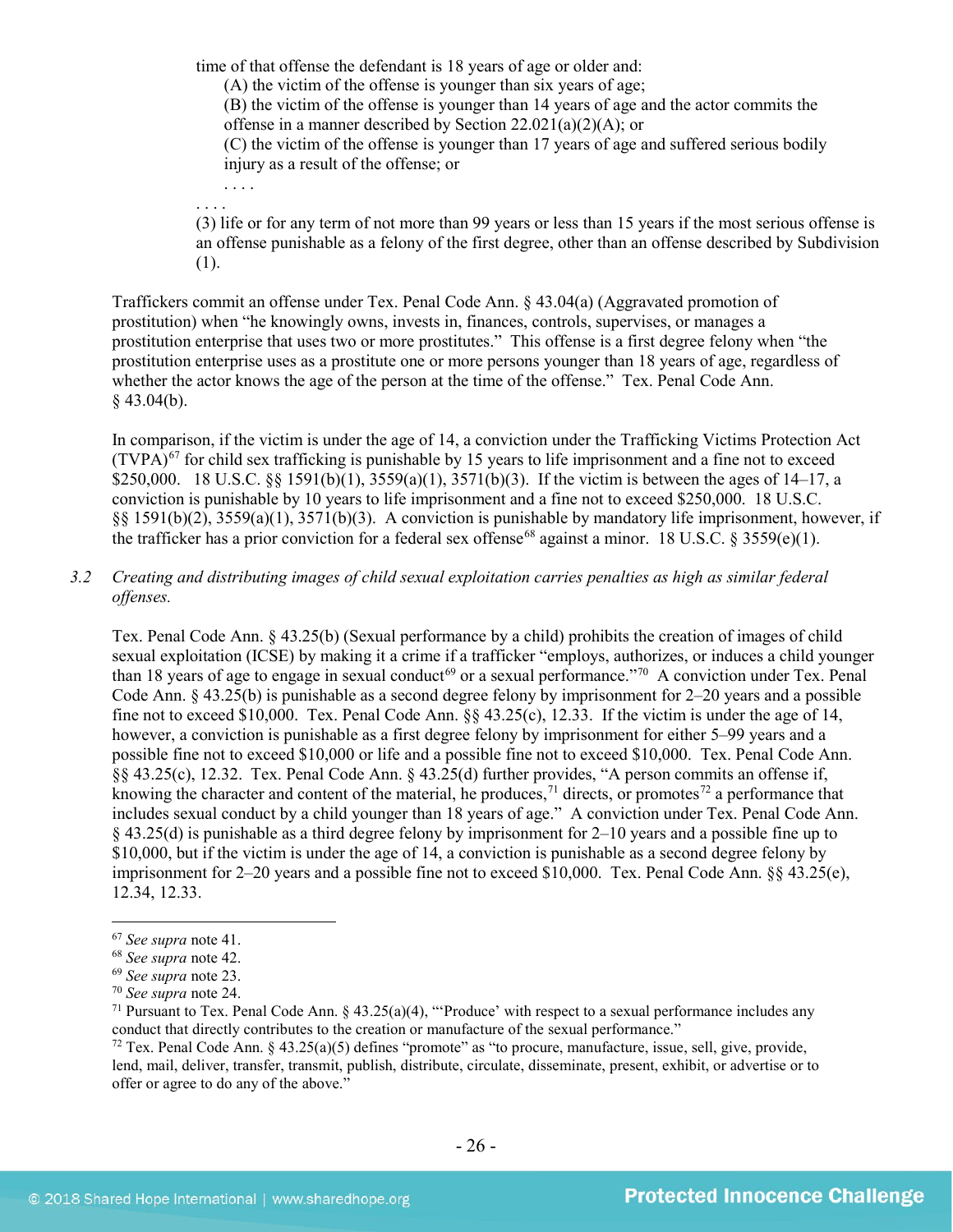Additionally, Tex. Penal Code Ann. § 43.26 (Possession or promotion of child pornography) makes it a crime for a person to promote ICSE. Tex. Penal Code Ann. § 43.26(e), (f) states,

(e) A person commits an offense if:

 $(1)$  the person knowingly or intentionally promotes<sup>[73](#page-26-0)</sup> or possesses with intent to promote material described by Subsection (a)(1);<sup>[74](#page-26-1)</sup> and

(2) the person knows that the material depicts the child as described by Subsection (a)(1).

(f) A person who possesses visual material<sup>[75](#page-26-2)</sup> that contains six or more identical visual depictions of a child as described by Subsection (a)(1) is presumed to possess the material with the intent to promote the material.

A first conviction under Tex. Penal Code Ann. § 43.26(e) is punishable as a second degree felony by imprisonment for 2–20 years and a possible fine not to exceed \$10,000. Tex. Penal Code Ann. §§ 43.26(g), 12.33. However, if the individual "has been previously convicted" of Tex. Penal Code Ann. § 43.26(e), then the offense is a felony of the first degree punishable by imprisonment "for life or for any term of not more than 99 years or less than 5 years" and a possible fine not to exceed \$10,000. Tex. Penal Code Ann. §§ 43.26(g), 12.32.

Under Tex. Code Crim. Proc. Ann. Art. 42.037(r),

The court may order a defendant convicted of an offense under Section 43.26 [Possession or promotion of child pornography], Penal Code, to make restitution to an individual who as a child younger than 18 years of age was depicted in the visual material, in an amount equal to the expenses incurred by the individual as a result of the offense, including:

(1) medical services relating to physical, psychiatric, or psychological care;

- (2) physical and occupational therapy or rehabilitation;
- (3) necessary transportation, temporary housing, and child care expenses;
- (4) lost income; and
- (5) attorney*'*s fees.

In comparison, if the victim is under the age of 14, a conviction under the TVPA for child sex trafficking is punishable by 15 years to life imprisonment and a fine not to exceed \$250,000. 18 U.S.C. §§ 1591(b)(1),  $3559(a)(1)$ ,  $3571(b)(3)$ . If the victim is between the ages of  $14-17$ , a conviction is punishable by 10 years to life imprisonment and a fine not to exceed \$250,000. 18 U.S.C. §§ 1591(b)(2), 3559(a)(1), 3571(b)(3). A conviction is punishable by mandatory life imprisonment, however, if the trafficker has a prior conviction for a federal sex offense<sup>[76](#page-26-3)</sup> against a minor. 18 U.S.C. § 3559(e)(1). Additionally, a federal conviction for distribution of  $ICSE^{77}$  $ICSE^{77}$  $ICSE^{77}$  is generally punishable by imprisonment for 5–20 years and a fine not to exceed \$250,000.<sup>[78](#page-26-5)</sup> Subsequent convictions, however, are punishable by imprisonment up to 40 years and a fine not to exceed \$250,000.[79](#page-26-3)

<span id="page-26-0"></span> <sup>73</sup> Tex. Penal Code Ann. § 43.26(b)(1) defines "promote" as having "the meaning assigned by Section 43.25." *See* 

<span id="page-26-2"></span><span id="page-26-1"></span><sup>&</sup>lt;sup>74</sup> *See supra* Component 2.9 for the substantive provisions of Tex. Penal Code Ann. § 43.26(a). <sup>75</sup> *See supra* note [50.](#page-21-6)<br><sup>75</sup> *See supra* note 42.

<span id="page-26-4"></span><span id="page-26-3"></span><sup>&</sup>lt;sup>77</sup> 18 U.S.C. §§ 2252(a)(1), (a)(2), (a)(3) (Certain activities relating to material involving the sexual exploitation of minors),  $2252A(a)(2)$ ,  $(a)(3)$  (Certain activities relating to material constituting or containing child pornography), 1466A(a) (Obscene visual representations of the sexual abuse of children).

<span id="page-26-5"></span><sup>&</sup>lt;sup>78</sup> 18 U.S.C. §§ 2252(b) (stating that a conviction under subsection (a)(1), (a)(2), or (a)(3) is punishable by imprisonment for 5–20 years and a fine), 2252A(b)(1) (a conviction is punishable by imprisonment for 5–20 years and a fine), 1466A(a), (b) (stating that a conviction under subsection (a) is "subject to the penalties provided in section 2252A(b)(1)," imprisonment for 5–20 years and a fine, while a conviction under subsection (b) is "subject to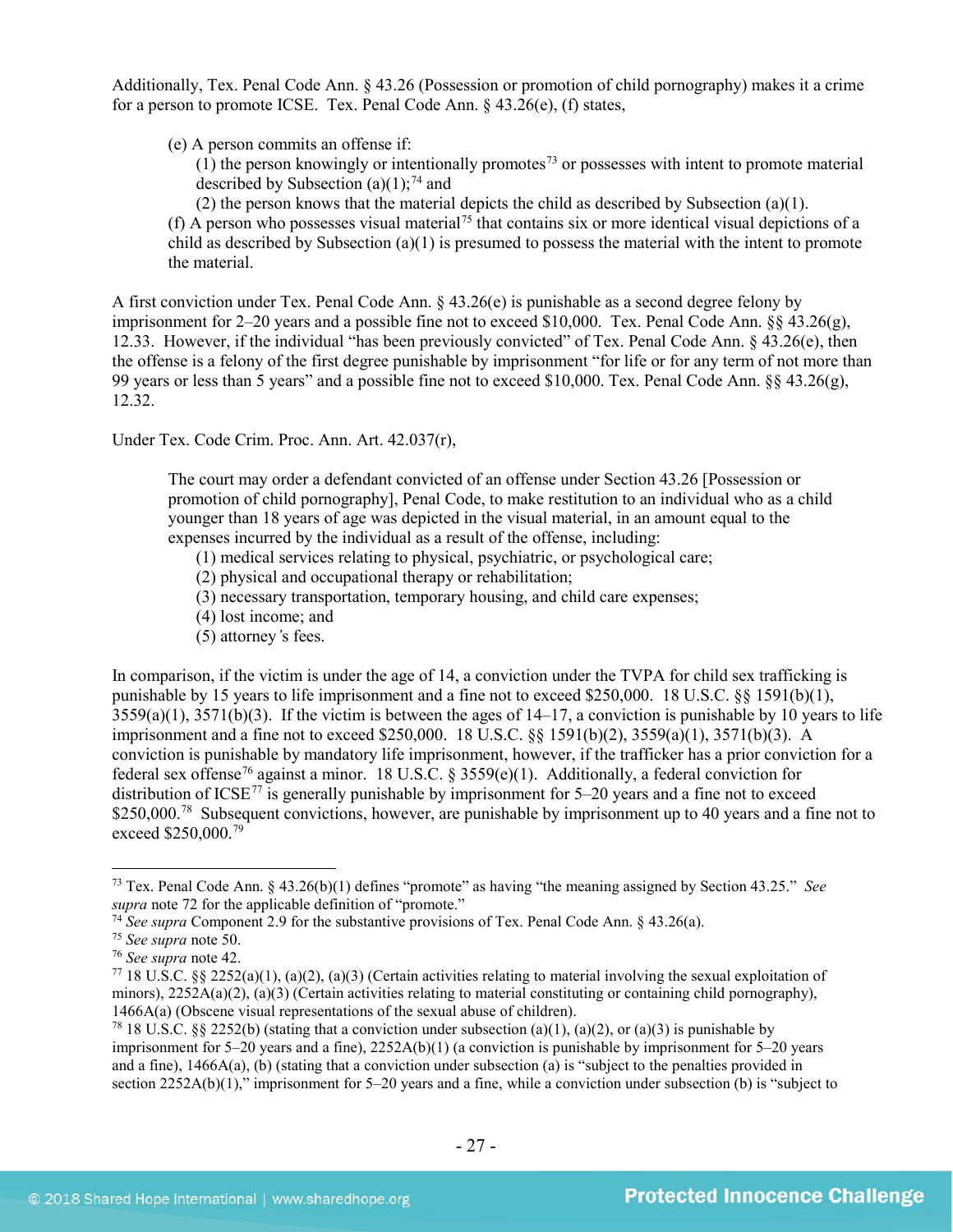*3.3 Using the Internet or electronic communications to lure, entice, recruit or sell commercial sex acts with a minor is a separate crime or results in an enhanced penalty for traffickers.*

Although not expressly commercial, Tex. Penal Code Ann. § 33.021(c) (Online solicitation of a minor) makes it illegal for a trafficker to use the Internet or electronic communications to lure, entice, or recruit commercial sex acts with a minor. Tex. Penal Code Ann. § 33.021(c) provides,

A person commits an offense if the person, over the Internet, by electronic mail or text message or other electronic message service or system, or through a commercial online service, knowingly solicits a minor<sup>[80](#page-27-0)</sup> to meet another person, including the actor, with the intent that the minor will engage in sexual contact,<sup>[81](#page-27-1)</sup> sexual intercourse, or deviate sexual intercourse with the actor or another person.

A conviction under Tex. Penal Code Ann. §§ 33.021(c) is punishable as a second degree felony by imprisonment for 2–20 years and a possible fine not to exceed \$10,000. Tex. Penal Code Ann. §§ 33.021(f), 12.33. However, a "minor" is defined as an individual under 17 years of age only. Tex. Penal Code Ann.  $§$  33.021(a).

Additionally, Tex. Penal Code Ann. § 33.021 (b) expressly includes CSEC and trafficking offenses by providing that an individual over the age of 17 commits online solicitation of a minor if the person "intentionally (1) communicates in a sexually explicit manner with a minor; or (2) distributes sexually explicit material to a minor" "over the Internet, by electronic mail or text message or other electronic message service or system, or through a commercial online service," " with the intent to commit one of the following offenses: Tex. Penal Code §§ 21.02 (Continuous sexual abuse of young child or children), 21.11 (Indecency with a child), 22.011 (Sexual assault), 22.021 (Aggravated sexual assault), 25.02 (Prohibited sexual conduct), 43.05 (Compelling prostitution), 43.25 (Sexual performance by a child), 43.26 (Possession or promotion of child pornography), or 20A.02(a)(7), (8) (Trafficking of persons).

If the victim is under 17 years of age, a conviction under Tex. Penal Code Ann. § 33.021(b) is punishable as a third degree felony by imprisonment for 2–10 years and a possible fine not to exceed \$10,000. Tex. Penal Code Ann. §§ 33.021(f), 12.34. But, if the victim is younger than 14 years of age or the offender believes the victim to be younger than 14 years of age, a conviction under Tex. Penal Code Ann. § 33.021(b) is punishable as a second degree felony by imprisonment for 2–20 years and a possible fine not to exceed \$10,000. Tex. Penal Code Ann. §§ 33.021(f), 12.33.

#### *3.4 Financial penalties for traffickers, including asset forfeiture, are sufficiently high.*

Pursuant to Tex. Penal Code Ann. §§ 12.32–.34, all felony convictions are subject to a possible fine not to exceed \$10,000. Therefore, a trafficker convicted under Tex. Penal Code Ann. §§ 20A.02(a)(7), (8) (Trafficking of persons), 20A.03 (Continuous trafficking of persons), 43.03 (Promotion of Prostitution, where the prostituted person is a minor), 43.04 (Aggravated Promotion of Prostitution, where the prostituted person is

<sup>81</sup> See supra note 21.

the penalties provided in section 2252A(b)(2)," imprisonment up to 10 years, a fine, or both); *see also* 18 U.S.C. §§ 3559(a)(1) (classifying all of the above listed offenses as felonies), 3571(b)(3) (providing a fine up to \$250,000 for any felony conviction).

<sup>&</sup>lt;sup>79</sup> 18 U.S.C. §§ 2252(b) (stating if a person has a prior conviction under subsection (a)(1), (a)(2), or (a)(3) or a list of other statutes, a conviction is punishable by a fine and imprisonment for 15–40 years), 2252A(b)(1) (stating if a person has a prior conviction under subsection (a)(2), (a)(3), or a list of other statutes, a conviction is punishable by a fine and imprisonment for 15–40 years),  $1466A(a)$ , (b) (stating that the penalty scheme for section 2252A(b) applies); *see also* 18 U.S.C. §§ 3559(a)(1) (classifying all of the above listed offenses as felonies), 3571(b)(3) (providing a fine up to \$250,000 for any felony conviction). <sup>80</sup> See supra note 20.

<span id="page-27-1"></span><span id="page-27-0"></span>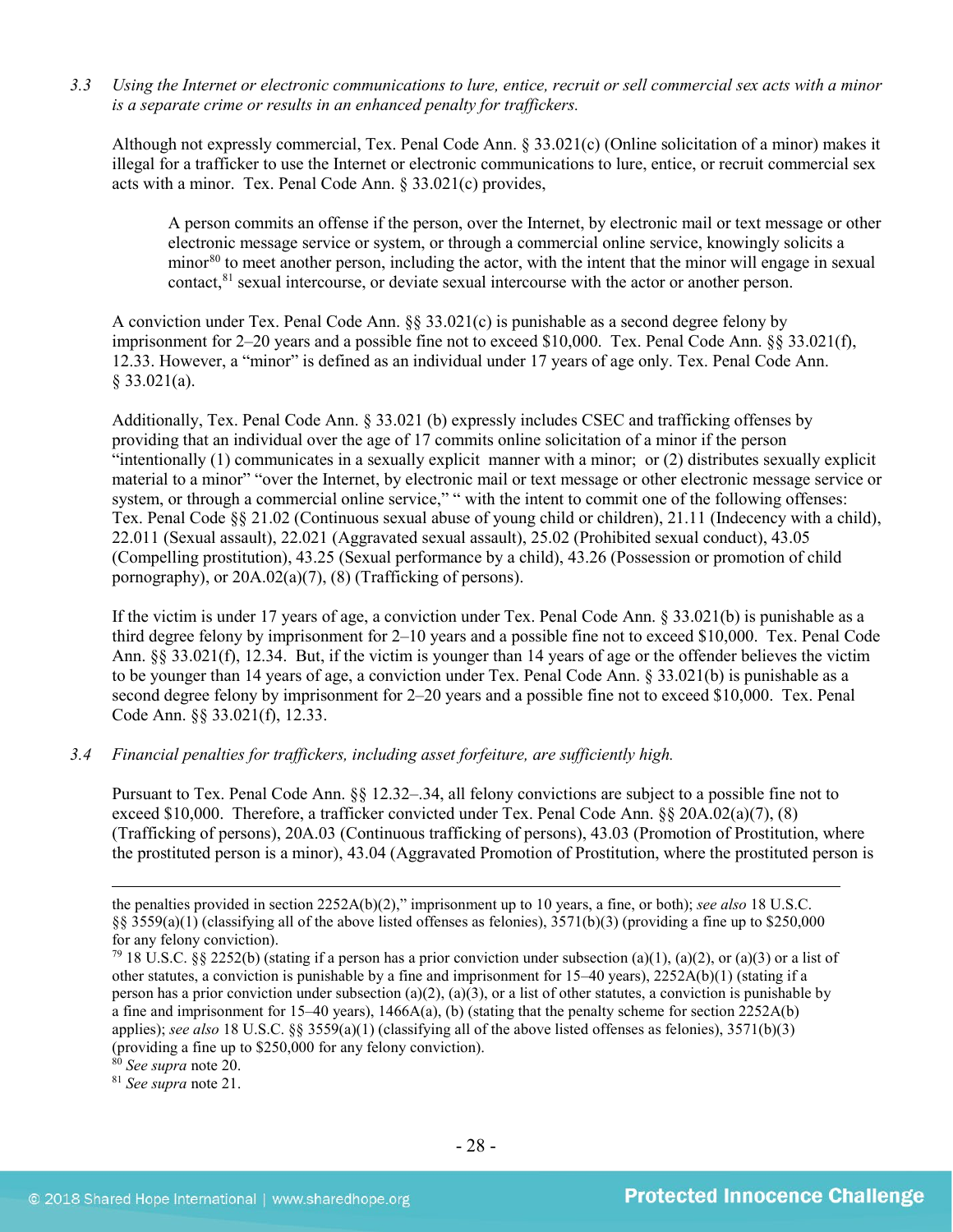a minor), 43.05(a)(2) (Compelling prostitution), 15.031(b) (Criminal solicitation of a minor), 43.251 (Employment harmful to children), 43.25(b) (Sexual performance by a child), 71.02 (Engaging in organized criminal activity), or 71.022(a) (Coercing, inducing, or soliciting membership in a criminal street gang) is subject to a possible fine not to exceed \$10,000. Tex. Penal Code Ann. §§ 20A.02(b)(1), 20A.03(e), 43.05(b), 15.031(e), 43.251(c), 43.25(e), 71.02(b), 71.022(b).

Pursuant to Tex. Code Crim. Proc. Ann. art. 42.0372 (Mandatory restitution for child victims of trafficking of persons or compelling prostitution), traffickers convicted under Tex. Penal Code Ann. §§ 20A.02 (Trafficking of persons) or 43.05(a)(2) (Compelling prostitution) are required to make restitution to their victims. Tex. Code Crim. Proc. Ann. art. 42.0372 states,

(a) The court shall order a defendant convicted of an offense under Section 20A.02 [Trafficking of persons] or 43.05(a)(2) [Compelling prostitution], Penal Code, to pay restitution in an amount equal to the cost of necessary rehabilitation, including medical, psychiatric, and psychological care and treatment, for any victim of the offense who is younger than 18 years of age. (b) The court shall, after considering the financial circumstances of the defendant, specify in a restitution order issued under Subsection (a) the manner in which the defendant must pay the restitution. (c) A restitution order issued under subsection (a) may be enforced by the state, or by a victim named in the order to receive the restitution, in the same manner as a judgment in a civil action. (d) The court may hold a hearing, make findings of fact, and amend a restitution order issued under Subsection (a) if the defendant fails to pay the victim name in the order in the manner specified by the court.

Traffickers convicted of other crimes may also be required to make restitution at the discretion of the court, pursuant to Tex. Code Crim. Proc. Ann. art. 42.037 (Restitution), which states,

(a) In addition to any fine authorized by law, the court that sentences a defendant convicted of an offense may order the defendant to make restitution to any victim of the offense or to the compensation to victims of crime fund established under Subchapter B [Crime Victims' Compensation], Chapter 56 [Rights of Crime Victims], to the extent that fund has paid compensation to or on behalf of the victim . . . .

(b) (1) If the offense results in damage to or loss or destruction of property of a victim of the offense, the court may order the defendant:

(A) to return the property to the owner of the property or someone designated by the owner; or

(B) if return of the property is impossible or impractical or is an inadequate remedy, to pay an amount equal to the greater of:

(i) the value of the property on the date of the damage, loss, or destruction; or

(ii) the value of the property on the date of sentencing, less the value of any part of the property that is returned on the date the property is returned.

(2) If the offense results in personal injury to a victim, the court may order the defendant to make restitution to:

(A) the victim for any expenses incurred by the victim as a result of the offense; or

(B) the compensation to victims of crime fund to the extent that fund has paid compensation to or on behalf of the victim.

. . . . (r) The court may order a defendant convicted of an offense under Section 43.26 [Possession or promotion of child pornography], Penal Code, to make restitution to an individual who as a child younger than 18 years of age was depicted in the visual material, in an amount equal to the expenses incurred by the individual as a result of the offense, including:

(1) medical services relating to physical, psychiatric, or psychological care;

(2) physical and occupational therapy or rehabilitation;

(3) necessary transportation, temporary housing, and child care expenses;

(4) lost income; and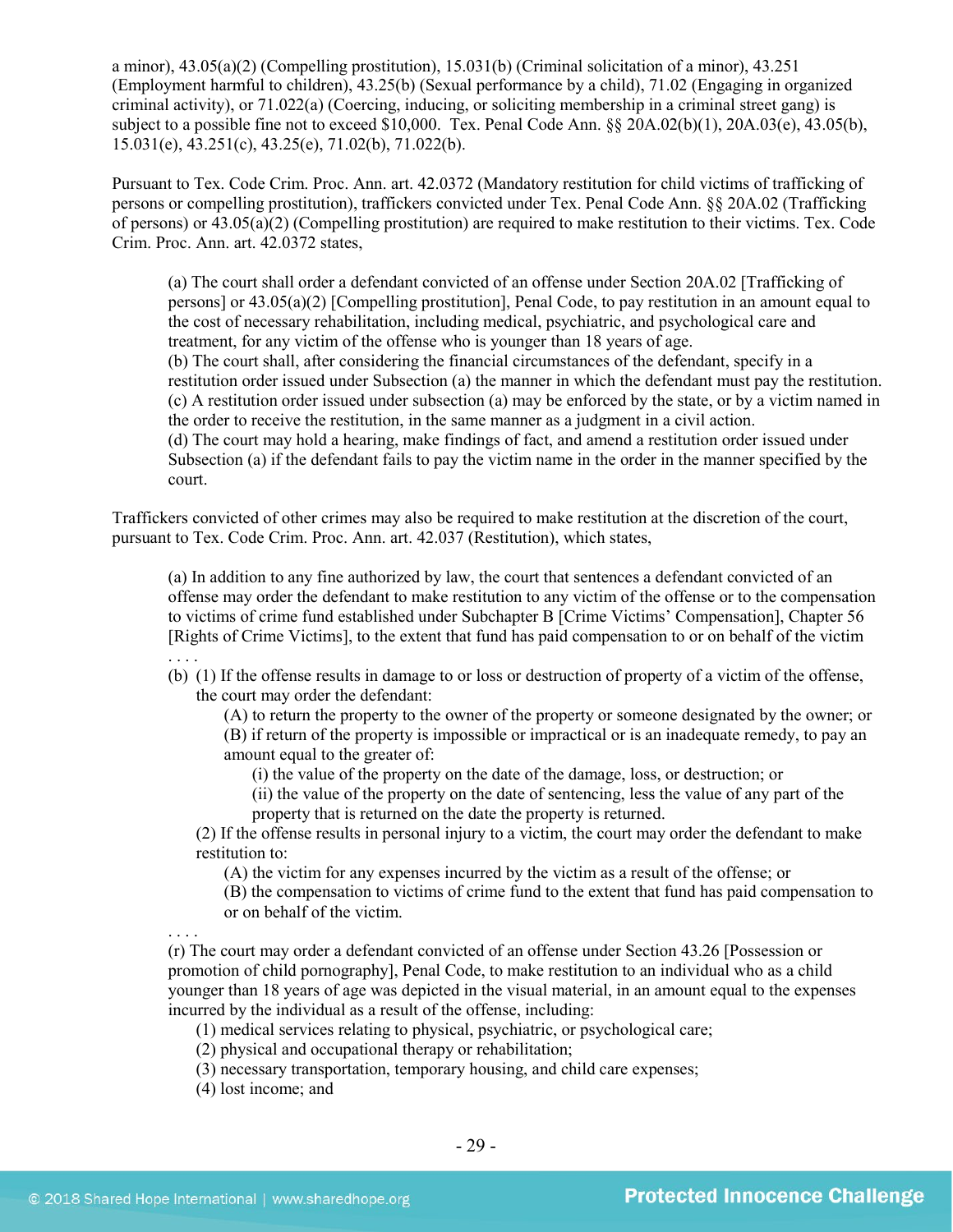(5) attorney's fees.

Additionally, traffickers are subject to criminal asset forfeiture. Tex. Code Crim. Proc. Ann. art. 59.02(a) (Forfeiture of contraband) states, "Property that is contraband is subject to seizure and forfeiture under this chapter." Tex. Code Crim. Proc. Ann. art. 59.01(2) (Definition)<sup>[82](#page-29-0)</sup> states,

"Contraband" means property of any nature, including real, personal, tangible, or intangible, that is: (A) used in the commission of:

(i) any first or second degree felony under the Penal Code;

(ii) any felony under Section 15.031(b) [Criminal solicitation of a minor], 20.05 [Smuggling of persons], 20.06 [Continuous Smuggling of Persons], 21.11 [Indecency with a child] . . . or Chapter 43 [Public indecency], 20A [Trafficking of persons] . . . 33 [Computer crimes] [which includes Tex. Penal Code Ann. § 33.021 (Online Solicitation of a Minor)]

. . . . . . . .

(C) the proceeds gained from the commission of a felony listed in Paragraph (A) or (B) of this subdivision, a misdemeanor listed in Paragraph  $(B)(vii)$ ,  $(ix)$ ,  $(x)$ , or  $(xi)$  of this subdivision, or a crime of violence;

(D) acquired with proceeds gained from the commission of a felony listed in Paragraph (A) or (B) of this subdivision, a misdemeanor listed in Paragraph  $(B)(vii)$ ,  $(ix)$ ,  $(x)$ , or  $(xi)$  of this subdivision, or a crime of violence;

. . . .

(F) used to facilitate or intended to be used to facilitate the commission of a felony under Section 20A.02 [Trafficking of Persons] or Chapter 43, Penal Code.

Tex. Code Crim. Proc. Ann. art. 59.03 (Seizure of contraband) governs the seizure of forfeitable property and states, in relevant part:

(a) Property subject to forfeiture under this chapter, other than property described by Article 59.12, may be seized by any peace officer under authority of a search warrant.

(b) Seizure of property subject to forfeiture may be made without warrant if:

(1) the owner, operator, or agent in charge of the property knowingly consents;

(2) the seizure is incident to a search to which the owner, operator, or agent in charge of the property knowingly consents;

(3) the property subject to seizure has been the subject of a prior judgment in favor of the state in a forfeiture proceeding under this chapter; or

(4) the seizure was incident to a lawful arrest, lawful search, or lawful search incident to arrest.

Tex. Code Crim. Proc. Ann. art. 18.18(a) (Disposition of gambling paraphernalia, prohibited weapon, criminal instrument, and other contraband) provides for the destruction or forfeiture of, among other things, any "obscene device or material" or "child pornography" for any offense that involves an "obscene device or material" or image of child sexual exploitation (ICSE).

Additionally, Tex. Civ. Prac. & Rem. Code Ann. § 125.002(b) (Suit to abate certain common nuisances; bond) authorizes a person to "bring a suit [to enjoin and abate a common nuisance] against any person who maintains, owns, uses, or is a party to the use of a place for purposes constituting a nuisance under this subchapter and may bring an action in rem against the place itself." Tex. Civ. Prac. & Rem. Code Ann. § 125.0015(a), (c) (Common nuisance) states,

<span id="page-29-0"></span> <sup>82</sup> *See supra* Component 2.8 for the provisions of Tex. Code Crim. Proc. Ann. art. 59.01(2).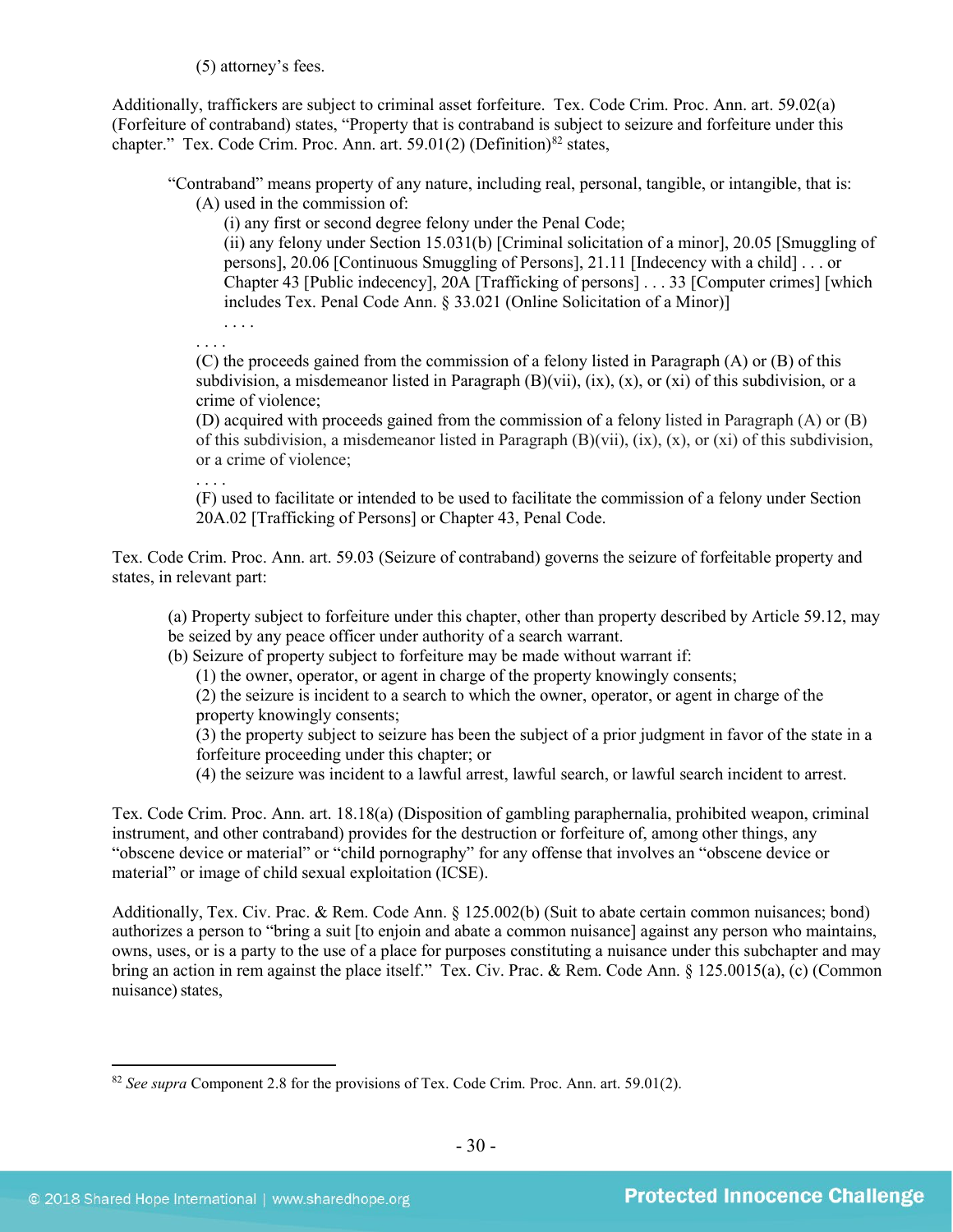(a) A person who maintains a place to which persons habitually go for the following purposes and who knowingly tolerates the activity and furthermore fails to make reasonable attempts to abate the activity maintains a common nuisance:

. . . . (6) prostitution, promotion of prostitution, or aggravated promotion of prostitution as prohibited by the Penal Code;

(7) compelling prostitution as prohibited by the Penal Code;

. . . . (19) trafficking of persons described by Section 20A.02, Penal Code;

. . . .

(c) A person operating a web address or computer network in connection with an activity described by Subsection (a) . . . (6), (7), . . . (19) maintains a common nuisance.<sup>[83](#page-30-0)</sup>

Under Tex. Civ. Prac. & Rem. Code Ann. § 125.002(f-1),

If the defendant required to execute the bond is a hotel, motel, or similar establishment that rents overnight lodging to the public and the alleged common nuisance is under Section 125.0015(a)(6) or (7) [Common nuisance], the bond must also be conditioned that the defendant will, in each of the defendant's lodging units on the premises that are the subject of the suit, post in a conspicuous place near the room rate information required to be posted under Section 2155.001 [Room rate information], Occupations Code, an operating toll-free telephone number of a nationally recognized information and referral hotline for victims of human trafficking.

#### *3.5 Convicted traffickers are required to register as sex offenders.*

Tex. Code Crim. Proc. Ann. art. 62.051(a) (Registration: general) states, "A person who has a reportable conviction or adjudication . . . shall register . . . with the local law enforcement authority in any municipality where the person resides or intends to reside for more than seven days." Pursuant to Tex. Code Crim. Proc. Ann. art. 62.001(5)(B), (B-1) (J), (K), (L) (Definitions), the definition of "reportable conviction or adjudication" expressly includes convictions under Tex. Pen. Code Ann. §§ 20A.02(a)(7), (8) (Trafficking of persons); 20A.03 (Continuous trafficking of persons); 43.05 (Compelling prostitution); 43.02(c-1)(3) (Prostitution); 43.26 (Possession or promotion of child pornography); 43.25(b) (Sexual performance by a child); or 33.021(b), (c) (Online solicitation of a minor). However, convictions under Tex. Penal Code Ann. §§ 15.031(b) (Criminal solicitation of a minor), 43.251 (Employment harmful to children), 71.02 (Engaging in organized criminal activity), and 71.022(a) (Coercing, inducing, or soliciting membership in a criminal street gang) are not included within the definition of "reportable conviction or adjudication," and, therefore, do not require registration.

Tex. Code Crim. Proc. art. 62.101(a)(2), (3) (Expiration of duty to register) further imposes a lifetime registration requirement on offenders convicted under Tex. Penal Code Ann. §§ 20A.02(a)(7), (8); 43.5(a)(2); or 20A.03 "if based partly or wholly on conduct that constitutes an offense under Section 20A.02(a)(3), (4), (7), or  $(8)$  of that code  $\dots$ ."

<span id="page-30-0"></span> <sup>83</sup> Tex. Civ. Prac. & Rem. Code Ann. § 125.0015(d), (e) exempts certain organizations, including Internet service providers, and individuals engaged in lawful or authorized activity from liability.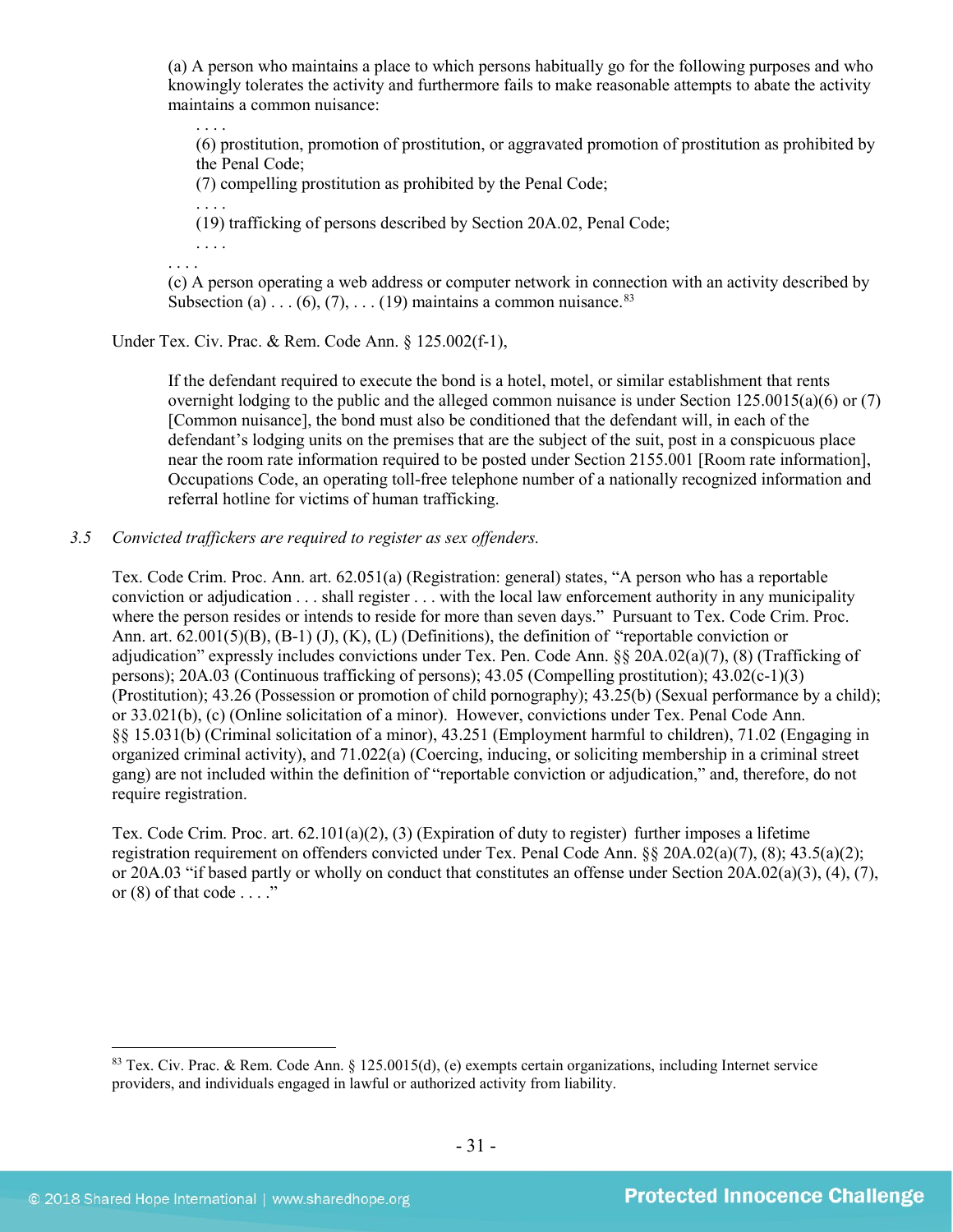*3.6 Laws relating to parental custody and termination of parental rights include sex trafficking or commercial sexual exploitation of children (CSEC) offenses as grounds for sole custody or termination in order to prevent traffickers from exploiting their parental rights as a form of control.* 

Tex. Fam. Code Ann. § 161.001(b)(1)(L)(xv), (xvi) (Involuntary termination of parent-child relationship) expressly includes convictions under Tex. Penal Code Ann. §§ 20A.02(a)(7), (8) (Trafficking of persons) and 43.05(a)(2) (Compelling prostitution) as grounds for terminating parental rights. Specifically, Tex. Fam. Code Ann. § 161.001(b) states,

The court may order termination of the parent-child relationship if the court finds by clear and convincing evidence:

(1) that the parent has:

. . . .

(L) been convicted or has been placed on community supervision, including deferred adjudication community supervision, for being criminally responsible for the death or serious injury of a child under the following sections of the Penal Code, or under a law of another jurisdiction that contains elements that are substantially similar to the elements of an offense under one of the following Penal Code sections . . . :

(iv) Section 21.11 (indecency with a child);

. . . . (vi) Section 22.011 (sexual assault);

. . . .

. . . .

(viii) Section 22.021 (aggravated sexual assault);

. . . .

(xii) Section 43.25 (sexual performance by a child);

(xiii) Section 43.26 (possession or promotion of child pornography);

(xiv) Section 21.02 (continuous sexual abuse of young child or children);

(xv) Section  $20A.02(a)(7)$  or  $(8)$  (trafficking of persons); and

 $(xvi)$  Section 43.05(a)(2) (compelling prostitution);

. . . ; and

(2) that termination is in the best interest of the child.

Additionally, Tex. Fam. Code Ann. § 262.2015(a), (b)(3)(N), (b)(3)(O) (Aggravated circumstances) allows the court to waive the requirement regarding making reasonable efforts to return a child to the child's parents and, instead, schedule a permanency hearing and a trial on the merits if the court determines that the child's "parent has engaged in conduct against the child that would constitute an offense under" Tex. Penal Code Ann. §§ 20A.02 (Trafficking of persons) or 43.05(a)(2) (Compelling prostitution), among other offenses.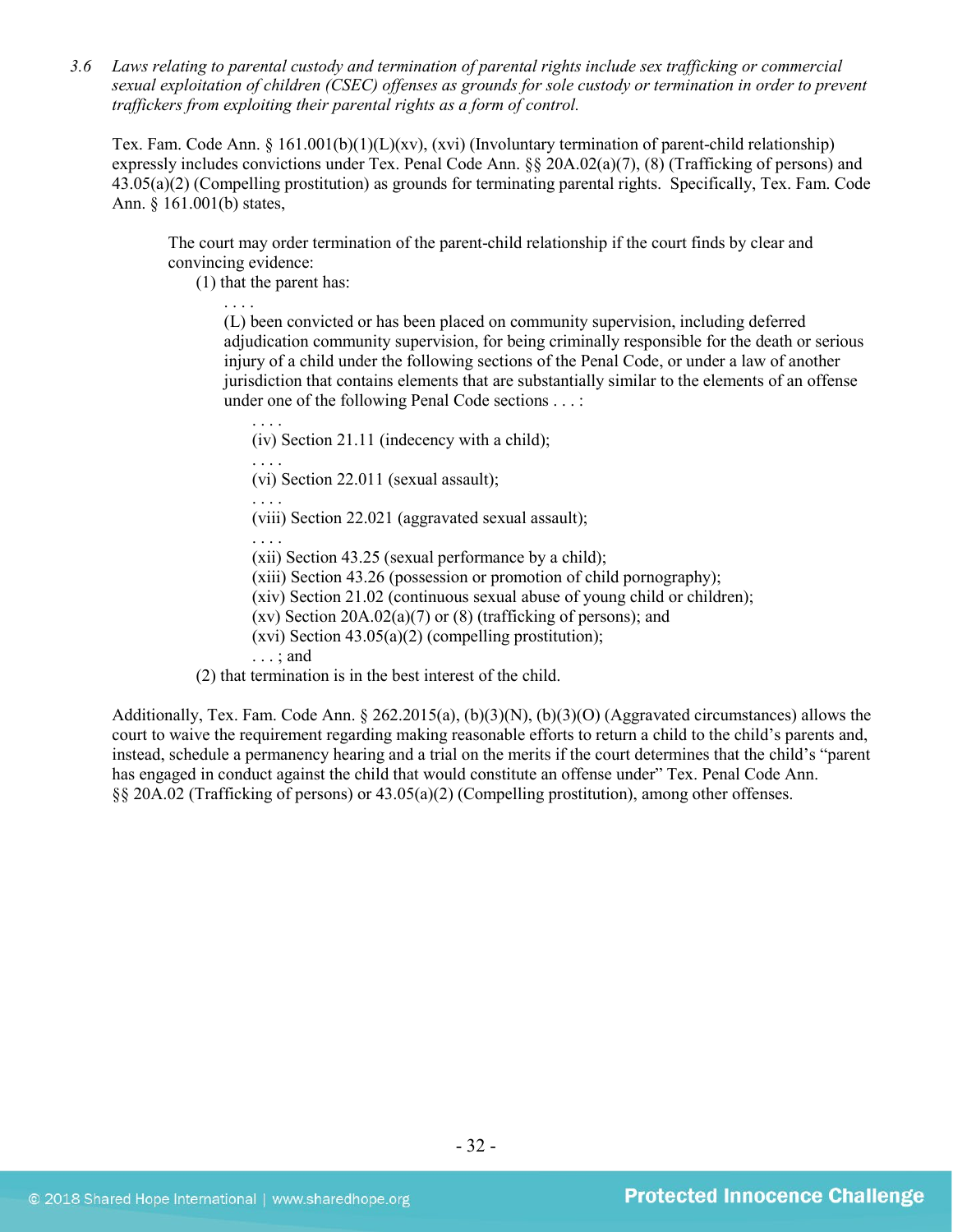#### **FRAMEWORK ISSUE 4: CRIMINAL PROVISIONS FOR FACILITATORS**

#### *Legal Components:*

- *4.1 The acts of assisting, enabling, or financially benefitting from child sex trafficking are included as criminal offenses in the state sex trafficking statute.*
- *4.2 Financial penalties, including asset forfeiture laws, are in place for those who benefit financially from or aid and assist in committing domestic minor sex trafficking.*
- *4.3 Promoting and selling child sex tourism is illegal.*
- *4.4 Promoting and selling images of child sexual exploitation carries penalties as high as similar federal offenses.*  $\mathcal{L}_\mathcal{L} = \mathcal{L}_\mathcal{L} = \mathcal{L}_\mathcal{L} = \mathcal{L}_\mathcal{L} = \mathcal{L}_\mathcal{L} = \mathcal{L}_\mathcal{L} = \mathcal{L}_\mathcal{L} = \mathcal{L}_\mathcal{L} = \mathcal{L}_\mathcal{L} = \mathcal{L}_\mathcal{L} = \mathcal{L}_\mathcal{L} = \mathcal{L}_\mathcal{L} = \mathcal{L}_\mathcal{L} = \mathcal{L}_\mathcal{L} = \mathcal{L}_\mathcal{L} = \mathcal{L}_\mathcal{L} = \mathcal{L}_\mathcal{L}$

#### *Legal Analysis:*

*4.1 The acts of assisting, enabling, or financially benefitting from child sex trafficking are included as criminal offenses in the state sex trafficking statute.*

Tex. Penal Code Ann. § 20A.02(a)(8) (Trafficking of persons) makes it a crime if a person "receives a benefit from participating in a venture that involves an activity described by Subdivision  $(7)$ ." <sup>84</sup> A first conviction under Tex. Penal Code Ann. § 20A.02(a) is generally punishable as a second degree felony by imprisonment for 2–20 years and a possible fine not to exceed \$10,000. Tex. Penal Code Ann. §§ 20A.02(b)(1), 12.33. A first conviction under Tex. Penal Code Ann. § 20A.02(a)(8), however, is punishable as a first degree felony by imprisonment "for life or for any term of not more than 99 years or less than 5 years" and a possible fine not to exceed \$10,000, while subsequent convictions are punishable by life imprisonment and a possible fine not to exceed \$10,000. Tex. Penal Code Ann. §§ 20A.02(b)(1), 12.32, 12.42(c)(2).<sup>85</sup> Additionally, a facilitator who, "during a period that is 30 or more days in duration, . . . engages two or more times in conduct that constitutes an offense under Section 20A.02 against one or more victims," may be convicted under Tex. Penal Code Ann. § 20A.03 (Continuous trafficking of persons).<sup>86</sup> A conviction under Tex. Penal Code Ann. § 20A.03 is punishable as a first degree felony by imprisonment for 25–99 years and a possible fine not to exceed \$10,000, or life and a possible fine not to exceed  $$10,000$ .<sup>87</sup> Tex. Penal Code Ann. §§ 20A.03(e), 12.32.

Texas's CSEC laws do not expressly prohibit conduct that is generally indicative of facilitators, except that a facilitator may be convicted under Tex. Penal Code Ann. § 43.25(d) (Sexual performance by a child) if the facilitator "promotes<sup>[88](#page-32-4)</sup> a performance<sup>[89](#page-32-5)</sup> that includes sexual conduct<sup>[90](#page-32-6)</sup> by a child younger than 18 years of age." A conviction under Tex. Penal Code Ann. § 43.25(d) is punishable as a third degree felony by imprisonment for 2–10 years and a possible fine up to \$10,000, but if the victim is under the age of 14, a conviction is punishable as a second degree felony by imprisonment for 2–20 years and a possible fine not to exceed \$10,000. Tex. Penal Code Ann. §§ 43.25(e), 12.34, 12.33.

*4.2 Financial penalties, including asset forfeiture laws, are in place for those who benefit financially from or aid and assist in committing domestic minor sex trafficking.*

Pursuant to Tex. Penal Code Ann. §§ 12.32–.34, all felony convictions are subject to a possible fine not to exceed \$10,000. Therefore, a facilitator convicted under Tex. Penal Code Ann. §§ 20A.02(8) (Trafficking of persons), 20A.03 (Continuous trafficking of persons), 43.25(d) (Sexual performance by a child), or 71.02(a)

<span id="page-32-0"></span><sup>&</sup>lt;sup>84</sup> *See supra* Component 1.1 for the provisions of Tex. Penal Code Ann. § 20A.02(a)(7), (8). <sup>85</sup> *See supra* note 6.

<span id="page-32-1"></span>

<span id="page-32-2"></span><sup>&</sup>lt;sup>86</sup> *See supra* Component 1.1 for the provisions of Tex. Penal Code Ann. § 20A.03. <sup>87</sup> *See supra* note 8.

<span id="page-32-3"></span>

<span id="page-32-5"></span><span id="page-32-4"></span><sup>&</sup>lt;sup>88</sup> *See supra* note 72.<br><sup>89</sup> *See supra* note 24 for the definition of "performance." <br><sup>90</sup> *See supra* note [23](#page-8-2) for the definition of "sexual conduct."

<span id="page-32-6"></span>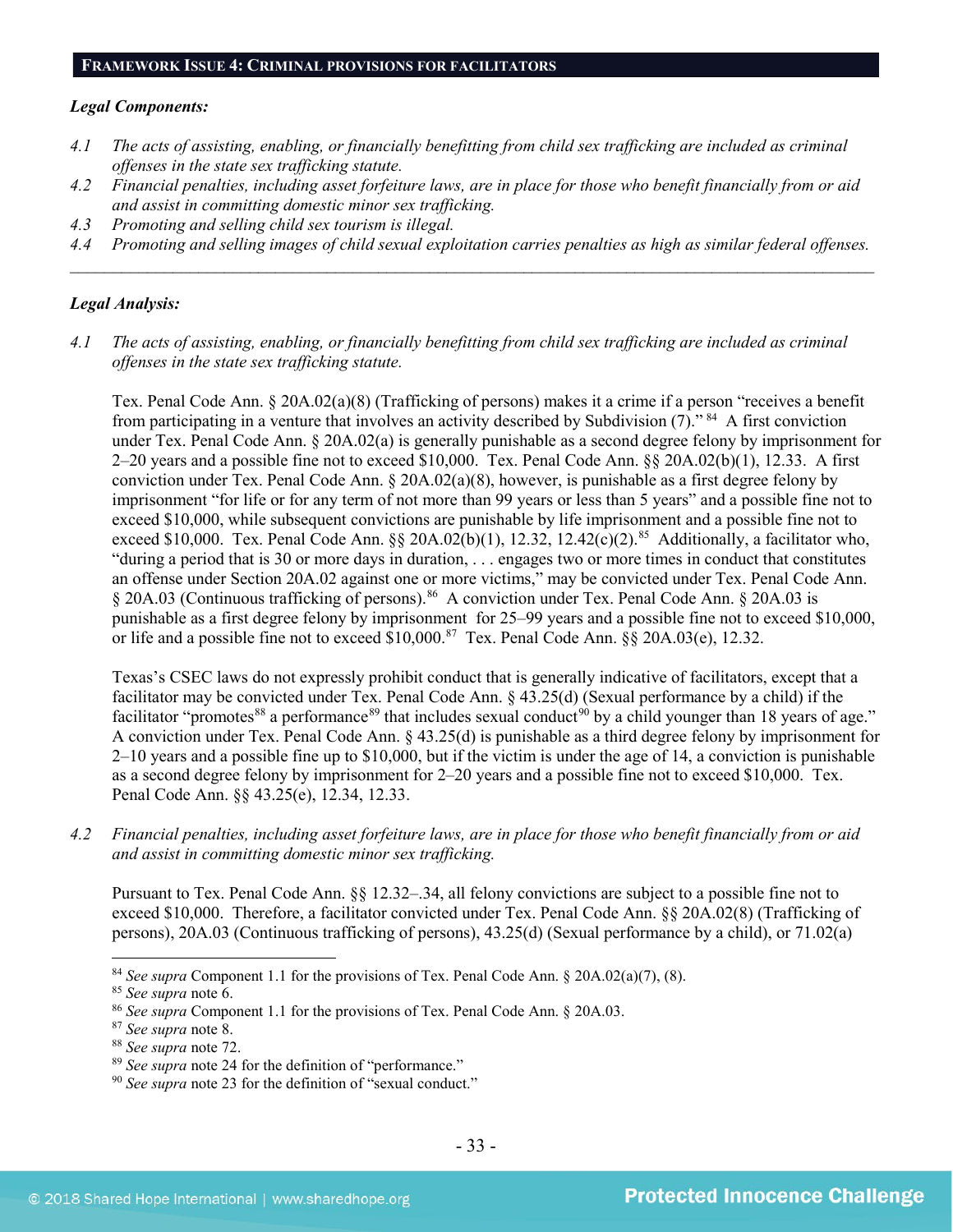(Engaging in organized criminal activity) is subject to a possible fine not to exceed \$10,000. Tex. Penal Code Ann. §§ 20A.02(b)(1), 20A.03(e), 43.25(e), 71.02(b).

Pursuant to Tex. Code Crim. Proc. Ann. art. 42.0372 (Mandatory restitution for child victims of trafficking of persons or compelling prostitution), facilitators convicted under Tex. Penal Code Ann. § 20A.02 (Trafficking of persons) are required to make restitution to their victims. Tex. Code Crim. Proc. Ann. art. 42.0372 states,

(a) The court shall order a defendant convicted of an offense under Section 20A.02 [Trafficking of persons] or 43.05(a)(2) [Compelling prostitution], Penal Code, to pay restitution in an amount equal to the cost of necessary rehabilitation, including medical, psychiatric, and psychological care and treatment, for any victim of the offense who is younger than 18 years of age. (b) The court shall, after considering the financial circumstances of the defendant, specify in a restitution order issued under Subsection (a) the manner in which the defendant must pay the restitution. (c) A restitution order issued under subsection (a) may be enforced by the state, or by a victim named in the order to receive the restitution, in the same manner as a judgment in a civil action.

(d) The court may hold a hearing, make findings of fact, and amend a restitution order issued under Subsection (a) if the defendant fails to pay the victim name in the order in the manner specified by the court.

Facilitators convicted of other crimes may also be required to make restitution pursuant to Tex. Code Crim. Proc. Ann. art. 42.037 (Restitution), which states

(a) In addition to any fine authorized by law, the court that sentences a defendant convicted of an offense may order the defendant to make restitution to any victim of the offense or to the compensation to victims of crime fund established under Subchapter B [Crime Victims' Compensation], Chapter 56 [Rights of Crime Victims], to the extent that fund has paid compensation to or on behalf of the victim . . . .

(b) (1) If the offense results in damage to or loss or destruction of property of a victim of the offense, the court may order the defendant:

(A) to return the property to the owner of the property or someone designated by the owner; or

(B) if return of the property is impossible or impractical or is an inadequate remedy, to pay an amount equal to the greater of:

(i) the value of the property on the date of the damage, loss, or destruction; or

(ii) the value of the property on the date of sentencing, less the value of any part of the property that is returned on the date the property is returned.

(2) If the offense results in personal injury to a victim, the court may order the defendant to make restitution to:

(A) the victim for any expenses incurred by the victim as a result of the offense; or

(B) the compensation to victims of crime fund to the extent that fund has paid compensation to or on behalf of the victim.

. . . .

(r) The court may order a defendant convicted of an offense under Section 43.26 [Possession or promotion of child pornography], Penal Code, to make restitution to an individual who as a child younger than 18 years of age was depicted in the visual material, in an amount equal to the expenses incurred by the individual as a result of the offense, including:

(1) medical services relating to physical, psychiatric, or psychological care;

(2) physical and occupational therapy or rehabilitation;

(3) necessary transportation, temporary housing, and child care expenses;

(4) lost income; and

(5) attorney's fees.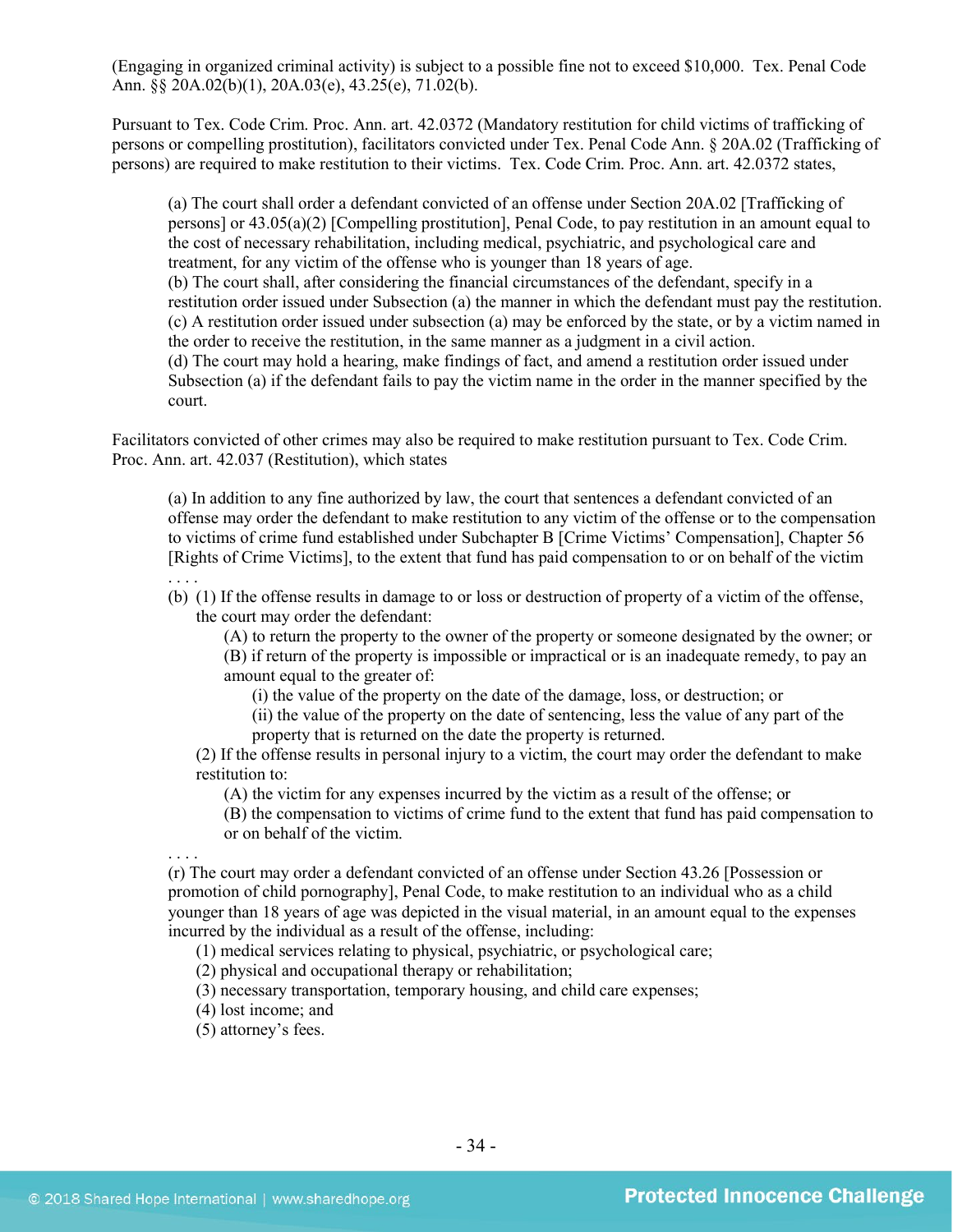Additionally, facilitators are subject to criminal asset forfeiture. Tex. Code Crim. Proc. Ann. art. 59.02(a) (Forfeiture of contraband) states, "Property that is contraband is subject to seizure and forfeiture under this chapter." Tex. Code Crim. Proc. Ann. art. 59.01(2) (Definitions) states

"Contraband" means property of any nature, including real, personal, tangible, or intangible, that is:

(A) used in the commission of:

(i) any first or second degree felony under the Penal Code;

(ii) any felony under Section 15.031(b) [Criminal solicitation of a minor], 20.05 [Smuggling of persons], 20.06 [Continuous Smuggling of Persons], 21.11 [Indecency with a child], 38.04 [Evading arrest or detention], or Chapter 43 [Public indecency], 20A [Trafficking of persons], 29 [Robbery], 30 [Burglary and criminal trespass], 31 [Theft], 32 [Fraud], 33 [Computer crimes] [which includes Tex. Penal Code Ann. § 33.021 (Online Solicitation of a Minor)], 33A [Telecommunications crimes], or 35 [Insurance fraud], Penal Code;

. . . . . . . .

(C) the proceeds gained from the commission of a felony listed in Paragraph (A) or (B) of this subdivision, a misdemeanor listed in Paragraph  $(B)(vii)$ ,  $(ix)$ ,  $(x)$ , or  $(xi)$  of this subdivision, or a crime of violence;

(D) acquired with proceeds gained from the commission of a felony listed in Paragraph (A) or (B) of this subdivision, a misdemeanor listed in Paragraph  $(B)(vii)$ ,  $(ix)$ ,  $(x)$ , or  $(xi)$  of this subdivision, or a crime of violence;

. . . .

(F) used to facilitate or intended to be used to facilitate the commission of a felony under Section 20A.02 [Trafficking of Persons] or Chapter 43, Penal Code.

Tex. Code Crim. Proc. Ann. art. 59.03 (Seizure of contraband) governs the seizure of forfeitable property and states, in relevant part:

(a) Property subject to forfeiture under this chapter, other than property described by Article 59.12, may be seized by any peace officer under authority of a search warrant.

(b) Seizure of property subject to forfeiture may be made without warrant if:

(1) the owner, operator, or agent in charge of the property knowingly consents;

(2) the seizure is incident to a search to which the owner, operator, or agent in charge of the property knowingly consents;

(3) the property subject to seizure has been the subject of a prior judgment in favor of the state in a forfeiture proceeding under this chapter; or

(4) the seizure was incident to a lawful arrest, lawful search, or lawful search incident to arrest.

Additionally, Tex. Civ. Prac. & Rem. Code Ann. § 98.0025 renders

a shareholder or member of [a legal entity governed by Title 2, 3, or 7, Business Organizations Code] is jointly and severally liable with the entity to the person trafficked for damages arising from the trafficking of that person if the person demonstrates that the shareholder or member caused the entity to be used for the purpose of trafficking that person and did traffic that person for the direct personal benefit of the shareholder or member.

Also, Tex. Civ. Prac. & Rem. Code Ann. § 125.002(b) (Suit to abate certain common nuisances; bond) authorizes a person to "bring a suit [to enjoin and abate a common nuisance] against any person who maintains, owns, uses, or is a party to the use of a place for purposes constituting a nuisance under this subchapter and may bring an action in rem against the place itself." Tex. Civ. Prac. & Rem. Code Ann.  $§ 125.0015(a), (c) (Common nuisance) states,$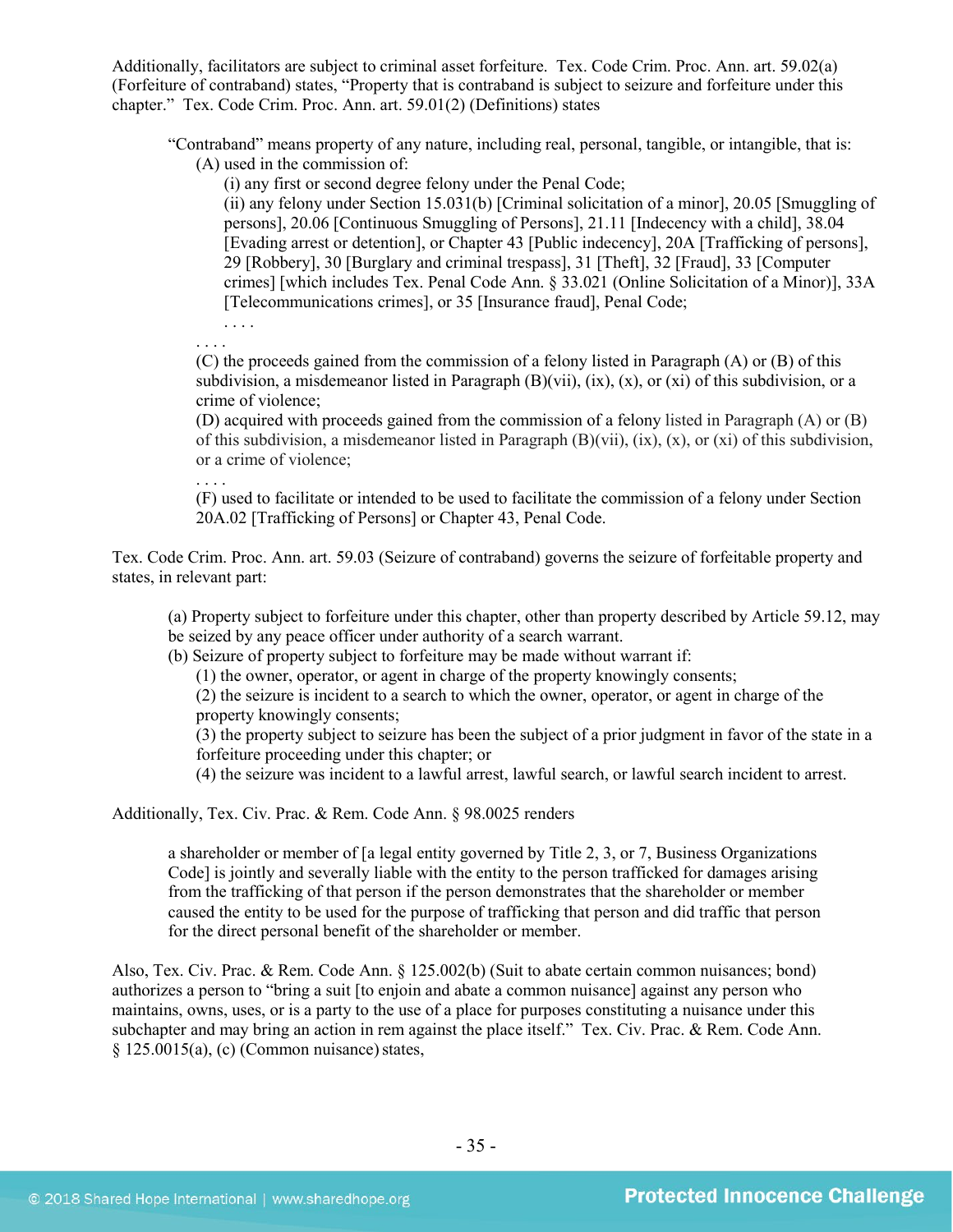(a) A person who maintains a place to which persons habitually go for the following purposes and who knowingly tolerates the activity and furthermore fails to make reasonable attempts to abate the activity maintains a common nuisance:

. . . . (6) prostitution, promotion of prostitution, or aggravated promotion of prostitution as prohibited by the Penal Code;

(7) compelling prostitution as prohibited by the Penal Code;

. . . . (19) trafficking of persons described by Section 20A.02, Penal Code;

. . . .

(c) A person operating a web address or computer network in connection with an activity described by Subsection (a) . . . (6), (7), . . . (19) maintains a common nuisance.<sup>[91](#page-35-0)</sup>

Under Tex. Civ. Prac. & Rem. Code Ann. § 125.002(f-1),

If the defendant required to execute the bond is a hotel, motel, or similar establishment that rents overnight lodging to the public and the alleged common nuisance is under Section 125.0015(a)(6) or (7) [Common Nuisance], the bond must also be conditioned that the defendant will, in each of the defendant's lodging units on the premises that are the subject of the suit, post in a conspicuous place near the room rate information required to be posted under Section 2155.001 [Room Rate Information], Occupations Code, an operating toll-free telephone number of a nationally recognized information and referral hotline for victims of human trafficking.

*4.3 Promoting and selling child sex tourism is illegal.*

Texas has no specific provision prohibiting the promoting or selling of child sex tourism in Texas.

- 4.3.1 Recommendation: Enact a law that prohibits selling or offering to sell travel services in Texas that include or facilitate travel for the purpose of engaging in commercial sexual exploitation of a minor either in or outside of Texas.
- *4.4 Promoting and selling images of child sexual exploitation carries penalties as high as similar federal offenses.*

Tex. Penal Code Ann. § 43.25(d) (Sexual performance by a child) makes it a crime if a person "knowing the character and content of the material, ... promotes<sup>92</sup> a performance<sup>[93](#page-35-2)</sup> that includes sexual conduct<sup>[94](#page-35-3)</sup> by a child younger than 18 years of age." A conviction under Tex. Penal Code Ann. § 43.25(d) is punishable as a third degree felony by imprisonment for 2–10 years and a possible fine up to \$10,000, but if the victim is under the age of 14, a conviction is punishable as a second degree felony by imprisonment for 2–20 years and a possible fine not to exceed \$10,000. Tex. Penal Code Ann. §§ 43.25(e), 12.34, 12.33.

Additionally, Tex. Penal Code Ann. § 43.26(e), (f) (Possession or promotion of child pornography)<sup>[95](#page-35-4)</sup> specifically prohibits the promotion<sup>[96](#page-35-5)</sup> of images of child sexual exploitation (ICSE). A first conviction under Tex. Penal Code Ann. § 43.26(e) is punishable as a second degree felony by imprisonment for 2–20 years and a possible fine not to exceed \$10,000. Tex. Penal Code Ann. §§ 43.26(g), 12.33. However, if the individual "has

<span id="page-35-0"></span><sup>&</sup>lt;sup>91</sup> Tex. Civ. Prac. & Rem. Code Ann. § 125.0015(d), (e) exempts certain organizations, including Internet service providers, and individuals engaged in lawful or authorized activity from liability.<br><sup>92</sup> See supra note 72.

<span id="page-35-3"></span><span id="page-35-2"></span><span id="page-35-1"></span><sup>&</sup>lt;sup>93</sup> See supra note 24 for the definition of "performance."<br><sup>94</sup> See supra note 23 for the definition of "sexual conduct."<br><sup>95</sup> See supra Component 3.2 for the provisions of Tex. Penal Code Ann. § 43.26(e), (f).

<span id="page-35-5"></span><span id="page-35-4"></span><sup>96</sup> *See supra* note [72](#page-25-6) for the applicable definition of "promote."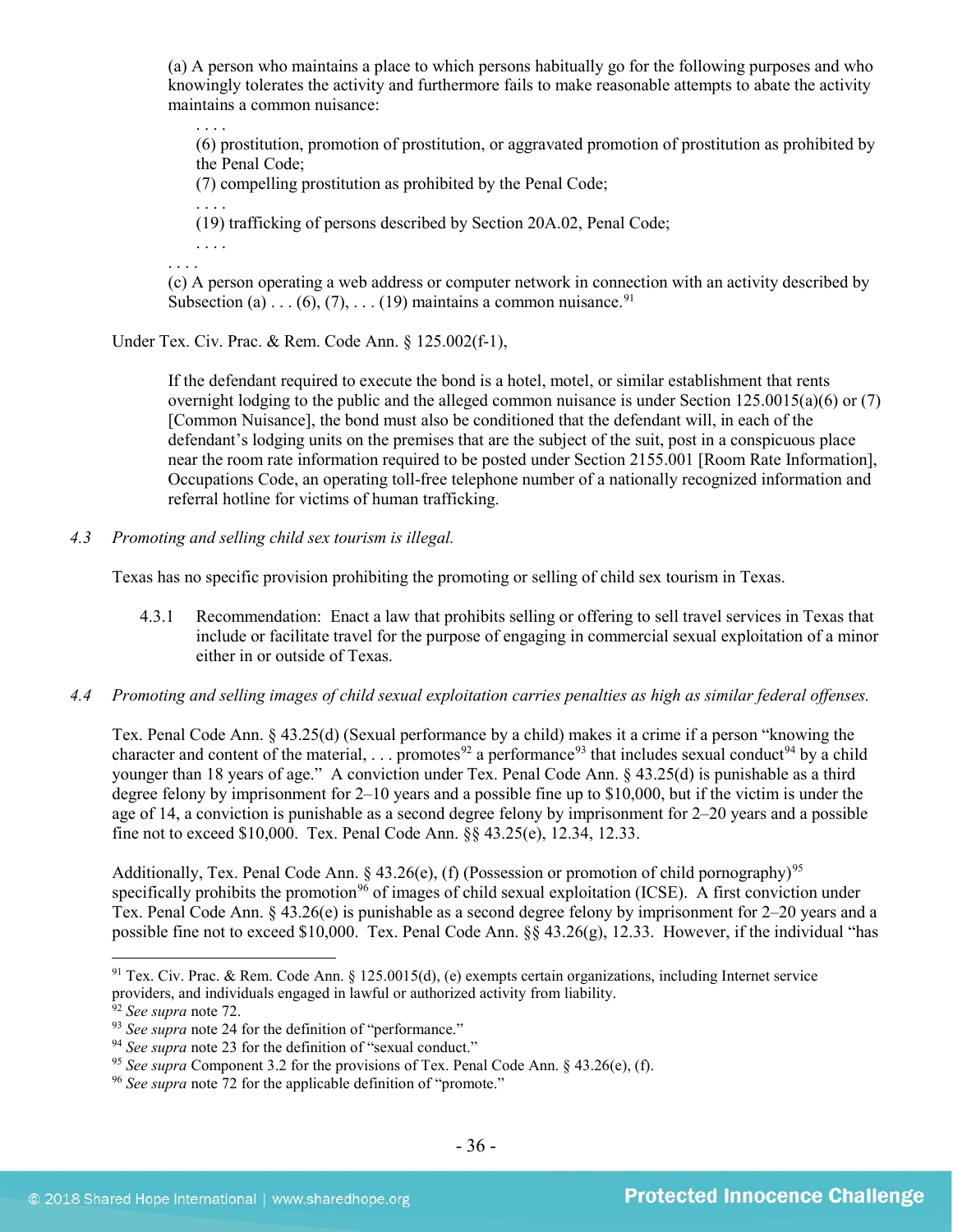been previously convicted" of Tex. Penal Code Ann. § 43.26(e), then the offense is a felony of the first degree punishable by imprisonment "for life or for any term of not more than 99 years or less than 5 years" and a possible fine not to exceed \$10,000. Tex. Penal Code Ann. §§ 43.26(g), 12.32.

Under Tex. Code Crim. Proc. Ann. Art. 42.037(r) (Restitution),

The court may order a defendant convicted of an offense under Section 43.26 [Possession or promotion of child pornography], Penal Code, to make restitution to an individual who as a child younger than 18 years of age was depicted in the visual material, in an amount equal to the expenses incurred by the individual as a result of the offense, including:

(1) medical services relating to physical, psychiatric, or psychological care;

(2) physical and occupational therapy or rehabilitation;

(3) necessary transportation, temporary housing, and child care expenses;

(4) lost income; and

(5) attorney's fees.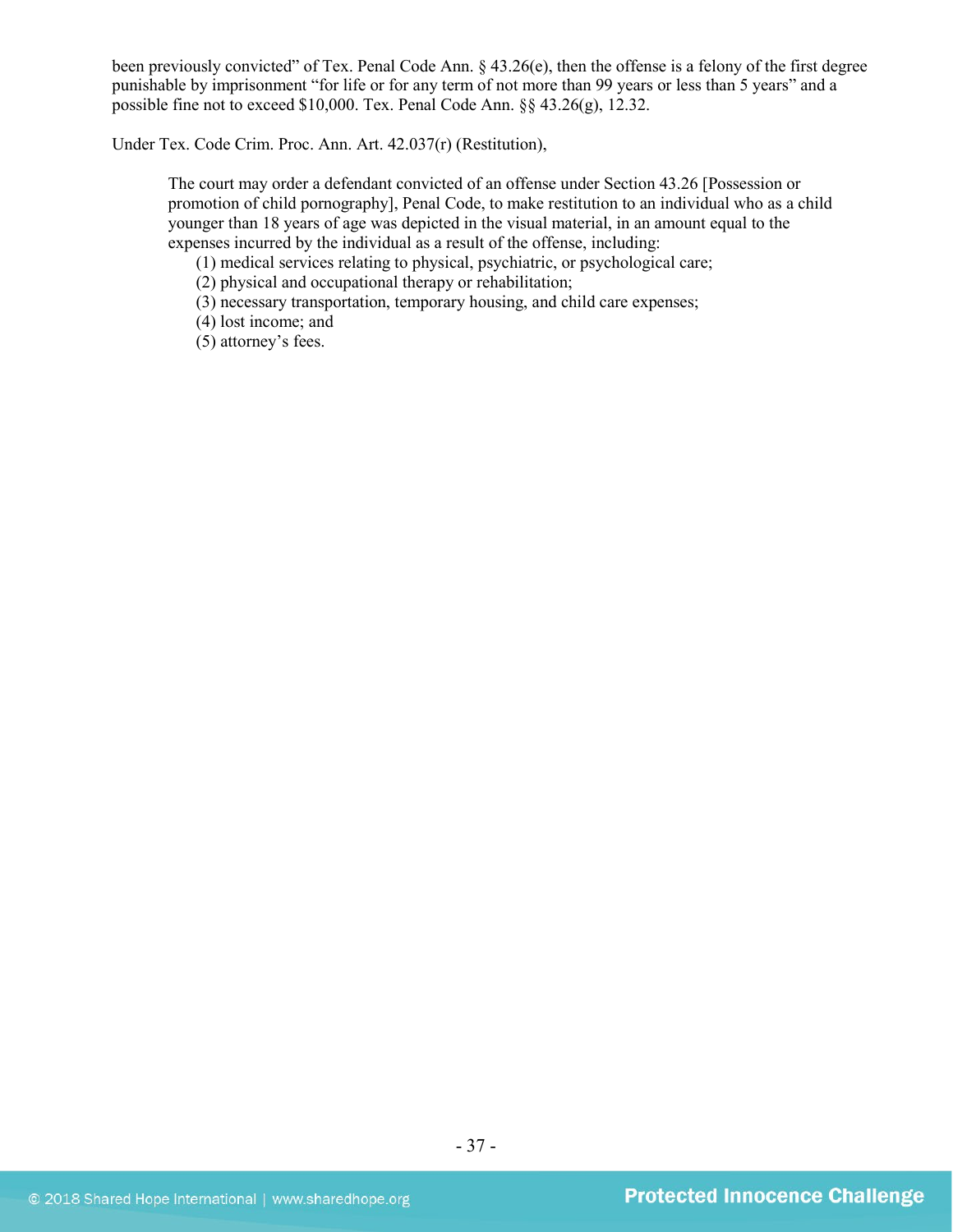#### **FRAMEWORK ISSUE 5: CRIMINAL PROVISIONS FOR CHILD VICTIMS**

#### *Legal Components:*

- *5.1 Victims under the core child sex trafficking offense include all commercially sexually exploited children.*
- *5.2 The state sex trafficking statute expressly prohibits a defendant from asserting a defense based on the willingness of a minor under 18 to engage in the commercial sex act.*
- *5.3 State law prohibits the criminalization of minors under 18 for prostitution offenses.*
- *5.4 State law provides a non-punitive avenue to specialized services through one or more points of entry.*
- *5.5 Child sex trafficking is identified as a type of abuse and neglect within child protection statutes.*
- *5.6 The definition of "caregiver" or another related term in the child welfare statutes is not a barrier to a sex trafficked child accessing the protection of child welfare.*
- *5.7 Crime victims' compensation is specifically available to a child victim of sex trafficking or commercial sexual exploitation of children (CSEC).*
- *5.8 Victim-friendly procedures and protections are provided in the trial process for minors under 18.*
- *5.9 Child sex trafficking victims may vacate delinquency adjudications and expunge related records for prostitution and other offenses arising from trafficking victimization, without a waiting period.*
- *5.10 Victim restitution and civil remedies for victims of domestic minor sex trafficking or commercial sexual exploitation of children (CSEC) are authorized by law.*
- *5.11 Statutes of limitations for civil and criminal actions for child sex trafficking or commercial sexual exploitation of children (CSEC) offenses are eliminated or lengthened to allow prosecutors and victims a realistic opportunity to pursue criminal action and legal remedies.*

 $\mathcal{L}_\mathcal{L} = \mathcal{L}_\mathcal{L} = \mathcal{L}_\mathcal{L} = \mathcal{L}_\mathcal{L} = \mathcal{L}_\mathcal{L} = \mathcal{L}_\mathcal{L} = \mathcal{L}_\mathcal{L} = \mathcal{L}_\mathcal{L} = \mathcal{L}_\mathcal{L} = \mathcal{L}_\mathcal{L} = \mathcal{L}_\mathcal{L} = \mathcal{L}_\mathcal{L} = \mathcal{L}_\mathcal{L} = \mathcal{L}_\mathcal{L} = \mathcal{L}_\mathcal{L} = \mathcal{L}_\mathcal{L} = \mathcal{L}_\mathcal{L}$ 

## *Legal Analysis:*

*5.1 Victims under the core child sex trafficking offense include all commercially sexually exploited children. [97](#page-37-0)* 

Texas's human trafficking offense includes all commercial sexual exploitation of minors. Under Tex. Penal Code Ann. § 20A.02(a)(7), (8) (Trafficking of persons), when the victim is a minor, means of force, fraud, or coercion are not required. In addition, the human trafficking law applies to buyers; thus, buying commercial sex with a person who is under the age of eighteen constitutes human trafficking. Tex. Penal Code Ann. § 20A.02(a)(8) (Trafficking of persons). Since buying sex with a minor is criminalized under the core sex trafficking offense, the definition of a child sex trafficking victims includes any commercially sexually exploited child regardless of whether a trafficker or controlling third party is identified.

*5.2 The state sex trafficking statute expressly prohibits a defendant from asserting a defense based on the willingness of a minor under 18 to engage in the commercial sex act.*

Tex. Penal Code Ann. §§ 20A.02 (Trafficking of persons) and 20A.03 (Continuous trafficking of persons) are silent with regard to the availability of a defense based on the minor's willingness to engage in the commercial sex act, meaning that a defendant may try asserting such a defense.<sup>[98](#page-37-1)</sup>

<span id="page-37-1"></span><span id="page-37-0"></span><sup>&</sup>lt;sup>97</sup> See generally SHARED HOPE INTERNATIONAL, "Eliminating the Third Party Control Barrier to Identifying Juvenile Sex Trafficking Victims," JuST Response Policy Paper (2015), http://sharedhope.org/wpcontent/uploads/2015/08/Policy-Paper\_Eliminating-Third-Party-Control\_Final1.pdf (discussing need to include all commercially sexually exploited children within sex trafficking definitions and corresponding need to include buyer conduct in core sex trafficking offenses regardless of whether victim is under control of a third party). <sup>98</sup> In discussing the issue regarding a minor's consent, however, the Texas Supreme Court has stated,

In enacting the sexual assault statute, section 22.011 of the Texas Penal Code, the Legislature made it a crime to intentionally or knowingly have non-consensual sex with an adult, or sex under any circumstances with a child (a person under seventeen). There are defenses available if the child is at least fourteen, such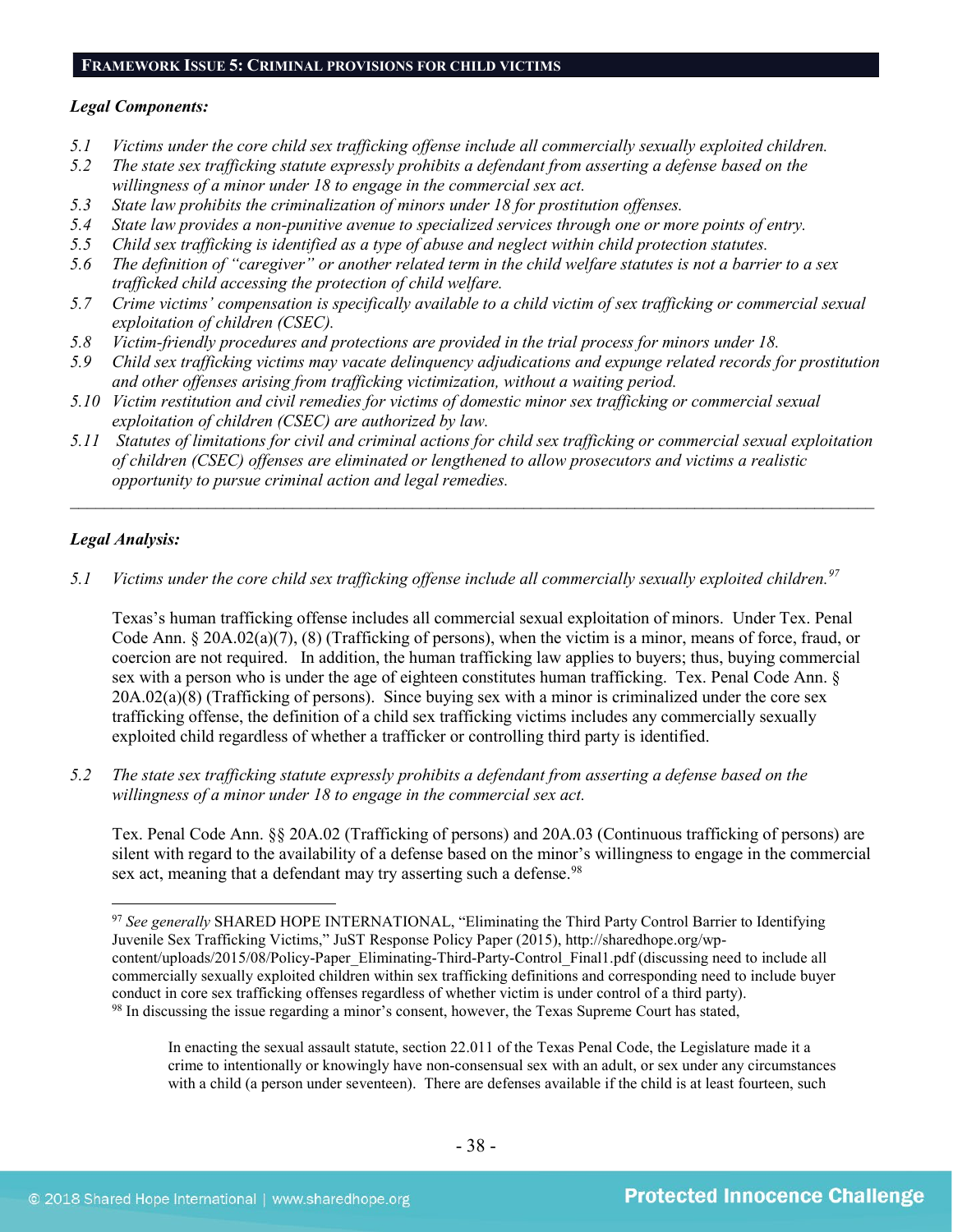5.2.1 Recommendation: Amend Tex. Penal Code Ann. §§ 20A.02 (Trafficking of persons) and 20A.03 (Continuous trafficking of persons) to expressly prohibit a defense based on a minor's willingness to engage in the commercial sex act.

#### *5.3 State law prohibits the criminalization of minors under 18 for prostitution offenses.[99](#page-38-0)*

Tex. Penal Code Ann. § 43.02 (Prostitution) does not prohibit the criminalization of minors for prostitution offenses. However, Tex. Penal Code Ann. § 43.02(d) provides "a defense to prosecution for an offense under subsection (a) [if] the actor engaged in the conduct that constitutes the offense because the actor was the victim of conduct that constitutes an offense under Section 20A.02 [Trafficking of persons] or 43.05 [Compelling Prostitution]." Tex. Penal Code Ann. § 43.02(d) grants a commercially sexually exploited child a defense to prosecution for such an offense where the minor can prove that she was a victim of Tex. Penal Code Ann. §§ 20A.02 or 43.05. [100](#page-38-1)

When a court of joint jurisdiction<sup>101</sup> finds that "the child may be the victim of conduct that constitutes an offense under 20A.02, Penal Code," the court can transfer the case to "a juvenile court or alternative juvenile court." Tex. Fam. Code §§ 51.0413(a)–(b). The court "may defer adjudication proceedings . . . until the child's 18th birthday and require [the] child to participate in a program established under Section 152.0017, Human Resource Code . . . ." Tex. Fam. Code § 54.0326. If the court requires a child to participate in a "trafficked persons program" pursuant to Tex. Fam. Code § 54.04012 (Trafficked Persons Program) and the child successfully completes the program, the case is dismissed and "the court may order the sealing of the records of the case in the manner provided by Subchapter C-1, Chapter 58 [Sealing and destruction of juvenile records]." Tex. Fam. Code Ann. § 54.04012.

 as when the accused is no more than three years older than the child, or when the accused is the child's spouse. In those instances, the child's subjective agreement or assent becomes the main issue in determining whether or not a crime has been committed. There are no such defenses, however, when the child is under fourteen, irrespective of the child's purported willingness. Thus, in Texas, "a child under fourteen cannot legally consent to sex."

In re B.W., 313 S.W.3d 818, 821 (Tex. 2010) (citations omitted).

<span id="page-38-0"></span><sup>99</sup> For more information regarding recent federal legislation impacting this component see:

http://go.sharedhope.org/stateimpactmemo.

<span id="page-38-1"></span> $100$  In discussing the applicability of Tex. Penal Code Ann. § 43.02 (Prostitution) against minors under the age of 17, the Texas Supreme Court stated,

The statute proscribing prostitution is found in the Texas Penal Code, which does not generally apply to juveniles under the age of seventeen. Instead, the Legislature made a blanket adoption of the Penal Code into the Texas Family Code, which provides that the juvenile justice courts have jurisdiction in all cases involving delinquent conduct of children between the ages of ten and seventeen. The Family Code defines "[d]elinquent conduct" as "conduct, other than a traffic offense, that violates a penal law of this state or of the United States punishable by imprisonment or by confinement in jail." One of the purposes of placing such jurisdiction in civil courts under the Family Code is to "provide for the care, the protection, and the wholesome moral, mental, and physical development of children coming within its provisions."

In re B.W., 313 S.W.3d 818, 819–20 (Tex. 2010) (citations omitted).

<span id="page-38-2"></span><sup>101</sup> Tex. Fam. Code § 51.0413 (Jurisdiction Over and Transfer of Combination of Proceedings), § 52.032 (Informal disposition guidelines), § 54.0326 (Deferral of adjudication and dismissal of certain cases on completion of trafficked persons program), and § 54.04012 (Trafficked Persons Program) provides for joint jurisdiction between dependency and delinquency court for conduct committed because a child was in need of supervision or a trafficking victim.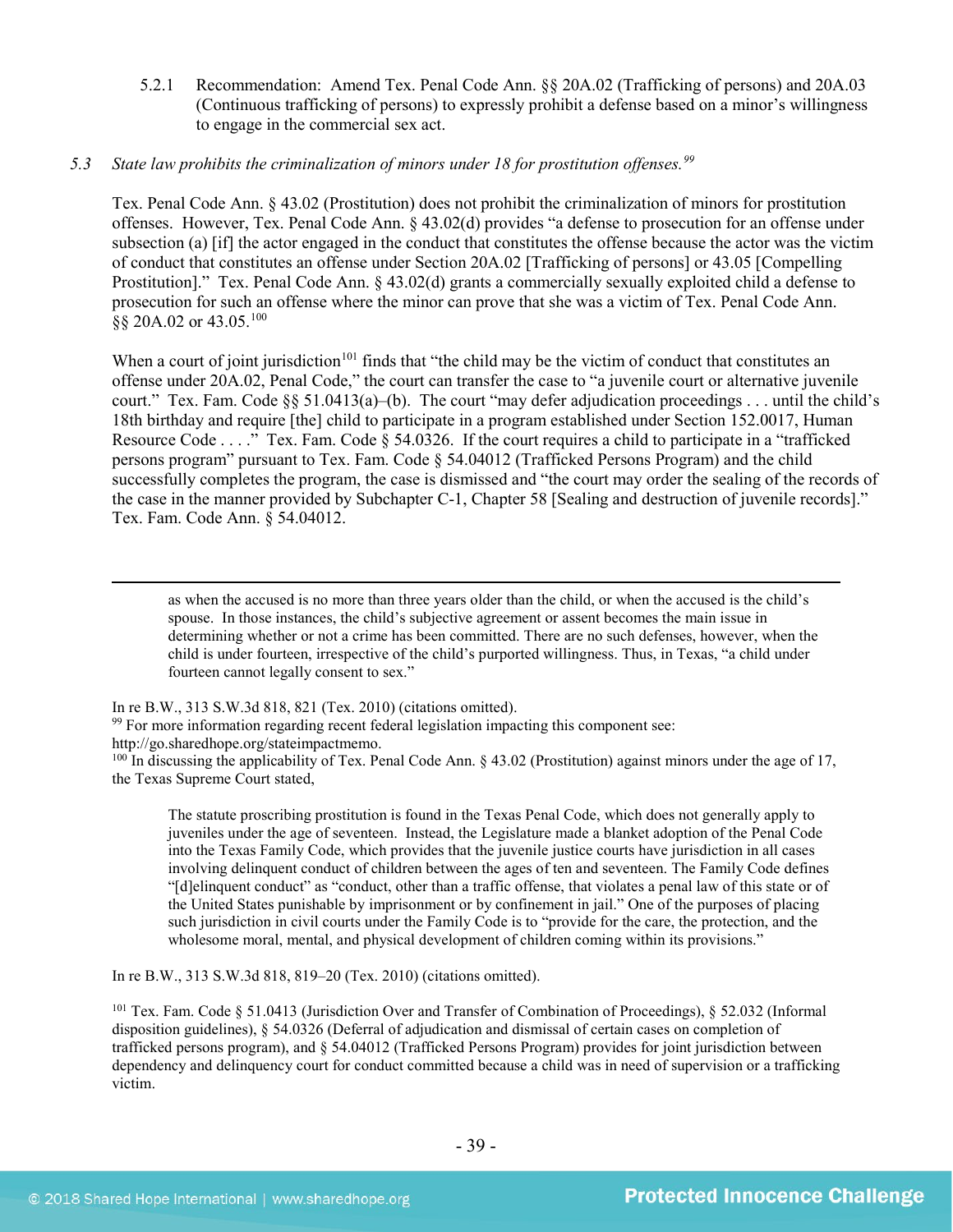Tex. Fam. Code § 54.0326 (Deferral of adjudication and dismissal of certain cases on completion of trafficked persons program) states,

(a) This section applies to a juvenile court or to an alternative juvenile court exercising simultaneous jurisdiction over proceedings under this title and Subtitle E, Title 5, in the manner authorized by Section 51.0413.

(b) A juvenile court may defer adjudication proceedings under Section 54.03 until the child's 18th birthday and require a child to participate in a program established under Section 152.0017, Human Resources Code, if the child:

(1) is alleged to have engaged in delinquent conduct or conduct indicating a need for supervision and may be a victim of conduct that constitutes an offense under Section 20A.02, Penal Code; and

(2) presents to the court an oral or written request to participate in the program. (c) Following a child's completion of the program, the court shall dismiss the case with prejudice at the time the child presents satisfactory evidence that the child successfully completed the program.

Within the Chapter 20A (Trafficking in Persons) Tex. Penal Code § 20A.04 (Accomplice witness; testimony and immunity) states,

(a) A party to an offense under this chapter may be required to provide evidence or testify about the offense.

(b) A party to an offense under this chapter may not be prosecuted for any offense about which the party is required to provide evidence or testify, and the evidence and testimony may not be used against the party in any adjudicatory proceeding except a prosecution for aggravated perjury. For purposes of this subsection, "adjudicatory proceeding" means a proceeding before a court or any other agency of government in which the legal rights, powers, duties, or privileges of specified parties are determined. (c) A conviction under this chapter may be had on the uncorroborated testimony of a party to the offense.

- 5.3.1 Recommendation: Amend state law to ensure that all minors are protected from criminalization for prostitution offenses[.102](#page-39-0)
- *5.4 State law provides a non-punitive avenue to specialized services through one or more points of entry.*

## **System response to child engaged in commercial sex act**

*I. Services through child welfare*

Pursuant to Tex. Fam. Code Ann. § 262.104(a) (Temporary possession of a child in emergency without a court order), a law enforcement officer or representative of the Department of Family and Protective Services (DFPS) may take possession of a juvenile sex trafficking victim without a court order if there was no time to get a temporary order. If the evidence shows that "the child has been the victim of . . . trafficking under 20A.02 or  $20A.03...$  on one or more occasions and that there is a substantial risk that the child will be the victim of ... trafficking in the future," the court need not order the return of the child at the initial hearing. Tex. Fam. Code Ann. § 262.107(a)(1)(B) (Standard for decision at initial hearing after taking possession of child without a court

<span id="page-39-0"></span><sup>&</sup>lt;sup>102</sup> *See generally* SHARED HOPE INTERNATIONAL, "Seeking Justice: Legal approaches to eliminate criminal liability for child sex trafficking victims" (2018), https://sharedhope.org/wp-content/uploads/2018/08/ANALYSIS-OF-STATUTORY-APPROACHES\_ver7.pdf (discussing need to eliminate a minor's criminal liability for prostitution and other offenses committed pursuant to trafficking victimization and to establish a statutory avenue to specialized services).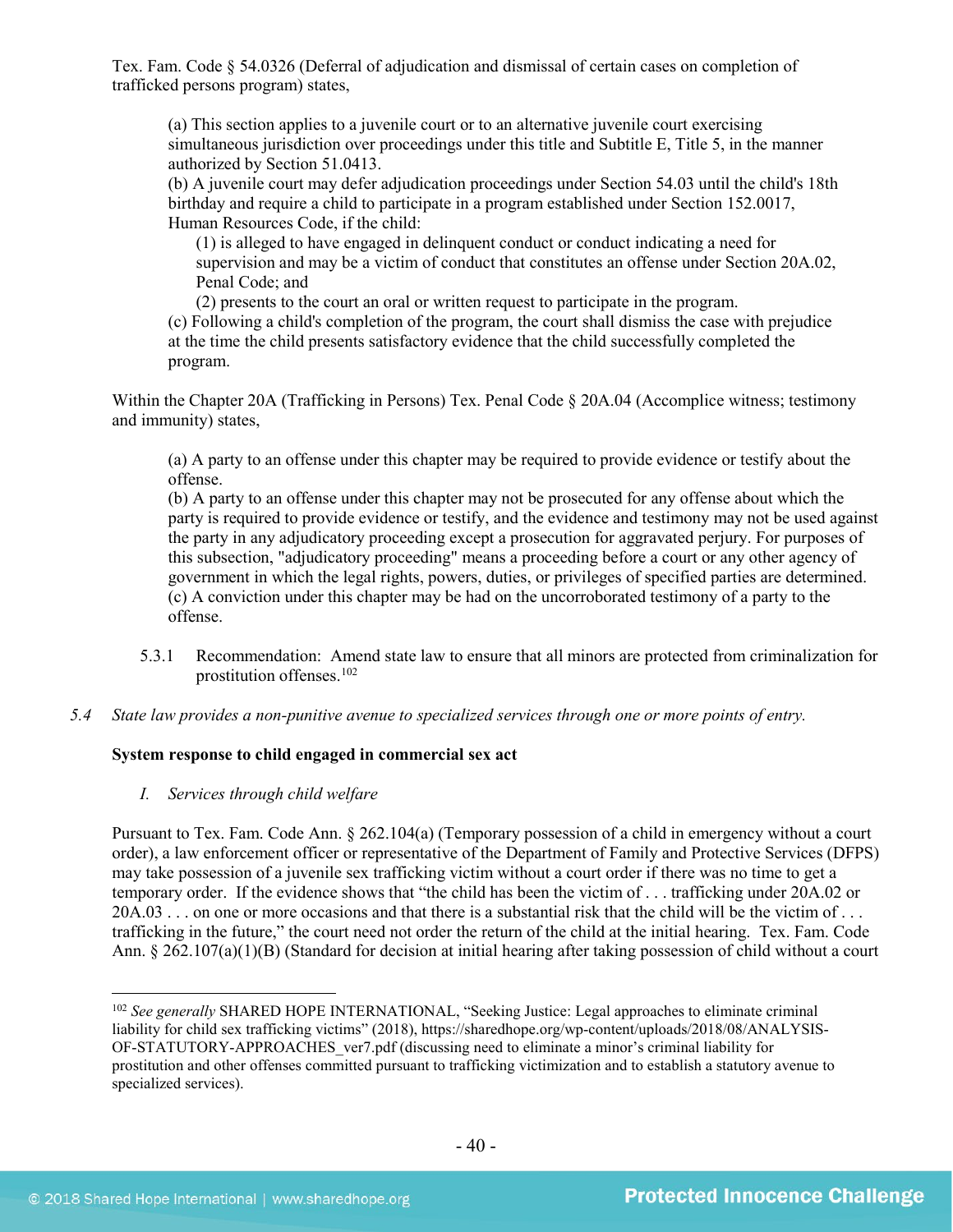order in emergency). Instead, Tex. Fam. Code Ann. § 262.012 (Placement in secure agency foster home) provides,

A court in an emergency, initial, or full adversary hearing conducted under this chapter may order that the child who is the subject of the hearing be placed in a secure agency foster home verified in accordance with Section 42.0531, Human Resources Code, if the court finds that:

(1) the placement is in the best interest of the child; and

(2) the child*'*s physical health or safety is in danger because the child has been recruited, harbored, transported, provided, or obtained for forced labor or commercial sexual activity, including any child subjected to an act specified in [20A.02](http://www.statutes.legis.state.tx.us/GetStatute.aspx?Code=PE&Value=20A.02&Date=5/24/2015) or 20A.03.

Pursuant to Tex. Fam. Code Ann. § 262.201(a) (Full adversary hearing; findings of the court), if the child has not been returned to the child's parent, guardian, caretaker, or related individual, the court will hold a full adversary hearing within 14 days of the date the child was taken into custody. Ultimately, Tex. Fam. Code Ann. § 262.201(g) requires the court to return the child unless the court finds all of the following:

(1) there was a danger to the physical health or safety of the child, including a danger that the child would be a victim of trafficking under 20A.02 or 20A.03 . . . , which was caused by an act or failure to act of the person entitled to possession and for the child to remain in the home is contrary to the welfare of the child;

(2) the urgent need for protection required the immediate removal of the child and reasonable efforts, consistent with the circumstances and providing for the safety of the child, were made to eliminate or prevent the child's removal; and

(3) reasonable efforts have been made to enable the child to return home, but there is a substantial risk of a continuing danger if the child is returned home.

Additionally, Tex. Fam. Code Ann. § 262.2015 (Aggravated circumstances) allows the court to waive the requirement to make reasonable efforts to return the child to the child's parents and to instead schedule a permanency hearing and a trial on the merits if the court finds that the child's "parent has engaged in conduct against the child that would constitute an offense under" Tex. Penal Code Ann. §§ 20A.02 (Trafficking of persons), 43.25 (Sexual performance by a child), 43.26 (Possession or promotion of child pornography), or 43.05(a)(2) (Compelling prostitution), among other offenses.

Accordingly, the court may once again order that the child be placed in a secure agency foster home. Tex. Fam. Code § 262.012.

Pursuant to Tex. Hum. Res. Code §. 42.0531(a) (Secure agency foster homes), "a municipality may contract with a child-placing agency to verify a secure agency foster home to provide a safe and therapeutic environment tailored to the needs of children who are victims of trafficking." Verified homes must provide an array of services including mental health, behavioral health, counseling, treatment for sexual assault, treatment for substance abuse, life skills, mentoring, 24 hour services, and "individualize services based on the trauma endured by a child." Tex. Human Res. Code §. 42.0531(c)(1).

#### *II. Services through juvenile justice*

A juvenile sex trafficking victim may be eligible for services, even if the child is allegedly delinquent. Under Tex. Fam. Code Ann. § 51.0413(a) (Jurisdiction over and transfer of combination proceeding), the juvenile court will have simultaneous jurisdiction over a child who has been identified as abused or neglected and who has "engaged in delinquent conduct or conduct indicating a need of supervision and cause to believe that the child" is a victim of human trafficking. If a court of joint jurisdiction finds that the child may be a victim of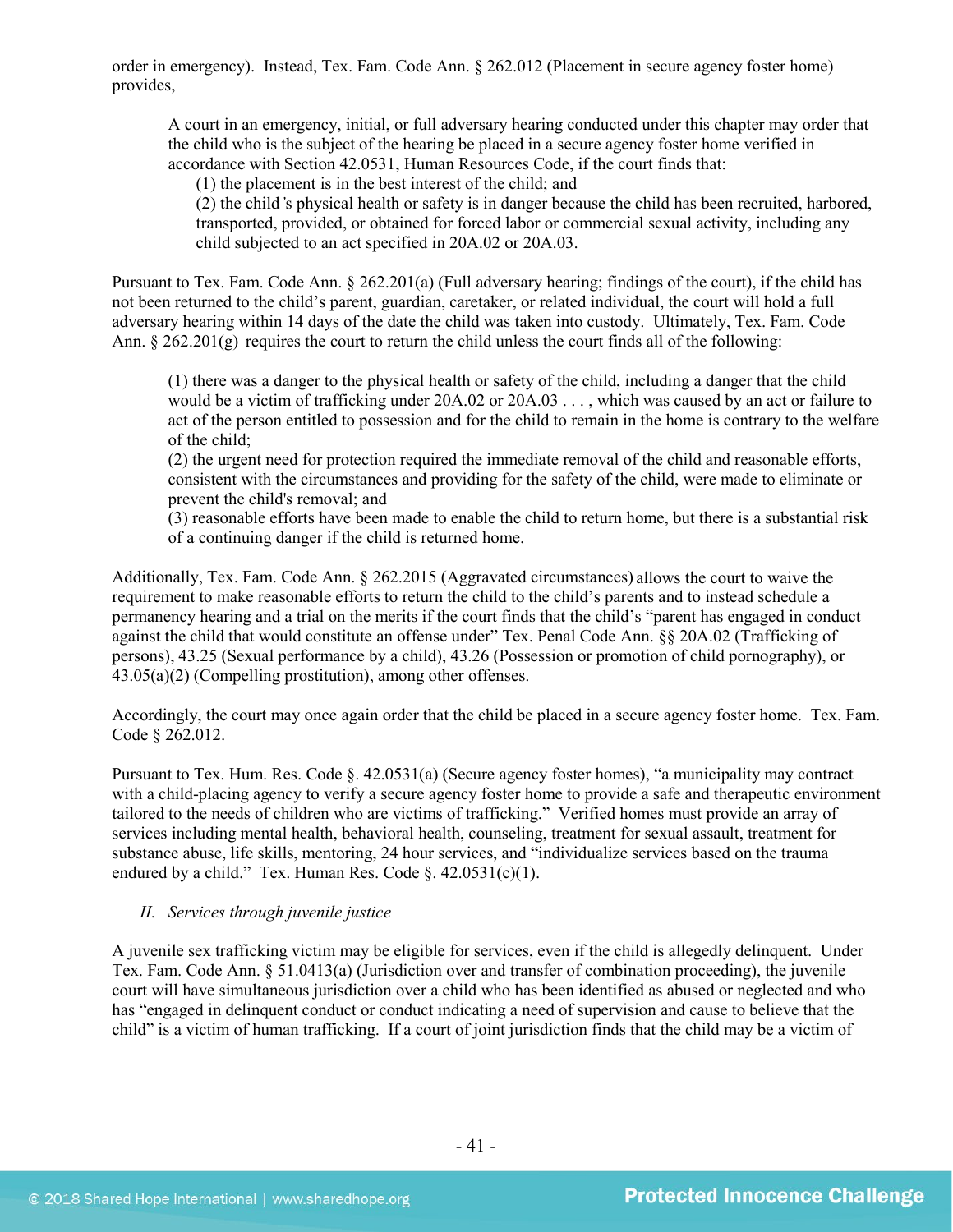human trafficking, the court can transfer the case to "a juvenile court or alternative juvenile court."<sup>[103](#page-41-0)</sup> Tex. Fam. Code § 51.0413(a)–(b).

For children identified as trafficking victims, the court "may defer adjudication proceedings . . . until the child's 18th birthday and require [the] child to participate in a program established under Section 152.0017, Human Resources Code . . . ." Tex. Fam. Code § 54.0326 (Deferral of adjudication and dismissal of certain cases on completion of trafficked persons program). Specifically, Tex. Fam. Code § 54.0326 states,

(a) This section applies to a juvenile court or to an alternative juvenile court exercising simultaneous jurisdiction over proceedings under this title and Subtitle E, Title 5, in the manner authorized by Section 51.0413.

(b) A juvenile court may defer adjudication proceedings under Section 54.03 until the child's 18th birthday and require a child to participate in a program established under Section 152.0017, Human Resources Code, if the child:

(1) is alleged to have engaged in delinquent conduct or conduct indicating a need for supervision and may be a victim of conduct that constitutes an offense under Section 20A.02, Penal Code; and

(2) presents to the court an oral or written request to participate in the program.

. . . .

Upon successful completion of the program, the child's case is dismissed with prejudice. Tex. Fam. Code  $\delta$ 54.0326(c).

Further, the Child Sex Trafficking Prevention Unit within the criminal justice division, established by Tex. Gov't Code § 772.0062, must facilitate inter-agency collaboration to prevent and respond to juvenile sex trafficking victims by placing them in "suitable short-term and long-term housing" The Child Sex Trafficking Prevention Unit must also "refer victims of child sex trafficking to available rehabilitation programs and other resources [and] provide support for child sex trafficking prosecutions."

Tex. Gov't Code § 772.0063 (Governor's Program for Victims of Child Sex Trafficking) establishes the Governor's Program for Victims of Child Sex Trafficking under which,

(a) The governor shall establish and implement a program to provide comprehensive, individualized services to address the rehabilitation and treatment needs of child victims of an offense under [Tex. Penal Code § 20A.02(a)(7) or (8)].

(b) The governor shall appoint a director of the program to serve at the pleasure of the governor. (c) The director of the program shall coordinate with state and local law enforcement agencies, state agencies, and service providers to identify victims of child sex trafficking who are eligible to receive services under the program.

(d) For each victim of child sex trafficking identified by the director, the program shall immediately facilitate the assignment of a caseworker to the victim to coordinate with local service providers to create a customized package of services to fit the victim's immediate and long-term rehabilitation and treatment needs. Services provided under the program must address all aspects of the medical, psychiatric, psychological, safety, and housing needs of victims.

<span id="page-41-0"></span> <sup>103</sup> Tex. Fam. Code § 51.0413 (Jurisdiction over and transfer of combination of proceedings), § 52.032 (Informal disposition guidelines), § 54.0326 (Deferral of adjudication and dismissal of certain cases on completion of trafficked persons program), and § 54.04012 (Trafficked Persons Program) provides for joint jurisdiction between dependency and delinquency courts for conduct committed because a child was in need of supervision or trafficking victim.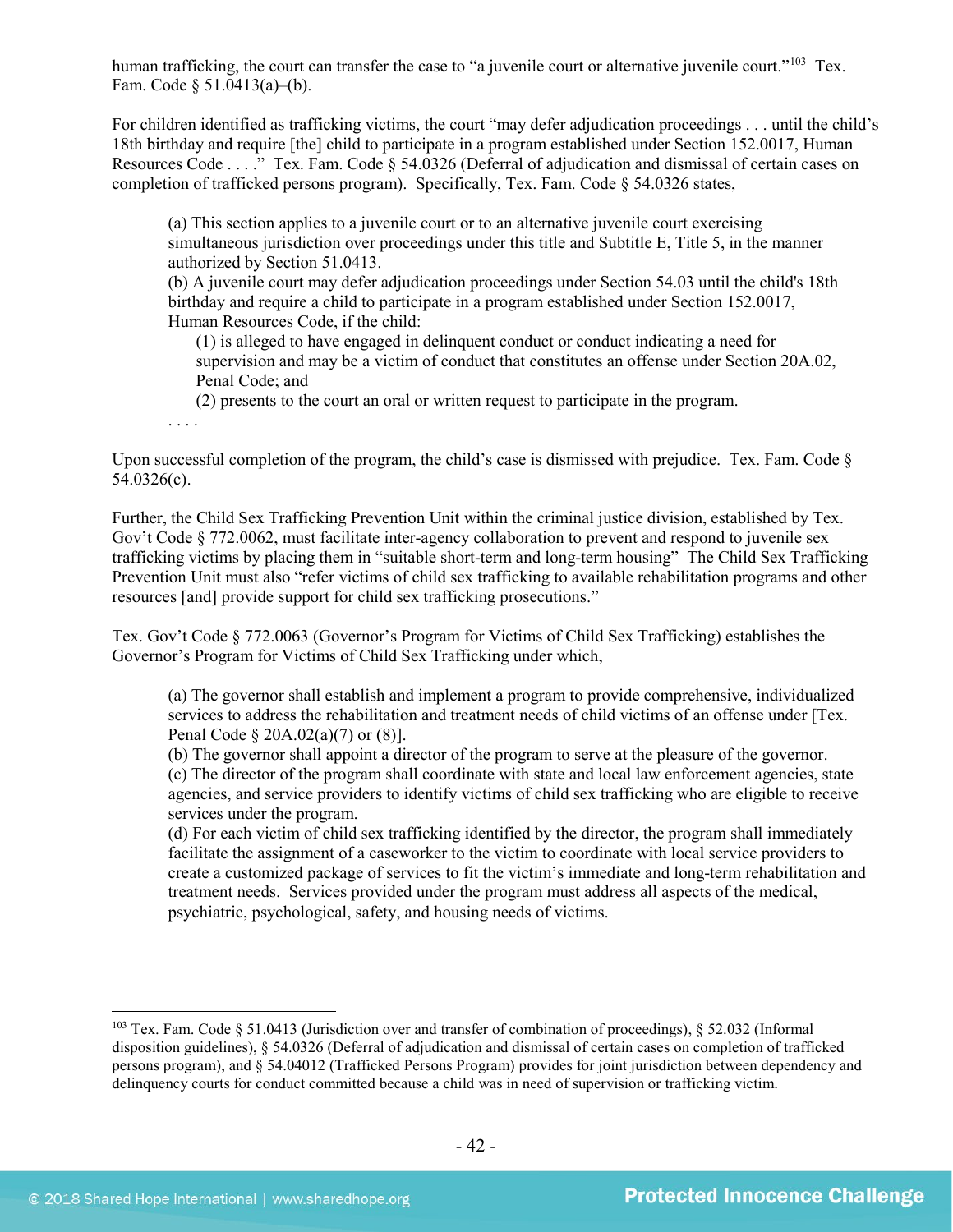#### **Summary**

Specialized services are available under the Governor's Program for Victims of Child Sex Trafficking. Further, a juvenile sex trafficking victim may be able to avoid a delinquency adjudication through participation in the Trafficking Persons Program, but entrance to the program is not mandated.

5.4.1 Recommendation: Amend Texas's protective response for juvenile sex trafficking victims to include a mandatory mechanism to prevent delinquency adjudications.

## *5.5 Child sex trafficking is identified as a type of abuse and neglect within child protection statutes.[104](#page-42-0)*

Child sex trafficking is identified as a type of abuse within Texas's child protection statutes. Tex. Fam. Code Ann. § 261.001(1) (Definitions) defines "abuse," in part, as follows:

"Abuse" includes the following acts or omissions by a person:

. . . .

(F) failure to make a reasonable effort to prevent sexual conduct harmful to a child;

(G) compelling or encouraging the child to engage in sexual conduct as defined by [Section 43.01](https://www.lexis.com/research/buttonTFLink?_m=83b2ce932a1e7eac9e414c9f32828c7c&_xfercite=%3ccite%20cc%3d%22USA%22%3e%3c%21%5bCDATA%5bTex.%20Fam.%20Code%20%a7%20261.001%5d%5d%3e%3c%2fcite%3e&_butType=4&_butStat=0&_butNum=6&_butInline=1&_butinfo=TX%20PEN%2043.01&_fmtstr=FULL&docnum=1&_startdoc=1&wchp=dGLzVlz-zSkAA&_md5=778cc6ae4cf2b3ddb079250489f65ae2)  [\[Definitions\], Penal Code,](https://www.lexis.com/research/buttonTFLink?_m=83b2ce932a1e7eac9e414c9f32828c7c&_xfercite=%3ccite%20cc%3d%22USA%22%3e%3c%21%5bCDATA%5bTex.%20Fam.%20Code%20%a7%20261.001%5d%5d%3e%3c%2fcite%3e&_butType=4&_butStat=0&_butNum=6&_butInline=1&_butinfo=TX%20PEN%2043.01&_fmtstr=FULL&docnum=1&_startdoc=1&wchp=dGLzVlz-zSkAA&_md5=778cc6ae4cf2b3ddb079250489f65ae2) including compelling or encouraging the child in a manner that constitutes an offense of trafficking of persons under Section 20A.02(a)(7) or (8), Penal Code, prostitution under Section 43.02, Penal Code, or compelling prostitution under 43.05(a)(2), Penal Code;

(H) causing, permitting, encouraging, engaging in, or allowing the photographing, filming, or depicting of the child if the person knew or should have known that the resulting photograph, film, or depiction of the child is obscene as defined by Section 43.21 [Definitions], Penal Code, or pornographic;

. . . .

(K) causing, permitting, encouraging, engaging in, or allowing a sexual performance by a child as defined by Section 43.25, Penal Code;

(L) knowingly causing, permitting, encouraging, engaging in, or allowing a child to be trafficked in a manner punishable as an offense under Section  $20A.02(a)(5)$ ,  $(6)$ ,  $(7)$ , or  $(8)$  [Trafficking of persons], Penal Code, or the failure to make a reasonable effort to prevent a child from being trafficking in a manner punishable as an offense under any of those sections . . . .

. . . .

Tex. Fam. Code Ann. § 261.001(4)(A) defines "neglect," in part, as follows:

#### "Neglect":

(A) includes:

(ii) the following acts or omissions by a person:

(a) placing a child in or failing to remove a child from a situation that a reasonable person would realize requires judgment or actions beyond the child's level of maturity, physical condition, or mental abilities and that results in bodily injury or a substantial risk of immediate harm to the child;

. . . .

(d) placing a child in or failing to remove the child from a situation in which the child would be exposed to a substantial risk of sexual conduct harmful to the child; or (e) placing a child in or failing to remove the child from a situation in which the child

<span id="page-42-0"></span><sup>&</sup>lt;sup>104</sup> For more information regarding recent federal legislation impacting this component see: http://go.sharedhope.org/stateimpactmemo.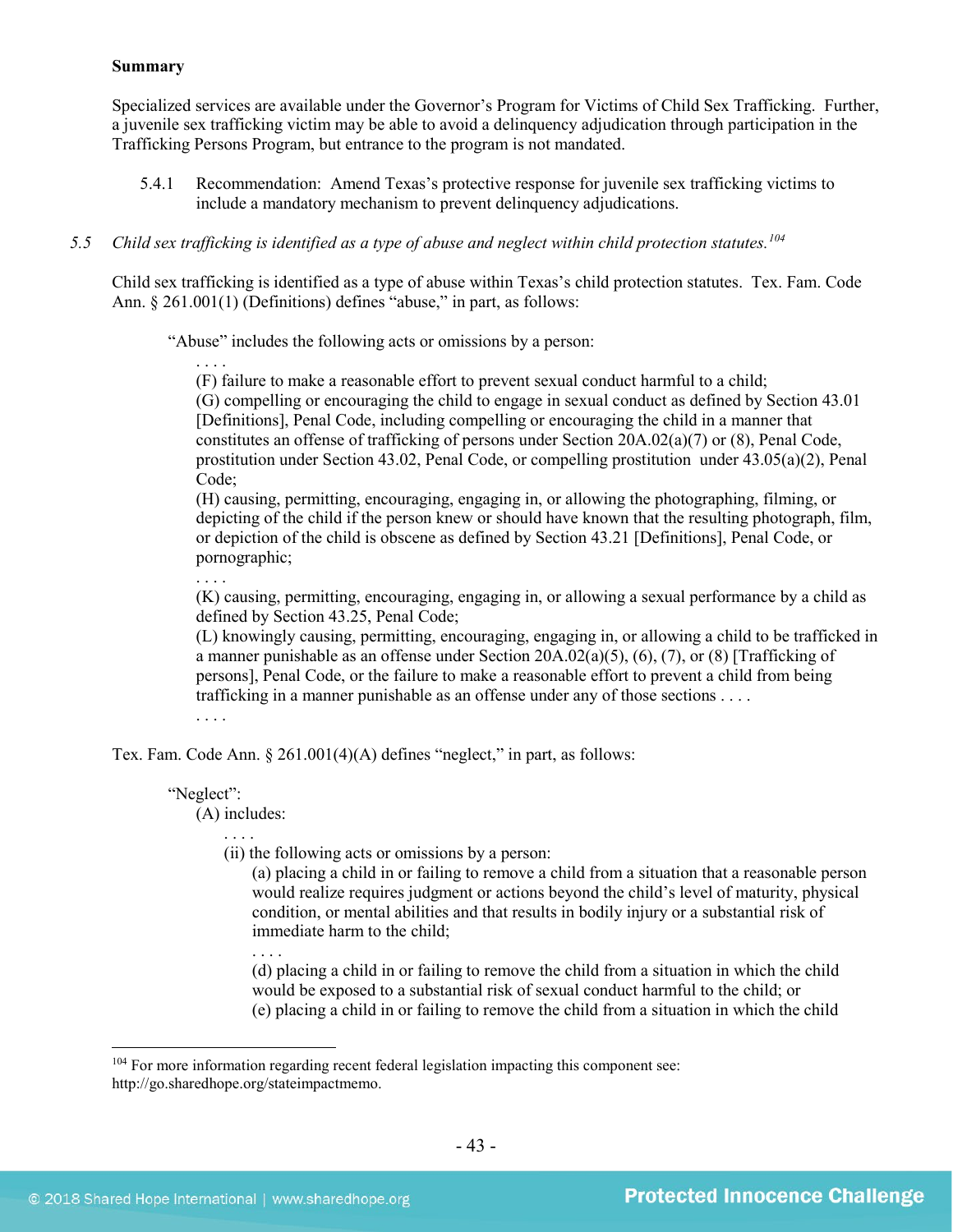would be exposed to acts or omissions that constitute abuse under Subdivision  $(1)(E)$ ,  $(F)$ , (G), (H), or (K) committed against another child

(iii) the failure by the person responsible for a child's care, custody, or welfare to permit the child to return to the child's home without arranging for the necessary care for the child after the child has been absent from the home for any reason, including having been in residential placement or having run away . . . .

*5.6 The definition of "caregiver" or another related term in the child welfare statutes is not a barrier to a sex trafficked child accessing the protection of child welfare.*

The definition of "person responsible for a child's care, custody, or welfare" may be a barrier to a sex trafficked child accessing the protection of child welfare. Tex. Fam. Code Ann. § 261.301(c) (Investigation of report) explains that child protective services "is not required to investigate a report that alleges child abuse, neglect, or exploitation by a person other than a person responsible for a child's care, custody, or welfare." Instead, "the appropriate state or local law enforcement agency shall investigate that report if the agency determines an investigation should be conducted." Tex. Fam. Code Ann.  $\S$  261.301(c). As used within Texas's provisions regarding the investigation and reporting of child abuse, Tex. Fam. Code Ann. § 261.001(5) (Definitions) defines "person responsible for a child's care, custody, or welfare" as

a person who traditionally is responsible for a child's care, custody, or welfare, including:

- (A) a parent, guardian, managing or possessory conservator, or foster parent of the child;
- (B) a member of the child's family or household as defined by Chapter 71 [Definitions];
- (C) a person with whom the child's parent cohabits;
- 

Accordingly, Texas law does not require child welfare to respond in non-familial trafficking cases, creating a potential barrier to protection for child sex trafficking victims whose parents are not at fault for the abuse, neglect, or exploitation.

- 5.6.1 Recommendation: Amend Tex. Fam. Code Ann. § 261.001 (Definitions) and Tex. Fam. Code Ann. § 261.301(c) (Investigation of report) to allow welfare to respond in all cases of juvenile sex trafficking irrespective of the child's relationship to the perpetrator.
- *5.7 Crime victims' compensation is specifically available to a child victim of sex trafficking or commercial sexual exploitation of children (CSEC).*

A domestic minor sex trafficking victim would qualify as a "victim" eligible to receive crime victims' compensation and would be statutorily exempt from certain ineligibility criteria under the Crime Victims' Compensation Act. [105](#page-43-0) Some administrative regulations also establish exceptions that could allow domestic minor trafficking victims access to compensation. [106](#page-43-1)

<span id="page-43-1"></span><span id="page-43-0"></span><sup>&</sup>lt;sup>105</sup> Tex. Code Crim. Proc. Ann. arts. 56.31–.64. 106 Provides some exceptions to the statutory ineligibility requirements  $106$  While not statutory, the Texas Administrative Code provides some exceptions to the statutory that may allow domestic minor sex trafficking victims to access compensation. Although requiring "threat, coercion, or intimidation" even when a victim of sex trafficking is a minor, Texas Admin. Code R. 61.302(c) (Reduction, denial, or refund of an application or award) provides a specific exception for victims of trafficking of persons:

Applications arising out of the criminally injurious conduct of trafficking of persons will not be denied solely because the victim engaged in an activity prohibited by law due to threat, coercion, or intimidation as a part of criminally injurious conduct giving rise to the application.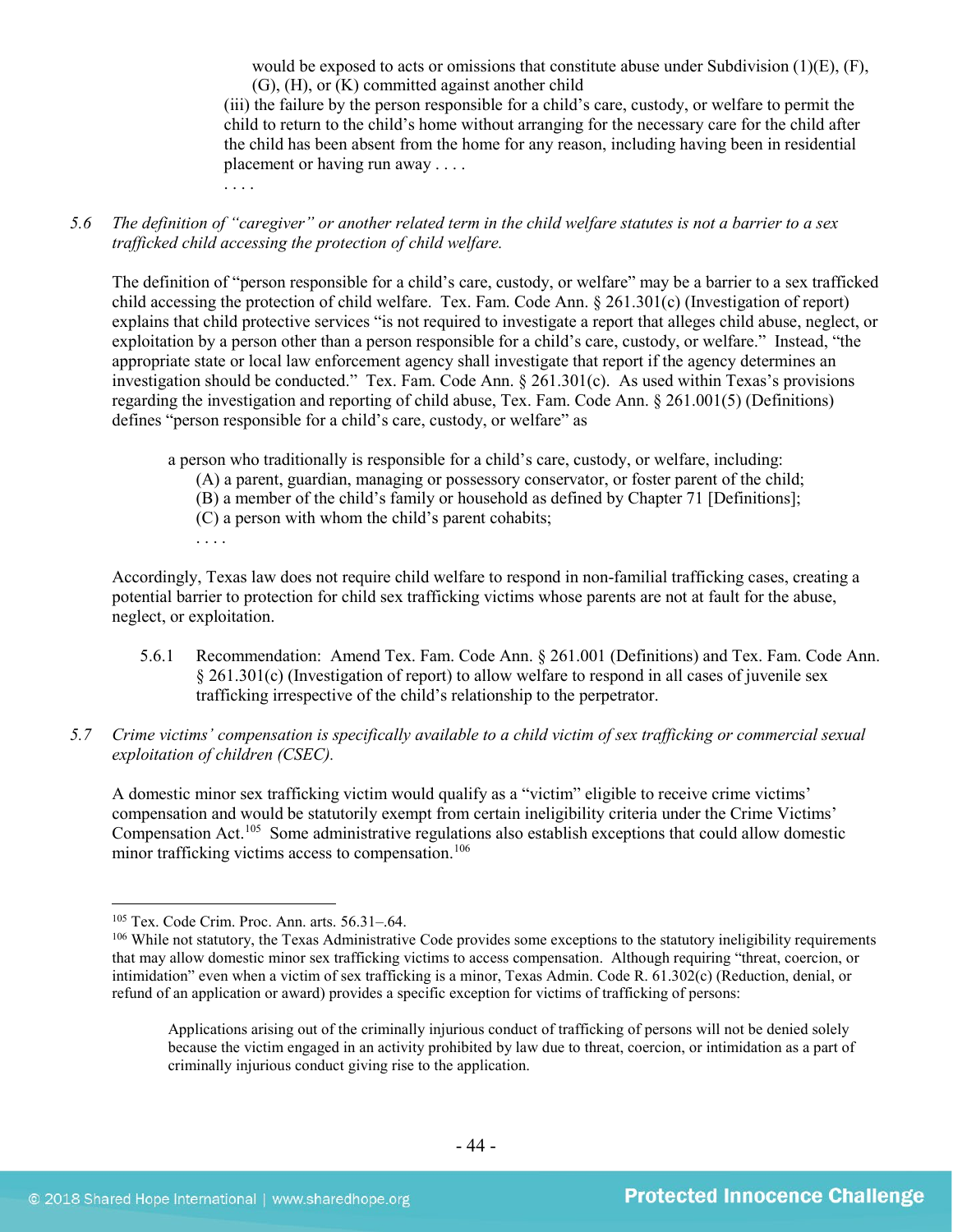Tex. Code Crim. Proc. Ann. art. 56.34(a) (Compensation) states, "The attorney general shall award compensation for pecuniary  $loss^{107}$  $loss^{107}$  $loss^{107}$  arising from criminally injurious conduct<sup>[108](#page-44-1)</sup> if the attorney general is satisfied by a preponderance of the evidence that the requirements of this subchapter are met."

Additionally, Texas Admin. Code R. 61.302(d) provides exceptions to the requirement to cooperate with law enforcement but does not provide a specific exception for domestic minor sex trafficking victims. It states,

Under Texas Code of Criminal Procedure Articles 56.311 and 56.45(1), the legislature intended the CVC program to encourage greater public cooperation in the successful apprehension and prosecution of criminals. When determining whether a victim or claimant has substantially cooperated with law enforcement, the OAG will consider the totality of facts and circumstances, including but not limited to:

(1) the victim's physical and mental capacity to participate in the investigation, apprehension and prosecution of the offender or offenders;

(2) whether the victim has provided a true, accurate and complete description of the crime;

(3) the extent to which the victim or claimant has participated in investigative activities;

(4) the extent to which the victim or claimant has participated in the prosecution of the offender; and

(5) whether any delays in substantial cooperation hindered or hampered the successful apprehension and prosecution of the offender.

Lastly, the Texas Admin. Code R. 61.202(4) (Timely filing an application) allows victims to assert a good cause exception to the timely filing requirements under Tex. Code Crim. Proc. Ann. art. 56.37(c). Texas Admin. Code R. 61.202(4) states,

In accordance with Texas Code of Criminal Procedure Article 56.37(b), the OAG may extend the time for filing an application upon good cause shown by the claimant or victim. Good cause, as determined by the OAG, includes the following circumstances:

(A) the victim or claimant was not informed about the CVC program by a law enforcement agency, public service agency or service provider and the victim or claimant has not previously applied for or received compensation from the CVC Program;

(B) physical or psychological factors prevented the victim or claimant from filing in a timely manner;

- (C) communication barriers existed that prevented the victim or claimant from filing in a timely manner; or
- (D) any other circumstance that the OAG considers significant.

<span id="page-44-0"></span><sup>107</sup> Pursuant to Tex. Code Crim. Proc. Ann. art.  $56.32(a)(9)$ ,

"Pecuniary loss" means the amount of expense reasonably and necessarily incurred as a result of personal injury or death for:

(A) medical, hospital, nursing, or psychiatric care or counseling, or physical therapy;

(B) actual loss of past earnings and anticipated loss of future earnings and necessary travel expenses because of:

(i) a disability resulting from the personal injury;

(ii) the receipt of medically indicated services related to the disability resulting from the personal injury; or

(iii) participation in or attendance at investigative, prosecutorial, or judicial processes related to the criminally injurious conduct and participation in or attendance at any postconviction or postadjudication proceeding relating to criminally injurious conduct;

(C) care of a child or dependent, including specialized care for a child who is a victim;

. . . .

. . . .

 $\overline{a}$ 

(G) reasonable replacement costs for clothing, bedding, or property of the victim seized as evidence or rendered unusable as a result of the criminal investigation;

(H) reasonable and necessary costs, as provided by Article 56.42(d), incurred by a victim of family violence or a victim of sexual assault who is assaulted in the victim's place of residence for relocation and housing rental assistance payments;

<span id="page-44-1"></span> $108$  Pursuant to Tex. Code Crim. Proc. Ann. art.  $56.32(a)(4)$ ,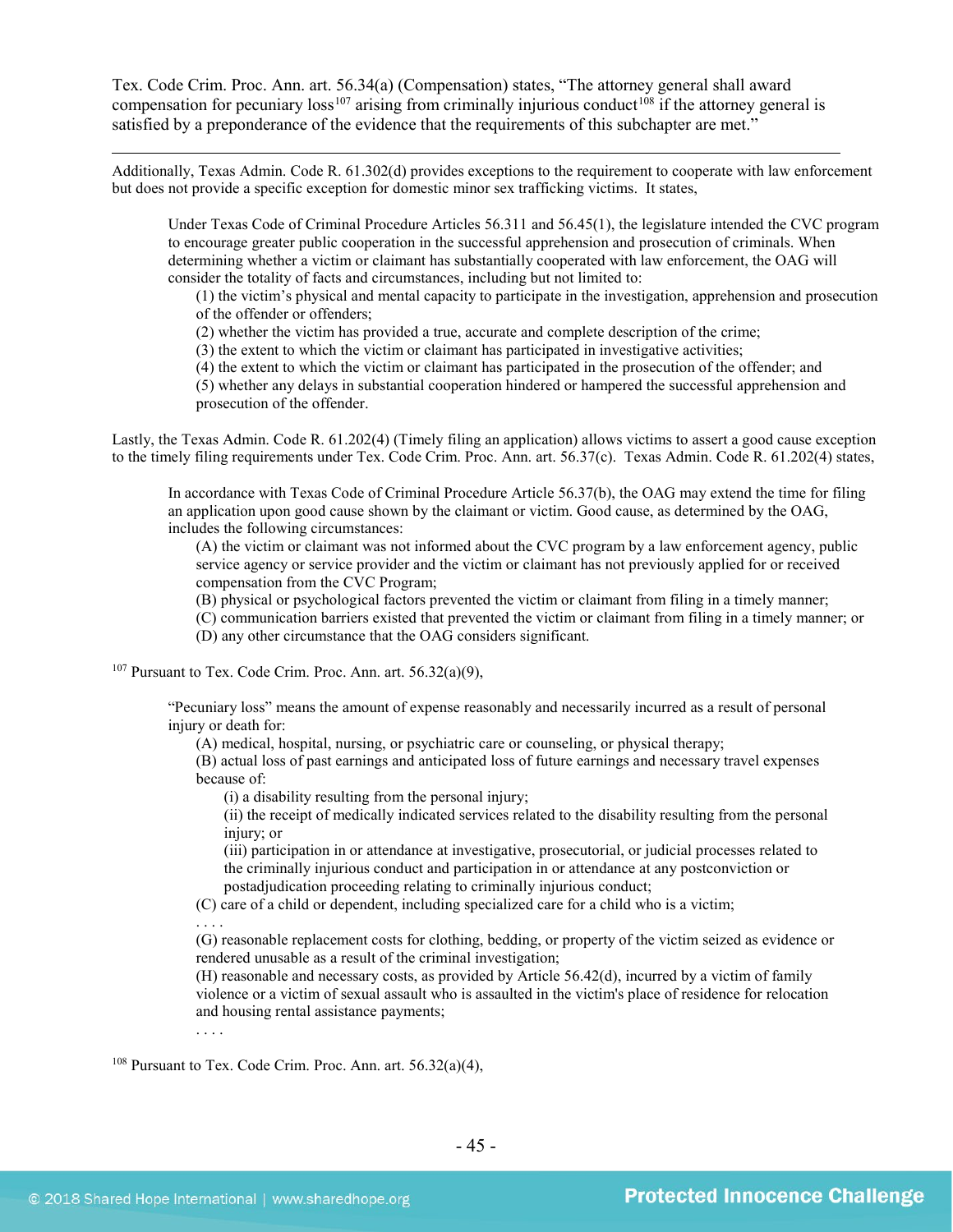Tex. Code Crim. Proc. Ann. art. 56.37(c) (Time for filing) states, "If the victim is a child,<sup>[109](#page-45-0)</sup> the application must be filed within three years from the date the claimant or victim is made aware of the crime but not after the child is 21 years of age."

Tex. Code Crim. Proc. Ann. art.  $56.32(a)(11)(A)$  (Definitions) defines "victim" as

an individual who:

(i) suffers personal injury or death as a result of criminally injurious conductor as a result of actions taken by the individual as an intervenor, if the conduct or actions occurred in this state; and (ii) is a resident of this state, another state of the United States, the District of Columbia, the Commonwealth of Puerto Rico, or a possession or territory of the United States;

Tex. Code Crim. Proc. Ann. art. 56.42(d) specifically lists victims eligible for compensation as "a victim of stalking, family violence, or trafficking of persons, or a victim of sexual assault who is assaulted in the victim's place of residence" and provides that in addition to generally available forms of crime victims compensation, human trafficking victims who were victimized where they live are also eligible for \$2,000 for relocation expenses as well as \$1,800 for housing rental expenses.

Domestic minor sex trafficking victims are exempt from ineligibility resulting from their own participation in the conduct. Tex. Code Crim. Proc. Ann. art. 56.41(b) (Approval of claim) states,

The attorney general shall deny an application for compensation under this subchapter if:

. . . . (3) the claimant or victim knowingly and willingly participated in the criminally injurious conduct;

(4) the claimant or victim is the offender or an accomplice of the offender; [or]

(5) an award of compensation to the claimant or victim would benefit the offender or an accomplice of the offender;

. . . . (b-1) Subsection (b)(3) does not apply to a claimant or victim who seeks compensation for criminally injurious conduct that is:

(1) in violation of Section 20A.02(a)(7), [Trafficking in persons] Penal Code; or (2) trafficking of persons, other than an offense described by Subdivision (1), if the criminally injurious conduct the claimant or victim participated in was the result of force, fraud, or coercion.

Similarly, Tex. Code Crim. Proc. Ann. art. 56.45 (Denial or reduction of award) states,

(a)The attorney general may deny or reduce an award otherwise payable:

(1) if the claimant or victim has not substantially cooperated with an appropriate law enforcement agency;

(2) if the claimant or victim bears a share of the responsibility for the act or omission giving rise to

(C) is punishable by fine, imprisonment, or death, or would be punishable by fine, imprisonment, or death if the person engaging in the conduct possessed capacity to commit the conduct; and . . . .

<span id="page-45-0"></span><sup>109</sup> Under Tex. Code Crim. Proc. Ann. art. 56.32(a)(1), "'Child' means an individual younger than 18 years of age who: (A) is not married; or (B) has not had the disabilities of minority removed for general purposes under Chapter 31, Family Code."

 $\overline{a}$ 

<sup>&</sup>quot;Criminally injurious conduct" means conduct that:

<sup>(</sup>A) occurs or is attempted;

<sup>(</sup>B) poses a substantial threat of personal injury or death;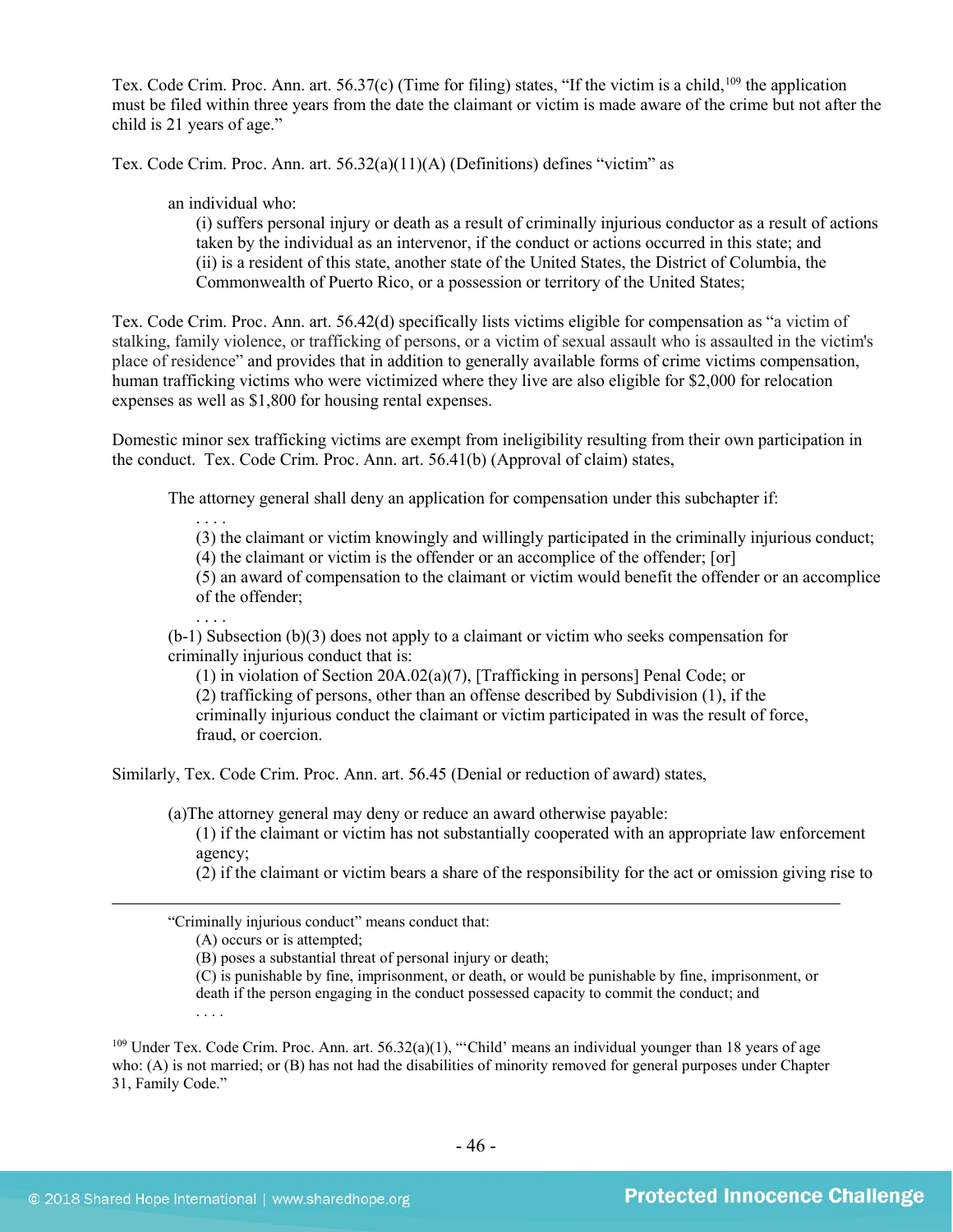the claim because of the claimant's or victim's behavior;

(3) to the extent that pecuniary loss is recouped from a collateral source; or

(4) if the claimant or victim was engaging in an activity that at the time of the criminally injurious conduct was prohibited by law or a rule made under law.

(b) Subsection (a)(4) does not apply to a claimant or victim who seeks compensation for criminally injurious conduct that is:

(1) in violation of Section 20A.02(a)(7) [Trafficking in persons], Penal Code; or (2) trafficking of persons, other than an offense described by Subdivision (1), if the criminally injurious conduct the claimant or victim participated in was the result of force, fraud, or coercion.

Under Tex. Code Crim. Proc. Ann. art. 56.42(a), (b) (Limits on compensation), if a claim is accepted, compensation may not exceed \$50,000, though an additional \$75,000 may be awarded for "extraordinary pecuniary losses, if the personal injury to a victim is catastrophic and results in a total and permanent disability to the victim, for lost wages and reasonable and necessary costs of" certain additional items and expenses.

5.7.1 Recommendation: Amend the Crime Victims' Compensation Act to provide an exception to all ineligibility criteria when the applicant is a victim of child sex trafficking.

## *5.8 Victim-friendly procedures and protections are provided in the trial process for minors under 18.*

Generally, several victim-friendly criminal justice procedures and protections are afforded specifically to victims of Tex. Penal Code Ann. § 20A.02 (Trafficking of persons) and Texas's CSEC laws. For example, Tex. Code Crim. Proc. Ann. art. 7A.01 (Application for protective order) states,

(a) The following persons may file an application for a protective order under this chapter without regard to the relationship between the applicant and the alleged offender:

(1) a person who is the victim of an offense under Section 21.02 [Continuous sexual abuse of young child or children], 21.11 [Indecency with a child], 22.011 [Sexual assault], or 22.021 [Aggravated sexual assault], Penal Code;

(2) a person who is the victim of an offense under Section  $20A.02(a)(3)$ ,  $(4)$ ,  $(7)$ , or  $(8)$  [Trafficking] of persons] or Section 43.05 [Compelling prostitution], Penal Code;

(3) a parent or guardian acting on behalf of a person younger than 18 years of age who is the victim of an offense listed in Subdivision (1) or (2); or

(4) a prosecuting attorney acting on behalf of a person described by Subdivision (1) or (2).

(b) An application for a protective order under this chapter may be filed in:

(1) a district court, juvenile court having the jurisdiction of a district court, statutory county court, or constitutional county court in:

(A) the county in which the applicant resides; or

(B) the county in which the alleged offender resides; or

(C) any county in which an element of the alleged offense occurred; or

(2) any court with jurisdiction over a protective order under Title 4, Family Code, involving the same parties named in the application.

Tex. Penal Code § 20A.04 (Accomplice witness; testimony and immunity) states,

(a) A party to an offense under [Chapter 20A (Trafficking in Persons)] may be required to provide evidence or testify about the offense.

(b) A party to an offense under this chapter may not be prosecuted for any offense about which the party is required to provide evidence or testify, and the evidence and testimony may not be used against the party in any adjudicatory proceeding except a prosecution for aggravated perjury. For purposes of this subsection, "adjudicatory proceeding" means a proceeding before a court or any other agency of government in which the legal rights, powers, duties, or privileges of specified parties are determined.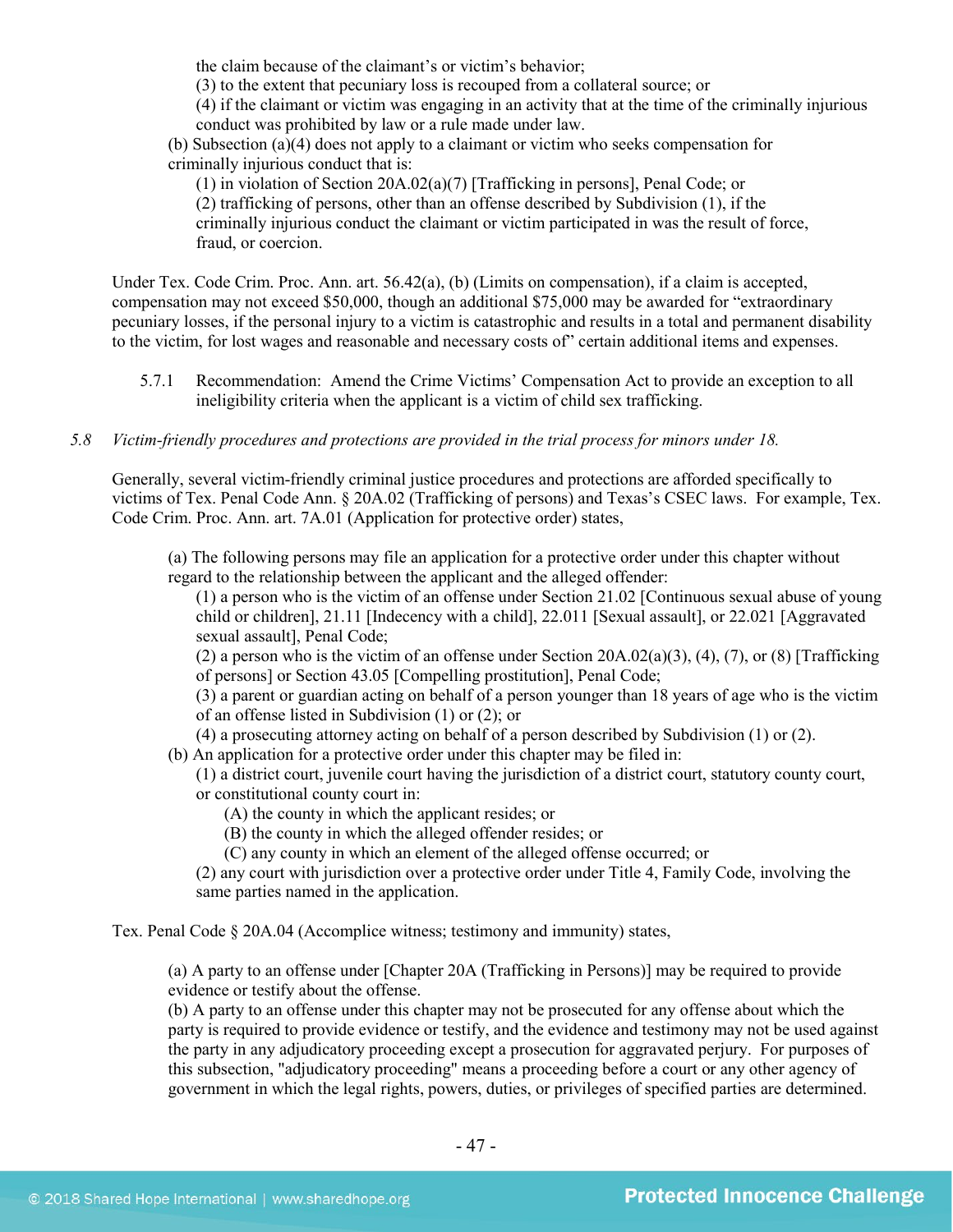(c) A conviction under this chapter may be had on the uncorroborated testimony of a party to the offense.

Additionally, Tex. Code Crim. Proc. Ann. art. 38.07 (Testimony in corroboration of victim of sexual offense) states,

(a) A conviction under Chapter 21 [Sexual offenses], Section 20A.02(a)(3), (4), (7), or (8) [Trafficking of persons], Section 22.011 [Sexual assault], or Section 22.021 [Aggravated sexual assault], Penal Code, is supportable on the uncorroborated testimony of the victim of the sexual offense if the victim informed any person, other than the defendant, of the alleged offense within one year after the date on which the offense is alleged to have occurred.

(b) The requirement that the victim inform another person of an alleged offense does not apply if at the time of the alleged offense the victim was a person:

(1) 17 years of age or younger;

. . . .

. . . .

. . . .

Similarly, Tex. Code Crim. Proc. Ann. art. 38.071 (Testimony of child who is victim of offense) provides multiple protections to a child under 13 years of age who is a victim of specified crimes, including Tex. Penal Code Ann.  $\S 20A.02(a)(7)$ , (8). Specifically, Tex. Code Crim. Proc. Ann. art. 38.071,  $\S 1$  states,

Sec. 1. This article applies only to a hearing or proceeding in which the court determines that a child younger than 13 years of age would be unavailable<sup>[110](#page-47-0)</sup> to testify in the presence of the defendant about an offense defined by any of the following sections of the Penal Code:

(6) Section 22.011 (Sexual Assault);

(8) Section 22.021 (Aggravated Sexual Assault);

. . . . (13) Section 43.25 (Sexual Performance by a Child);

(14) Section 21.02 (Continuous Sexual Abuse of Young Child or Children);

(15) Section 43.05(a)(2) (Compelling Prostitution)

(16) Section  $20A.02(a)(7)$  or  $(8)$  (Trafficking of Persons).

A child who falls within the provisions of Tex. Code Crim. Proc. Ann. art. 38.071, § 1 may be allowed to give testimony "in a room other than the courtroom and be televised by closed circuit equipment in the courtroom to be viewed by the court and the finder of fact." Tex. Code Crim. Proc. Ann. art. 38.071, § 3(a). Tex. Code Crim. Proc. Ann. art. 38.071, § 3(a) further provides that "only the judge, the court reporter, the attorneys for the defendant and for the state, persons necessary to operate the equipment, and any person whose presence would contribute to the welfare and well-being of the child may be present in the room with the child during his

<span id="page-47-0"></span> $110$  Tex. Code Crim. Proc. Ann. art. 38.071, § 8 states,

<sup>(</sup>a) In making a determination of unavailability under this article, the court shall consider relevant factors including the relationship of the defendant to the child, the character and duration of the alleged offense, the age, maturity, and emotional stability of the child, and the time elapsed since the alleged offense, and whether the child is more likely than not to be unavailable to testify because:

<sup>(1)</sup> of emotional or physical causes, including the confrontation with the defendant; or

<sup>(2)</sup> the child would suffer undue psychological or physical harm through his involvement at the hearing or proceeding.

<sup>(</sup>b) A determination of unavailability under this article can be made after an earlier determination of availability. A determination of availability under this article can be made after an earlier determination of unavailability.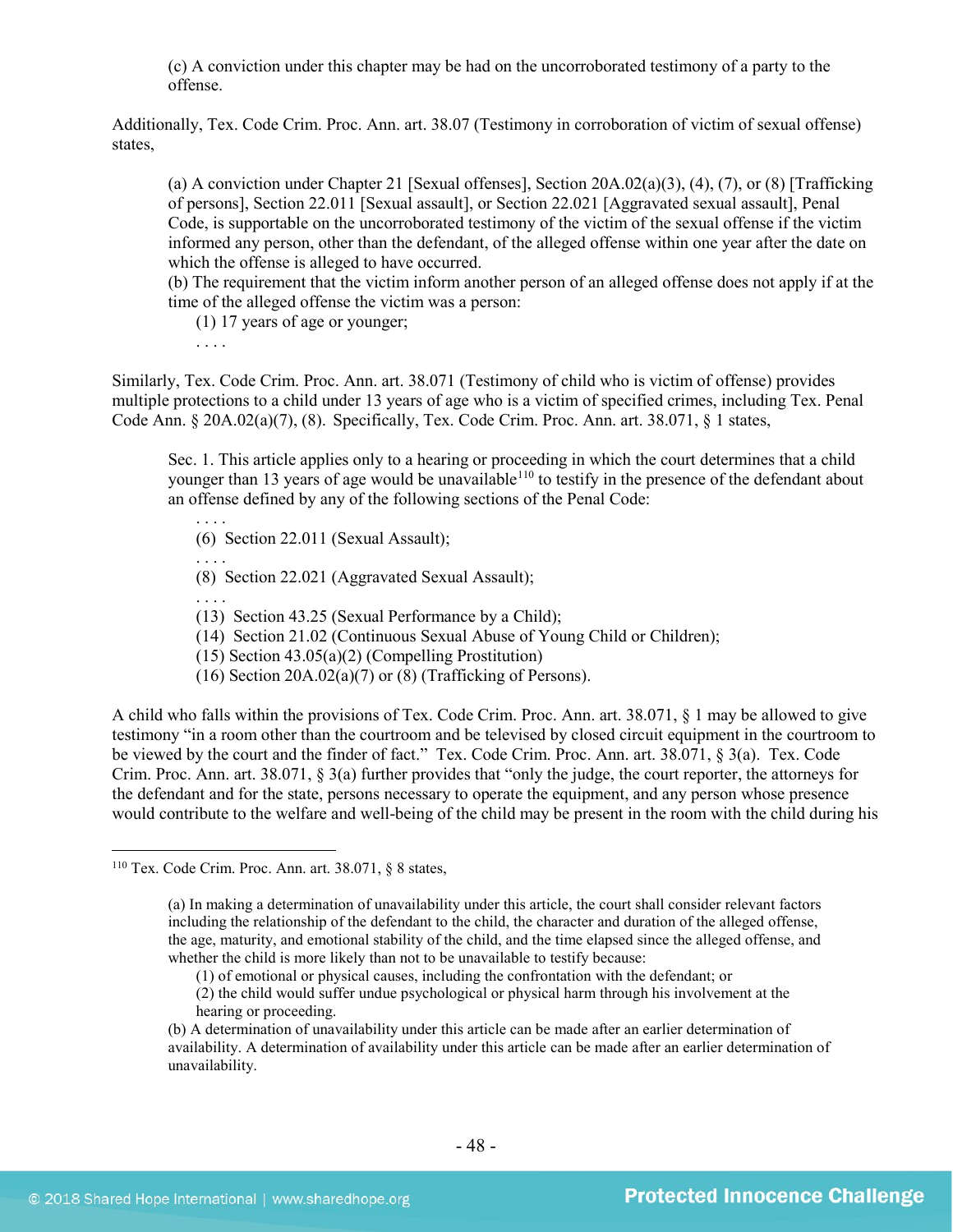testimony," and "[o]nly the attorneys and the judge may question the child." Tex. Code Crim. Proc. Ann. art. 38.071, § 3(a) additionally states that the court should "attempt to ensure that the child cannot hear or see the defendant."

Tex. Code Crim. Proc. Ann. art. 38.072, § 2(b) (Hearsay statement of certain abuse victim) also provides specific protections to victims of Tex. Penal Code Ann. § 20A.02(a)(7), (8) (Trafficking of persons). Tex. Code Crim. Proc. Ann. art. 38.072 permits the admissibility of out of court statements made by victims, under the age of 14, of Tex. Penal Code Ann. §§ 20A.02(a)(7), (8), 43.05(a)(2) (Compelling prostitution), 43.25 (Sexual performance by a child), chapter 21 (Sexual offenses), or chapter 22 (Assaultive offenses) of the Texas Penal Code.

Tex. Code Crim. Proc. Ann. art. 38.37, §§ 1, 2 (Evidence of extraneous offenses or acts) provides,

Sec. 1.

(a) Subsection (b) applies to a proceeding in the prosecution of a defendant for an offense, or an attempt or conspiracy to commit an offense, under the following provisions of the Penal Code:

- (1) if committed against a child under 17 years of age:
	- (A) Chapter 21 (Sexual Offenses);
	- (B) Chapter 22 (Assaultive Offenses); or
	- (C) Section 25.02 (Prohibited Sexual Conduct);
- (2) if committed against a person younger than 18 years of age:
	- (A) Section 43.25 (Sexual Performance by a Child);
	- (B) Section 20A.02(a)(7) or (8) [Trafficking of persons]; or
	- (C) Section 43.05(a)(2) (Compelling Prostitution)

(b) Notwithstanding Rules 404 and 405, Texas Rules of Evidence, evidence of other crimes, wrongs, or acts committed by the defendant against the child who is the victim of the alleged offense shall be admitted for its bearing on relevant matters, including:

- (1) the state of mind of the defendant and the child; and
- (2) the previous and subsequent relationship between the defendant and the child.

Sec. 2.

(a) Subsection (b) applies only to the trial of a defendant for:

- (1) an offense under any of the following provisions of the Penal Code:
	- (A) Section 20A.02, if punishable as a felony of the first degree under Section
	- 20A.02(b)(1) (Sex Trafficking of a Child);
	- (B) Section 21.02 (Continuous Sexual Abuse of Young Child or Children);
	- (C) Section 21.11 (Indecency with a Child);
	- (D) Section 22.011(a)(2) (Sexual Assault of a Child);
	- (E) Sections 22.021(a)(1)(B) and (2) (Aggravated Sexual Assault of a Child);
	- (F) Section 33.021 (Online Solicitation of a Minor);
	- (G) Section 43.25 (Sexual Performance by a Child); or
	- (H) Section 43.26 (Possession or Promotion of Child Pornography), Penal Code; or
- (2) an attempt or conspiracy to commit an offense described by Subdivision (1).

(b) Notwithstanding Rules 404 and 405, Texas Rules of Evidence, and subject to Section 2–a, evidence that the defendant has committed a separate offense described by Subsection (a)(1) or (2) may be admitted in the trial of an alleged offense described by Subsection (a)(1) or (2) for any bearing the evidence has on relevant matters, including the character of the defendant and acts performed in conformity with the character of the defendant.

- Sec. 2–a. Before evidence described by Section 2 may be introduced, the trial judge must: (1) determine that the evidence likely to be admitted at trial will be adequate to support a finding by the jury that the defendant committed the separate offense beyond a reasonable doubt; and
	- (2) conduct a hearing out of the presence of the jury for that purpose.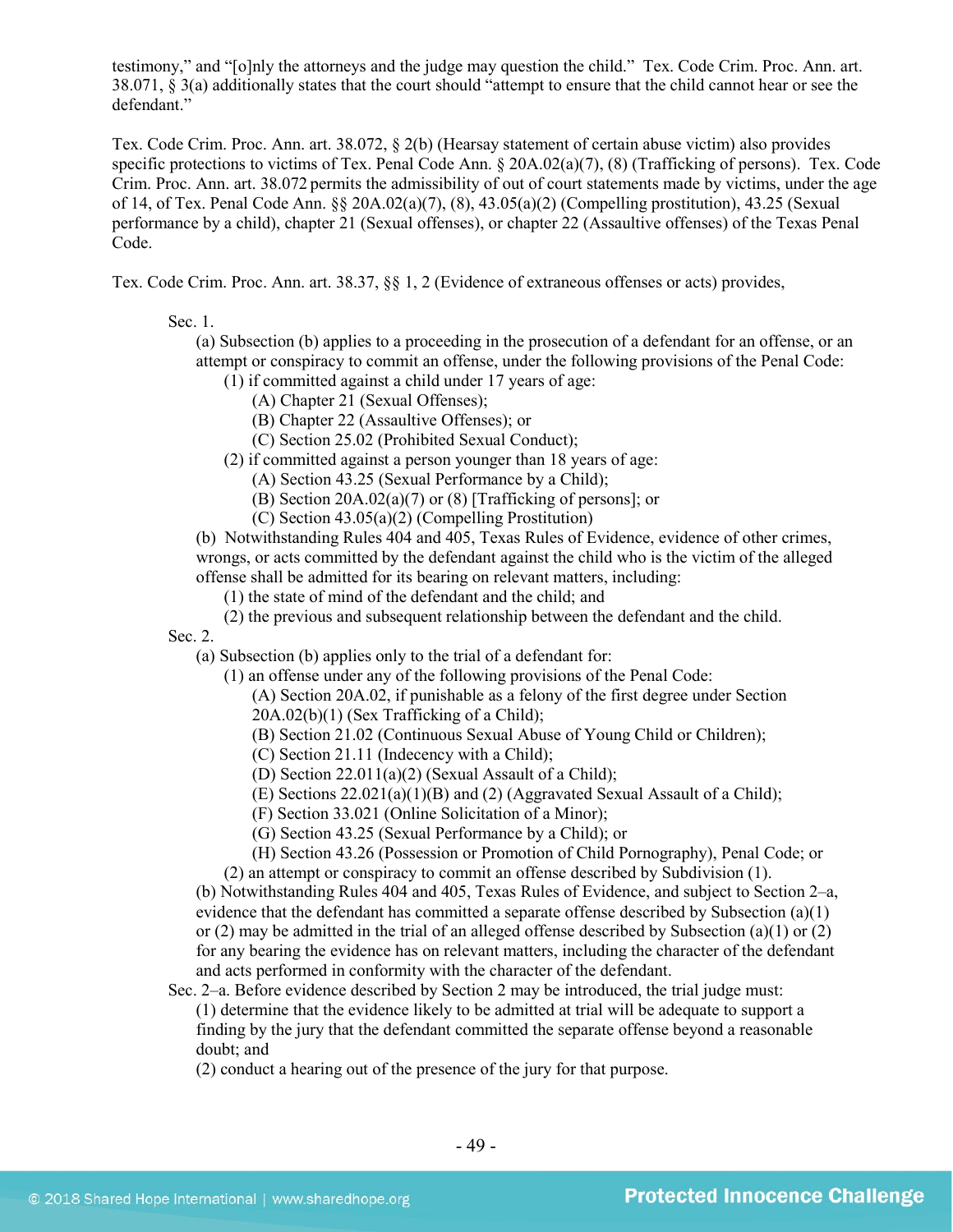Tex. R. Evid. 412(a) (Evidence of previous sexual conduct in criminal cases) states, "In a prosecution for . . . aggravated sexual assault [Tex. Penal Code Ann. § 22.021], or attempt to commit . . . aggravated sexual assault, reputation or opinion evidence of the past sexual behavior of an alleged victim of such crime is not admissible."[111](#page-49-0) Tex. Evid. Rule 412(b) states that "evidence of specific instances of an alleged victim's past sexual behavior is also not admissible" unless it meets certain criteria.<sup>[112](#page-49-1)</sup>

Tex. Code Crim. Proc. Ann. art. 42.0191 (Finding regarding victims of trafficking or other abuse) encourages trafficking victims to participate in the prosecution of the trafficker by ensuring the victim's confidentiality. Specifically, Tex. Code Crim. Proc. Ann. art. 42.0191 states,

(a) In the trial of an offense, on the motion of the attorney representing the state the judge shall make an affirmative finding of fact and enter the affirmative finding in the papers in the case if the judge determines that, regardless of whether the conduct at issue is the subject of the prosecution or part of the same criminal episode as the conduct that is the subject of the prosecution, a victim in the trial:

(1) is or has been a victim of a severe form of trafficking of persons, as defined by 22 U.S.C. Section 7102(8); or

(b) That part of the papers in the case containing an affirmative finding under this article:

(1) must include specific information identifying the victim, as available;

(2) may not include information identifying the victim's location; and

(3) is confidential, unless written consent for the release of the affirmative finding is obtained from the victim or, if the victim is younger than 18 years of age, the victim's parent or guardian.

Further, Tex. Code Crim. Proc. Ann. art. 56.82(a) (Address confidentiality program) permits child sex trafficking victims to participate in an address confidentiality program provided that the eligibility criteria enumerated in Tex. Code Crim. Proc. Ann. art. 56.83(a) (Eligibility to participate in program) are satisfied.

Additionally, Tex. Gov't Code Ann. § 23.101(a)(2)(C)(vi) (Primary priorities) states that courts should give preference to cases involving violations of Tex. Penal Code Ann. §§ 20A.02(a)(7), (8) and 20A.03 (Continuous trafficking of persons) when scheduling hearings and trials.

Pursuant to Tex. Code Crim. Proc. Ann. art. 38.45 (Evidence depicting or describing abuse of or sexual conduct by child or minor), victims depicted in images of child sexual exploitation (ICSE) are protected from the further public viewings of those images.

Victims of any crime receive protections under Subchapter A (Crime victims' rights) of Chapter 56 (Rights of crime victims) of the Texas Code of Criminal Procedure. Specifically, Tex. Code Crim. Proc. Ann. art. 56.02(a) (Crime victims' rights) states,

A victim, guardian of a victim, or close relative of a deceased victim is entitled to the following rights within the criminal justice system:

(1) the right to receive from law enforcement agencies adequate protection from harm and threats of harm arising from cooperation with prosecution efforts;

(2) the right to have the magistrate take the safety of the victim or his family into consideration as an element in fixing the amount of bail for the accused;

(3) the right, if requested, to be informed:

(A) by the attorney representing the state of relevant court proceedings, including appellate proceedings, and to be informed if those proceedings have been canceled or rescheduled prior to the event; and

. . . .

<span id="page-49-0"></span><sup>&</sup>lt;sup>111</sup> Tex. R. Evid.  $412(a)$ .<br><sup>112</sup> Tex. R. Evid.  $412(b)$ .

<span id="page-49-1"></span>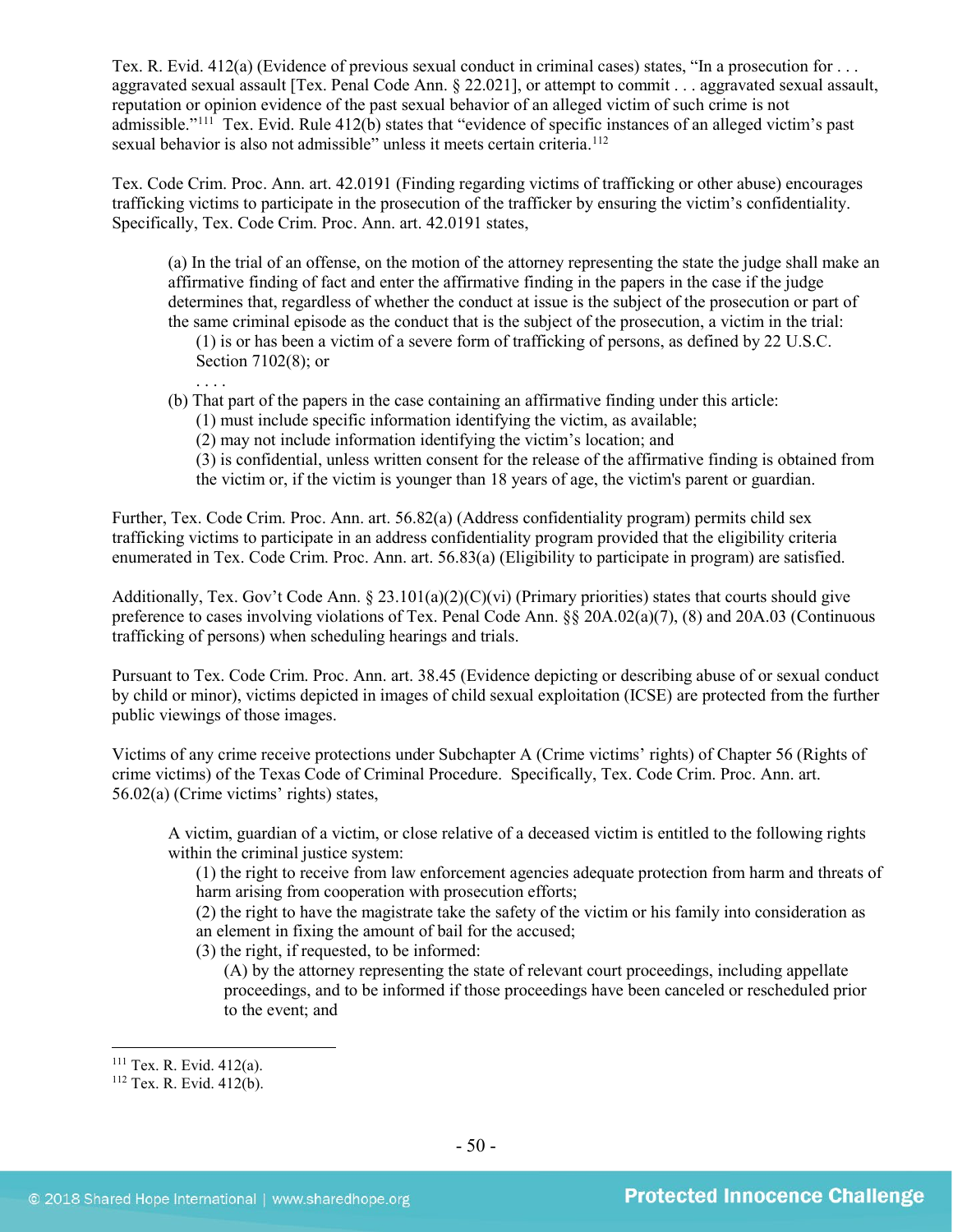(B) by an appellate court of decisions of the court, after the decisions are entered but before the decisions are made public;

. . . . (6) the right to receive information regarding compensation to victims of crime as provided by Subchapter B [Crime victims' compensation], including information related to the costs that may be compensated under that subchapter and the amount of compensation, eligibility for compensation, and procedures for application for compensation under that subchapter, the payment for a medical examination under Article 56.06 [Medical examination for sexual assault victim who has reported assault; costs] for a victim of a sexual assault, and when requested, [a] referral to available social service agencies that may offer additional assistance;

(8) the right to be provided with a waiting area, separate or secure from other witnesses, including the offender and relatives of the offender, before testifying in any proceeding concerning the offender; if a separate waiting area is not available, other safeguards should be taken to minimize the victim's contact with the offender and the offender's relatives and witnesses, before and during court proceedings;

(13) for a victim of an assault or sexual assault who is younger than 17 years of age or whose case involves family violence, as defined by Section 71.004 [Family Violence], Family Code, the right to have the court consider the impact on the victim of a continuance requested by the defendant; if requested by the attorney representing the state or by counsel for the defendant, the court shall state on the record the reason for granting or denying the continuance; and

(16) if the offense is a capital felony, the right to:

(A) receive by mail from the court a written explanation of defense-initiated victim outreach if the court has authorized expenditures for a defense-initiated victim outreach specialist;

(B) not be contacted by the victim outreach specialist unless the victim, guardian, or relative has consented to the contact by providing a written notice to the court; and (C) designate a victim service provider to receive all communications from a victim outreach specialist acting on behalf of any person.

Other protections are also available to children involved in non-criminal court proceedings. Tex. Fam. Code Ann. § 104.004(a) (Remote televised broadcast of testimony of child), which applies to suits affecting the parent-child relationship, states,

If in a suit a child 12 years of age or younger is alleged to have been abused, the court may, on the motion of a party to the proceeding, order that the testimony of the child be taken in a room other than the courtroom and be televised by closed-circuit equipment in the courtroom to be viewed by the court and the parties.

Additionally, Tex. Fam. Code Ann. § 104.002 (Prerecorded statement of child) states, under certain circumstances, "If a child 12 years of age or younger is alleged in a suit under [Tex. Fam. Code Title 5 (The parent-child relationship and the suit affecting the parent-child relationship)] to have been abused, the recording of an oral statement of the child recorded prior to the proceeding is admissible into evidence . . . ."

Furthermore, Tex. Fam. Code Ann. § 104.003(a) (Prerecorded videotaped testimony of child) permits the court, upon motion of a party, to "order that the testimony of the child be taken outside the courtroom and be recorded for showing in the courtroom before the court, the finder of fact, and the parties to the proceeding." Lastly, under Tex. Fam. Code Ann. § 104.005(a) (Substitution for in-court testimony of child), "If the testimony of a child is taken as provided by this chapter, the child may not be compelled to testify in court during the proceeding."

. . . .

. . . .

. . . .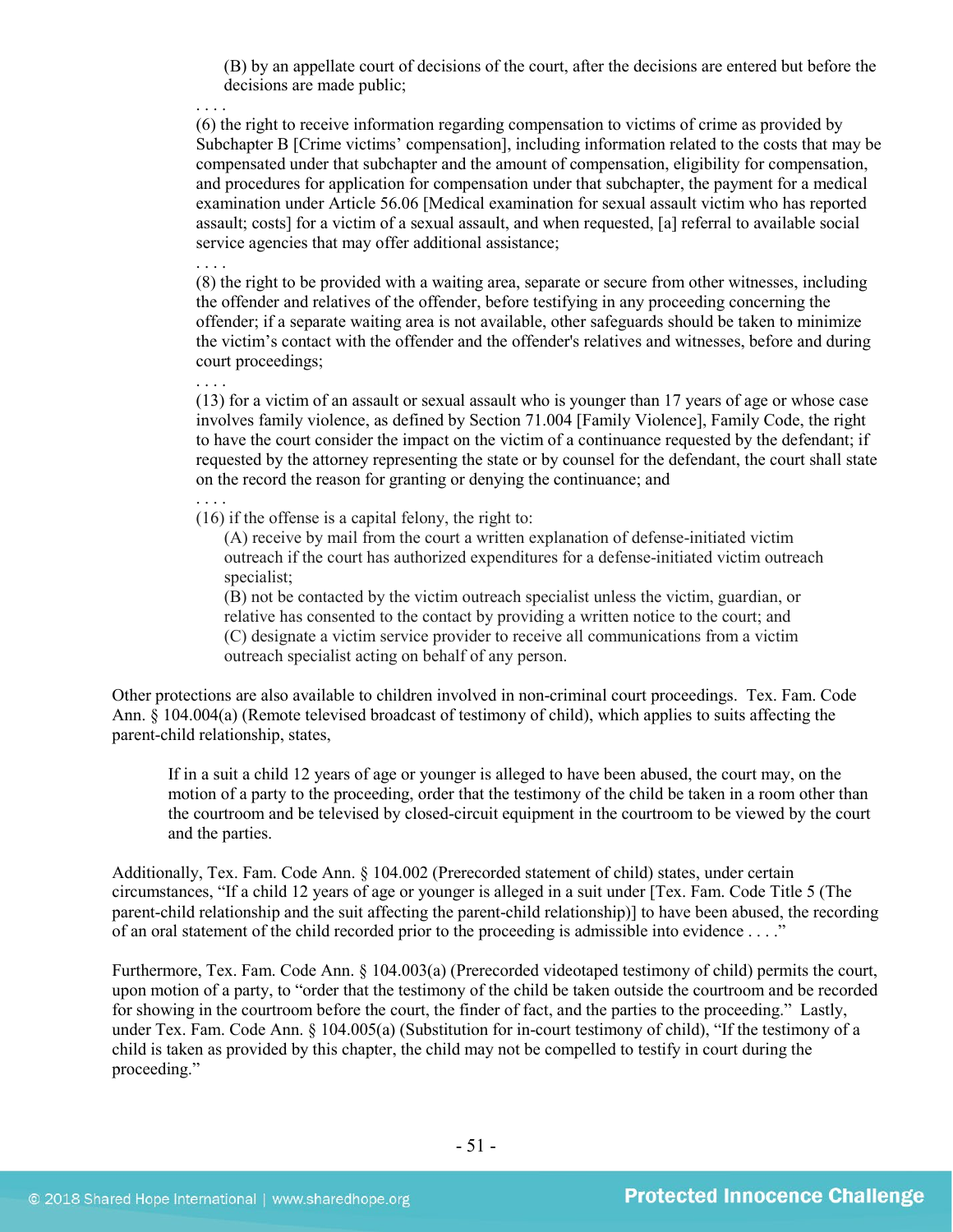*5.9 Child sex trafficking victims may vacate delinquency adjudications and expunge related records for prostitution and other offenses arising from trafficking victimization, without a waiting period.*

Texas law allows child sex trafficking victims to seal delinquency records related to their trafficking victimization after a waiting period or upon completion of a trafficked persons program. The sealing order results in automatic vacatur of the underlying adjudication.

Tex. Fam. Code Ann. § 58.253 (Sealing records without application: Delinquent conduct) sets out the requirements for sealing juvenile delinquency records for misdemeanor offenses. According to Tex. Fam. Code Ann. § 58.253(b),

A person who was referred to a juvenile probation department for delinquent conduct is entitled to have all records related to the person's juvenile matters, including records relating to any matters involving conduct indicating a need for supervision, sealed without applying to the juvenile court if the person:

(1) is at least 19 years of age;

(2) . . . if adjudicated for delinquent conduct, was not adjudicated for delinquent conduct violating a penal law of the grade of felony;

(3) does not have any pending delinquent conduct matters;

(4) has not been transferred by a juvenile court to a criminal court for prosecution under Section 54.02;

(5) has not as an adult been convicted of a felony or a misdemeanor punishable by confinement in jail; and

(6) does not have any pending charges as an adult for a felony or a misdemeanor by confinement in jail.

Additional records may be sealed by application under Tex. Fam. Code Ann. § 58.256 (Application for sealing records), which states,

(a) Notwithstanding Sections 58.253 and 58.255, a person may file an application for the sealing of records related to the person in the juvenile court served by the juvenile probation department to which the person was referred . . . .

. . . .

(c) Except as provided by Subsection (d), the juvenile court may order the sealing of records related to all matters for which the person was referred to the juvenile probation department if the person:

(1) is at least 18 years of age, or is younger than 18 years of age and at least two years have elapsed after the date of final discharge in each matter for which the person was referred to the juvenile probation department;

(2) does not have any delinquent conduct matters pending with any juvenile probation department or juvenile court;

(3) was not transferred by a juvenile court to a criminal court for prosecution under Section 54.02;

(4) has not as an adult been convicted of a felony; and

(5) does not have any pending charges as an adult for a felony or misdemeanor punishable by confinement in jail.

(d) A court may not order the sealing of the records of a person who:

(1) received a determinate sentence for engaging in:

(A) delinquent conduct that violated a penal law listed under Section 53.045 [Offenses eligible for determinate sentence]; or

(B) habitual felony conduct as described by Section 51.031 [Habitual felony conduct];

(2) is currently required to register as a sex offender under Chapter 62, Code of Criminal Procedure; or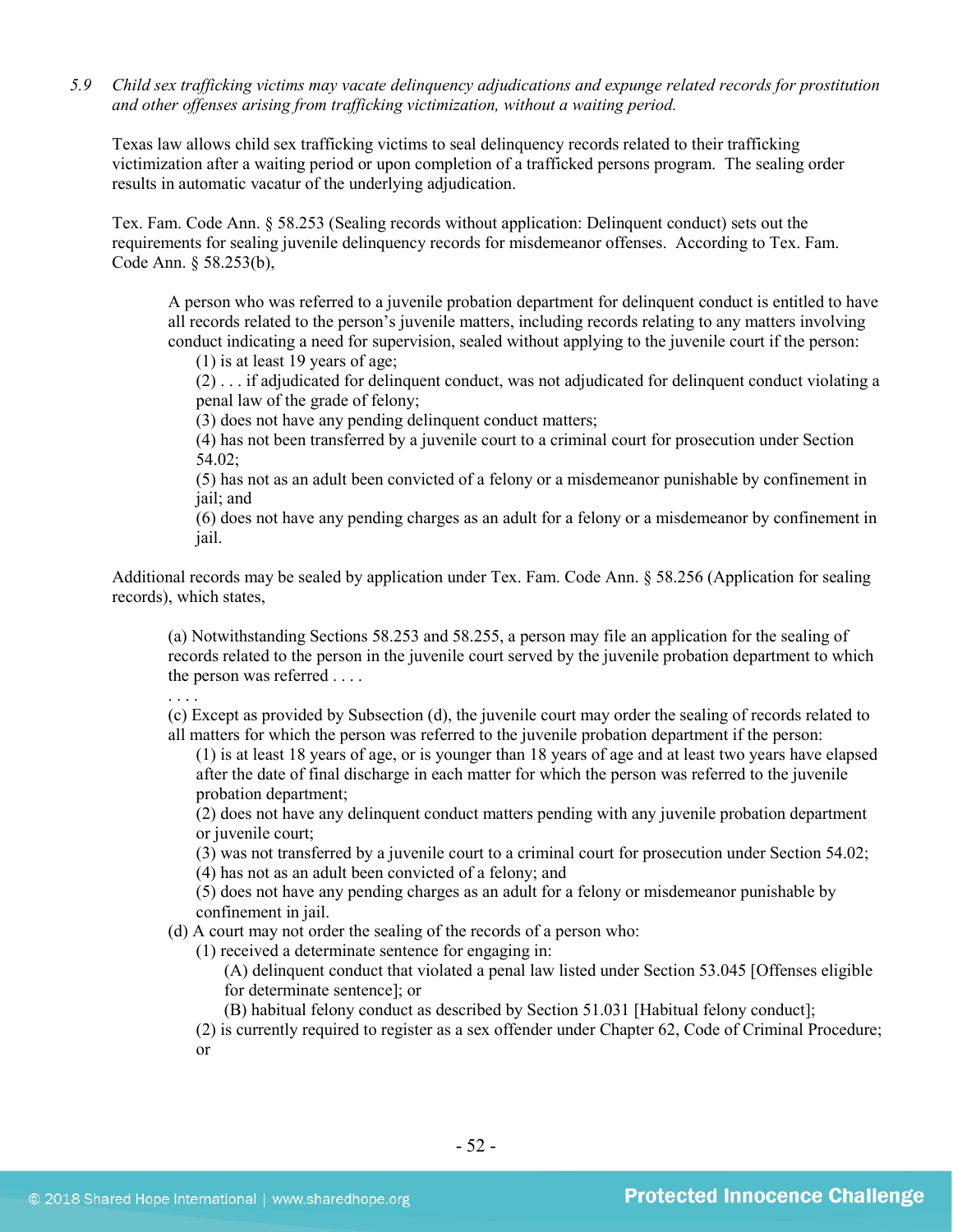(3) was committed to the Texas Juvenile Justice Department or to a post-adjudication secure correctional facility under Section 54.04011, unless the person has been discharged from the agency to which the person was committed.

. . . .

Upon entry of a sealing order, Tex. Fam. Code Ann. § 58.258(c) (Order sealing records) provides, "all adjudications relating to the person are vacated and the proceedings are dismissed and treated for all purposes as though the proceedings have never occurred." Accordingly, the sealing order results in automatic vacatur of the underlying delinquency adjudication.

Because Tex. Fam. Code Ann. § 58.253 and § 58.256 mandate a waiting period, however, a child sex trafficking victim may face collateral consequences associated with having a delinquency record during that time. Tex. Fam. Code Ann. § 54.04012(d) (Trafficked Persons Program) removes that waiting period but requires the victim to complete a trafficking persons program. It states, "Following a child's successful completion of the program, the court may order the sealing of the records of the case in the manner provided by Subchapter C-1, Chapter 58 [Sealing and destruction of juvenile records]." Accordingly, records sealed under this provision appear to result in automatic vacatur based on the provisions of Tex. Fam. Code Ann. § 58.258(c). However, record sealing is non-mandatory under Tex. Fam. Code Ann. § 54.04012(d) and would not apply in cases where a survivor is unable or unwilling to complete the program.

Lastly, Tex. Fam. Code Ann. § 58.264(b) (Permissible destruction of records) permits the discretionary destruction of certain closed juvenile records if the person:

. . . . (2) is at least 21 years of age, and:

> (A) the most serious conduct for which the person was adjudicated was delinquent conduct for which the person was adjudicated was delinquent conduct that violated a penal law of the grade of misdemeanor; or

(B) the most serious conduct for which the person was referred was delinquent conduct and the person was not adjudicated as having engaged in the conduct; or

(3) is at least 31 years of age and the most serious conduct for which the person was adjudicated was delinquent conduct that violated a penal law of the grade of felony.

However, Tex. Fam. Code Ann. § 58.264(f) states, "This section does not authorize the destruction of the records of the juvenile court or clerk of court."

- 5.9.1 Recommendation: Amend Tex. Fam. Code Ann. § 58.253 (Sealing records without application: Delinquent conduct) and  $\S 58.256$  (Application for sealing records) to allow child sex trafficking victims to seal juvenile records without a waiting period regardless of whether the child completed a trafficked persons program.
- *5.10 Victim restitution and civil remedies for victims of domestic minor sex trafficking or commercial sexual exploitation of children (CSEC) are authorized by law.*

Victims whose offenders are convicted under Tex. Penal Code Ann. §§ 20A.02(a)(7), (8) (Trafficking of persons) or 43.05(a)(2) (Compelling prostitution) are eligible to receive restitution under Tex. Code Crim. Proc. Ann. art. 42.0372(a) (Mandatory restitution for child victims of trafficking of persons or compelling prostitution), which states,

The court shall order a defendant convicted of an offense under Section 20A.02 [Trafficking of persons] or 43.05(a)(2) [Compelling prostitution], Penal Code, to pay restitution in an amount equal to the cost of necessary rehabilitation, including medical, psychiatric, and psychological care and treatment, for any victim of the offense who is younger than 18 years of age.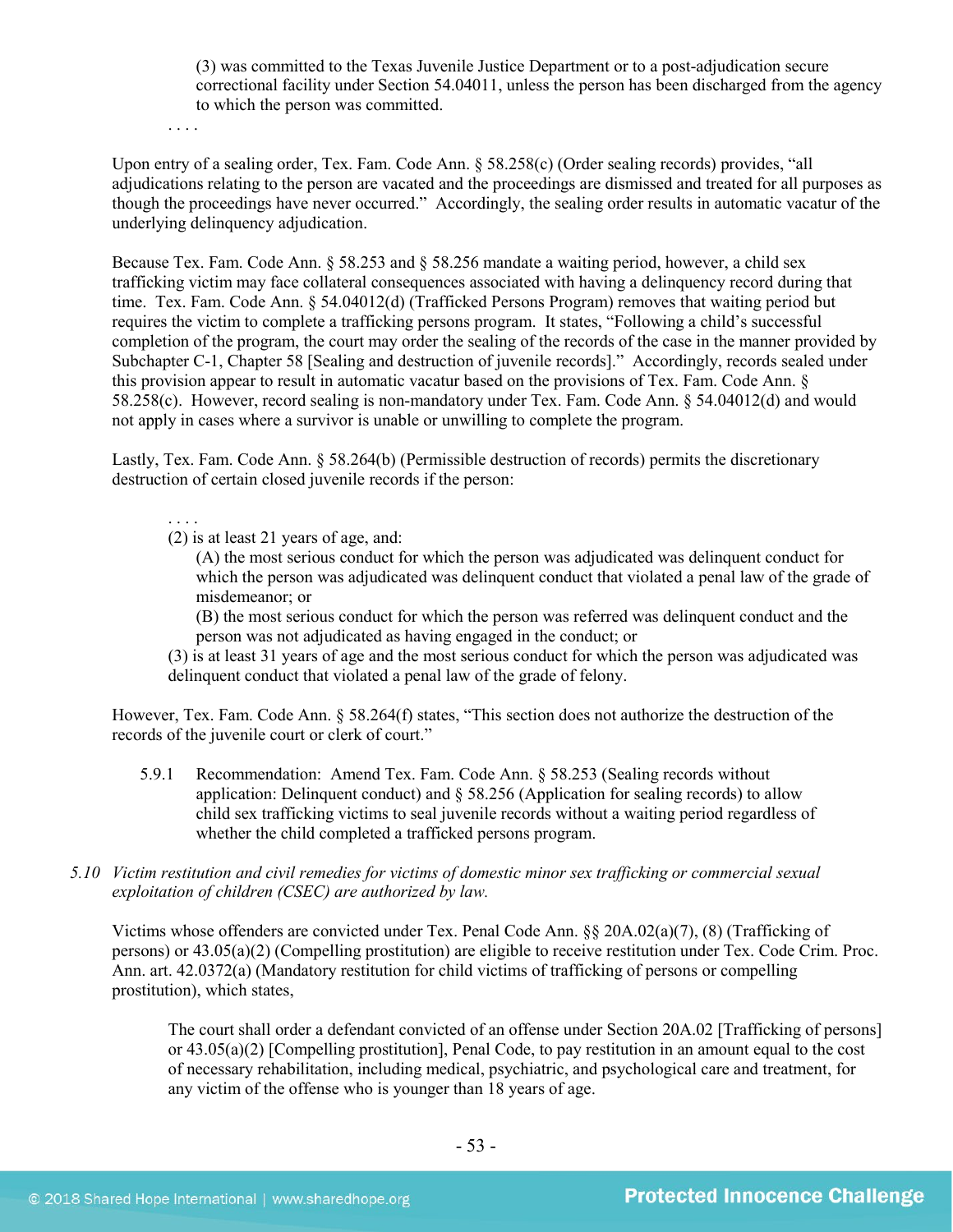Victims whose offenders are convicted of other crimes may receive restitution at the discretion of the court, pursuant to Tex. Code Crim. Proc. Ann. Ann. art. 42.037 (Restitution), which states,

(a) In addition to any fine authorized by law, the court that sentences a defendant convicted of an offense may order the defendant to make restitution to any victim of the offense or to the compensation to victims of crime fund established under Subchapter B [Crime victims' compensation], Chapter 56 [Rights of crime victims], to the extent that fund has paid compensation to or on behalf of the victim

(b) (1) If the offense results in damage to or loss or destruction of property of a victim of the offense, the court may order the defendant:

(A) to return the property to the owner of the property or someone designated by the owner; or (B) if return of the property is impossible or impractical or is an inadequate remedy, to pay an amount equal to the greater of:

(i) the value of the property on the date of the damage, loss, or destruction; or

(ii) the value of the property on the date of sentencing, less the value of any part of the property that is returned on the date the property is returned.

(2) If the offense results in personal injury to a victim, the court may order the defendant to make restitution to:

(A) the victim for any expenses incurred by the victim as a result of the offense; or (B) the compensation to victims of crime fund to the extent that fund has paid compensation to or on behalf of the victim.

(c) The court, in determining whether to order restitution and the amount of restitution, shall consider: (1) the amount of the loss sustained by any victim and the amount paid to or on behalf of the victim by the compensation to victims of crime fund as a result of the offense; and

(2) other factors the court deems appropriate.

. . . . (e) The court shall impose an order of restitution that is as fair as possible to the victim or to the compensation to victims of crime fund, as applicable. The imposition of the order may not unduly complicate or prolong the sentencing process.

(f) (1) The court may not order restitution for a loss for which the victim has received or will receive compensation only from a source other than the compensation to victims of crime fund. The court may, in the interest of justice, order restitution to any person who has compensated the victim for the loss to the extent the person paid compensation. An order of restitution shall require that all restitution to a victim or to the compensation to victims of crime fund be made before any restitution to any other person is made under the order.

(2) Any amount recovered by a victim from a person ordered to pay restitution in a federal or state civil proceeding is reduced by any amount previously paid to the victim by the person under an order of restitution.

. . . .

. . . .

. . . .

. . . .

(m) An order of restitution may be enforced by the state or a victim named in the order to receive the restitution in the same manner as a judgment in a civil action.

(r) The court may order a defendant convicted of an offense under Section 43.26 [Possession or promotion of child pornography], Penal Code, to make restitution to an individual who as a child younger than 18 years of age was depicted in the visual material, in an amount equal to the expenses incurred by the individual as a result of the offense, including:

(1) medical services relating to physical, psychiatric, or psychological care;

(2) physical and occupational therapy or rehabilitation;

(3) necessary transportation, temporary housing, and child care expenses;

- (4) lost income; and
- (5) attorney's fees.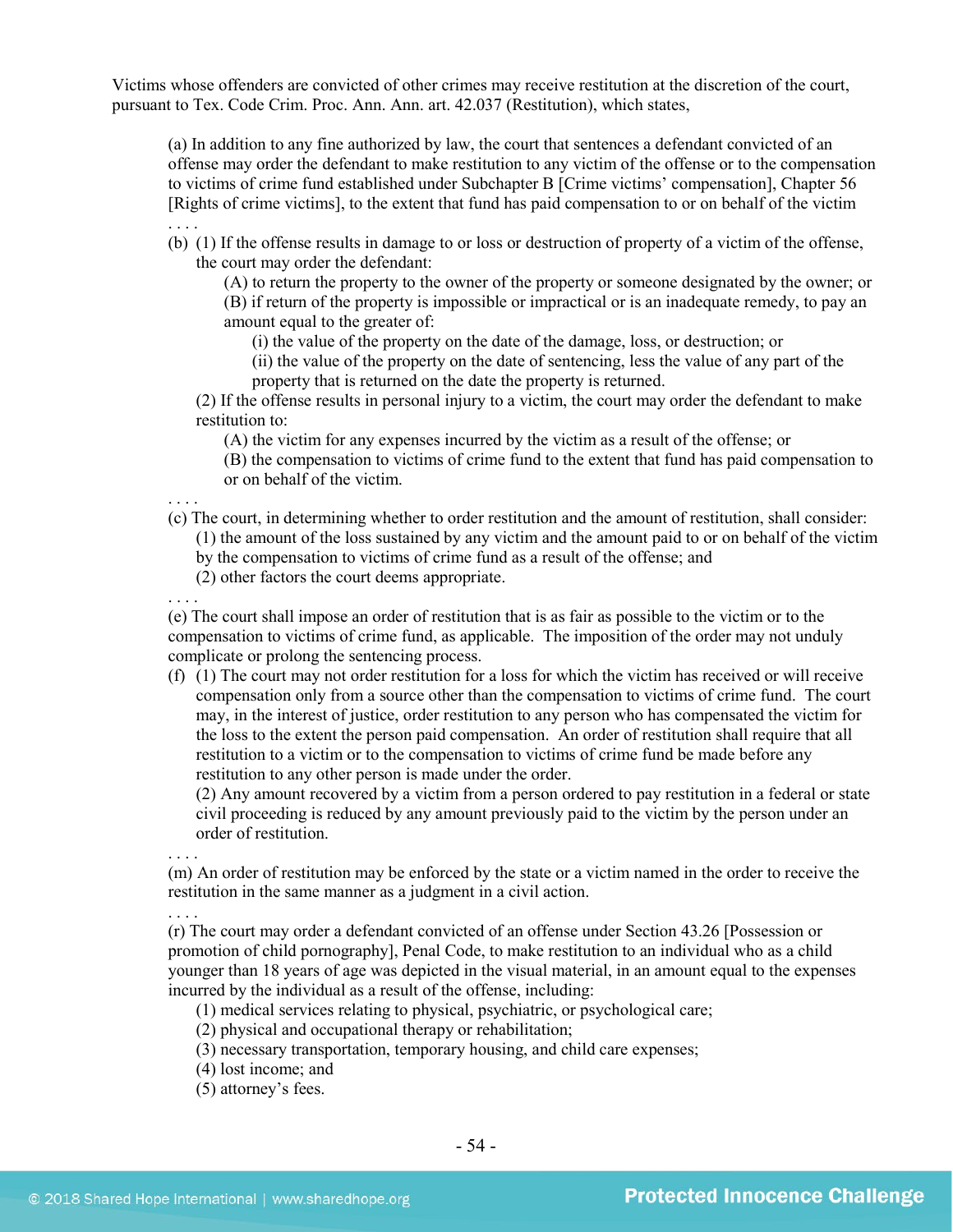Victims of Tex. Penal Code Ann. § 20A.02(a)(7), (8) (Trafficking of persons) are provided with a civil cause of action under Tex. Civ. Prac. & Rem. Code Ann. § 98.002 (Liability), which states,

(a) A defendant who engages in the trafficking of persons or who intentionally or knowingly benefits from participating in a venture that traffics another person is liable to the person trafficked, as provided by this chapter, for damages arising from the trafficking of that person by the defendant or venture. (b) It is not a defense to liability under this chapter that a defendant has been acquitted or has not been prosecuted or convicted under Chapter 20A [Trafficking of persons], Penal Code, or has been convicted of a different offense or of a different type or class of offense, for the conduct that is alleged to give rise to liability under this chapter.

Tex. Civ. Prac. & Rem. Code Ann. § 98.003 (Damages) further states that trafficking victims may receive "actual damages, including damages for mental anguish even if an injury other than mental anguish is not shown," reasonable attorney's fees, court costs, and exemplary damages. These damages can be awarded in addition to any other remedy available by law. Tex. Civ. Prac. & Rem. Code Ann. § 98.004. Additionally, pursuant to Tex. Civ. Prac. & Rem. Code Ann. § 98.005 (Joint and several liability),

A person who engages in the trafficking of persons or who intentionally or knowingly benefits from participating in a venture that traffics another person and is found liable under this chapter or other law for any amount of damages arising from the trafficking is jointly liable with any other defendant for the entire amount of damages arising from the trafficking.

Victims of trafficking may also have a civil right of action under Tex. Civ. Prac. & Rem. Code Ann § 98A.001 (Liability for compelled prostitution and certain promotion of prostitution) which states:

(a) A defendant is liable to a victim of compelled prostitution, as provided by this chapter, for damages arising from the compelled prostitution if the defendant:

(1) engages in compelling prostitution with respect to the victim;

(2) knowingly or intentionally engages in promotion of prostitution or aggravated promotion of prostitution that results in compelling prostitution with respect to the victim; or

(3) purchases an advertisement that the defendant knows or reasonably should know constitutes promotion of prostitution or aggravated promotion of prostitution, and the publication of the advertisement results in compelling prostitution with respect to the victim.

- (b) It is not a defense to liability under this chapter that:
	- (1) the defendant:

(A) is related to the victim by affinity or consanguinity, has been in a consensual sexual relationship with the victim, or has resided with the victim in a household; or

(B) has paid or otherwise compensated the victim for prostitution; or

(2) the victim:

(A) voluntarily engaged in prostitution before or after the compelled prostitution occurred; or (B) did not attempt to escape, flee, or otherwise terminate contact with the defendant at the time the compelled prostitution allegedly occurred.

Tex. Civ. Prac. & Rem. Code Ann § 98A.003 (Damages) states:

(a) claimant who prevails in a suit under this chapter shall be awarded:

(1) actual damages, including damages for mental anguish even if an injury other than mental anguish is not shown;

- (2) court costs; and
- (3) reasonable attorney's fees.

(b) In addition to an award under Subsection (a), a claimant who prevails in a suit under this chapter may recover exemplary damages.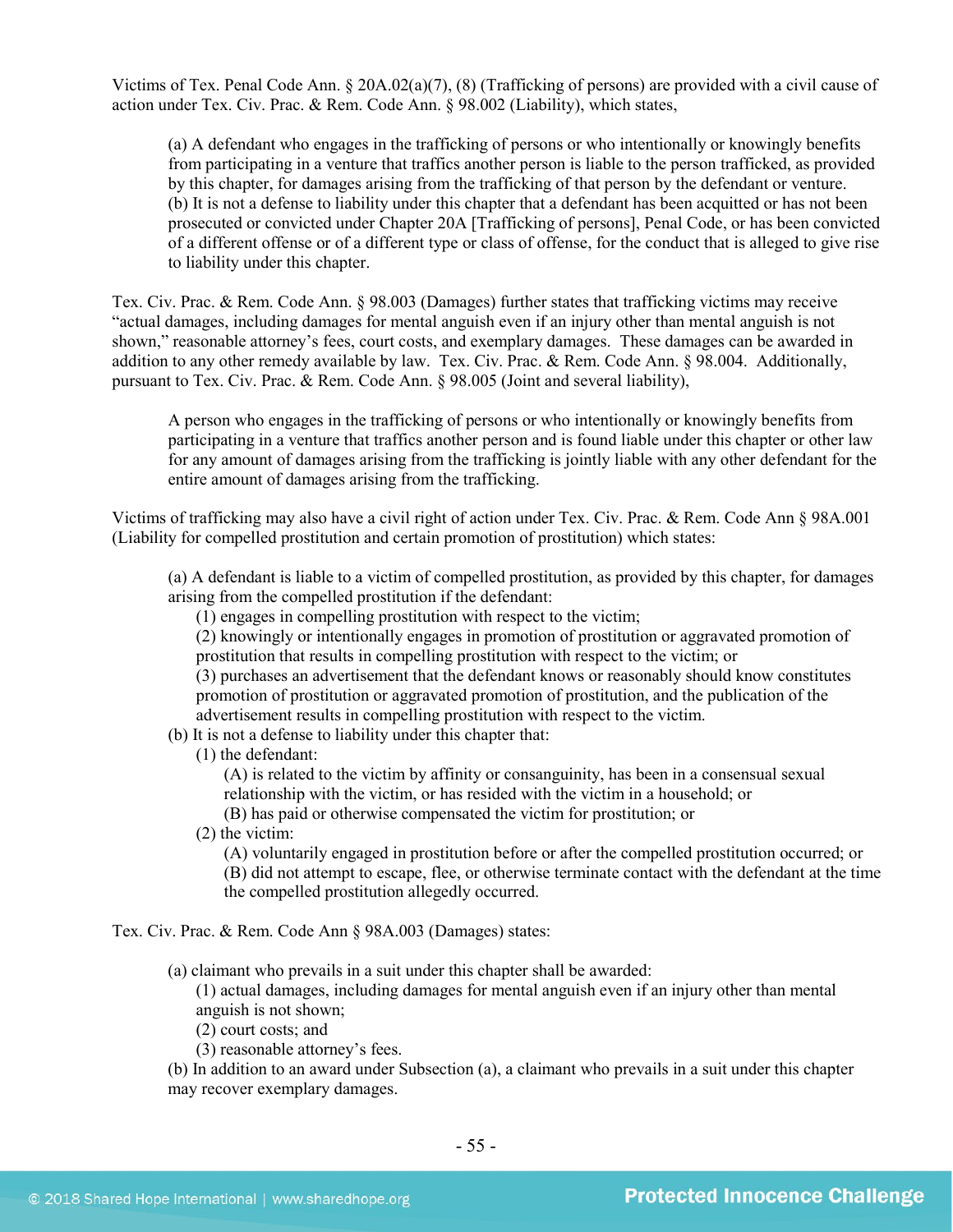Finally, Tex. Civ. Prac. & Rem. Code Ann § 98A.004 (Cause of Action Cumulative) provides:

The cause of action created by this chapter is cumulative of any other remedy provided by common law or statute, except that a person may not recover damages in a suit under this chapter in which the cause of action is based on a transaction or occurrence that is the basis for a suit under Chapter 98.

#### *5.11 Statutes of limitations for civil and criminal actions for child sex trafficking or commercial sexual exploitation of children (CSEC) offenses are eliminated or lengthened to allow prosecutors and victims a realistic opportunity to pursue criminal action and legal remedies.*

Tex. Code Crim. Proc. Ann. art. 12.01(1)(B), (D), (G), (H), (I) (Felonies) eliminates statutes of limitations for prosecutions under Tex. Penal Code Ann. §§ 20A.02(a)(7), (8) (Trafficking of persons), 20A.03 (Continuous trafficking of persons), 22.021(a)(1)(B) (Aggravated sexual assault), 21.02 (Continuous sexual abuse of young child or children), and 43.05(a)(2) (Compelling prostitution).

Tex. Code Crim. Proc. art. 12.01(2)(G), (H)imposes a 10 year statute of limitations for prosecutions of Tex. Penal Code Ann. § 20A.02(a)(1)–(4) (Trafficking of persons). Pursuant to Tex. Code Crim. Proc. Ann. art.  $12.01(6)(A)$ ,  $(B)$ ,  $(C)$ ,  $(D)$ , however, if the victim was under the age of 18 at the time of the offense, prosecutions under Tex. Penal Code Ann. §§ 20A.02(a)(5), (6) (Trafficking in persons) or 22.04 (Injury to a child) may be brought within "ten years from the 18th birthday of the victim of the offense."

Tex. Code Crim. Proc. Ann. art. 12.01(5)(A) imposes a 20-year statute of limitation for a prosecution of Tex. Penal Code Ann. § 43.25 (Sexual performance by a child), which is tolled until the victim's 18th birthday if the victim was younger than 17 years of age at the time of the offense. No statutes of limitations are expressly specified for prosecutions of Tex. Penal Code Ann. §§ 43.02 (Prostitution), 15.031(b) (Criminal solicitation of a minor), or 43.251(b) (Employment harmful to children), meaning that the 3 year statute of limitations provided under Tex. Code Crim. Proc. Ann. art. 12.01(7) applies.

In civil suits concerning personal actions, Tex. Civ. Prac. & Rem. Code Ann. § 16.001(a)(1) (Effect of disability) tolls otherwise applicable statutes of limitations from running until a victim turns 18 years old. Generally, under Tex. Civ. Prac. & Rem. Code Ann. § 16.003 (Two-year limitations period), a victim must sue for personal injury or "action for injury resulting in death" within two years from the day the cause of action arises. However, Tex. Civ. Prac. & Rem. Code Ann. § 16.0045(a) (Limitations period for claims arising from certain offenses) imposes a 15 year statute of limitations "if the injury arises as a result of conduct that violates" Tex. Penal Code Ann. §§ 22.011 (Sexual assault), 22.021 (Aggravated sexual assault of a child), 21.02 (Continuous sexual abuse of young child or children), 20A.02(a)(7)(A),  $(B)$ ,  $(C)$ ,  $(D)$ , or  $(H)$  or 20A.02(a)(8), involving an activity described by Section 20A.02(a)(7)(A),  $(B)$ , (C), (D), or (H) or sexual conduct with a child trafficked in the manner described by Section 20A.02(a)(7) (Certain sexual trafficking of a child),  $43.05(a)(2)$  (Compelling prostitution by a child), or 21.11 (Indecency with a child).

Additionally, Tex. Civ. Prac. & Rem. Code Ann. § 16.0045(b) allows civil suits to be brought up to five years for conduct violating Tex. Penal Code Ann. §§ 22.011 (Sexual assault), 22.021 (Aggravated sexual assault), 20A.02 (Trafficking of persons) "other than conduct described by Subsection (a)(4)"; or 43.05(a)(1), (Compelling prostitution).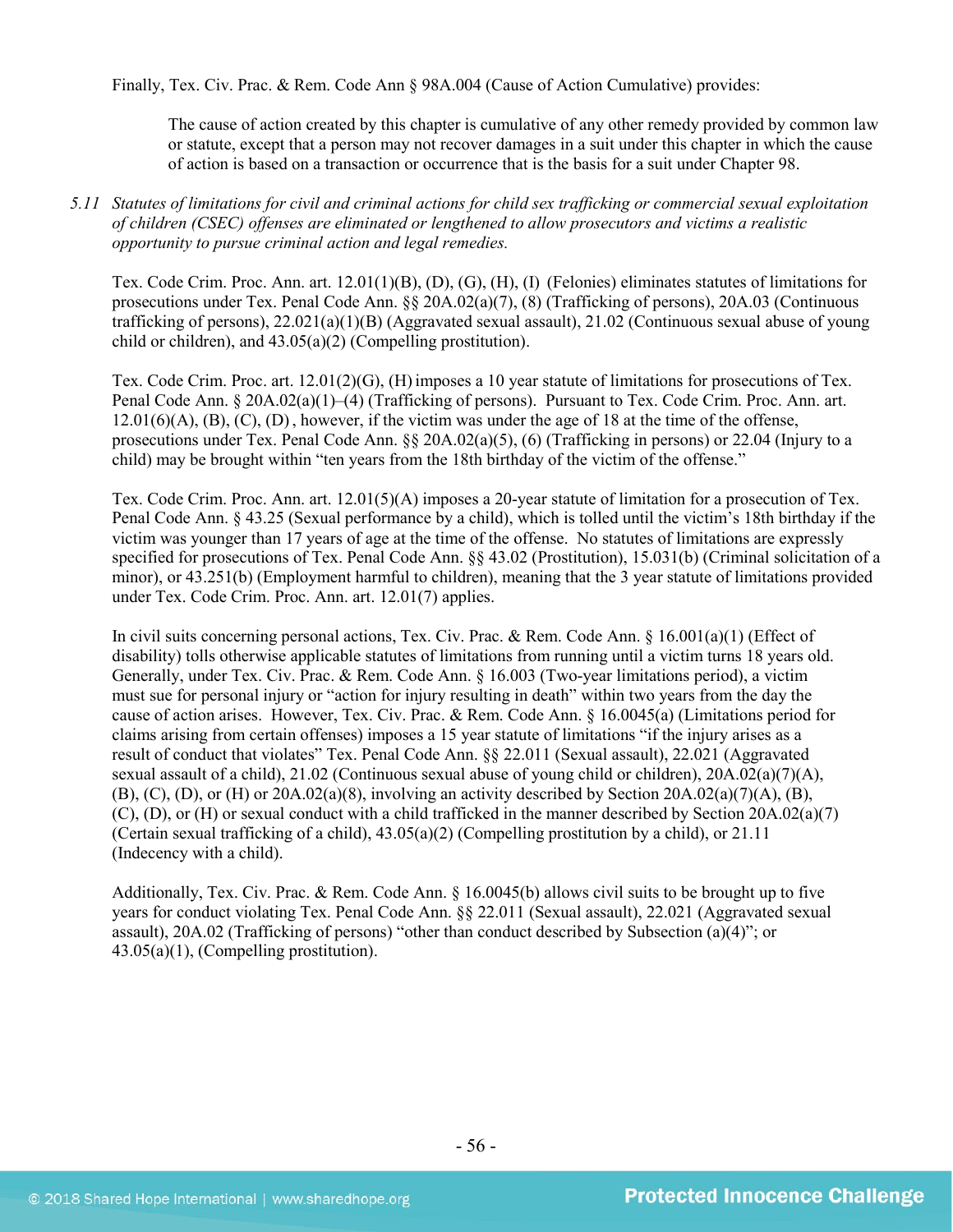#### **FRAMEWORK ISSUE 6: CRIMINAL JUSTICE TOOLS FOR INVESTIGATION AND PROSECUTIONS**

#### *Legal Components:*

- *6.1 Training on human trafficking and domestic minor sex trafficking for law enforcement is statutorily mandated or authorized.*
- *6.2 Single party consent to audiotaping is permitted in law enforcement investigations.*
- *6.3 Wiretapping is an available tool to investigate domestic minor sex trafficking and commercial sexual exploitation of children (CSEC).*
- *6.4 Using a law enforcement decoy to investigate buying or selling commercial sex is not a defense to soliciting, purchasing, or selling sex with a minor.*

*\_\_\_\_\_\_\_\_\_\_\_\_\_\_\_\_\_\_\_\_\_\_\_\_\_\_\_\_\_\_\_\_\_\_\_\_\_\_\_\_\_\_\_\_\_\_\_\_\_\_\_\_\_\_\_\_\_\_\_\_\_\_\_\_\_\_\_\_\_\_\_\_\_\_\_\_\_\_\_\_\_\_\_\_\_\_\_\_\_\_\_\_*

- *6.5 Using the Internet or electronic communications to investigate buyers and traffickers is a permissible investigative technique.*
- *6.6 State law requires reporting of missing children and located missing children.*

#### *Legal Analysis:*

*6.1 Training on human trafficking and domestic minor sex trafficking for law enforcement is statutorily mandated or authorized.*

Texas law mandates that law enforcement receives training on human trafficking. Tex. Occ. Code Ann. § 1701.258(a) (Education and training programs on trafficking of persons) requires law enforcement officers licensed on or after January 1, 2011 to "complete within a reasonable time after obtaining the license a one-time basic education and training program on the trafficking of persons." The program must be at least four hours long and "include a review of the substance of Sections 20A.02 [Trafficking of persons] and 43.05 [Compelling prostitution]." Tex. Occ. Code Ann. § 1701.258(a). Additionally, Tex. Occ. Code Ann. § 1701.258(b) states, "The [Commission on Law Enforcement Officer Standards and Education] shall make available to each officer a voluntary advanced education, instruction, and training program on the trafficking of persons and compelling prostitution prohibited under Sections 20A.02 and 43.05, Penal Code."

Tex. Occ. Code Ann. § 1701.402(a) (Proficiency certificates) authorizes the Commission on Law Enforcement Officer Standards and Education to issue proficiency certificates to law enforcement officers who meet training, education, and experience requirements. Tex. Occ. Code Ann. § 1701.402(j) states, "As a requirement for an intermediate or advanced proficiency certificate issued by the commission on or after January 1, 2011, an officer must complete the basic education and training program on the trafficking of persons described by Section 1701.258(a)."

Texas also has a mandatory education and training program for officers regarding missing and exploited children. Tex. Occ. Code Ann. § 1701.402(k) (Proficiency certificates) provides,

As a requirement for an intermediate or advanced proficiency certificate issued by the commission on or after January 1, 2015, an officer must complete an education and training program on missing and exploited children. The commission by rule shall establish the program. The program must:

(1) consist of at least four hours of training;

(2) include instruction on reporting an attempted child abduction to the missing children and missing persons information clearinghouse under Chapter 63, Code of Criminal Procedure; (3) include instruction on responding to and investigating situations in which the Internet is used to commit crimes against children; and

(4) include a review of the substance of Chapters 20 and 43, Penal Code.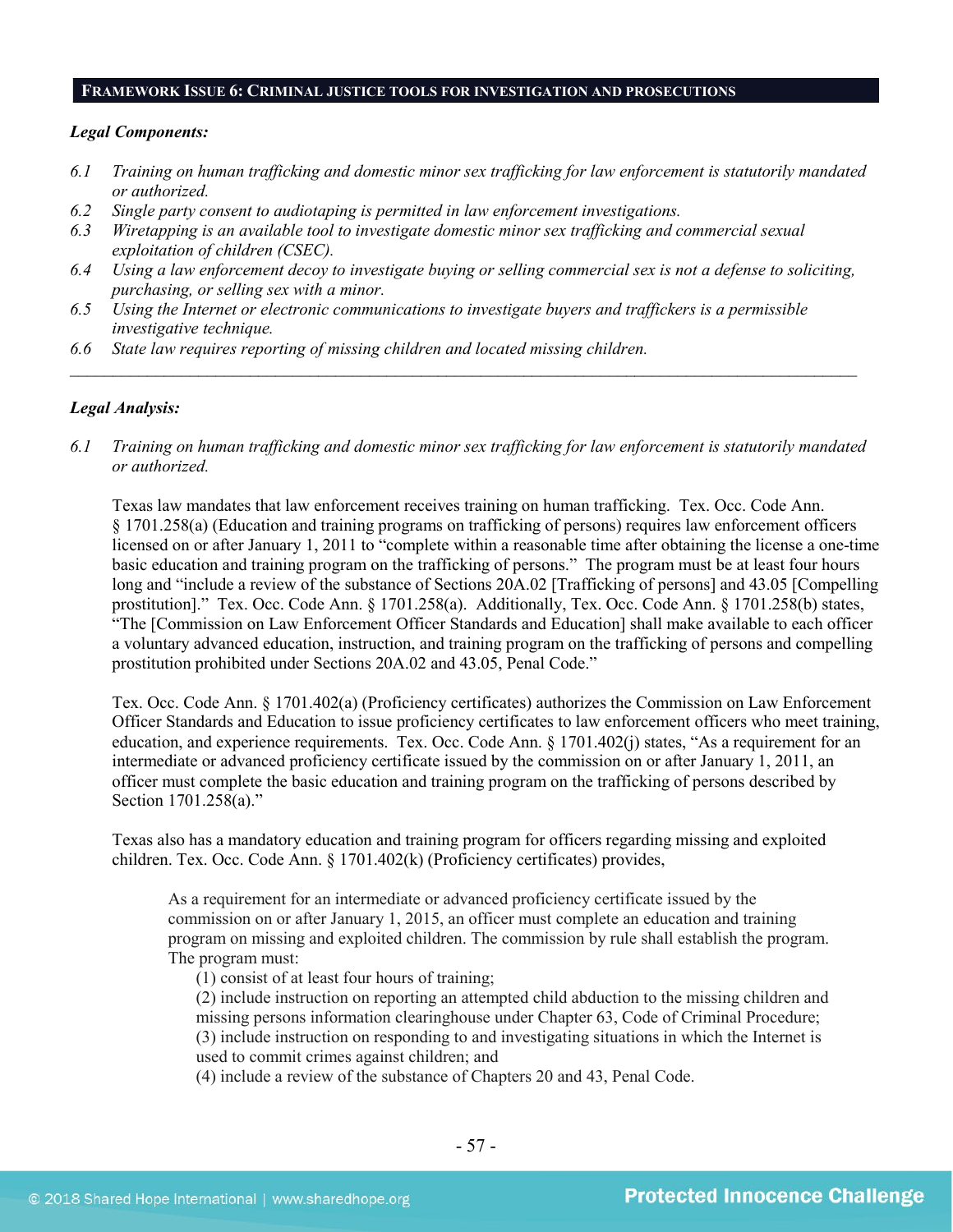Tex. Hum. Res. Code § 242.009(b) requires juvenile correctional officers to receive training on human trafficking, sexual abuse, adolescent development, and trauma-informed care, among other things.

Tex. Gov't Code §[§ 22.110\(](http://www.statutes.legis.state.tx.us/GetStatute.aspx?Code=GV&Value=22.110&Date=5/26/2015)a), (b), (d) and [22.011,](http://www.statutes.legis.state.tx.us/GetStatute.aspx?Code=PE&Value=22.011&Date=5/26/2015) mandate judicial trainings regarding trafficking of persons.

*6.2 Single party consent to audiotaping is permitted in law enforcement investigations.*

Texas permits single-party consent to audio-taping. Although Tex. Penal Code Ann. § 16.02(b)(1) (Unlawful interception, use, or disclosure of wire, oral, or electronic communications) states that a person who "intentionally intercepts, endeavors to intercept, or procures another person to intercept or endeavor to intercept a wire, oral, or electronic communication" is guilty of an offense, a list of affirmative defenses permit singleparty consent to audio-taping by both law enforcement and citizens. Tex. Penal Code Ann. §  $16.02(c)(3)$ ,  $(4)^{113}$  $(4)^{113}$  $(4)^{113}$ states,

It is an affirmative defense to prosecution under Subsection (b) that:

- <span id="page-57-0"></span>(3) a person acting under color of law intercepts:
	- (A) a wire, oral, or electronic communication, if the person is a party to the communication or if one of the parties to the communication has given prior consent to the interception;
- (4) a person not acting under color of law intercepts a wire, oral, or electronic communication, if: (A) the person is a party to the communication; or
	- (B) one of the parties to the communication has given prior consent to the interception, unless the communication is intercepted for the purpose of committing an unlawful act.
- *6.3 Wiretapping is an available tool to investigate domestic minor sex trafficking and commercial sexual exploitation of children (CSEC).*

Wiretapping is an available tool for investigating trafficking and select CSEC offenses. Tex. Penal Code Ann.  $§ 16.02(c)^{114}$  $§ 16.02(c)^{114}$  $§ 16.02(c)^{114}$  (Unlawful interception, use, or disclosure of wire, oral, or electronic communications) states,

It is an affirmative defense to prosecution under Subsection (b) that:

. . . . (3) a person acting under color of law intercepts:

. . . . (B) a wire, oral, or electronic communication, if the person is acting under the authority of Chapter 18A [Detection, interception, and use of wire, oral, and electronic communications], Code of Criminal Procedure; or

- . . . . . . . .
- (5) a person acting under color of law intercepts a wire, oral, or electronic communication if:
	- (A) oral or written consent for the interception is given by a magistrate before the interception; (B) an immediate life-threatening situation exists;
	- (C) the person is a member of a law enforcement unit specially trained to:
		- (i) respond to and deal with life-threatening situations; or
		- (ii) install interception devices; and
	- (D) the interception ceases immediately on termination of the life-threatening situation.

<span id="page-57-2"></span><span id="page-57-1"></span><sup>&</sup>lt;sup>113</sup> The text of Tex. Penal Code § 16.02 cited here and elsewhere in this report includes amendments made by the enactment of House Bill 2931 during the 2017 Regular Session of the 85th Texas Legislature (effective January 1, 2019). <sup>114</sup> *See supra* not[e 113.](#page-57-0)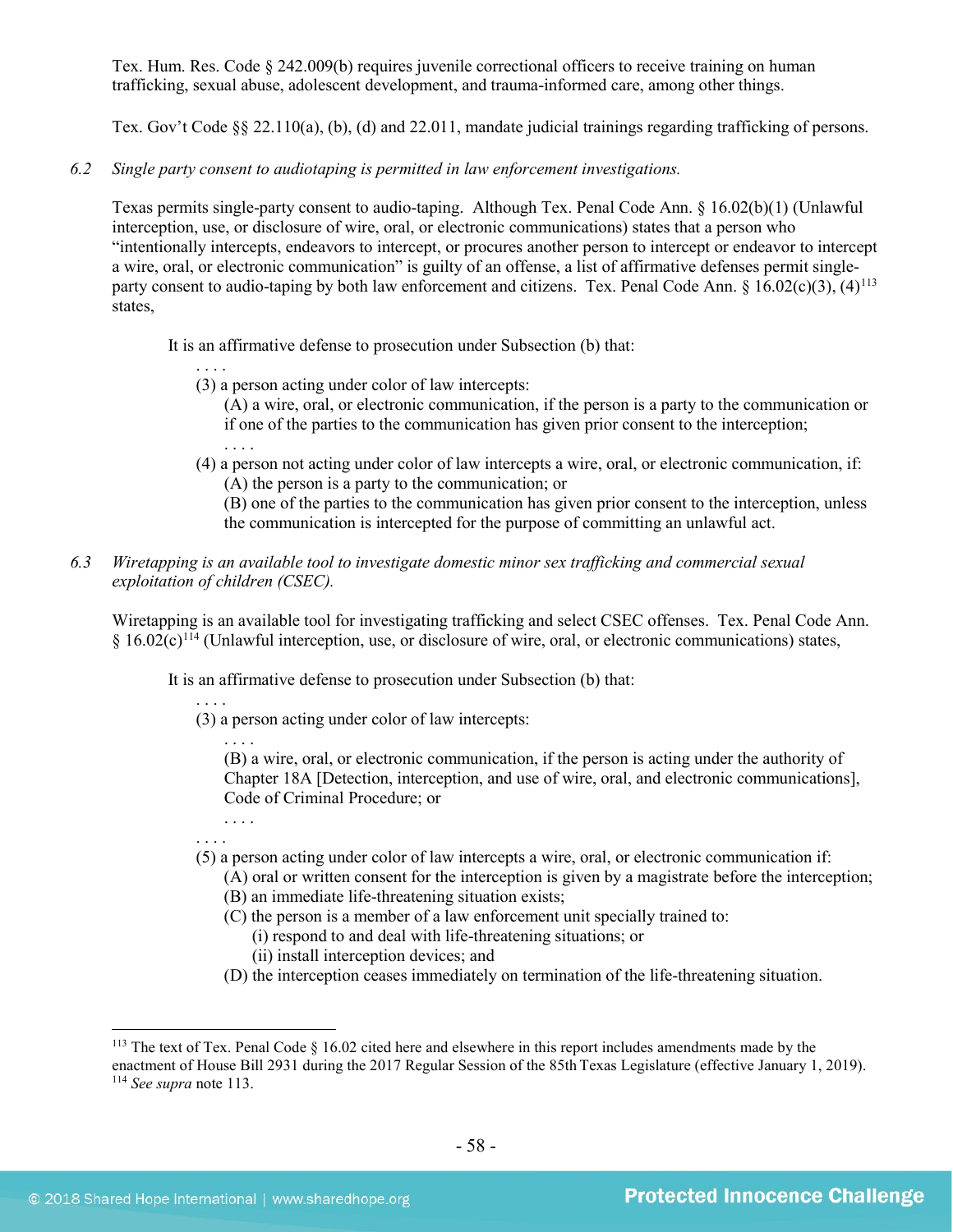Tex. Code Crim. Proc. Ann. art. 18A, subchapter B (18A.051–18A.055)<sup>[115](#page-58-0)</sup> (Application for interception order) sets out the procedure for issuing an interception order.<sup>116</sup> Tex. Code Crim. Proc. Ann. art. 18A.101(2)<sup>[117](#page-58-2)</sup> (Offenses for which interception order may be issued) allows a prosecutor to apply for an interception order during an investigation of Tex. Penal Code Ann. §§ 20A.02 (Trafficking of persons), 20A.03 (Continuous trafficking of persons), 43.04 (Aggravated promotion of prostitution), 43.05 (Compelling prostitution), or 43.26 (Possession or promotion of child pornography). Tex. Code Crim. Proc. Ann. art. 18A.101 states,

A judge of competent jurisdiction may issue an interception order only if the prosecutor applying for the order shows probable cause to believe that the interception will provide evidence of the commission of:

. . . . (2) an offense under any of the following provisions of the Penal Code:

. . . . (E) Chapter 20A [Trafficking of persons];

. . . . (H) Section 43.04 [Aggravated promotion of prostitution];

(I) Section 43.05 [Compelling prostitution]; or

(J) Section 43.26 [Possession or promotion of child pornography]; or

(3) an attempt, conspiracy, or solicitation to commit an offense listed in Subdivision (1) or (2).

Additionally, Tex. Code Crim. Proc. Ann. art. 18A.203(a)<sup>[118](#page-58-3)</sup> (Consent for emergency interception) authorizes the issuance of oral or written interception orders if it will "provide evidence of the commission of a felony, or of a threat, attempt, or conspiracy to commit a felony, in an immediate life-threatening situation." This emergency consent expires "48 hours after the grant of consent" or upon "the conclusion of the emergency justifying the interception." Tex. Code Crim. Proc. Ann. art. 18A.203(b).

Tex. Code Crim. Proc. Ann. art. 18A.357(a)<sup>[119](#page-58-4)</sup> (Communications received in evidence) further states that an intercepted communication and any resulting evidence "may be received in evidence in any trial, hearing, or other proceeding in or before any court, grand jury, department, officer, agency, regulatory body, legislative committee, or other authority of the United States, this state, or a political subdivision of this state," with a few exceptions, including if "the communication was intercepted in violation of this chapter, Section 16.02, Penal Code, [Unlawful interception, use, or disclosure of wire, oral, or electronic communications], or federal law." Furthermore, "The contents of an intercepted communication and evidence derived from the communication may be received in a civil trial, hearing, or other proceeding only if the civil trial, hearing, or other proceeding arises out of a violation of a penal law." Tex. Code Crim. Proc. art. 18A.357(b). Tex. Code Crim. Proc. Ann. art. 18A.351 (Disclosure or use of intercepted communications) also provides,

<span id="page-58-0"></span> <sup>115</sup> The text of Tex. Code Crim. Proc. art. 18A.051–18A.055 cited here and elsewhere in this report includes amendments made by the enactment of House Bill 2931 during the 2017 Regular Session of the 85th Texas Legislature (effective January 1, 2019).

<span id="page-58-1"></span><sup>116</sup> Tex. Code Crim. Proc. art. 18A.001(15) (Definitions) defines "interception order" as "an order authorizing the interception of a wire, oral, or electronic communication."

<span id="page-58-2"></span>The text of Tex. Code Crim. Proc. art. 18A.001 cited here and elsewhere in this report includes amendments made by the enactment of House Bill 2931 during the 2017 Regular Session of the 85th Texas Legislature (effective January 1, 2019). <sup>117</sup> The text of Tex. Code Crim. Proc. art. 18A.101 cited here and elsewhere in this report includes amendments made by the enactment of House Bill 2931 during the 2017 Regular Session of the 85th Texas Legislature (effective January 1, 2019).

<span id="page-58-3"></span><sup>&</sup>lt;sup>118</sup> The text of Tex. Code Crim. Proc. art. 18A.203 cited here and elsewhere in this report includes amendments made by the enactment of House Bill 2931 during the 2017 Regular Session of the 85th Texas Legislature (effective January 1, 2019).

<span id="page-58-4"></span><sup>119</sup> The text of Tex. Code Crim. Proc. art. 18A.357 cited here and elsewhere in this report includes amendments made by the enactment of House Bill 2931 during the 2017 Regular Session of the 85th Texas Legislature (effective January 1, 2019).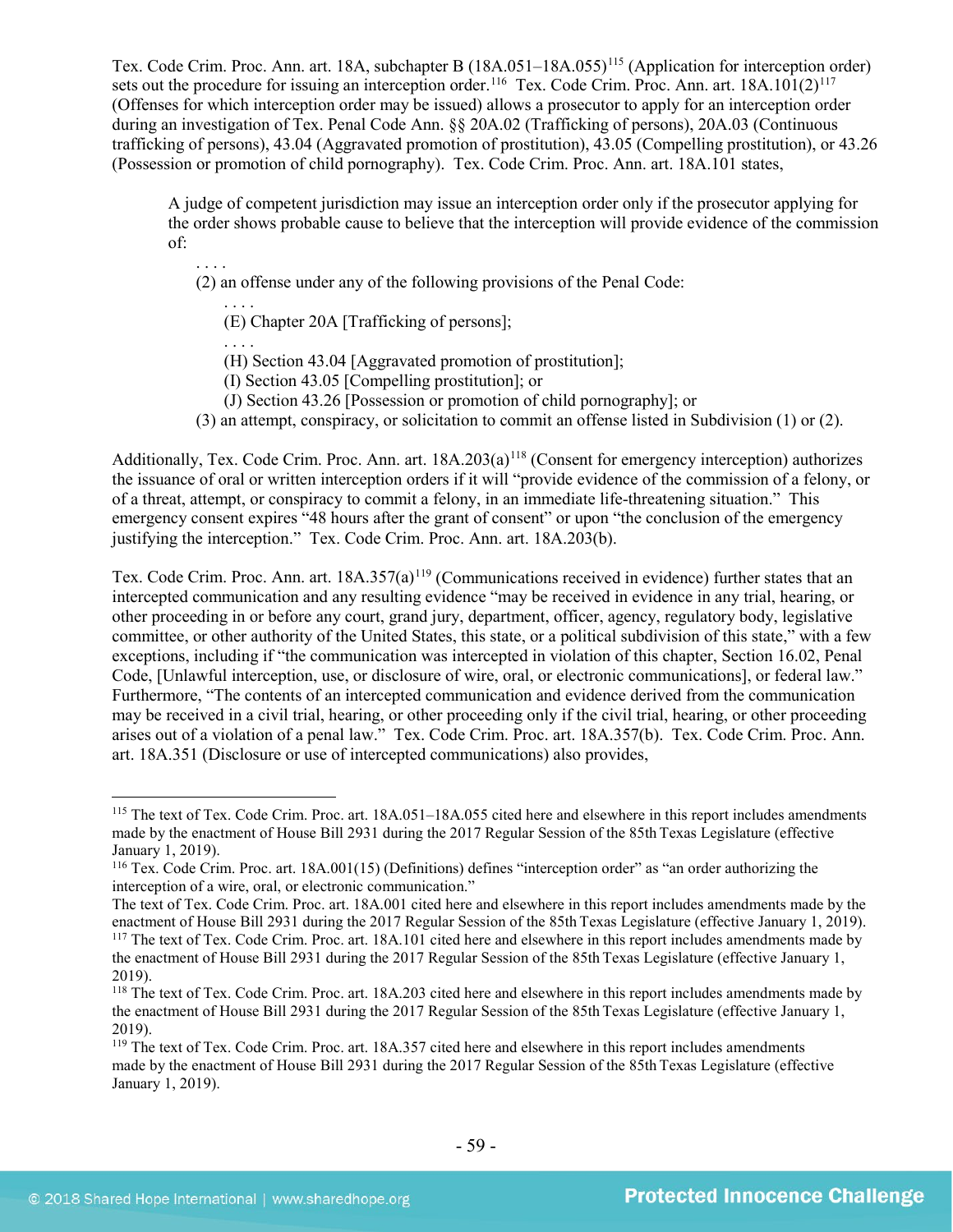An investigative or law enforcement officer who, by any means authorized by this chapter, obtains knowledge of the contents of a wire, oral, or electronic communication or evidence derived from the communication may:

(1) use the contents or evidence to the extent the use is appropriate to the proper performance of the officer's official duties; or

(2) disclose the contents or evidence to another investigative or law enforcement officer, including a law enforcement officer or agent of the United States or of another state, to the extent that the disclosure is appropriate to the proper performance of the official duties of the officer making or receiving the disclosure.

Finally, Tex. Code Crim. Proc. art. 18A.352<sup>[120](#page-59-0)</sup> (Disclosure under oath) states,

A person who receives, by any means authorized by this chapter, information concerning a wire, oral, or electronic communication or evidence derived from a communication intercepted in accordance with this chapter may disclose the contents of that communication or evidence while giving testimony under oath in any proceeding held under the authority of the United States, this state, or a political subdivision of this state.

## *6.4 Using a law enforcement decoy to investigate buying or selling commercial sex is not a defense to soliciting, purchasing, or selling sex with a minor.*

Pursuant Tex. Penal Code Ann. § 15.031(b) (Criminal solicitation of a minor), a defendant may not assert a defense to prosecution based on the use of a law enforcement decoy posing as a minor so long as the defendant "believed" the decoy to be a minor. Tex. Penal Code Ann. § 15.031(b) states,

A person commits an offense if, with intent that an offense under Section 20A.02(a)(7) or (8) [Trafficking of persons], 21.02 [Continuous sexual abuse of young child or children], 21.11 [Indecency with a child], 22.011 [Sexual assault], 22.021 [Aggravated sexual assault], 43.02 [Prostitution], 43.05(a)(2) [Compelling prostitution], or 43.25 [Sexual performance by a child] be committed, the person by any means requests, commands, or attempts to induce a minor [under 17] or another whom the person believes to be a minor to engage in specific conduct that, under the circumstances surrounding the actor's conduct as the actor believes them to be, would constitute an offense under one of those sections or would make the minor or other believed by the person to be a minor a party to the commission of an offense under one of those sections.

Tex. Penal Code Ann. § 15.031(b) states that the offense occurs even when a "person by any means requests, commands, or attempts to induce a minor or another whom the person believes to be a minor to engage in specific conduct that, under the circumstances surrounding the actor's conduct as the actor believes them to be, would constitute an offense" under one of the specified statutes.

Also, liability for Tex. Penal Code Ann. § 43.02(c-1)(3) (Prostitution) does not rest solely on the actual age of the victim; instead, Tex. Penal Code Ann. § 43.02(c-1)(3) renders an offender culpable for a heightened penalty if the "person with whom the actor agrees to engage in sexual conduct" is represented to the actor or believed by the actor to be under 18 years of age. Tex. Penal Code Ann. §§ 43.02(c-1)(3),12.33.

<span id="page-59-0"></span><sup>&</sup>lt;sup>120</sup> The text of Tex. Code Crim. Proc. art. 18A.352 cited here and elsewhere in this report includes amendments made by the enactment of House Bill 2931 during the 2017 Regular Session of the 85th Texas Legislature (effective January 1, 2019).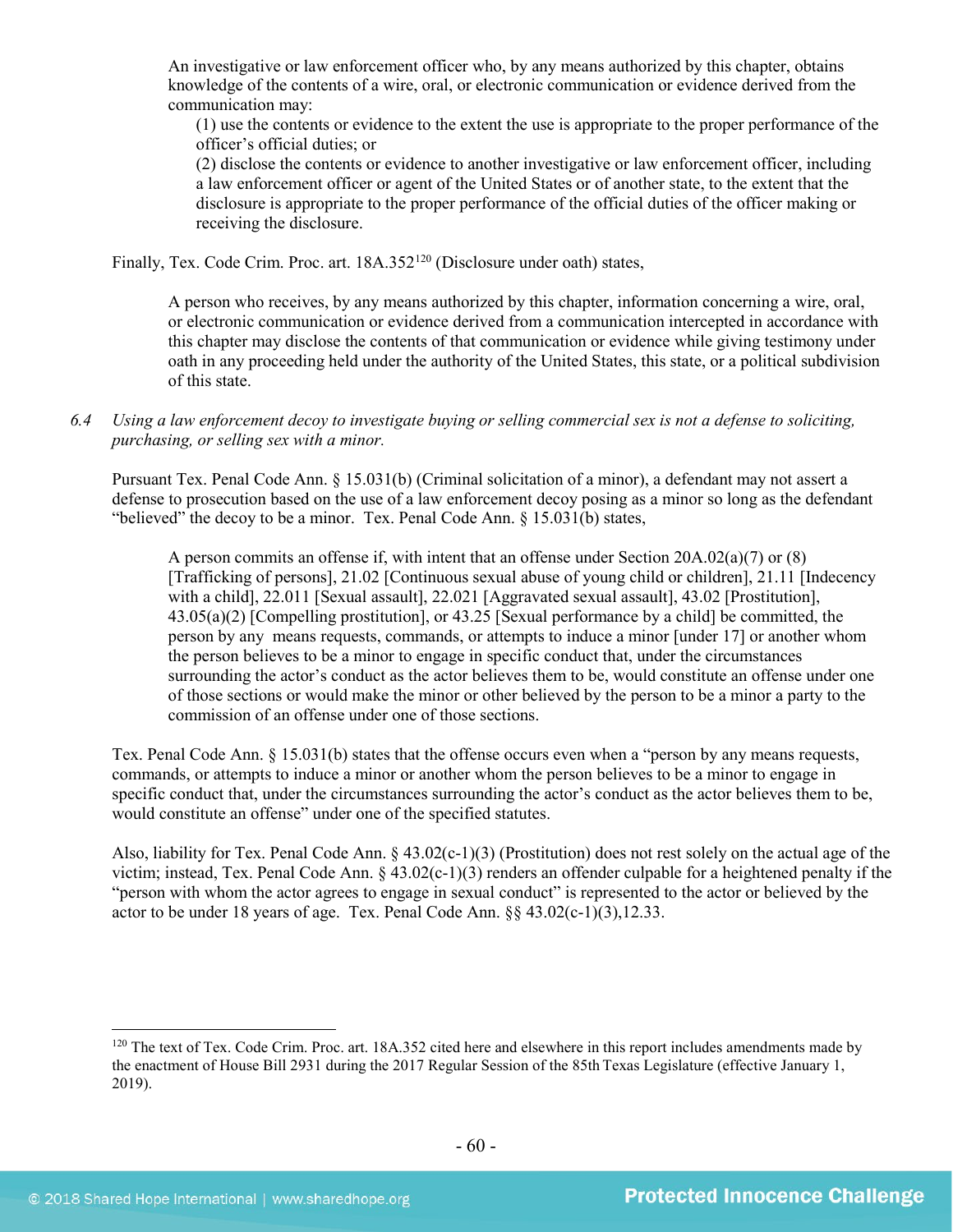*6.5 Using the Internet or electronic communications to investigate buyers and traffickers is a permissible investigative technique.*

Pursuant to Tex. Penal Code Ann. § 33.021(a)(1) (Online solicitation of a minor), "'Minor' means: (A) an individual who is younger than 17 years of age; or (B) an individual whom the actor believes to be younger than 17 years of age." Therefore, it is illegal for a person to "solicit[] a minor to meet another person, including the actor, with the intent that the minor will engage in sexual contact, sexual intercourse, or deviate sexual intercourse." This appears to allow law enforcement officers the ability to use the Internet for investigations posing as a minor.

#### *6.6 State law requires reporting of missing children and located missing children.*

State law mandates certain reporting requirements related to sex trafficked children. Tex. Gov't Code Ann. § 71.0353 (Trafficking of persons information) states that "a district or county court at law shall report the number of cases filed" for violations of Tex. Penal Code Ann. § 20A.02 (Trafficking of persons), § 43.02 (Prostitution), and § 43.05 (Compelling prostitution) and submit the report to the Office of Court Administration of the Texas Judicial System. Furthermore, Tex. Gov't Code Ann. § 411.042(b)(2) (Bureau of identification and records) states,

The bureau of identification and records shall:

. . . .

(2) collect information concerning the number and nature of offenses reported or known to have been committed in the state and the legal steps taken in connection with the offenses, and other information useful in the study of crime and the administration of justice, including information that enables the bureau to create a statistical breakdown of:

(A) offenses in which family violence was involved;

(B) offenses under Sections 22.011 [Sexual assault] and 22.021 [Aggravated sexual assault], Penal Code; and

(C) offenses under Section 20A.02 [Trafficking of persons], 43.02(a) [Prostitution], 43.02(b),

43.03 [Promotion of prostitution], and 43.05 [Compelling prostitution], Penal Code.

Other reporting requirements apply more generally to situations involving runaway or missing children. Tex. Penal Code Ann. § 25.06(e) (Harboring runaway child) requires a law enforcement agency to immediately enter a record of a child escaped from juvenile detention or a runaway child into the National Crime Information Center (NCIC) when reported by a parent, guardian or legal custodian, peace officer, probation officer, the Texas Youth Council, a foster home, or a detention facility.

Tex. Code Crim. Proc. Ann. art. 63.002 (Missing children and missing persons information clearinghouse) establishes a missing children and missing persons information clearinghouse within the Department of Public Safety for use by all law enforcement agencies of the state as a "central repository of information on missing children, missing persons, and attempted child abductions." Tex. Code Crim. Proc. Ann. art. 63.003(a). Pursuant to Tex. Code Crim. Proc. Ann. art. 63.003(b) (Function of Clearinghouse), the clearinghouse is required to

(1) establish a system of intrastate communication of information relating to missing children<sup>[121](#page-60-0)</sup> and missing persons;<sup>[122](#page-60-1)</sup>

<span id="page-60-1"></span><span id="page-60-0"></span> $121$  Tex. Code Crim. Proc. Ann. art.  $63.001(3)$  defines "missing child" as

a child whose whereabouts are unknown to the child's legal custodian, the circumstances of whose absence indicate that:

<sup>(</sup>A) the child did not voluntarily leave the care and control of the custodian, and the taking of the child was not authorized by law;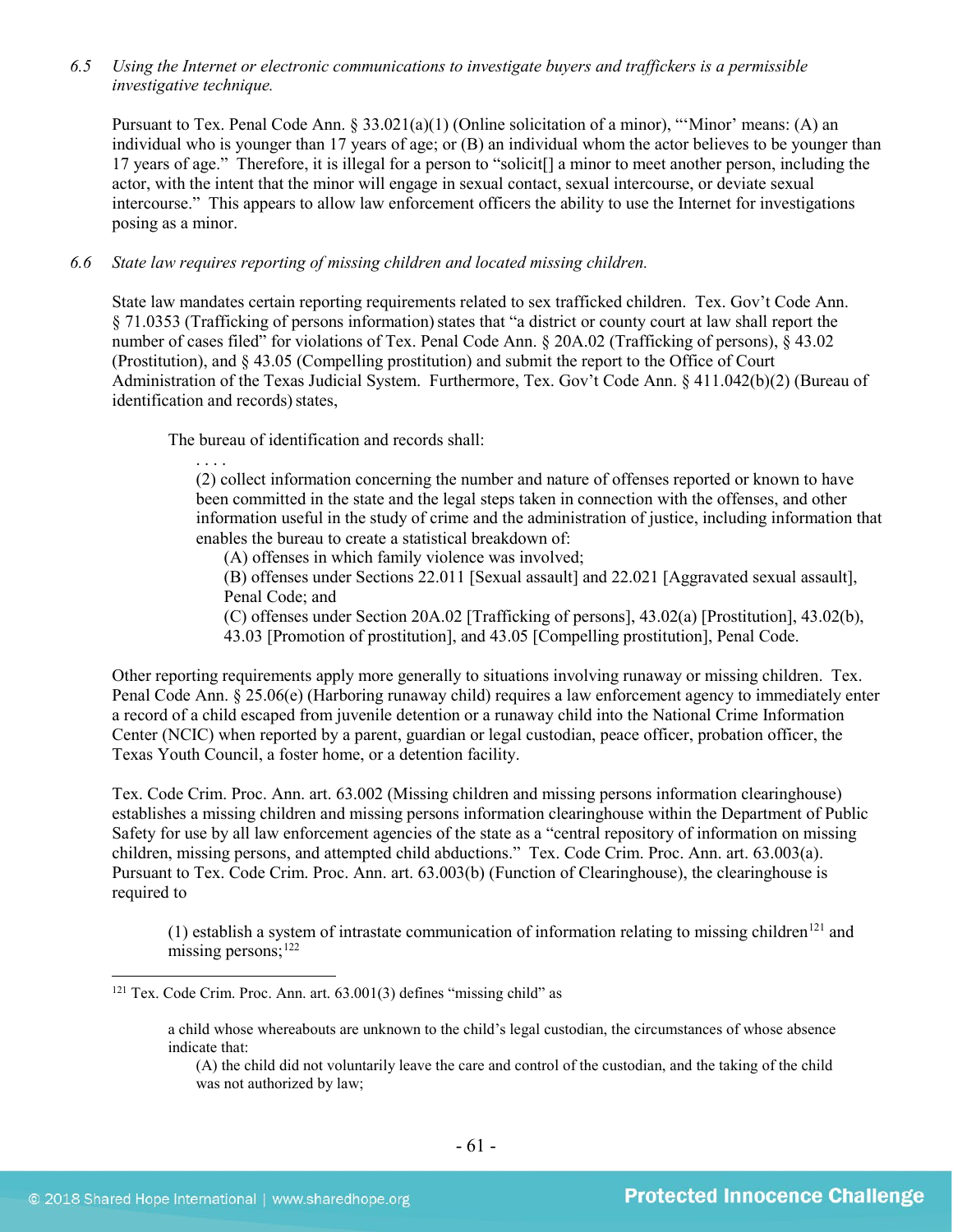(2) provide a centralized file for the exchange of information on missing children, missing persons, and unidentified dead bodies within the state;

(3) communicate with the national crime information center for the exchange of information on missing children and missing persons suspected of interstate travel;

(4) collect, process, maintain, and disseminate accurate and complete information on missing children and missing persons;

(5) provide a statewide toll-free telephone line for the reporting of missing children and missing persons and for receiving information on missing children and missing persons; and

(6) provide and disseminate to legal custodians, law enforcement agencies, and the Texas Education Agency information that explains how to prevent child abduction and what to do if a child becomes missing; and

(7) receive and maintain information on attempted child abductions in this state.

After a missing child is recovered, Tex. Fam. Code § 264.123(f) requires the Department of Family and Protective Services to interview the child to determine whether

while missing, the child was a victim of conduct that constitutes an offense under [Tex. Penal Code §  $20A.02(a)(7)$ ]. The department shall report to an appropriate law enforcement agency any disclosure made by a child that indicates that the child was the victim of a crime during the time the child was missing. The department shall make a report under this subsection not later than 24 hours after the time the disclosure is made.

The Department of Family and Protective Services must also gather information regarding "each child who, while in the department's managing conservatorship, is a victim of conduct that constitutes an offense under" Tex. Penal Code § Section 20A.02(a)(7). Tex. Fam. Code § 264.123(g).

Tex. Code Crim. Proc. Ann. art. 63.009(a)(1), (2) (Law enforcement requirements) requires a law enforcement agency that receives a report of a missing child or a missing person to begin an investigation "to determine the present location of the child." Tex. Code Crim. Proc. Ann. art. 63.009(a)(3) also requires law enforcement to enter the child's name into the clearinghouse. Tex. Code Crim. Proc. Ann. art 63.0091 (Law enforcement requirements regarding reports of certain missing children) requires the Department of Public Safety to issue rules for law enforcement to require that missing children who are "under 14 years of age and otherwise determined by the local law enforcement agency or the Department of Public Safety to be at a high risk of

> (B) the child voluntarily left the care and control of the custodian without the custodian's consent and without intent to return;

> (C) the child was taken or retained in violation of the terms of a court order for possession of or access to the child; or

> (D) the child was taken or retained without the permission of the custodian and with the effect of depriving the custodian of possession of or access to the child unless the taking or retention of the child was prompted by the commission or attempted commission of family violence, as defined by Section 71.004, Family Code, against the child or the actor.

Tex. Code Crim. Proc. Ann. art. 63.001(1-a) (Definitions) defines "child" as "a person under 18 years of age." 122 Tex. Code Crim. Proc. Ann. art. 63.001(2) defines a "missing person" as "a person 18 years old or older whose disappearance is possibly not voluntary." Tex. Code Crim. Proc. Ann. art. 63.001(4) further explains,

"Missing child" or "missing person" also includes a person of any age who is missing and:

(A) is under proven physical or mental disability or is senile, and because of one or more of these conditions is subject to immediate danger or is a danger to others;

(B) is in the company of another person or is in a situation the circumstances of which indicate that the missing child's or missing person's safety is in doubt; or

(C) is unemancipated as defined by the law of this state.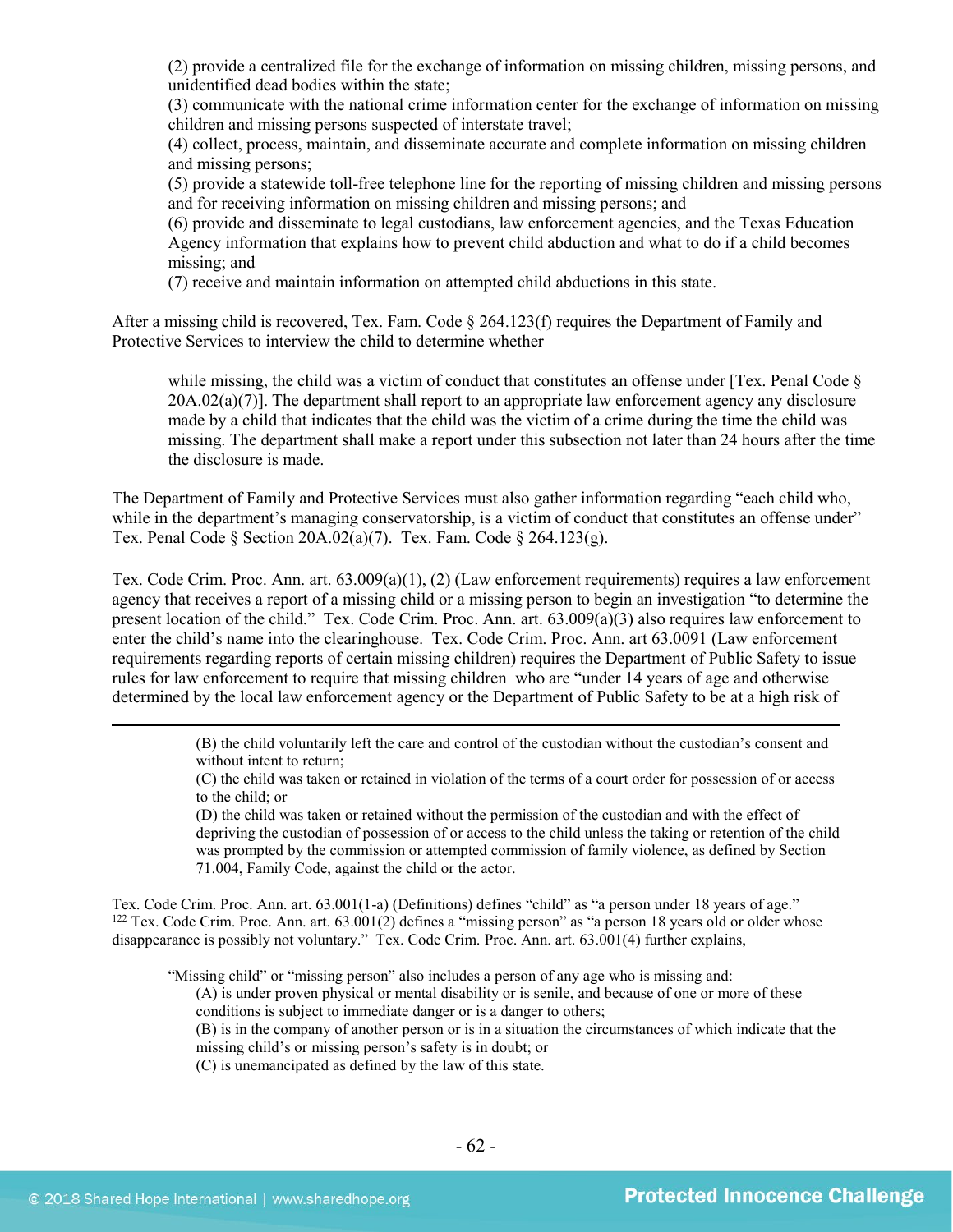human trafficking, sexual assault, exploitation, abuse or neglectful supervision" be indicated as high risk in the national crime information center missing person file. Pursuant to Tex. Code Crim. Proc. Ann. art 63.0092 (Option to designate missing child as high risk) regarding children who are 14 years of age or older but missing under the same circumstances, local law enforcement may also designate the missing child as "high risk" within the national crime information center missing person file. Tex. Code Crim. Proc. Ann. art. 63.013 (Information to clearinghouse) further requires each law enforcement agency to "provide to the missing children and missing persons information clearinghouse any information that would assist in the location or identification of any missing child who has been reported to the agency as missing."

Lastly, Tex. Code Crim. Proc. Ann. art. 63.009(f) states, "Immediately after the return of a missing child or missing person or the identification of an unidentified body, the local law enforcement agency having jurisdiction of the investigation shall cancel the entry in the national crime information center database."

Moreover, the school system is included as a critical component of finding missing children in Texas. Tex. Code Crim. Proc. Ann. art. 63.019 (School records system) requires schools to keep specific information for any child under 11 years of age who is enrolled in a school for the first time and uses this information in its efforts to locate missing children. Under Tex. Code Crim. Proc. Ann. art. 63.019(b), if required documents are not able to be produced within 30 day after the child's enrollment (90 days if the child was not born in the United States), the school must notify the appropriate law enforcement agency so they can check the clearinghouse to determine if the child has been reported missing. Tex. Code Crim. Proc. Ann. art. 63.019(b) further states, "If the child has been reported missing, the law enforcement agency shall immediately notify other appropriate law enforcement agencies that the missing child has been located." In addition, Tex. Code Crim. Proc. Ann. art. 63.008(a) (Missing children program) requires the Texas Education Agency to "develop and administer a program for the location of missing children who may be enrolled within the Texas school system, including nonpublic schools, and for the reporting of children who may be missing or who may be unlawfully removed from schools." The program is coordinated with the information clearinghouse. Tex. Code Crim. Proc. Ann. art. 63.008(b). Also, Tex. Code Crim. Proc. Ann. art. 63.020 (Duty of schools and other entities to flag missing children's record) outlines the responsibilities of the schools and day care facilities to flag a missing student's (under 11 years of age) records upon receiving notice from a law enforcement agency that the child is missing.

Additionally, the Tex. Educ. Code § 38.004(a) requires the agency to develop policies that require schools to report "trafficking of a child" pursuant to Tex. Penal Code § 20A.02(a)(5) or (7) "in the manner required by Chapter 261, Family Code. Tex. Educ. Code  $\S 38.004(a)$  also requires the agency to develop policies regarding the reporting "trafficking of a child" pursuant to Tex. Penal Code § 20A.02(a)(5), (6), (7), or (8), and such policies "must provide for cooperation with law enforcement child abuse investigations without the consent of the child's parents if necessary, including investigations by the Department of Family and Protective Services."

Texas also has a mandatory education and training program for officers regarding missing and exploited children. Tex. Occ. Code Ann. § 1701.402(k) (Proficiency certificates) provides,

As a requirement for an intermediate or advanced proficiency certificate issued by the commission on or after January 1, 2015, an officer must complete an education and training program on missing and exploited children. The commission by rule shall establish the program. The program must:

(1) consist of at least four hours of training;

(2) include instruction on reporting an attempted child abduction to the missing children and missing persons information clearinghouse under Chapter 63, Code of Criminal Procedure; (3) include instruction on responding to and investigating situations in which the Internet is used to commit crimes against children; and

(4) include a review of the substance of Chapters 20 and 43, Penal Code.